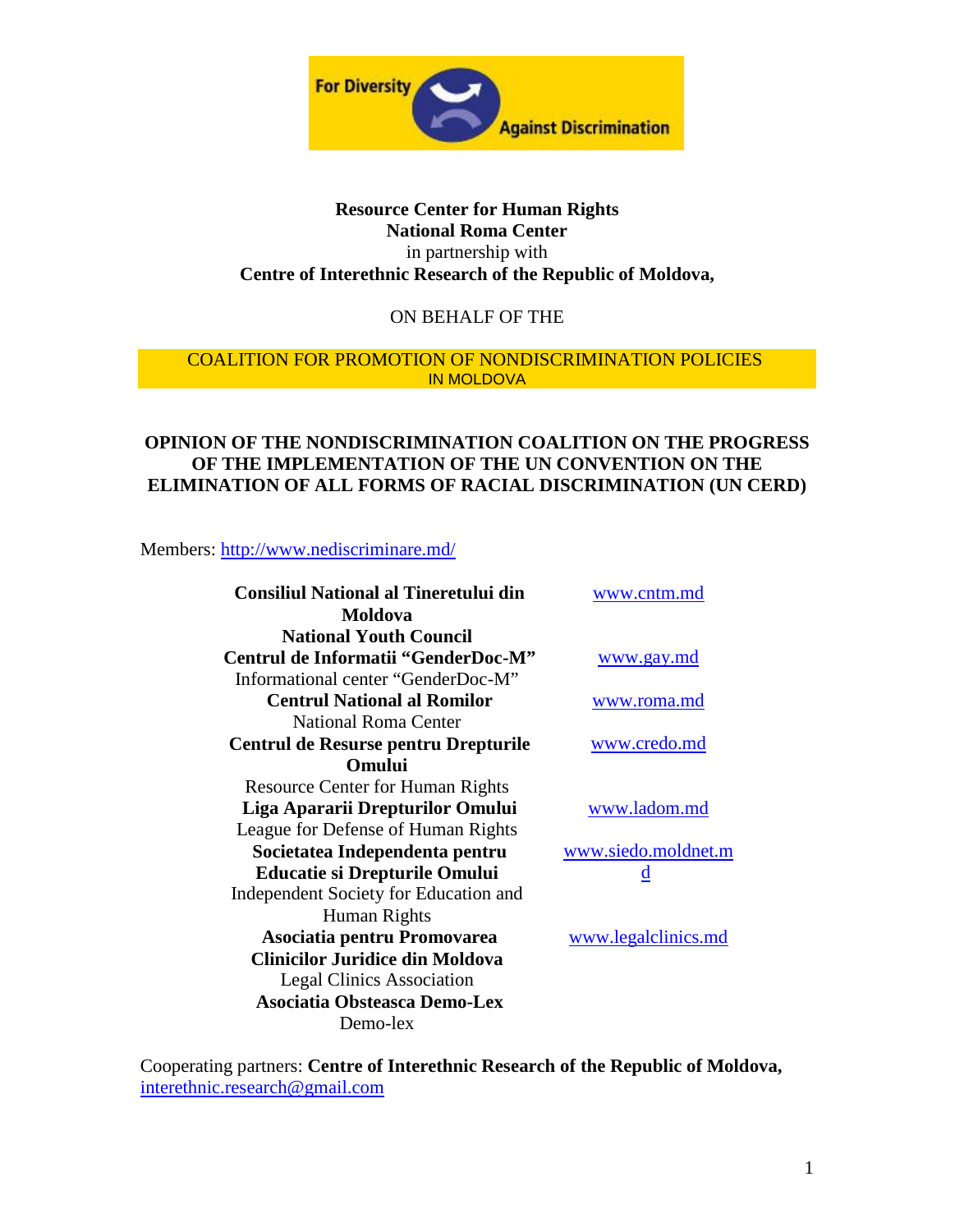## **OPINION OF THE NONDISCRIMINATION COALITION ON THE PROGRESS OF THE IMPLEMENTATION OF THE UN CONVENTION ON THE ELIMINATION OF ALL FORMS OF RACIAL DISCRIMINATION (UN CERD)**

## Contents

| 3. Absence of the comprehensive legislation regarding nondiscrimination  17             |  |
|-----------------------------------------------------------------------------------------|--|
| 4. Insufficient institutional capacity of the government to properly address systematic |  |
|                                                                                         |  |
|                                                                                         |  |
|                                                                                         |  |
|                                                                                         |  |
|                                                                                         |  |
|                                                                                         |  |
|                                                                                         |  |
|                                                                                         |  |
|                                                                                         |  |
|                                                                                         |  |
|                                                                                         |  |
|                                                                                         |  |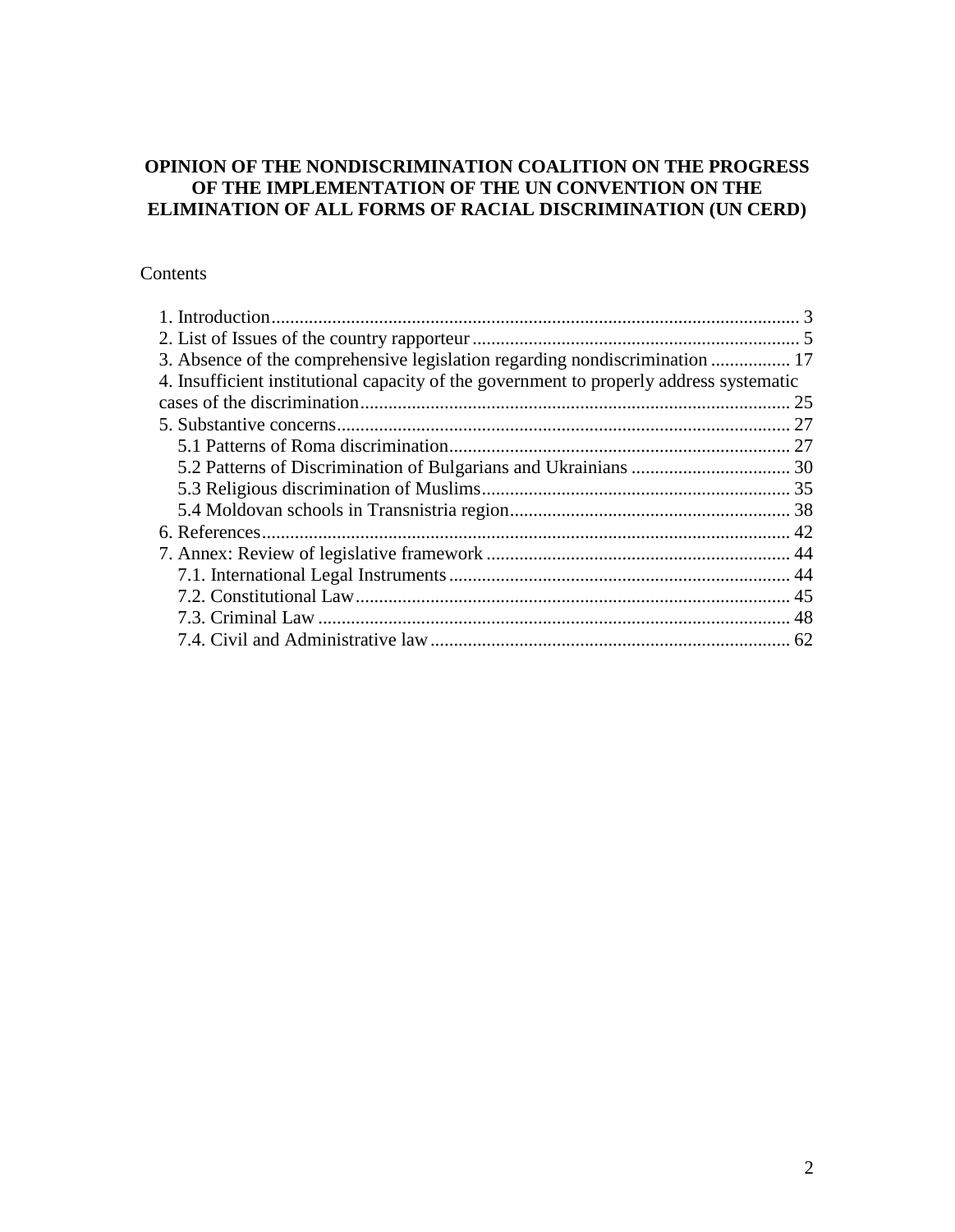## **1. Introduction**

The Republic of Moldova is a state with population in 1989 composed of 4 500 000 people<sup>1</sup> of with ethnic composition is: Moldovans/Romanians (64, 5%), Ukrainians (13, 8%), Russians (13%), Gagauz (3, 5%), Bulgarians (2%), Roma (0, 3%), Jews (1, 5%), and other minorities. A similar breakdown for left bank where the population is about 700 000 is: Moldovans/Romanians (41%), Ukrainians (28%), Russians (23%) and others  $(10\%)^2$ . The last reference data is that of the  $\frac{2004 \text{ Moldovan Census}}{2004 \text{ Census}}$  and the  $\frac{2004 \text{ Census in Transmissionistria}}{2004 \text{ Census}}$ .

| #  | <b>Ethnicity</b>                    | Mold. census | % Mold | <b>Transnistrian</b><br>census<br>(unofficial<br>data) | $%$ Tran  | <b>Total</b>    | $\frac{0}{0}$ |
|----|-------------------------------------|--------------|--------|--------------------------------------------------------|-----------|-----------------|---------------|
|    | 1. Moldovans <sup>*</sup> 2,564,849 |              | 75.8%  | 177,156                                                | 31.9%     | 2,742,005 69.6% |               |
| 2. | <b>Ukrainians</b>                   | 282,406      | 8.3%   | 159,940                                                | 28.8%     | 442,346         | 11.2%         |
|    | 3. Russians                         | 201,218      | 5.9%   | 168,270                                                | 30.3%     | 369,488         | 9.4%          |
|    | 4. Gagauzians                       | 147,500      | 4.4%   | 11,107                                                 | 2.0%      | 158,607         | 4.0%          |
|    | 5. Romanians                        | 73,276       | 2.2%   | <b>NA</b>                                              | <b>NA</b> | 73,276          | 1.9%          |
|    | 6. Bulgarians                       | 65,662       | 1.9%   | 11,107                                                 | 2.0%      | 76,769          | 1.9%          |
|    | $7.$ Others                         | 48,421       | 1.4%   | 27,767                                                 | 5.0%      | 76,188          | 1.9%          |
|    | 8. TOTAL                            | 3,383,332    | 100%   | 555,347                                                | 100%      | 3,938,679 100%  |               |

 $1$  Current assessment give the figures that in reality around  $1000000$  people left Moldova (including Transnistrian region and other regions proportionally) seeking better life elsewhere, including, Romanian, Ukraine, Russia, Turkey but also Western countries.

<sup>2</sup> Transnistrian region is divided into 5 small districts: **North**: Ribnita (30%-Moldovans, 47%-Ukrainians, 13%-Russians), Camenca (40%-Moldovans, 32%-Ukraininas, 28%-Russians), **Center**: Dubasari (86%-Moldovans, 12%-Ukainians), Grigoriopol (66%-Moldovans, 10%-Germans, 14%-Ukrainians), **South**: Slobozia (47%-Modovans), data available from the Department of Statistics of the Republic of Moldova based on census 1989.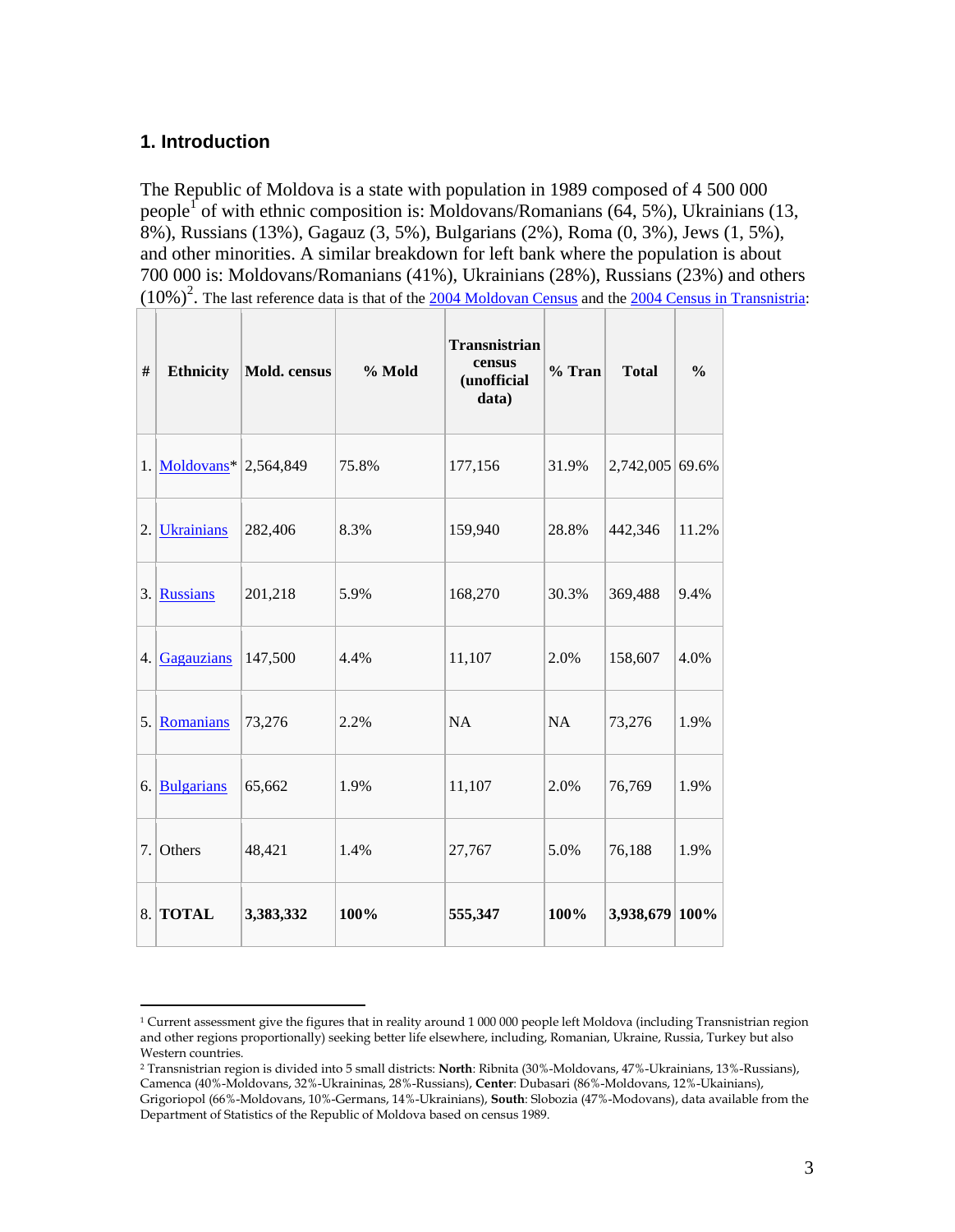Note: Transnistrian authorities published only the percentage of ethnic groups; the number of people was calculated from those percentages. The number or percentage of Romanians in Transnistria was not published; it is included in "others".

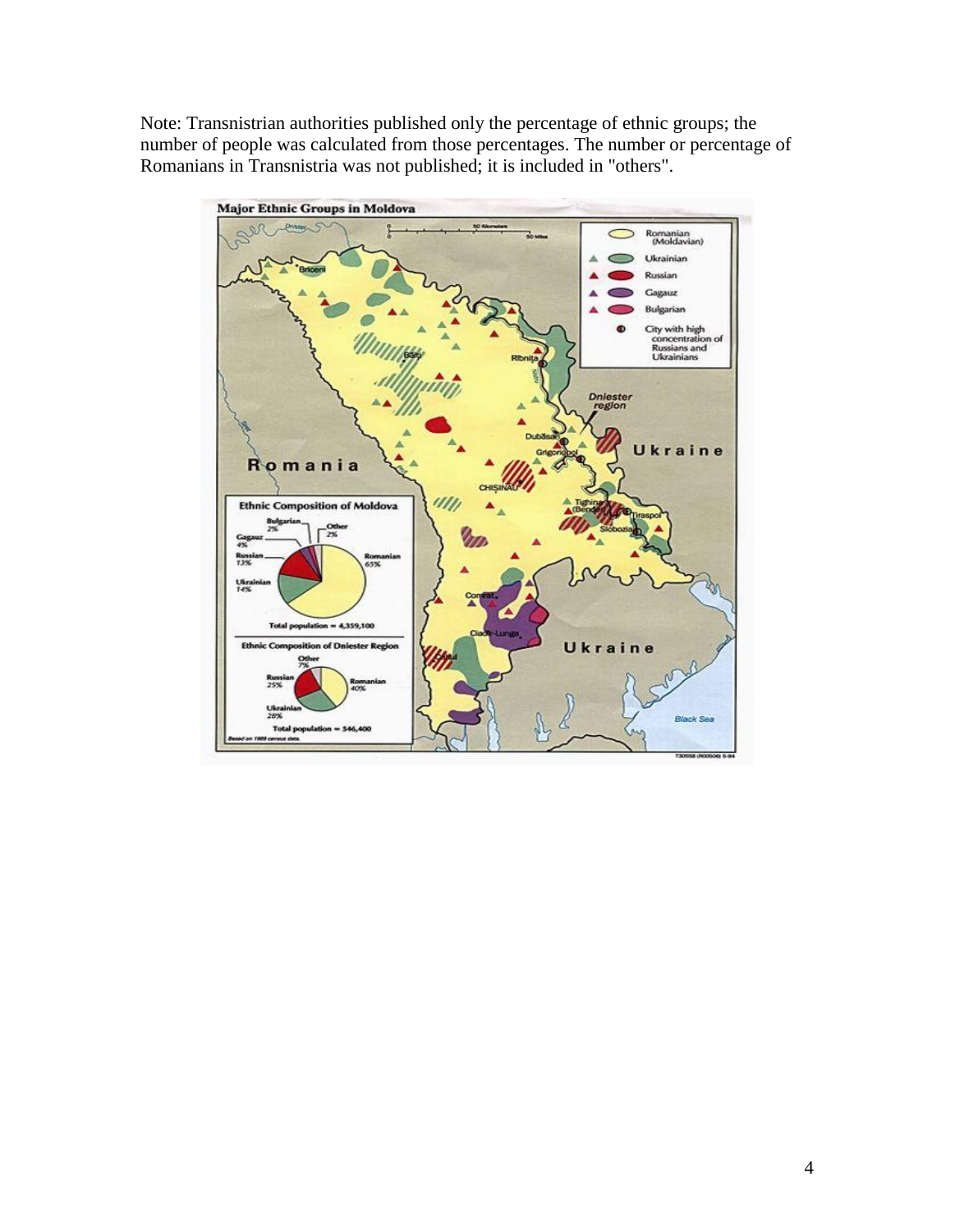## **2. List of Issues of the country rapporteur**

## **LIST OF ISSUES OF THE COUNTRY RAPPORTEUR IN CONNECTION WITH THE CONSIDERATION OF THE FIFTH TO SEVENTH PERIODIC REPORTS OF THE REPUBLIC OF MOLDOVA**

#### **General information**

1. As requested in paragraph 10 of the Committee's previous concluding observations (CERD/C/60/CO/9), please provide more detailed information on the ethnic composition of the population, in particular on internally displaced persons, refugees, and the Roma population. Furthermore, please indicate the regions where the different ethnic minorities settle within the State party.

*Please see Introduction.*

### **Article 1**

2. Please indicate whether the State party intends to extend the application of the principle of equality and non-discrimination in Article 16 (2) of the Constitutions to non-citizens. (State party report, para. 34)

#### **Article 2**

3. Please describe any civil and administrative law provisions prohibiting racial discrimination and provide information on their implementation and effectiveness.

*Please see details in chapter 3 of the report.*

*There no special Law on elimination of discrimination in the Republic of Moldova, including racial discrimination. Provisions concerning discrimination are dispersed in different legislative acts (more than 20). However, the Moldovan legislation does not provide such provisions as direct and indirect discrimination, institutional mechanisms for elimination of discrimination, collection of data concerning discrimination etc. According to the Republic of Moldova – European Union Action Plan (chapter 2.1, paragraph (4), the republic had to elaborate and implement the legislation on elimination of discrimination. This obligation was not respected by the Republic of Moldova. Republic of Moldova has not ratified Protocol No. 12 to the European*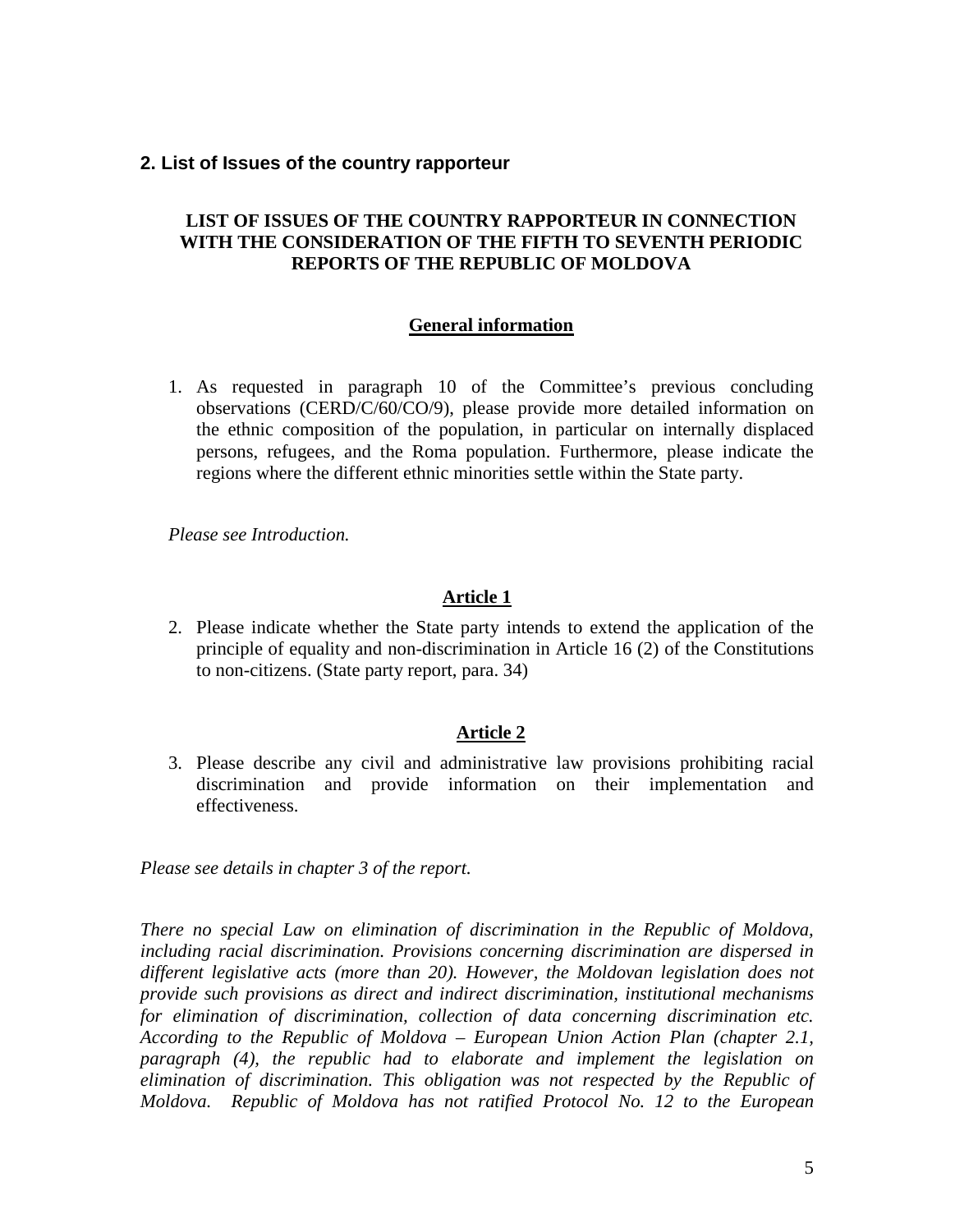*Convention for the Protection of Human Rights and Fundamental Freedoms. Reasoning from the luck of respective legal provisions concerning discrimination, including racial one, combating of this phenomena is not effective.*

4. Please provide detailed information on the activities, mandate and funding of institutions and associations working to preserve and promote the culture and traditions of national minorities (see paragraph 14 of the Committee's previous concluding observations).

*I. In the period 1991 – 2001 many mechanisms for participation of national minorities in public life and promoting of their special needs had been created in the Republic of Moldova. In the period 2001 – 2008 about all of this mechanisms have been liquidated, including:*

- *commission for interethnic relations by the President of the Republic of Moldova;*
- *commission for the functioning of languages by the Government of the Republic of Moldova;*
- *parliamentary Commission for human rights and national minorities;*
- *Division for education of minorities in the structure of the Ministry of Education and Youth of the Republic of Moldova;*
- *vice-ministry of education, representative of national minorities, who was the curator of national minority education;*
- *2 representatives of national minorities in the Supervisory board of the national broadcasting Company "Teleradio-Moldova".*

*II. There is only 1 specialized institution in the field of national minority protection an elimination of racial discrimination – the Bureau of Interethnic Relations by the Government of the Republic of Moldova.*

*However, in the period 2004 – 2008 the importance and effectiveness of this governmental body have substantially decreased. Especially, in the structure of the Bureau there is the Division for national minorities, interethnic relations and function of languages – the main and unique body that deal with national minorities rights' protection and combating of racial discrimination. Now this Division practically is failed. Only 3 specialists are acting in this division. All of them are of pension age. There no young specialist in this division, succession of its activity. During the year (2007- 2008), there is no the chief of this division. Moreover all specialists of the Direction are involving in organization of different cultural activities (concerts, matinees) and do not realize the basic functions of the Bureau of Interethnic Relations.*

*No activity concerning monitoring of racial discrimination, study of respective facts, promotion of legislation concerning combating of discrimination is realized by the Bureau of Interethnic Relations.*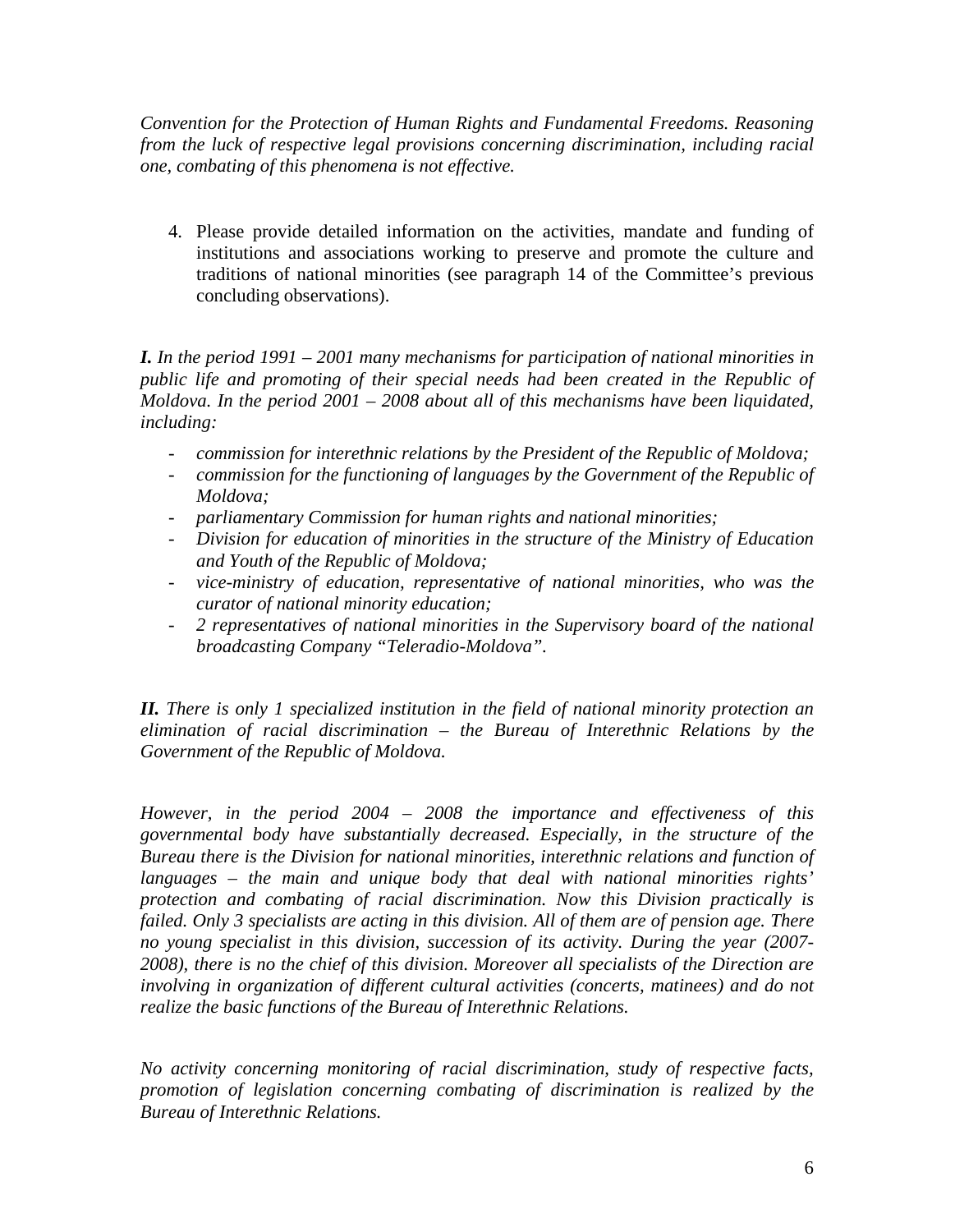*III. By the Bureau of Interethnic Relations the consultative body of national minorities is acting – Coordination council of ethno-cultural organizations. The destination of the Council is representation of minorities' interests, participation in elaboration of the state politics in the field of interethnic relations.*

*In the period 2004 – 2008 the importance and effectiveness of this civil body have substantially decreased. There no legislative mechanisms of the Council's decisions promotion. Only decisions that are accepted by the director of the Bureau of Interethnic Relations are taking into consideration. All meetings of the Coordination council are prepared by the Bureau, all decisions are taking by the voting by show. Hence, the Coordination council of ethno-cultural organizations is not de facto representative of the national minorities, this body is serving only as a cover of national minorities interests.*

*IV. One of the Bureau of Interethnic Relations responsibilities is supporting of ethnocultural organisations of national minorities.*

*According to the Law concerning the rights of the persons, belonging to national minorities and the juridical status of their organizations from 19 June 2001 (article 20), the organizations of the persons, belonging to national minorities benefit by the state support on the implementation of the cultural, educational, illuminist, charity. Some of the programs of special interest can be supported financially by the state. The organ, responsible for the selection of the programs and their financing and for auditing is the Bureau of Interethnic Relations. The laws on the state budget foreseen special funds of the Bureau of Interethnic Relations for supporting of social and cultural activities, including ones organised by the ethno-cultural organisations. In 2004 208.500 MDL were assigned, in 2005 – 118.700 MDL, 2006 – 128.400 MDL, 2007 – 140.000 MDL. The level of utilization of these funds is about 100%.*

*In practice there no special regulations concerning selection and financing of the programs initiated by the etnocultural organizations of national minorities. These programs are not supported by the Bureau of Interethnic Relations. The problem of spending of the funds foreseen in the budget laws for supporting of social and cultural activities is decided individual by the director of the Bureau of Interethnic Relations, without organisation of respective competition. Nobody has the access to the data concerning distribution of the mentioned-above funds and can influence allocation of thus financial resources.*

*Reasoning from preceding ones can conclude that no state authority which direct competence is combating and elimination of racial discrimination on the territory of the Republic of Moldova does not exist in fact.*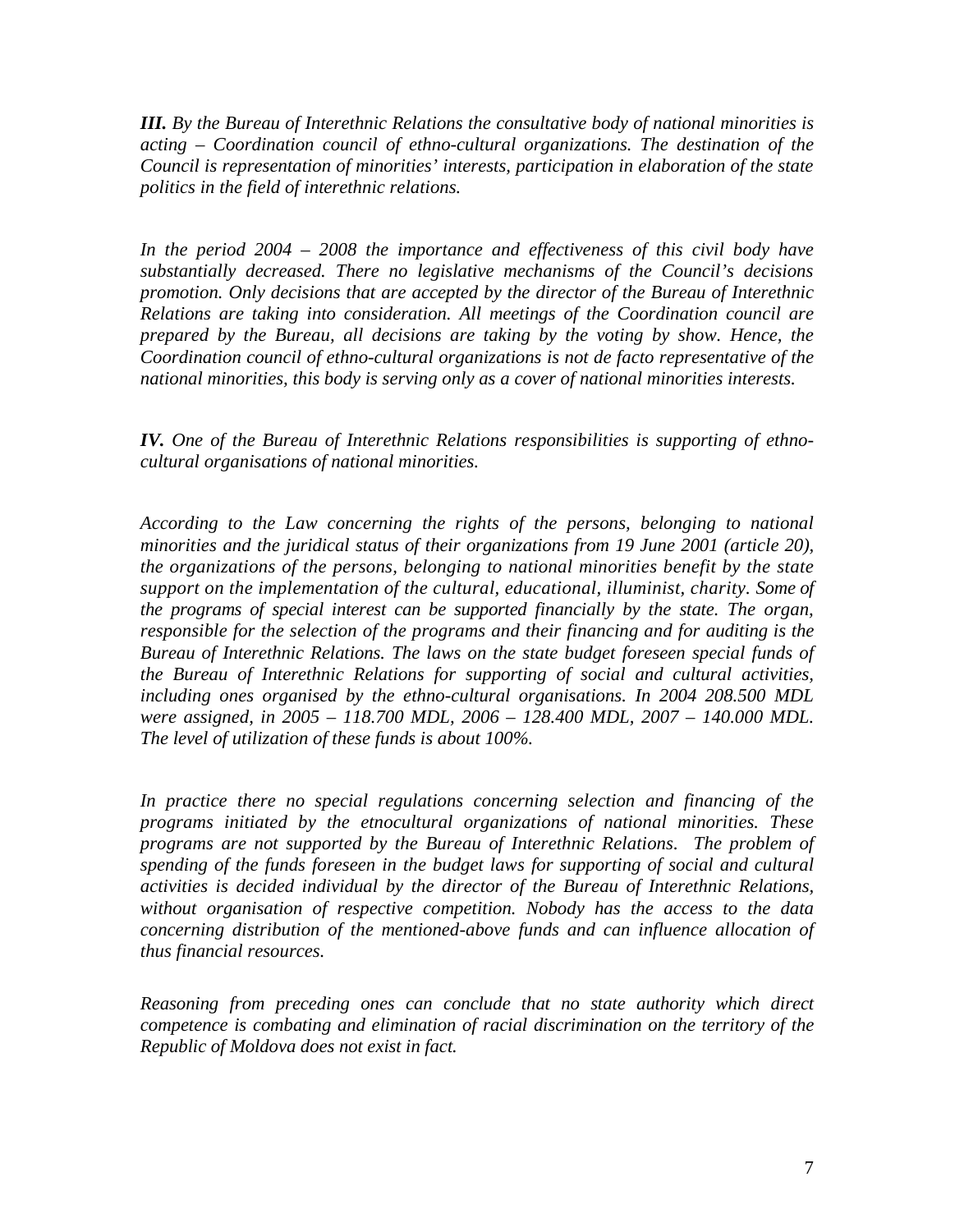5. As requested in paragraph 18 of the Committee's previous concluding observations, please provide information on the results of the measures adopted so far under the "Main Guidelines on the Support of the Gypsy/Roma in the Republic of Moldova for 2001-2010" and on the current status of the draft "Decision of the Government on Approving the Action Plan on the Support of the Gypsies in the Republic of Moldova for 2005-2010" (State party report, paras. 71- 76).

*The representatives of the Roma non-governmental organisations did not participate in elaboration of the Plan of Actions on Support of Gipsy / Roma from the Republic of Moldova for 2007-2010, approved by the Government on 21 December 2006.*

*Therefore the Plan of Actions does not foreseen a number of activities which have to be undertaken for support of Roma and combating of racial discrimination. In accordance to the Plan of actions, ministries and departments have to elaborate annually plans for implementation of the Governmental decision. The only which did not elaborated its internal plan for 2007 is the Bureau of Interethnic Relations. The Roma and other NGO have not the possibility to carry out effective monitoring of the implementation of the Plan of Actions on Support of Roma, because the Bureau of Interethnic Relations keeps back the information about the ministries and department's plan of actions for 2007 and 2008 and the information about realisation of the Plan in 2007.*

*The state admits the fact that dissimilar look serve an argument to treat (p.49 of Governmental actual report) Roma/Gypsies differently by the local authorities as this in fact serve a cause of racial discrimination. This position appears to misinterpret or fail to take into account Article 1(4) of the Convention, which provides for differences to be made between impermissible racial discrimination and permissible special measures "[...] taken for the sole purpose of securing adequate advancement of certain racial or ethnic groups or individuals requiring such protection as may be necessary in order to ensure such groups or individuals equal enjoyment or exercise of human rights or fundamental freedoms [...]".*

*5. To date Government has totally failed in bringing up the issue of Roma on the Governmental agenda. Considering Governmental efforts in adopting special measures to improve Roma situation has shown its interest to nullify the needs of Roma people by allocating for implementation of this policies zero financial support on behalf of State budget.*

*First of all the respective Plan of Action lack a clear mechanism of its implementation as well a specific method to evaluate or monitor the implementation of the Action Plan, nor clear on a timeframe and responsibilities given to relevant public authorities undersigned to implement the Plan of Action.*

*Despite the fact that Roma NGOs has proposed a Plan of Actions (2003) – the respective state public authority has replied in a manner – that reserves its rights to selects those*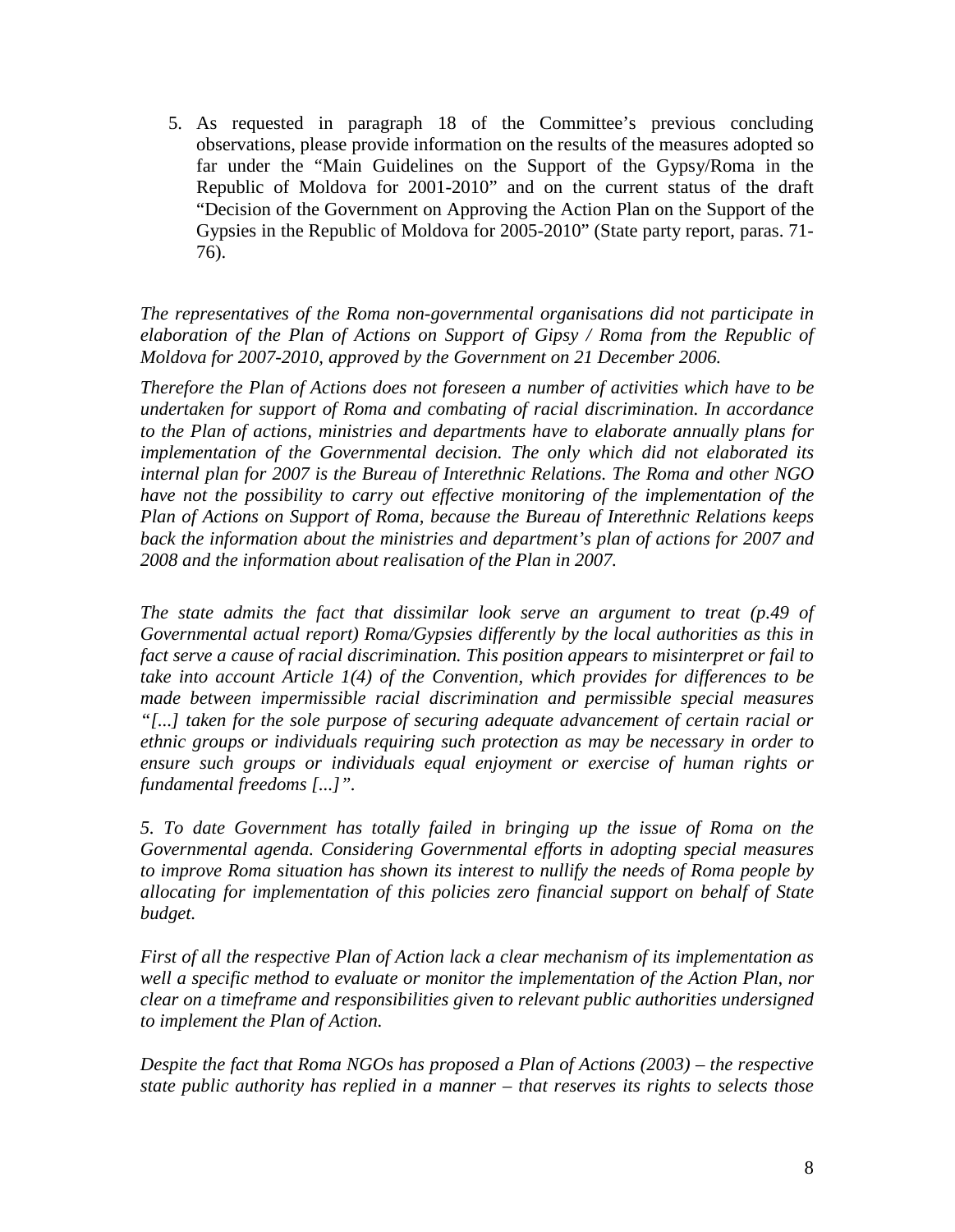*"33 points" without to make them public until the adoption of the Action Plan on 21st December 2006 by the Government.*

- *a) Under the New Action Plan our Center has advocated the Government to consider adherence to Roma Decade of Inclusion 2005-2015 (www.romadecade.org). The Steering Committee of Roma Decade for several times has invited Moldovan Government to its meetings (in May 2005 by Romanian Government, in August-September 2006 by Bulgarian Government, in October 2007 by Hungarian Government) thus showing a completely indifference of attending, even when in some situation financial means where provided by the organizers. Under the arguments of public officials that the member fee is very high (twenty thousands Euro) the World Bank proposed to the Government a special loan, however the benefits of the Decade for improving the Roma situation a fifty times higher.*
- *b) RNC is not aware of any single activity where the state has brought to light any measures from the New Action Plan adopted in December 2006 till today February 2008.*

*Finally, in its Report, the Government has provided a wealth of information on measures taken to secure the cultural rights of minorities.<sup>3</sup> Based on the information provided in the Government Report, it is apparent that Government measures to secure the cultural rights of Roma to date pale by comparison with other minorities For example, in the description of the Government:*

- *There is half an hour per month of broadcasting "in the Gypsy language" on a state radio station;*
- *There are a number of Romani "ethnic-cultural organizations" officially registered with the Ministry of Justice; and*
- *The Government's Department for National Relations and Languages has "[taken] part in a number of meetings, round tables and other activities dedicated to the history of the Ukrainians, Jews, Germans, Gypsies, etc."*

*By contrast, other minorities have secured schools in the native language, including 394 schools in which Russian is a language of instruction, and other schools in which Bulgarian, English or Ukrainian are one or more of the languages of instruction. Moreover, it is not clear to what extent the right to the use of the Romani language is secured at all in Moldova, and if so, in what contexts.*

<sup>&</sup>lt;sup>3</sup> The Constitution of the Republic of Moldova recognizes, at Article 16, "[...] citizens of another ethnic origin[...]". Moldova has ratified the Council of Europe's Framework Convention on National Minorities on November 20, 1996. The Government contends that "in the course of nine years of independence (since August 2, 1991) there has been created a legal and international basis for the protection of ethnic minorities in the Republic of Moldova" (see Government Report, paragraph 2). The Government has, however, not clearly stated the content of this "legal and international basis".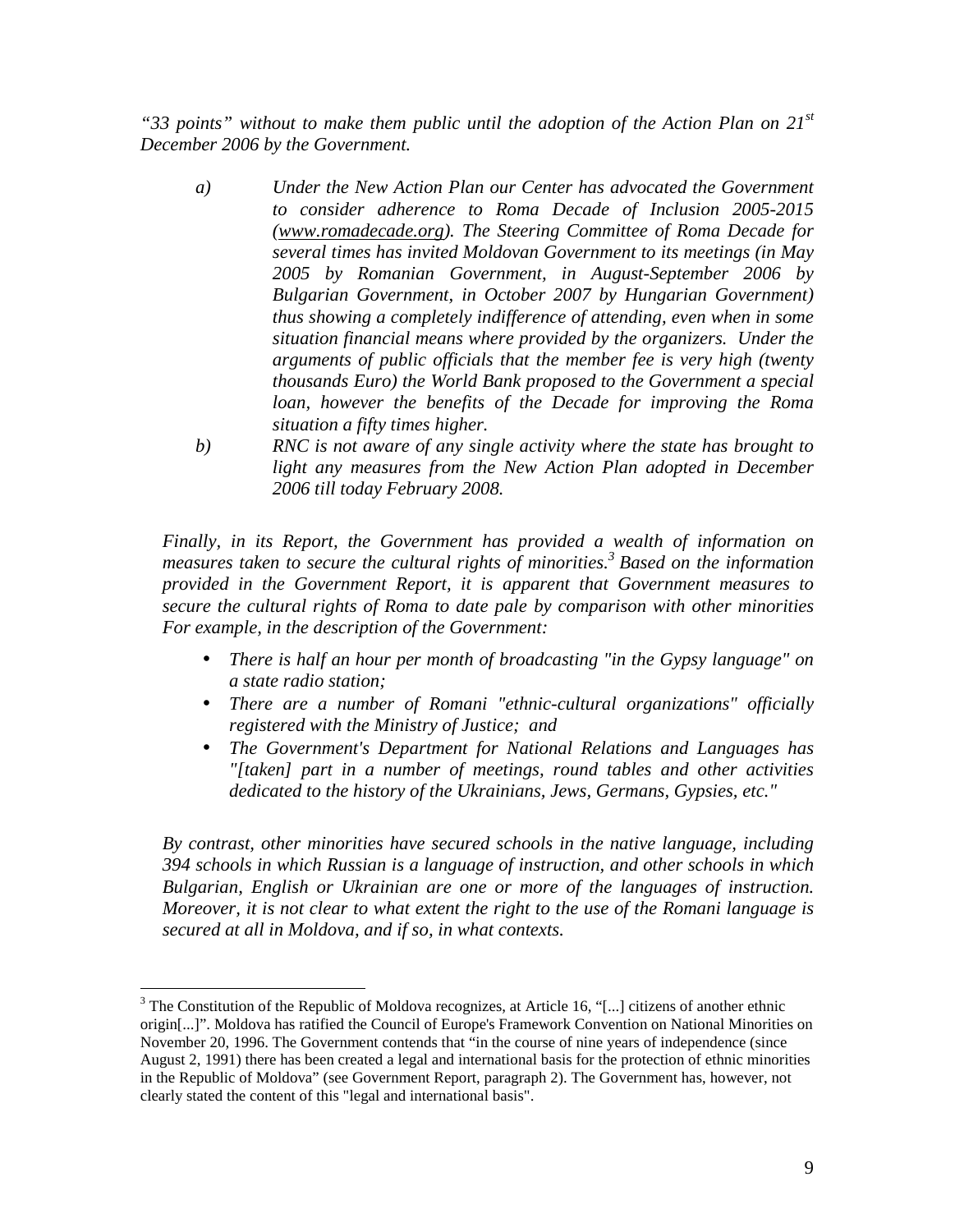## **Article 4**

6. Please provide updated data on incidents of racial discrimination in the State party, as requested in the Committee's previous concluding observations, disaggregated by national and/or ethnic origin of perpetrators and victims.

*Because of luck of anti-discrimination legislation, the monitoring and combating of acts of discrimination in very problematic in the Republic of Moldova. The authorities do not have concrete date on racial discrimination. They prefer to not elaborate respective mechanisms and to report that racial discrimination does not exist in the Republic of Moldova.*

7. Please indicate reasons for the lack of investigations and convictions under article 346 of the Criminal Code and other criminal law provisions punishing incitement to racial hatred and similar acts of racial discrimination (State party report, at para. 85). Please also provide examples of implementation of articles 4 and 6 of the Convention, as well as information on incidents of racial discrimination in the State party and on the penalties and sanctions imposed on perpetrators of acts of racial discrimination (see paragraph 11 of the Committee's previous concluding observations).

*According to the legislation of the Republic of Moldova for crimes of discrimination character depending on weight, consequences and other circumstances the responsibility is stipulated according to the articles 135, 176, 346 of Criminal Code of the Republic of Moldova.*

*As stated above, the investigations of the discrimination acts are not practically undertaken by the criminal investigation authorities. The luck of anti-discrimination legislation and mechanisms for detection of discriminatory acts does impossible respective investigations.*

# **Article 5**

- 8. Please comment on information according to which high legal fees and the lack of interpretation services for members of linguistic minorities or foreign nationals prevent them from exercising their right to equal access to the courts.
- 9. What measures is the State party taking to combat police violence against persons belonging to minority groups, in particular the Roma, and to change the behaviour of police and law enforcement officials who "treat citizens belonging to national minorities, for instance the Roma/Gypsies, or people of African and Asian descent, differently because they look dissimilar to the rest of the population" (State party report, para. 49)? Has the State party introduced mandatory human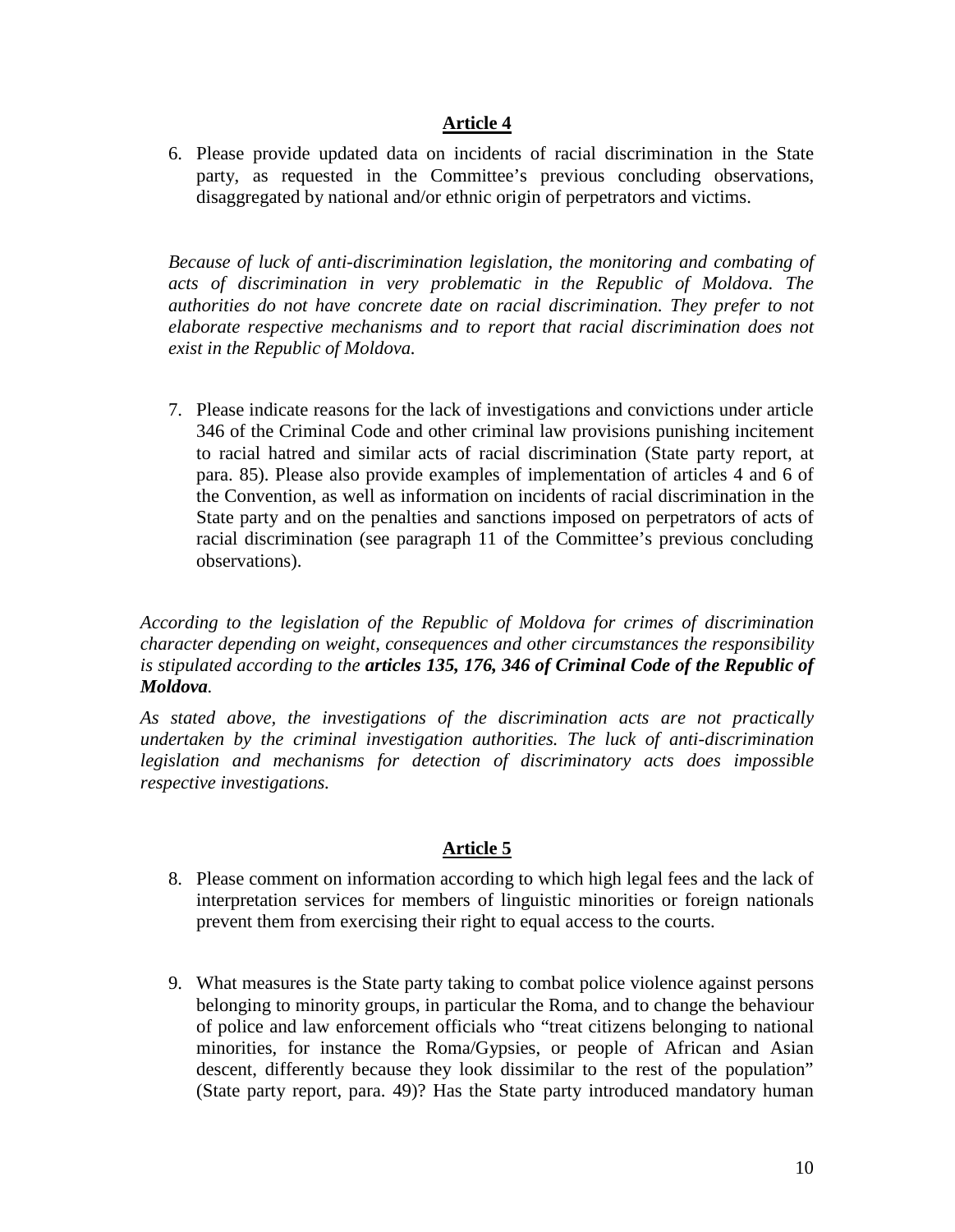rights training for law enforcement officials, as recommended in paragraph 17 of the Committee's previous recommendations?

- 10. Please provide information on the nature of the measures recommended by the Bureau of Inter-Ethnic Affairs to prevent arbitrary detention, identity checks and home searches of Roma and persons of African or Asian origin, as well as on the conclusions of its study of this problem. (State party report, para. 77)
- 11. What legal safeguards are in place to ensure that rejected asylum seekers, including Chechens, are not subjected to ill-treatment and persecution upon return to their country of origin? Is their situation upon return monitored?
- 12. Please indicate whether the State party intends to further ease the requirement in the Law on Political Parties and Socio-Political Organizations that, in order for a party to be registered, it must have 5,000 active members residing in at least half of the 32 administrative districts (with no less than 150 members in each of these districts), so as to allow the registration of regional parties of national minorities (State party report, para. 186).

*The requirement of the Law on political parties and socio-political organizations is not amended. Representatives of international organizations, in particular the Venice Commission, as well as the experts from the Republic of Moldova have discussed the issue concerning the provisions of the Law on political parties and other socio-political organizations relating to the fact that the political party or the organization is registered if it includes at least 5,000 active members residing in at least half of the second level administrative territorial units, but no less than 150 in each of the administrativeterritorial units mentioned above. It limits the possibility of the persons belonging to national minorities, who live commonly in a certain region, to make up a party.*

*Especially it is very problematic to create parties of Gagauz, Bulgarians, Roma.*

13. What measures are being taken to promote the representation of Roma in Parliament and other elected bodies and in the public service, in accordance with the Law on the rights of people belonging to national minorities (State party report, paras. 146-148)? Does the State party envisage introducing statutory electoral or public service quota to ensure an "approximately proportional representation" of Roma and other ethnic minorities?

*There are no special legal mechanisms of the ensuring of national minorities representation in the Parliament and local councils. National minorities became the members of the Parliament or local councils only if they are included in the electoral lists of parties that participate to elections.*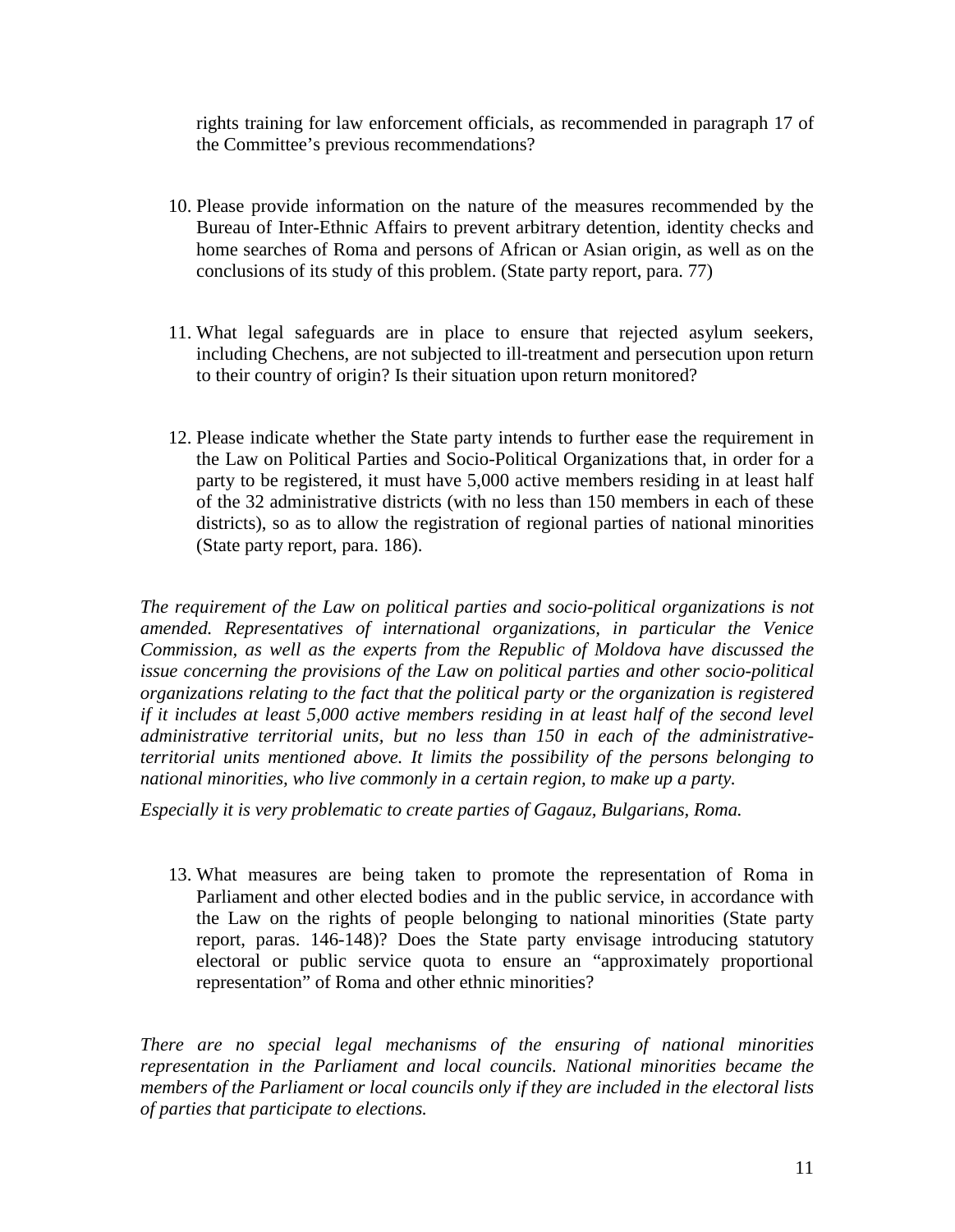*These persons do not represent interests of respective ethnic group, but the interests of respective party. For example: from 2001, the problem of the European Charter for Regional or Minority Languages is discussed very active in the Republic of Moldova. National minorities support the ratification of this document. There are more than 20 persons belonging to national minorities in the Parliament of the Republic of Moldova. No one of them has undertaken concrete measures for the promotion of the idea of ratification of the Charter, because the stat does not wish this. As a consequence, till now (2008) the European Charter for Regional or Minority Languages is not ratified.*

*No Roma is represented in the Parliament of the Republic of Moldova.*

14. Please specify the requirements for the registration of religious communities and indicate the precise grounds on which Tatar Muslim communities have been denied registration. Please provide information on the outcome of the court case referred to in paragraph 170 of the State party report.

*On 11 May 2007, the Parliament has adopted the Law on religious cults and religious societies. The law provides new procedure of registration of religious cults, which the Ministry of Justice effects. According to article 19 for registration of religious cults it is necessary to present the following documents:*

- *- application for registration;*
- *- statute, authorized by founders;*
- *- proceedings of the constituent assembly;*
- *- list of founders with signatures not less than 100 citizens of the Republic of Moldova;*
- *- main principles of belief.*

*Until now, the Islamic cult is not registered in the Republic of Moldova. It seems that the authorities do not permit registration of the Muslim confession.*

15. What measures are being taken to improve the quality and number of television and radio programmes in minority languages other than Russian or covering issues of interest to the numerically smaller minorities, such as the Armenians, Belarusians, Azerbaijanis, Tatars, Poles and Lithuanians?

*The "Teleradio-Moldova" Company through the specialized edition of broadcasting in languages of national minorities releases the programs in Ukrainian, Gagauz, Bulgarian, Yiddish, Romany, Polish languages and the programs for small numeric national minorities. The main problem is that national minorities have not their representatives in the Supervisory board and have not real mechanisms for influence linguistic and cultural politic of the "Teleradio-Moldova" Company.*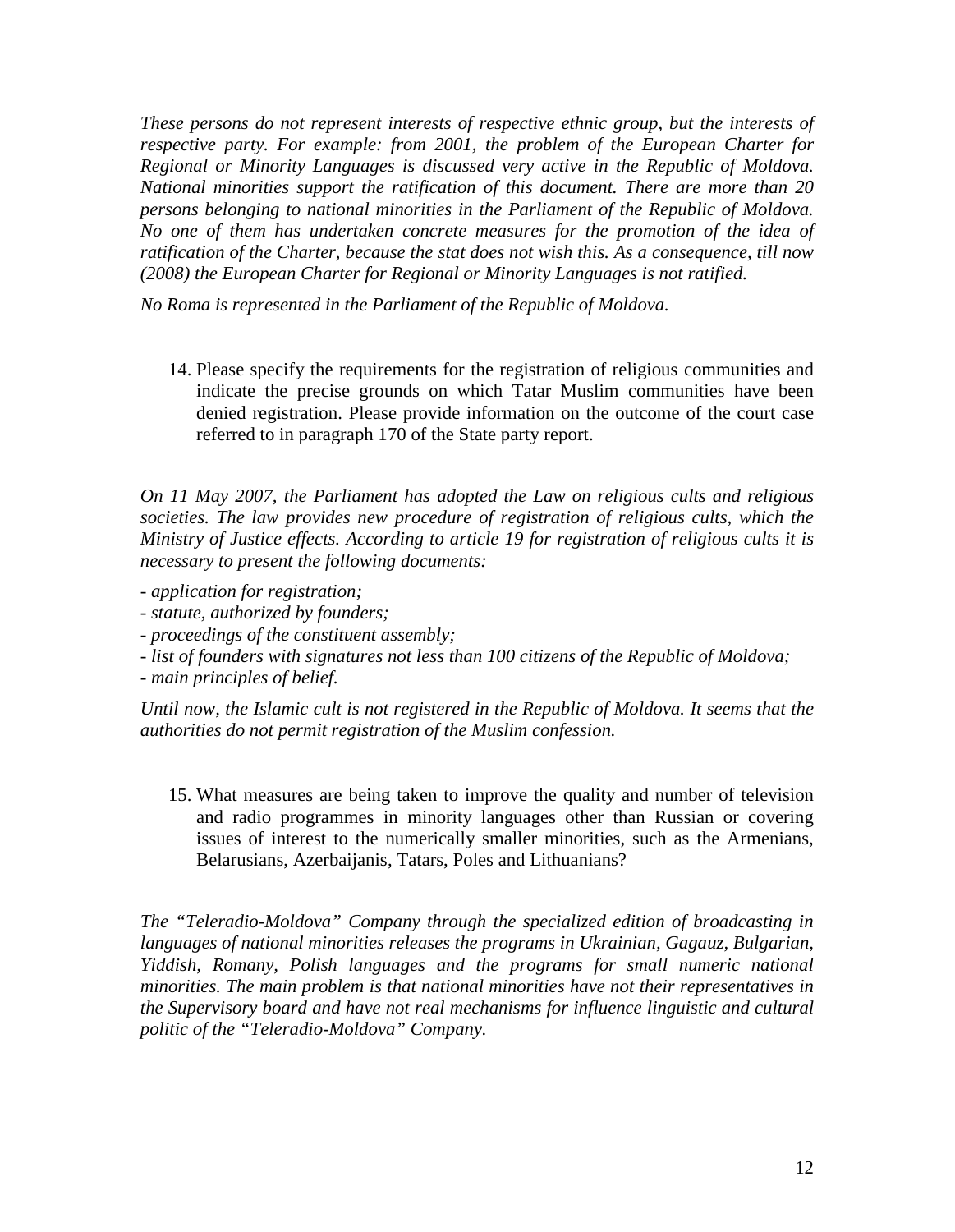16. Please provide disaggregated statistical data on the extent of unemployment among the Roma and other ethnic minorities in the State party. What measures are being taken, including under district employment programmes, to qualify Roma for the labour market and how effective are these measures? (State party report, para. 192)

## *The account of unemployed persons by ethnic criteria is not realised in the Republic of Moldova.*

*The Plan of Action on Support of Gipsy / Roma from the Republic of Moldova for 2007- 2010 foresees realization of the following actions:*

- *ensuring of specialists training by professions and traditional trades of Roma in professional educational institutions, monitoring of employment of graduates Roma;*
- *informing and consultation of Roma on questions about vacancies on the labour market, assistance to their professional training and retraining;*
- *revival and development of traditional Roma trades, creation of ethno-craft zones in places compact populated by Roma;*
- *assistance to development of private business among Roma.*

*The Roma and other NGO have not the possibility to carry out effective monitoring of the implementation of the Plan of Actions on Support of Roma, because the Bureau of Interethnic Relations keeps back the information about the ministries and department's plan of actions for 2007 and 2008 and the information about realisation of the Plan in 2007.*

- 17. Please provide information on language training opportunities for refugees and on any progress achieved in reducing the delays in issuing identity papers and personal index numbers for tax purposes to refugees, with a view to facilitating their employment, access to social security and their integration into society (State party report, paras. 42-43, 191).
- 18. Please provide information on resources allocated and measures taken to improve the housing conditions of, and provide social housing to, Roma.
- 19. Please provide updated statistical data on the enrolment, attendance and dropout rates among minority, migrant and refugee children at all levels of schooling, disaggregated by age, gender, national or ethnic origin, mother tongue and rural/urban population. What special measures are being taken to promote primary, secondary and tertiary education of these groups, including the Roma, and how effective are they? (State party report, paras. 208-210)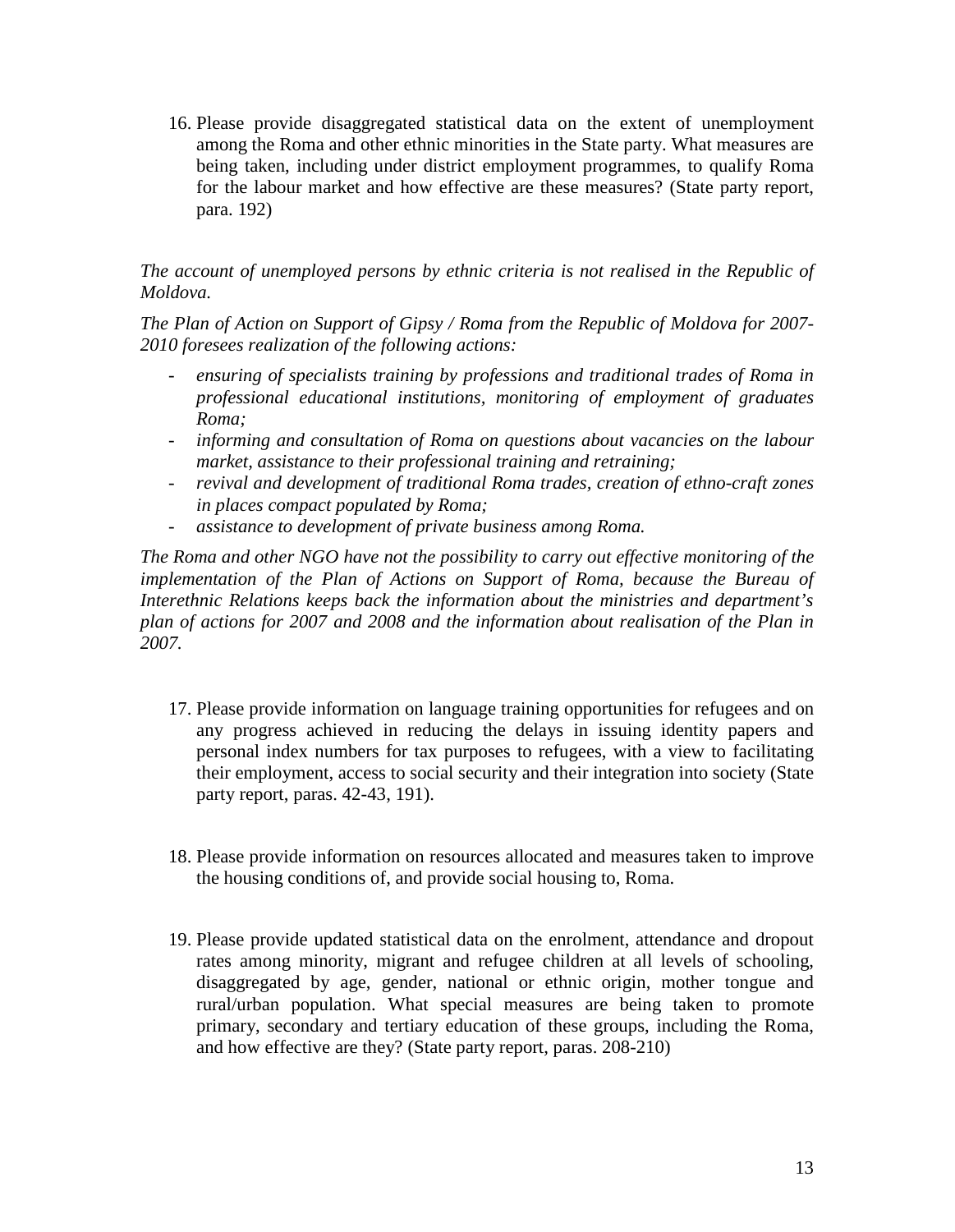20. What measures are being taken to ensure adequate opportunities for Gagauz, Roma, Ukrainian, Bulgarian and other minority children to receive instruction in, or of, their native language and culture? What is being done to ensure the quality of teaching in Moldovan in schools in which Russian or another minority language is the main language used?

*For more details please see chapter 5.2*

*I. There are 3 models of national minorities languages studying in the Republic of Moldova:*

*- schools and lyceums with Russian language of training in which representatives of national minorities are traditionally studied;*

*- schools and lyceums with Russian language of training where Ukrainian, Gagauz and Bulgarian languages are studied as school subject and also the subject "The history, culture and traditions of peoples: Russian, Ukrainian, Gagauz, Bulgarian" is taught; - experimental schools and lyceums in which the process of training in native language –*

*Ukrainian or Bulgarian – is realised.*

*The main problems concerning studying of native languages of national minorities are:*

*- only pupils who study in schools with Russian languages of training have the possibility to study the Ukrainian, Gagauz and Bulgarian languages. The pupils belonging to national minorities (Ukrainians, Gagauz, Bulgarians) who prefer studying in Romanian language have not the possibility to study their native language;*

*- there are no programs for studying or Romany languages as subject;*

*- the total number of schools where the Ukrainian language is studying is insufficient. There are 55 schools in which the Ukrainian language is studying, but the number of settlements where Ukrainians makes majority of population is more than 100. In the half of this settlements the language of instruction is only Russian and the subject "The history, culture and traditions of Russian people" is taught. This fact influence very negative ethnic identity of Ukrainians from Moldova;*

*- the studying in native languages of national minorities (Ukrainian, Gagauz, Bulgarian etc.) does not implanted in Moldova. Only in 2 schools children have the possibility to study in Ukrainian language, only in 1 – in Bulgarian. In this regard, the authorities have to develop the system of multilingual education – respective in native, Romanian, Russian and foreign language. This model does not exist in Moldova.*

*II. No efficient measures for good studying of the state language (Moldovan / Romanian) are undertaken in the Republic of Moldova. Young people from the settlements compact populated by national minorities after leaving schools do not speak the state language on the high level.*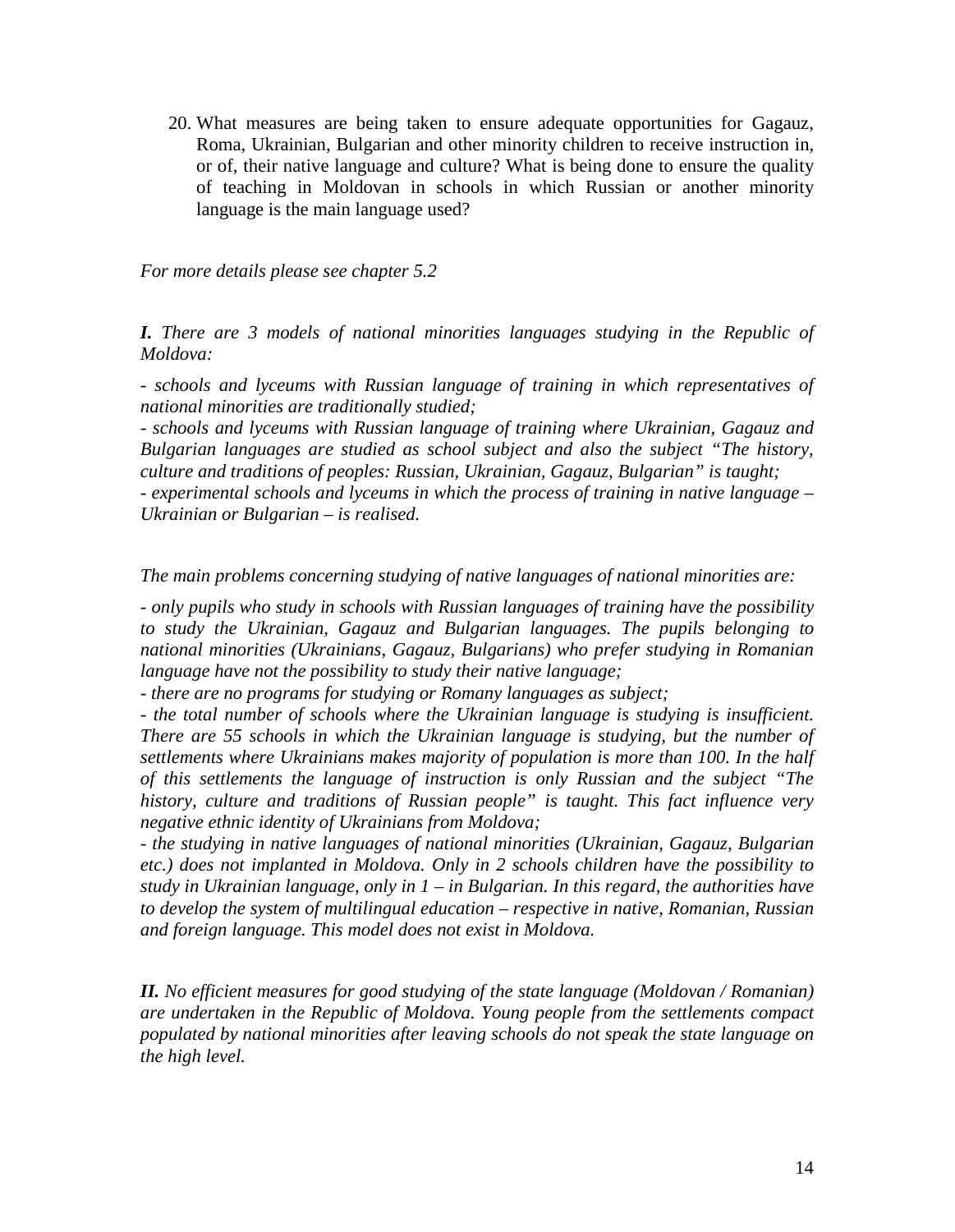*According to the data of 2004 census only 30% of national minorities know fluent the Moldovan / Romanian language (40% - Ukrainians, 35% - Russians, 12% - Gagauz, 35% - Bulgarians).*

*The state language is not studying during all degrees in the institutions of higher education. Graduating from the universities, young people belonging to national minorities do not know the state languages and have not equal opportunities in the labour market.*

21. Please provide information on the number of Moldovan/Romanian language schools in Transnistria, registered with the Moldovan Ministry of Education, that are allowed to use the Latin script. Has any progress been achieved in negotiating durable solutions that allow native Moldovan speakers in Transnistria to preserve their linguistic and cultural identities?

#### **Article 6**

- 22. Please provide information on the measures taken to ensure the effective investigation of complaints about police violence against Roma. In particular, what has been done to investigate and punish those responsible for the armed police raid on the Roma community in Yedintsy on 18 July 2005 during which 30 Romani, including children, were arrested and allegedly beaten? What measures have been taken to compensate those Roma who were reportedly detained *incommunicado* for several weeks and released without a charge?
- 23. Please provide information on the number and nature of complaints about racial discrimination and discrimination against minorities filed with the Center for Human Rights – Ombudsman Office in Moldova and with the parliamentary advocates, the investigation and outcome of such cases, and the remedies provided to victims. (State party report, para. 231) What measures have been taken to raise public awareness about these and other mechanisms available to ensure protection from racial and ethnic discrimination?

The Centre for Human Rights of Moldova has only about 5 cases of discrimination by ethnic principle. No one of them was investigated by the criminal authorities in accordance with 176 and 346 of Criminal Code of the Republic of Moldova.

# **Article 7**

24. Please provide more detailed information on school education and information campaigns on the cultures of national minorities, as well as on the role of the State and mass media in eliminating negative societal attitudes and stereotypes against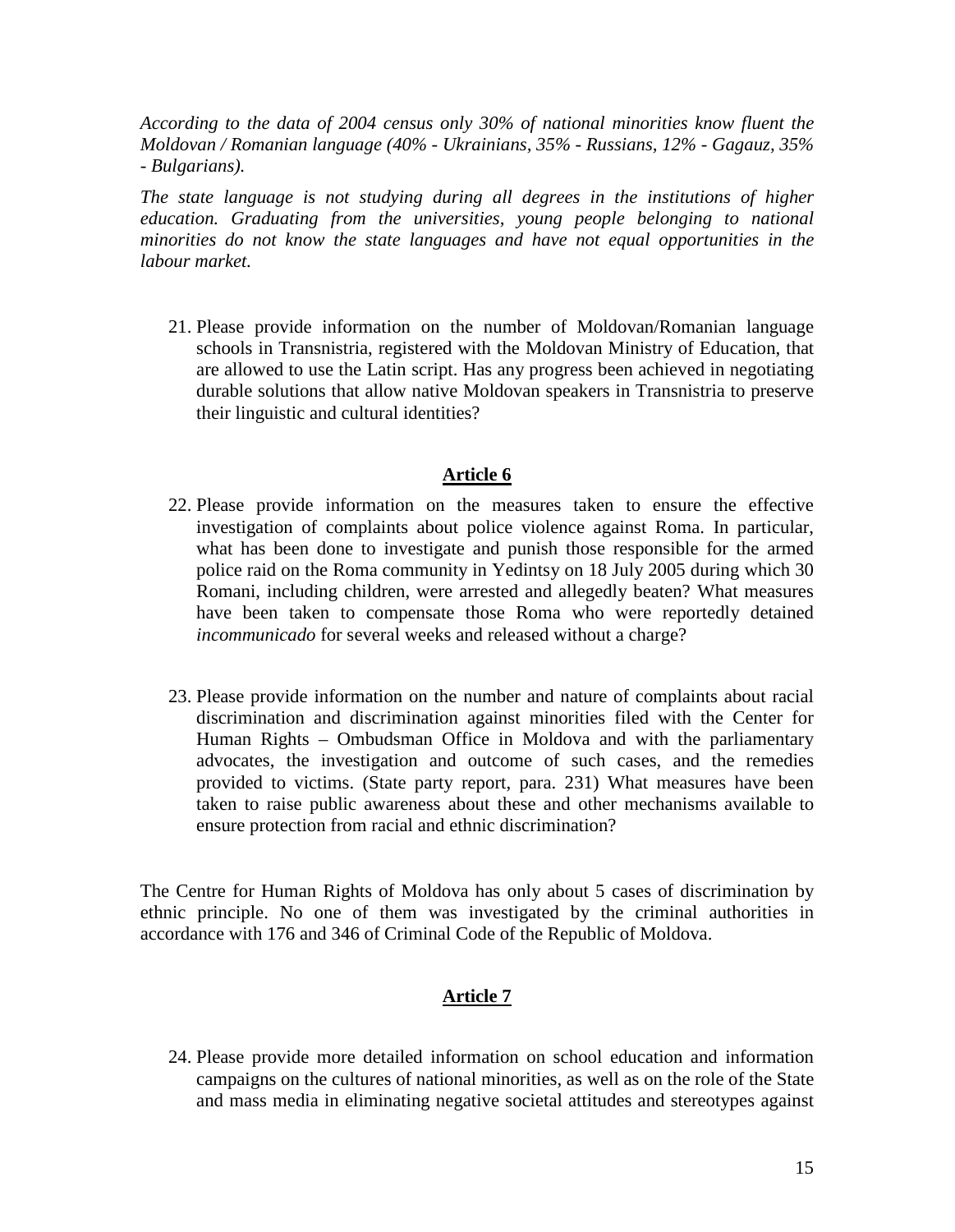members of minority groups, in particular the Roma, and against foreign nationals of different ethnic origin.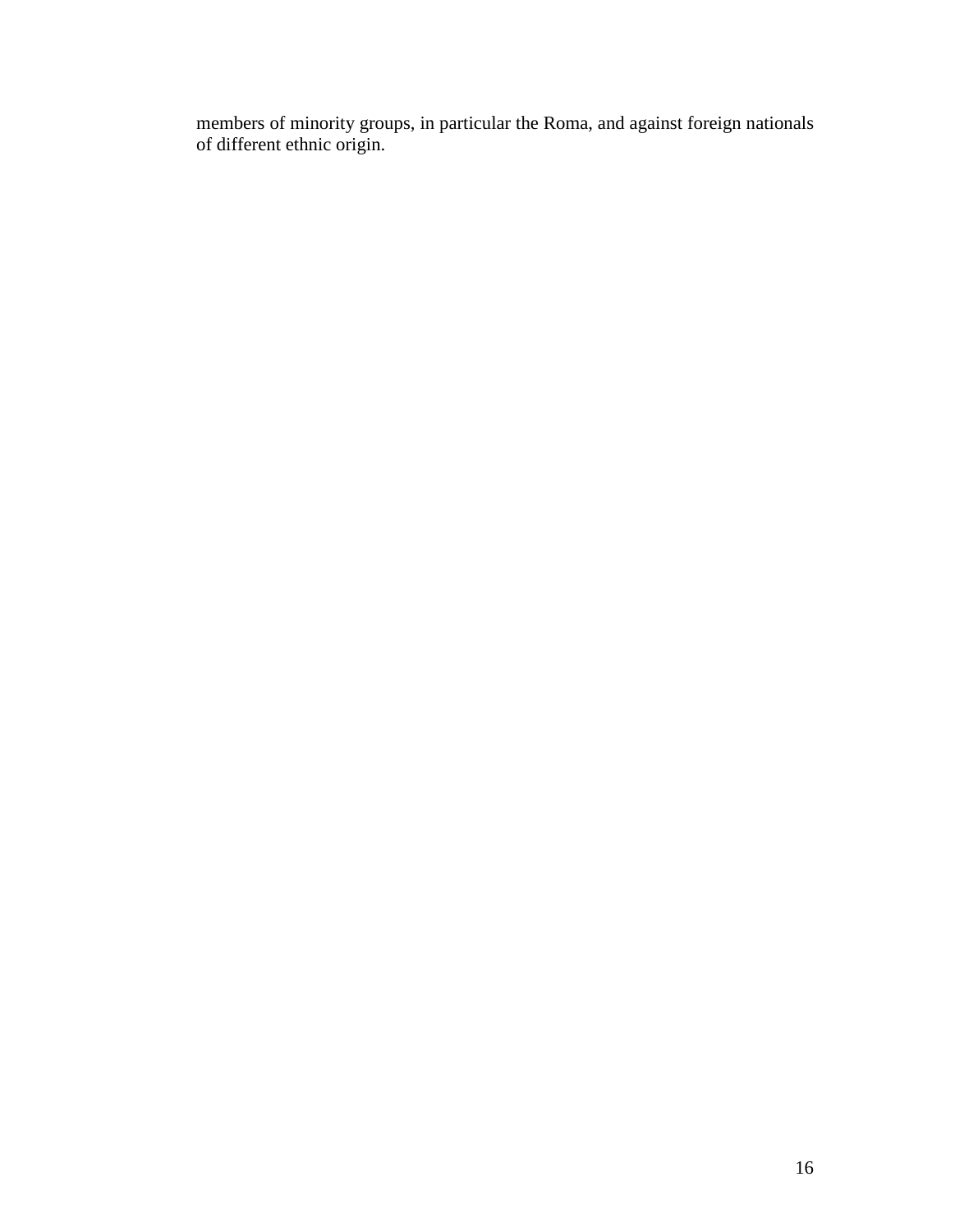# **3. Absence of the comprehensive legislation regarding nondiscrimination**

More and detailed information from this section is contained in the Annex.

Key aspects:

- no definition of direct and indirect discrimination in any general or specific legislation,
- victims of discrimination have to prove their standing and the fact of discrimination,
- absence of the provisions regarding the affirmative measures to address past and current disadvantaged groups and situations,
- criminal legislation is not comprehensive.

Civil legislation is not developed in to the aspect of the indirect discrimination, aspects related to the representation, access to justice in relation to the discrimination cases, proactive actions on behalf of the state, collection of the statistical data to develop the public policies and most importantly the lack of the implementation of the antidiscriminatory provisions. There is no a specific piece of legislation covering comprehensively the discrimination aspects.

Criminal legislation is not developed in to the aspect of the indirect discrimination, aspects related to the representation, access to justice in relation to the discrimination cases, proactive actions on behalf of the state, collection of the statistical data to develop the public policies and most importantly the lack of the implementation of the antidiscriminatory provisions.

## **2.1 Conclusions**

## *Civil legislation*

- 1. Civil legislation and administrative one have basic anti-discrimination provisions, provide the equality before law, legal capacity, the impossibility of absence or of limitation of legal capacity, a free access to justice, a possibility to choose the language of legal procedure, access to public authorities and public places, the protection of rights before public authorities of all levels, etc. for all persons.
- 2. Neither civil nor administrative legislation defines the notions of "direct" and "indirect" discrimination, these notions are only mentioned in both legislations.
- 3. Civil legislation and administrative legislation contain the complete list of prohibited grounds, except "colour", sexual orientation.
- 4. Both civil and administrative legislation do not provide specifically the offences or hostile treatments based on the belonging of a person or of a group of persons to one of prohibited grounds.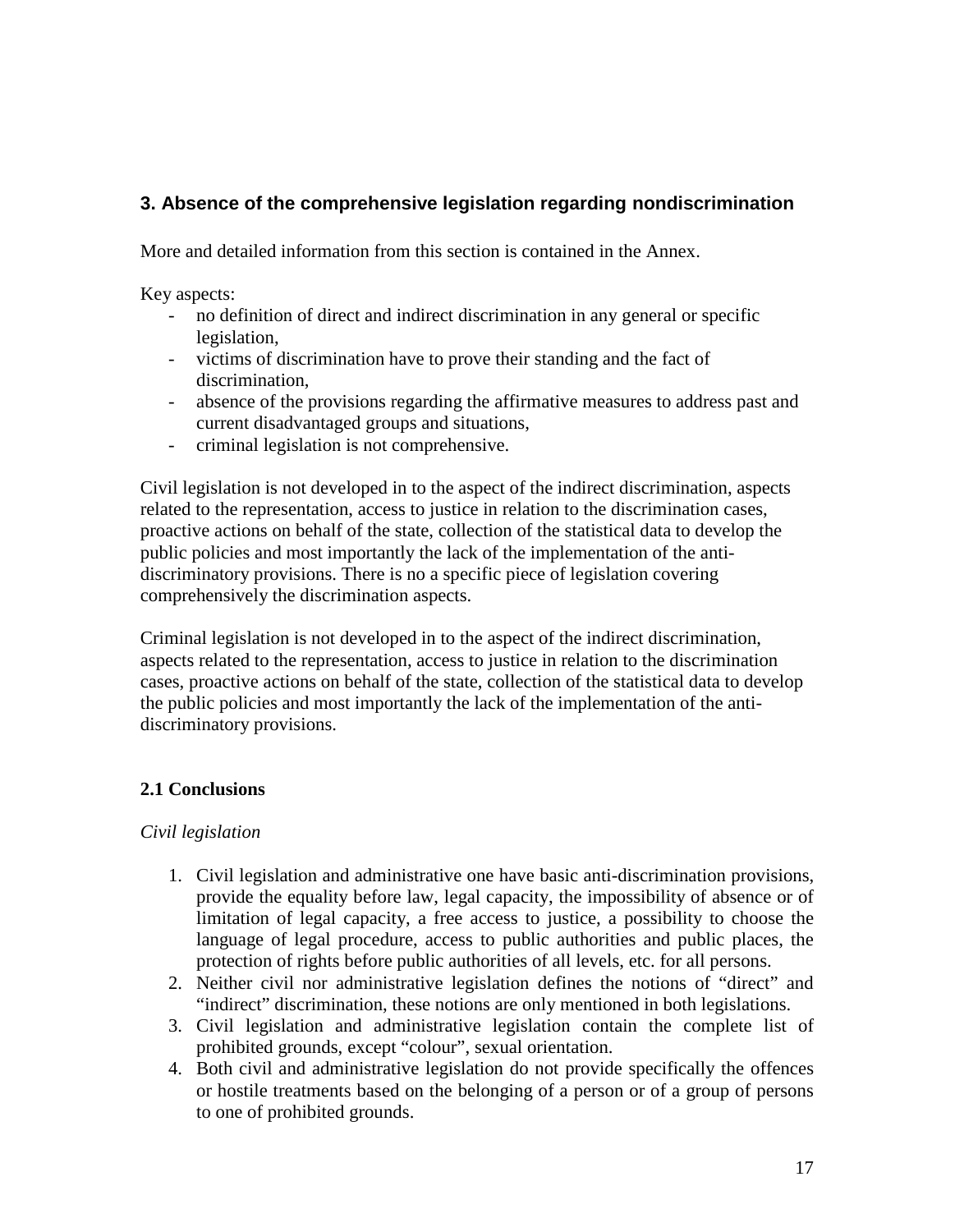- 5. Legislation covers with general provisions anti-discriminating norms in domains: employment (Art.17 of the Labour Code), work remuneration (Art.85 of the Labour Code), education (Art. 4-8 of the Law on Education), living space (Art.10 of the Code on Housing), health protection (Art.17 of the Law on Health Protection), access to propriety (Art.18 of the Civil Code), access to benefits and public places (Art.16 of the Constitution), etc.
- 6. The legislation with regard to discrimination is applied equally to both public bodies and private persons.
- 7. Neither civil nor administrative legislation defines or prohibits such actions as: persecution, punishment, segregation, damage on racist grounds, as well as discrimination based on association or contracts with a person belonging to one of prohibited grounds, urging another person to discriminate, a declared intention to discriminate, helping another to discriminate.
- 8. The legislation does not require that public authorities put some specific conditions to respect and to promote non-discriminating policy to persons for which these authorities provide contracts, loans, grants, and other benefits.
- 9. Some specific procedures contributing to facilitation of examination of discrimination cases do not exist.
- 10. Both legal and natural persons, personally or through their representatives, are liable to lodge complaints relating discrimination.
- 11. In addition to other measures, legislation provides the restoration of a person's rights (Art.10 of the Civil Code).
- 12. Some non-financial forms of compensation, such as the information of public of the decision adopted by a court in a discrimination case, do not exist. They exist only in cases of honour and dignity infringement.
- 13. The legislation provides a free legal aid for the alleged victims of discrimination, as well as for the victims of other illicit actions.
- 14. The legislation does not provide that principles are responsible for the discriminating acts of their employees. Each person bears a personal responsibility for a discriminating act.
- 15. Some plans relating the creation of a new legislation dealing with racial discrimination issues do not exist.
- 16. The level of implementation in practice of the legislation on discrimination can not be defined, giving the imperfect content from this point of view of statistical blanks.

#### *Criminal Legislation*

- 1. Criminal legislation prohibits direct or indirect racial discrimination (Art.346 CC), but does not define them and not indicate qualifying criteria for each of these forms of discrimination. They are not defined in other articles of Criminal Code either as well.
- 2. Criminal legislation foresees all reasons of discrimination and each of them taken apart constitute the commitment of an offence.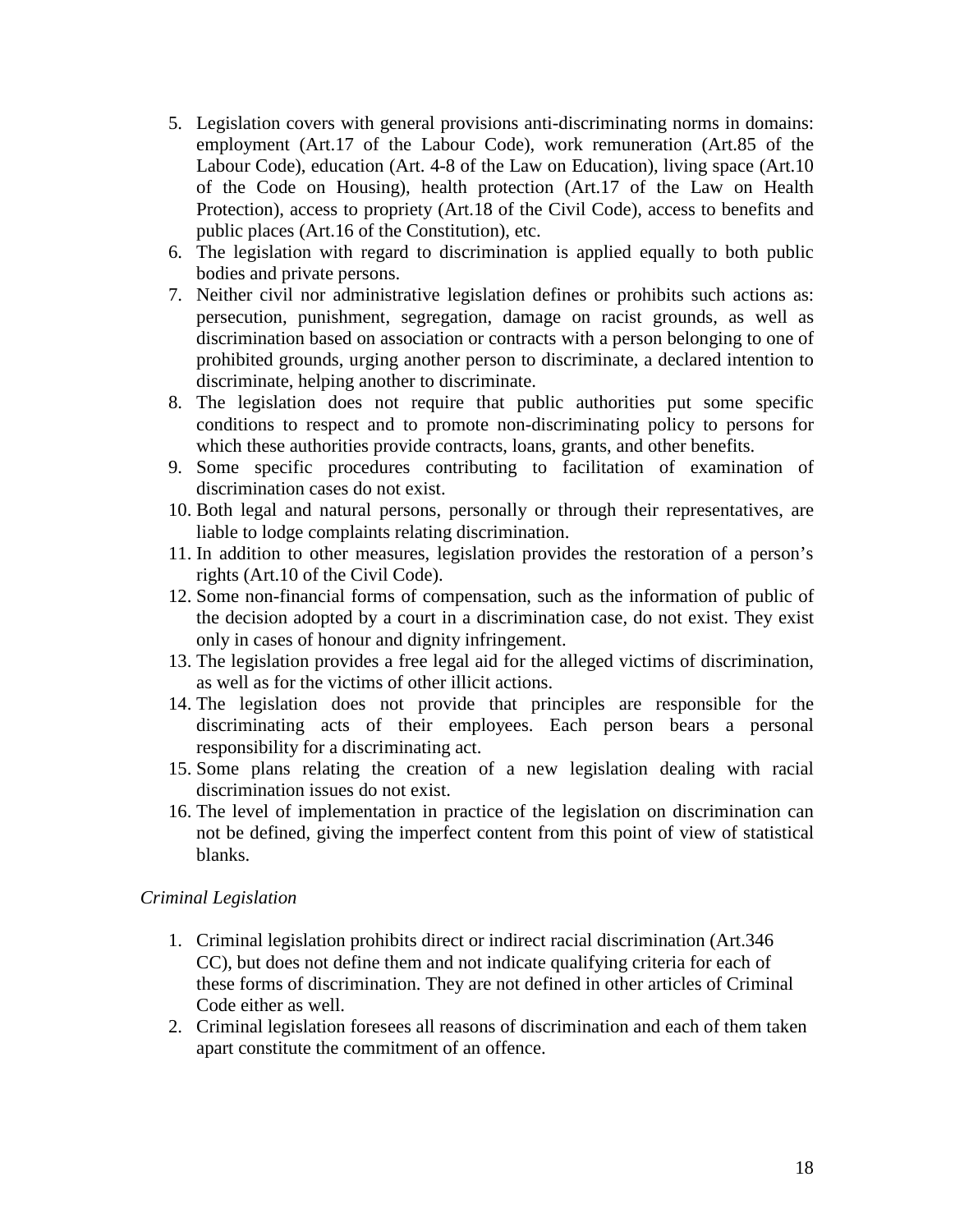- 3. The legislation of the Republic of Moldova provide for struggle against racial discrimination in all spheres of social life, especially in such important domains as:
	- a. employment;
	- b. education;
	- c. getting a living space;
	- d. health protection;
	- e. access to public services and public places.
- 4. In all these domains only citizens are taken into account.
- 5. The legislation promote equality and prohibit discrimination as to the access to exercising functions in public bodies of all levels but only regarding the citizens of the Republic of Moldova.
- 6. Access to public bodies of all levels and to public places is provided for all persons.
- 7. Legislation in force does not foresee any faster procedures for the settlement of cases of a racist or xenophobic nature.
- 8. Both natural and legal persons have the right to lodge complaints regarding discrimination.
- 9. In case when a legal person lodges a complaint regarding discrimination to protect a concrete victim's rights, it is not necessary to have a victim's consent.
- 10. Criminal legislation does not foresees such measures as "public works" in addition to fines and deprivation of freedom.
- 11. Concrete plans in the area of the development of legislation with regard to discrimination do not exist.
- 12. The level of putting into practice of legislation provisions can not be determined since such statistics does not exist. Existing provisions exercise their instructive and preventive functions with a view to struggle against all forms of racial discrimination.

## *Offences of a racist or xenophobic nature*

- 1. Criminal legislation defines some offences of a racist or xenophobic nature, but these offences are not brought together into a specific category, and are reduced to:
	- a. offences against peace, against mankind security, war offences;
	- b. offences against political rights, labour rights and other constitutional rights of citizens;
	- c. offences against public authorities and state security.
- 2. The reasons of a racist or xenophobic nature are only qualified as aggravating circumstances;
- 3. Criminal legislation qualifies as offences the following actions:
	- a. violent offences of a racist or xenophobic nature;
	- b. oral threats and insults of the same racist nature in public in different forms;
	- c. other actions of this nature.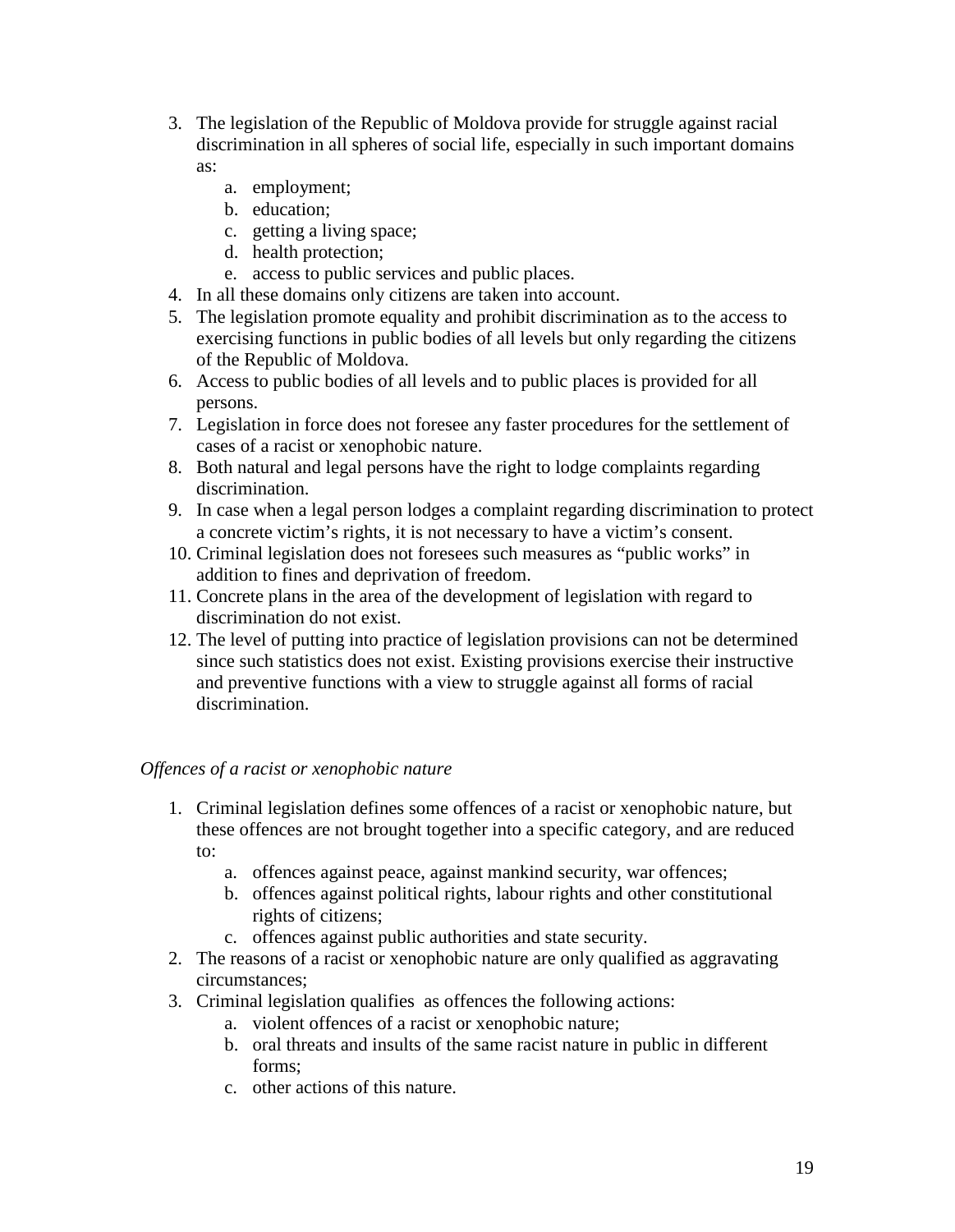- 4. Criminal legislation does not bring together the offences of a racist or xenophobic nature into a specific category of offences.
- 5. The structure of taking records does not foresee the record of offences of a racist or xenophobic nature.
- 6. If offences of a racist or xenophobic nature were separated apart in Criminal Code as a specific category of offences this would lead to the modification of judicial recording structure with a view to record this category of offences.
- 7. Criminal legislation foresees only "public appeals" (Art.346 C.C.) as expressions of a racist or xenophobic nature;
- 8. The same article (346 C.C.) foresees that humiliation of honour and dignity on the grounds of race and national belonging is an offence;
- 9. Criminal legislation does not specify as some specific offences the expression of negationism and revisionism.
- 10. Criminal legislation does not specify as offences such actions as production, storage, and exportation with the purpose of dissemination of materials of racist or xenophobic nature.
- 11. Such actions are qualified as administrative offences (Art.171/5 CAO). The level of implementation can not be determined, as it is not foreseen in the structure of making records to register the offences of a racist or xenophobic nature.

## *Racist Organisations*

- 1. Criminal legislation do not declare illegal and prohibited organisations which propagate and promote racial discrimination.
- 2. The prohibition of establishment and registration of such organisations is foreseen in the Law on Public Organisations (art.4). But these organisations can be organised illegally, criminal legislation does not prohibit them directly. Criminal legislation does not define and do not declare as an offence such actions as:
- 3. Participation as a member, participation in public meetings, implementation of some assignments, encouraging and directing some activities which provoke or promote racial or xenophobic discrimination.
- 4. Criminal legislation does not declares as an offence neither organisation nor support of racial organisations, except the Law on Public Organisations.Criminal legislation declares as offences the following actions:
	- a) public appeals through mass media, in written and electronic form.
- 5. Criminal legislation does not declares as offences such actions as:
	- d) production, storage and exportation with the purpose of dissemination of materials of racist or xenophobic nature;
	- e) interpretation in public of songs the content of which has a racist or xenophobic nature;
	- f) propaganda of racism by the use of racist organisations' symbols.
- 6. The organisation and government of a paramilitary formation not foreseen in the legislation of the Republic of Moldova as well as participation in such formations is defined separately as an offence.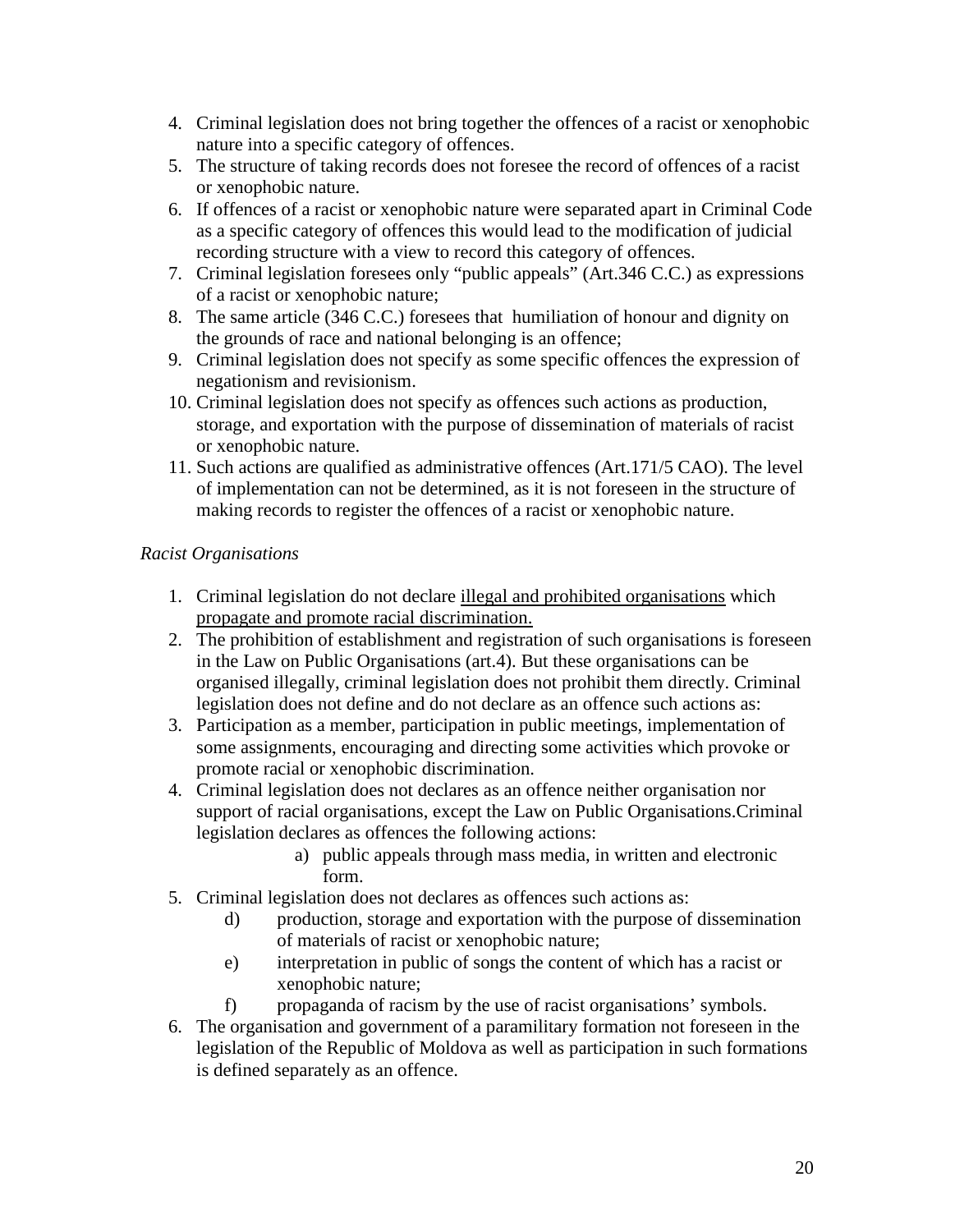7. Criminal legislation in addition to deprivation of freedom and fines foresees such punishment as deprivation of the right to hold some positions or to exercise a certain activity for a period from 2 to 5 years (Art.176, Art.180 Criminal Code).

## **2.2 Recommendations**

## *Civil legislation*

- a) There is a need for single comprehensive piece of anti-discriminatory legislation covering and systemizing civil, administrative and criminal areas, covering a number of aspects: definitions of the "direct", "indirect" discrimination, access to justice and legal aid, action in the public interest, positive obligations of proactive actions, burden of proof responsibility, outlawing the racist behaviour and expressions, institutional responsibilities, etc.
- b) The legal instruments of combating and eliminating all forms of discrimination, which presently remain separated in each law brunch, should be formulated and harmonised in such a way as to attain as efficiently as possible the object of these instruments, providing they exercise their influence on social relations through their specific measures, but in co-ordination with instruments of other national law branches.
- c) Legal norms aimed to combat racism and to eliminate all forms of discrimination should contain clear definitions of prohibited acts, provide sufficient criteria of their delimitation, and contain efficient sanctions specific for each law branch. It is necessary to define in the legislation of the Republic of Moldova such notions as "racism", "direct discrimination", "indirect discrimination", " the creation of direct or indirect advantages", etc. in criminal law, civil law, and administrative one.
- d) The international acts on the protection of human rights and on the elimination of all forms of discrimination, the jurisprudence of the European Court as well as the General Policy Recommendations of ECRI should be taken into consideration when giving these definitions.
- e) Such ground as "colour" should be introduced into the lists of prohibited grounds of civil legislation and administrative legislation of the Republic of Moldova.
- f) Such actions as "offences or hostile treatment based on one of the prohibited grounds" should be declared prohibited in civil legislation and administrative legislation.
- g) Such actions as:
	- persecution, punishment, segregation, damage on racist grounds;
	- discrimination based on association or contracts with a person belonging to one of prohibited grounds;
	- urging another person to discriminate;
	- a declared intention to discriminate;
	- helping another to discriminate.
- h) The regulations of all legal persons, both commercial legal persons and noncommercial ones should provide norms in accordance to which these persons through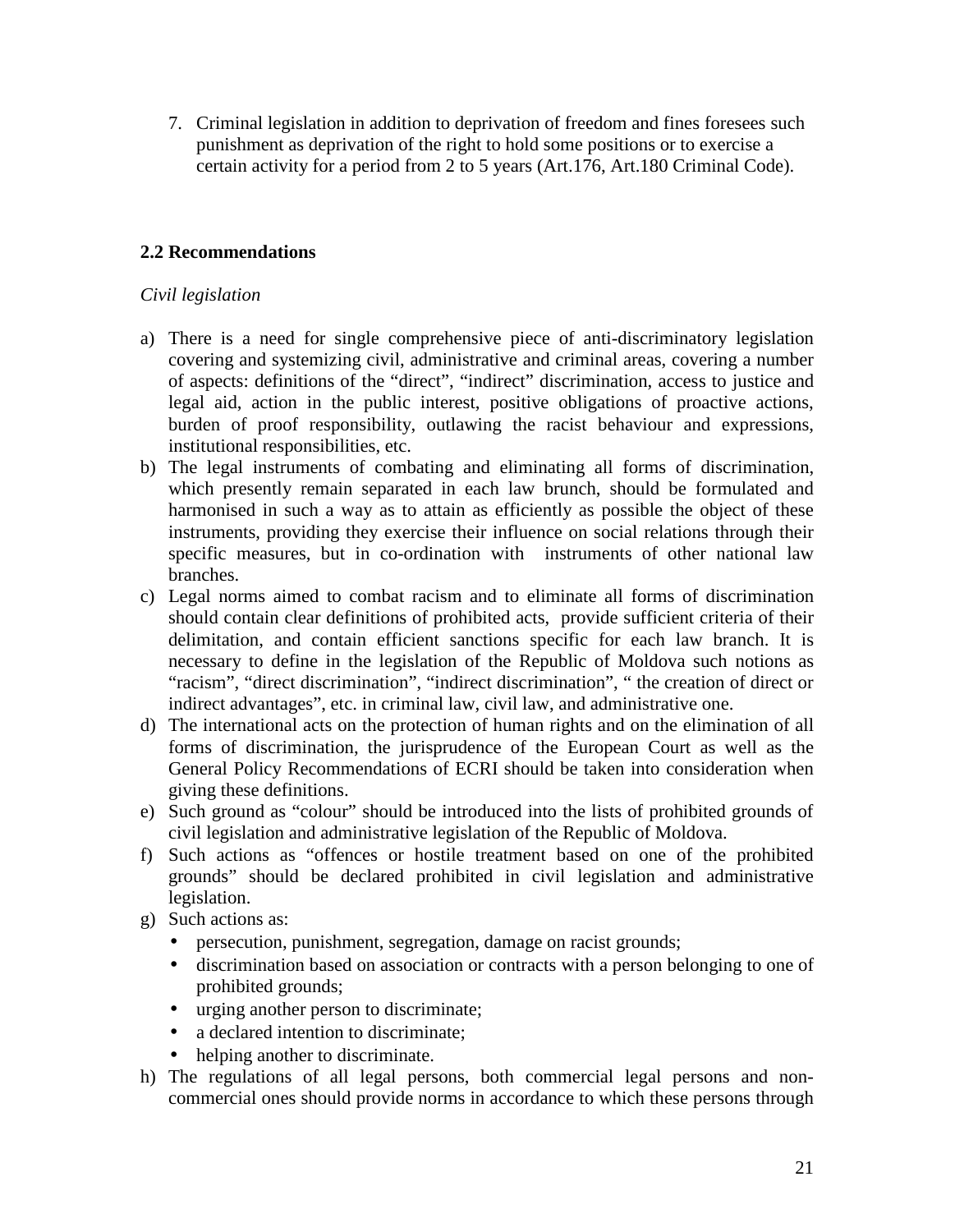their activity would contribute to the promotion of the equality of rights of all persons and to the elimination of all forms of discrimination.

- i) Both civil and administrative legislation should provide some procedures, which would contribute to a faster settlement of discrimination cases on the racist grounds and to a quicker implementation of preventive measures.
- j) Both civil and administrative legislation should provide, in addition to other measures, the information of public about each court decision on the cases with discriminating character.
- k) Legislation should specifically stipulate that a free legal aid is provided to all victims of each discriminating action.
- l) Central and local public authorities should intensify their collaboration with nongovernmental organisations with a view to propagate anti-discriminating legislation, the principle of all persons' rights equality, the setting up a peaceful, harmonised, and multicultural society.
- m) To increase the number of normative materials regarding human rights protection and all forms of discrimination elimination in law syllabuses at all levels of state and private educational system.
- n) To introduce special syllabuses for the study of normative internal and international acts in the system of training and re-training of police officers and penitentiary workers.
- o) To modify registers at police offices with a view to introduce in them a special heading for the record of racist or discriminating acts.

To reorganise statistical blanks of the judicial practice, providing in them headings for the record of sentences and decisions taken in cases of racist or discriminating acts.

## *Criminal legislation*

- 1. The notions of "direct discrimination" and "indirect discrimination" should be defined in criminal legislation (Art.346 CC) with the indication of criteria for these notions delimitation taking into consideration paragraph 1 (a, b, c) of the Recommendations for General Policy on national legislation with regard to the struggle against racism and racial discrimination adopted at the  $29<sup>th</sup>$  meeting in Strasbourg on 10-13 December 2002.
- 2. In Art.17 of the Labour Code such notions as "direct limitation", "indirect limitation", "setting up some direct advantages", and "some indirect advantages" relative to employment should be defined.
- 3. The legislation should use the notion "citizens" when it is spoken about the establishment of equality regarding the access to public functions and in general when it is spoken of political rights. As to the right to education, to living space, to health protection, to employment, to access to public places, and other human rights the legislation setting out equality and prohibiting all forms of discrimination should use the notion "persons".
- 4. Criminal legislation in addition to fines and deprivation of freedom should foresee also the sentence to public works for certain periods of time, whether in the place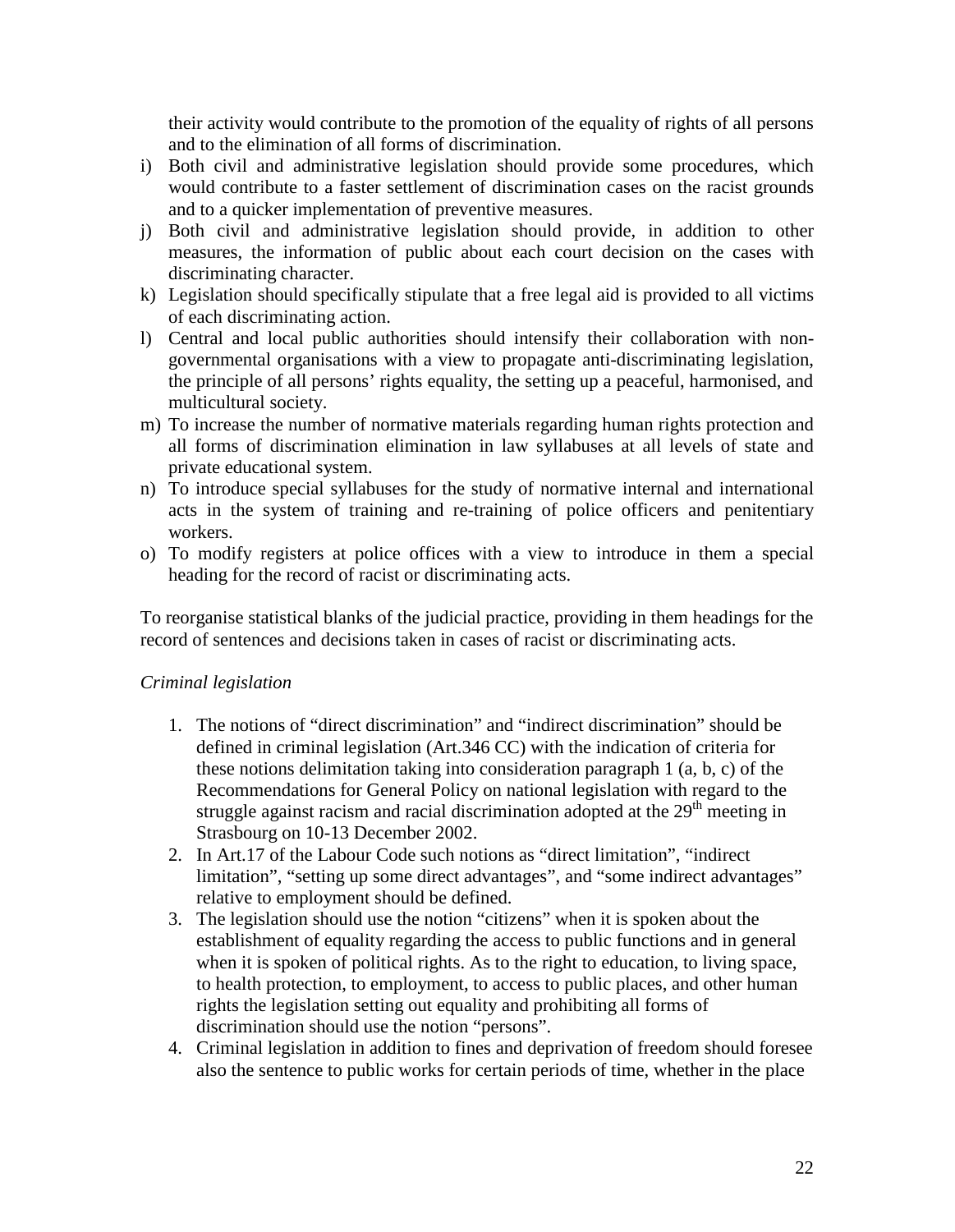where the offender is living or through his/her displacement to other localities (on the expense of these works beneficiary).

- 5. The legislation should foresee a faster procedure for the settlement of cases of racial nature and for taking efficient measures in order to eliminate all forms of racial discrimination.
- 6. To modify the blanks for making records of offences as was suggested above.

## *Offences of a racist or xenophobic nature*

- 1. To separate offences of a racist or xenophobic nature in a specific category of offences in Criminal Code.
- 2. To modify the stricture of taking records in the judicial practise with a view to indicate apart the category of offences of a racist or xenophobic nature directed to human rights infringement.
- 3. It should be provided for an apart heading in the registers for offence records at police and prosecutor's offices where to record the offences of a racist or xenophobic nature.
- 4. On defining the offences of a racist or xenophobic nature, it is necessary to take into consideration their definition in the international acts and in the European Court's practice as well as the recommendation for general policy Nr.7 on the national legislation regarding the struggle against racism and racial discrimination adopted at the 29<sup>th</sup> meeting of 10-13 December 2002.
- 5. Such expressions of racist nature as negationism and revisionism should be specified in Criminal Code as offences.
- 6. Such actions as production, storage, importation, and exportation with the purpose of dissemination of materials of racist or xenophobic nature should be defined and qualified in Criminal Code as offences.
- 7. Registers for offence records should be completed with the heading "Offences of a racist or xenophobic nature".

## *Racist Organisations*

- 1. Through the Criminal Code provisions to prohibit the establishment of and to declare illegal organisation which propagate and promote racial discrimination;
- 2. It should be defined and declared as offences such actions as:
	- a. Participation as a member;
	- b. Participation at public meetings;
	- c. Implementation of some assignments;
	- d. Encouragement and directing of activities of the organisations which propagate or promote racial or xenophobic discrimination;
- 3. It should be declared as offences the organisation and support of racist organisations;
- 4. It should be declared as offences such actions as:
	- a. production, storage, and exportation with the purpose of dissemination of materials of racist or xenophobic nature;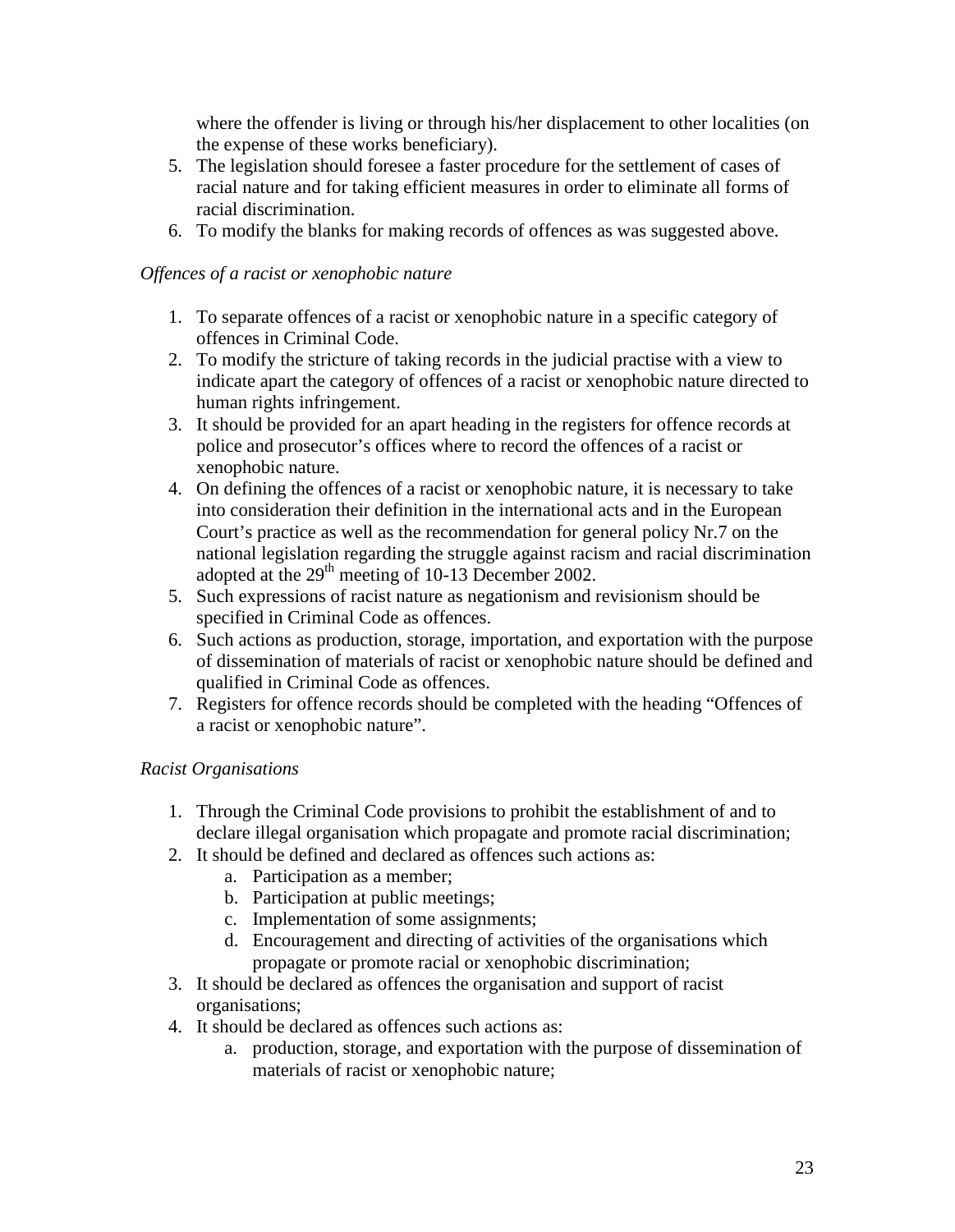- b. interpretation in public of songs the content of which has a racist or xenophobic nature;
- c. propaganda of racism by the use of racist organisations' symbols;
- 5. It should be foreseen as sanctions the compulsory dissolution of racist organisations and confiscation of their property;
- 6. The registers for offences record at police offices should be modified so as to foresee in them the heading where to register apart the offences of a racist or xenophobic nature.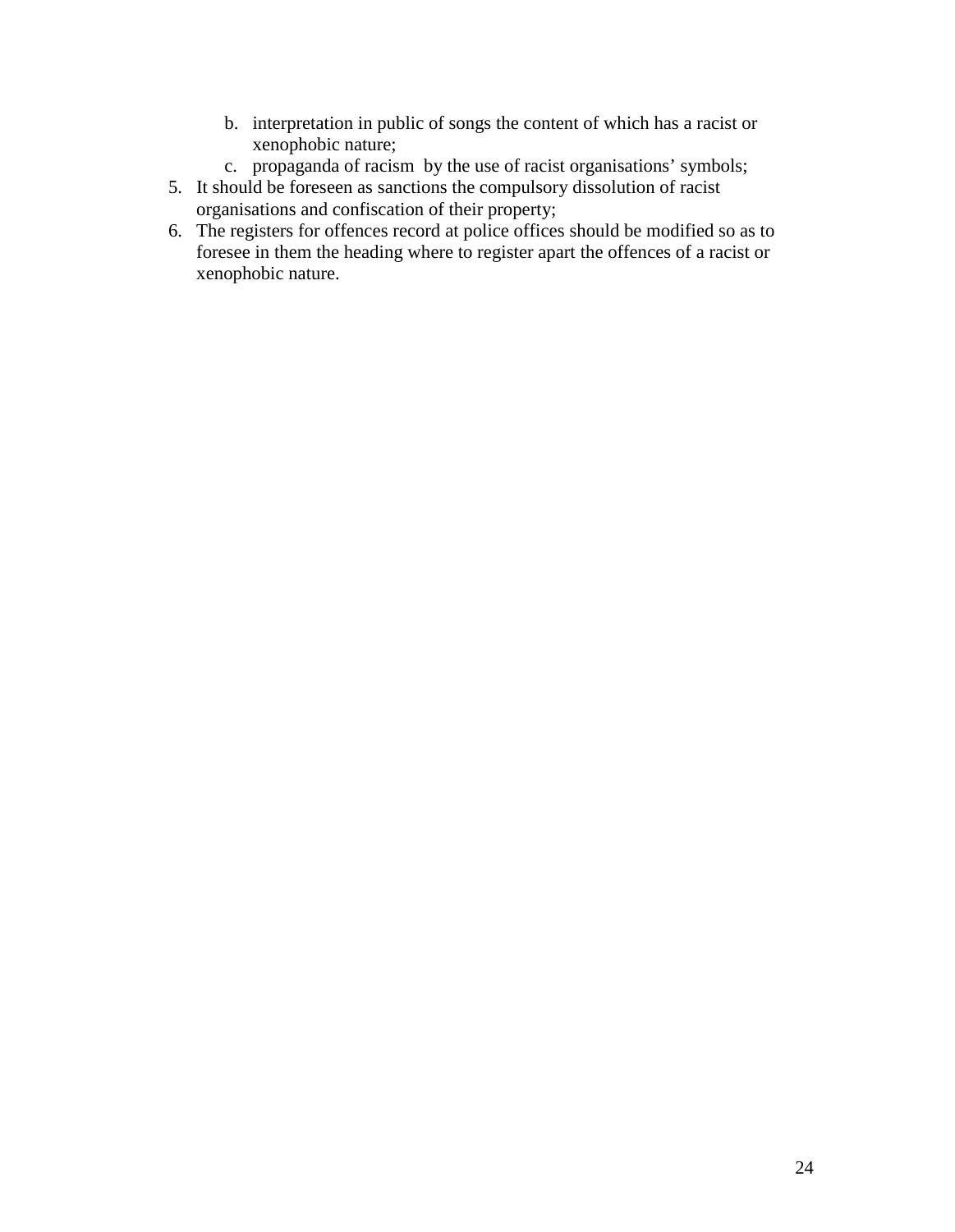# **4. Insufficient institutional capacity of the government to properly address systematic cases of the discrimination**

Key aspects:

- Weak support for the civil society initiatives on behalf of the government.
- Center for Human Rights (Ombudsman office) $<sup>4</sup>$  has the mandate to address and</sup> advocate for human rights, it spreads thin around a number of issues and with staff of 21 persons have not generated any discrimination thematic report or examined CERD type cases of the discrimination,
- Bureau on Interethnic Relations has the mandate to promote and implement policies regarding the minorities, it has no power to address cases, take measures on systematic patterns and is almost absent from the discrimination aspects,

A coalition of several human rights concerned organizations<sup>5</sup> in cooperation with OSCE mission in Moldova have drafted a law on the prevention and combating of the discrimination<sup>6</sup>, one of Moldova EU-Moldova Action Plan obligations.

The Coalition addressed the prime-minister office in order to support implementation of the nondiscrimination legislation<sup>7</sup> in autumn 2007. Prime-minister disposed the creation of the working group to be composed of governmental (7 persons) and nongovernmental representatives (4 persons). The group was supposed to be coordinated by the viceminister of Justice with the mandate to study the situation regarding discriminatory situation and propose measures and legislation to effectively combat discrimination in Moldova.

The working group has finalized its work, with the majority (minority being ngo representatives) concluding that the current legislation is reasonably adequate. The minority ngo representatives proposed the draft law to the working group.

No active institutional support has been provided from Bureau of Interethnic Relations, Center for Human Rights to effectively promote the draft law with the Ministry of Justice. The Coalition has provided a comprehensive background and support materials in explaining the need for the draft law and has met with all key ministries, including the one of the Ministry of Finance, where reasonable support has been found. Yet, under the current circumstances, the Ministry of Justice postponed its decision to promote the draft law on discrimination until autumn 2008.

<sup>4</sup> www.ombudsman.md

www.nediscriminare.md

<sup>&</sup>lt;sup>6</sup> http://www.nediscriminare.md/index.php?mod=static&id=31,

http://www.credo.md/pagini/stiri.php?limba=eng&id=330

<sup>7</sup> http://www.nediscriminare.md/index.php?mod=static&id=27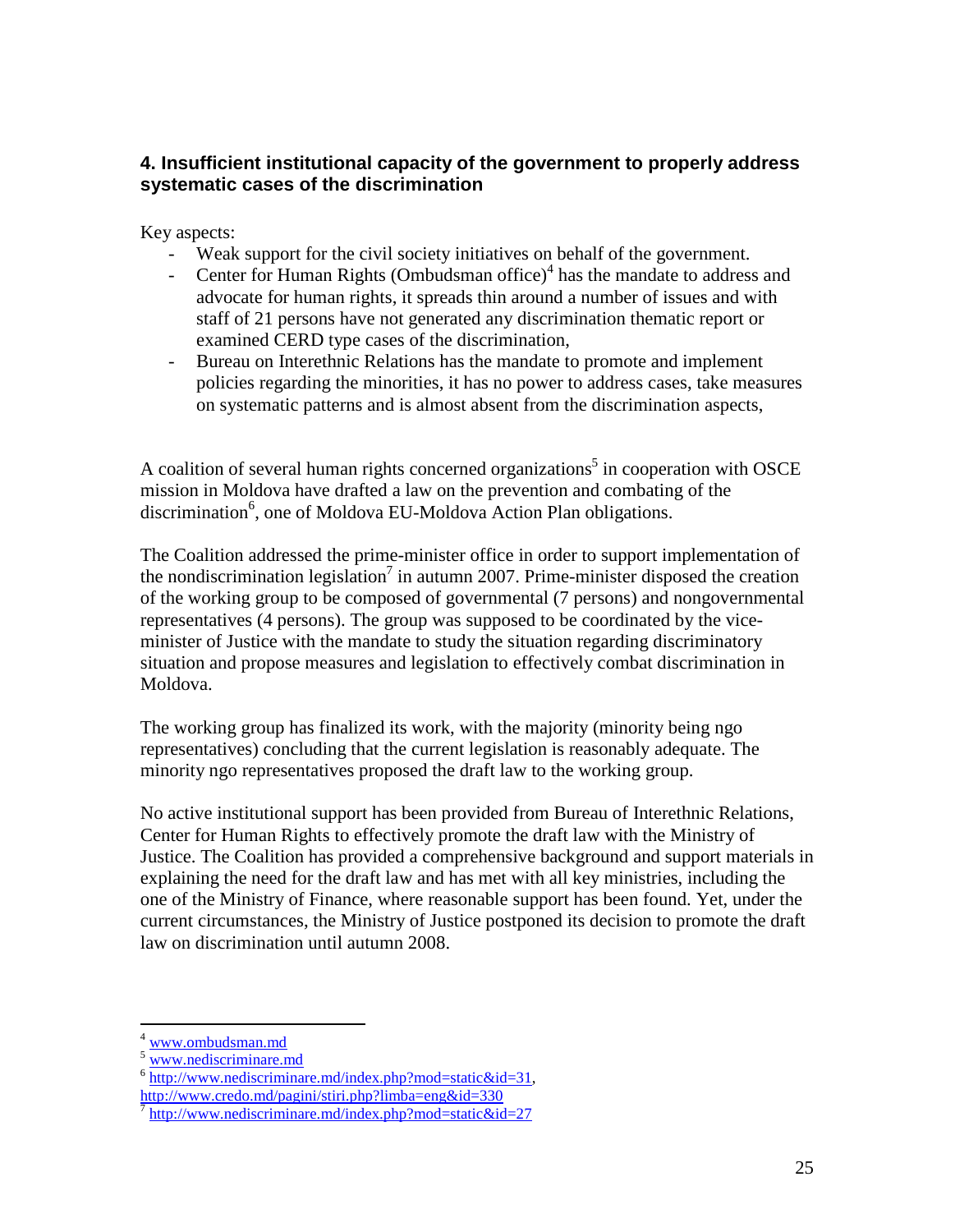The delay for the adoption of the comprehensive legislation on nondiscrimination is likely to result in Moldova noncompliance with the **EU-Moldova Action Plan obligation** 2.1 (4) para 4 to adopt and implement antidiscrimination legislation.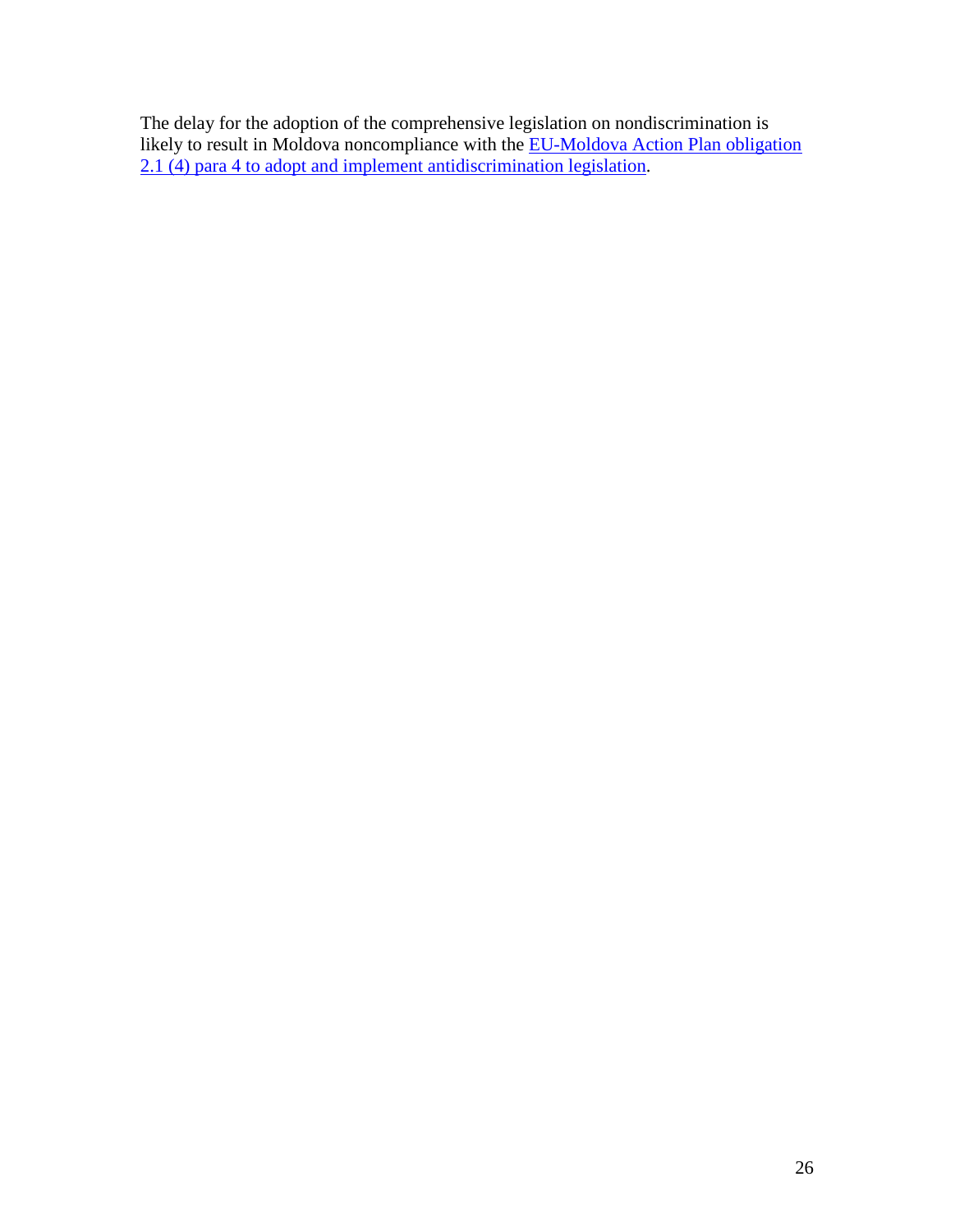## **5. Substantive concerns**

## **5.1 Patterns of Roma discrimination**

The official report provides description of the various actions undertaken by public and private actors that is only insignificantly improves the situation of Roma. On the basis of the report it is difficult to judge the extent to which the situation of Roma can be improved. The actions of the public authorities as described in the official report primarily rely on the

The following information is based on the comprehensive research provided in the reports of the Center of Moldovan Human Rights NGOs (CReDO)<sup>8</sup> and Roma National  $C$ enter<sup>9</sup>.

### **- Material situation**

Roma communities' material situation is extremely poor in comparative and absolute standards. The study has taken the comparative approach to the non Roma communities of the administratively related communes and comparatively to Ungheni or Chisinau judet settlements as well as to the generally accepted living standards. All of these comparisons could hardly be compared. Schinoasa, Ursari, Parcani, Huzun and Stejareni communities are still among the worst cases of the extremely inferior level of material conditions. Vulcanesti and Bursuc are somewhat better compared to the previous.

Paved or hard covered roads to or within the community were inexistent, unless a regional road would pass through the community thus the access was precluded in the time of heavy rains or snows, especially in autumn, spring and winter. Researching the public allocations for roads has revealed the pattern for the systematic negligence for Roma communities. Central government allocations or international funding agencies programs (Social Investment Fund, etc) have not been sensitive towards the Roma communities, while non-Roma villages of the same commune have received allocations for the renovations and building upon the decision of the local and regional decisionmaking bodies. In practice, the team has not found any of the external funding and allocations into Roma villages. The most characteristic were the example of Schinoasa, Vulcanesti, Parcani, Huzun and Stejareni communities that are situated couple of km off the main road so the people of community had to carry ill people in hands up to the main road should they need an urgent medical intervention. There was not even hundred meters of hard-paved road in Roma villages.

Houses and housing conditions were extremely poor as well. One could not even think of the houses of Roma as places where people could live. With few exceptions (parts of Vulcanesti community and Bursuc community) the houses were scarce and in extremely

<sup>8</sup> www.CReDO.md, http://www.credo.md/pagini/consultanta\_37.php?limba=eng

<sup>9</sup> www.roma.md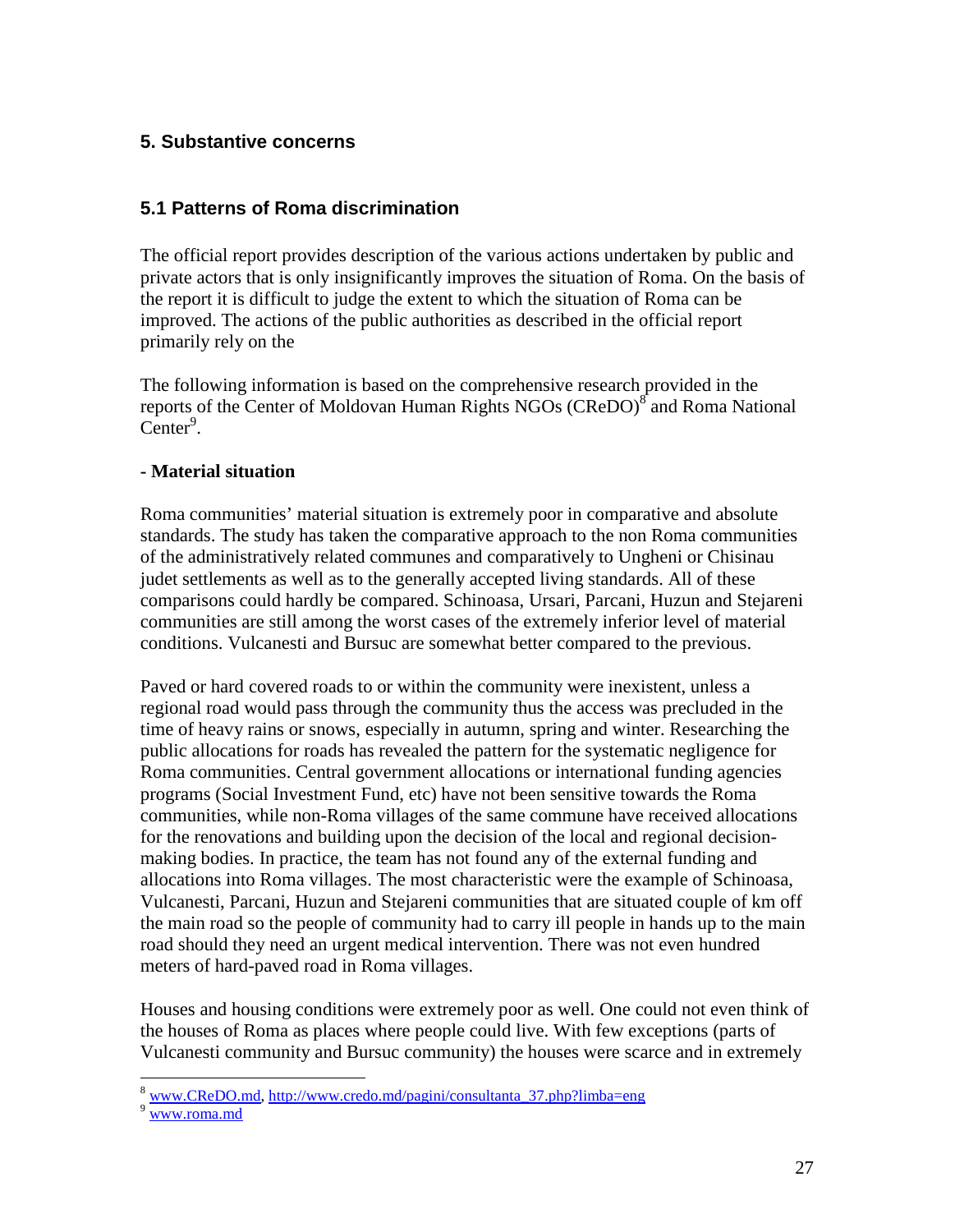week, apparently likely to fall apart. Generally houses of three rooms are common wide, still people live in only one room during cold times and men stay outside during summer over the night. The houses had only natural land ground. For heating, left over of wood or animal residues are used. For instance, in Schinoasa village one man was sentenced to 6 months for cutting one dry tree to keep the worm of his house with three children. People basically use just basic alimentation product cornflower, potatoes and some vegetables grown up during the summer. Humanitarian aid, when reached the villages, is a very important source for survival. Meat or fish is practically absent from diet. Children wear nothing during the worm times or just clothes donated through humanitarian aid during cold times. Second hand and humanitarian aid clothes are the prime source for them. In majority of cases, as is the case of Schinoasa, Ursari, Parcani no shops of any kind (food, clothes, medicine, etc) exist.

Health care is limited to a medical point in all those places (Schinoasa exception) that would be open several hours a day and operating upon the requests. Pharmaceutical points have been considered to be removed by public authorities as considered costineffective; no allocations are given to the public health care from central or local budgets. Information comes only through people coming and going out of community. Nobody subscribes to papers or listen to radio, etc for lacking money to pay. No telephone connection exists in majority of communities, as is the example of Ursari village and Schinoasa community.

No running water or wells and access to drinking water are a general features for the communities. For instance, in Schinoasa community with population of about 500 persons there were only 4 wells of which only two used for drinking purposes, but even there, the water was already visibly bad. In another example, in Ursari village, people complained of two wells drinking water as if left over the night, some condensate would be clearly visible. In majority of cases no electricity had been available for different reasons of lack of resources to pay or electricity system destroyed. For instance in Schinoasa village, the community was disconnected totally more five years and in another instance in Ursari village, as it situated on the main road, only some of the people would have the electricity close to the next Moldovan village and around the school.

#### **- Access to income generation activities**

After the establishment of Moldovan independence, Roma were systematically denied access to the assets of collective farms during the privatisation process. Land is the major asset and survival resource in the primarily rural economy of Moldova. Roma communities have traditionally been identified as "settlements without future" (asezaminte fara perspectiva), a term which set them outside the system of local governance and set outside the target of public expenditure and allocation of public finances for decades. By treating Roma villages and settlements as temporary, makeshift "settlements" of transient people (even if they were actually permanent communities that had existed for many years), non-Roma political leaders could avoid directing resources toward the political and administrative organization of Roma communities, effectively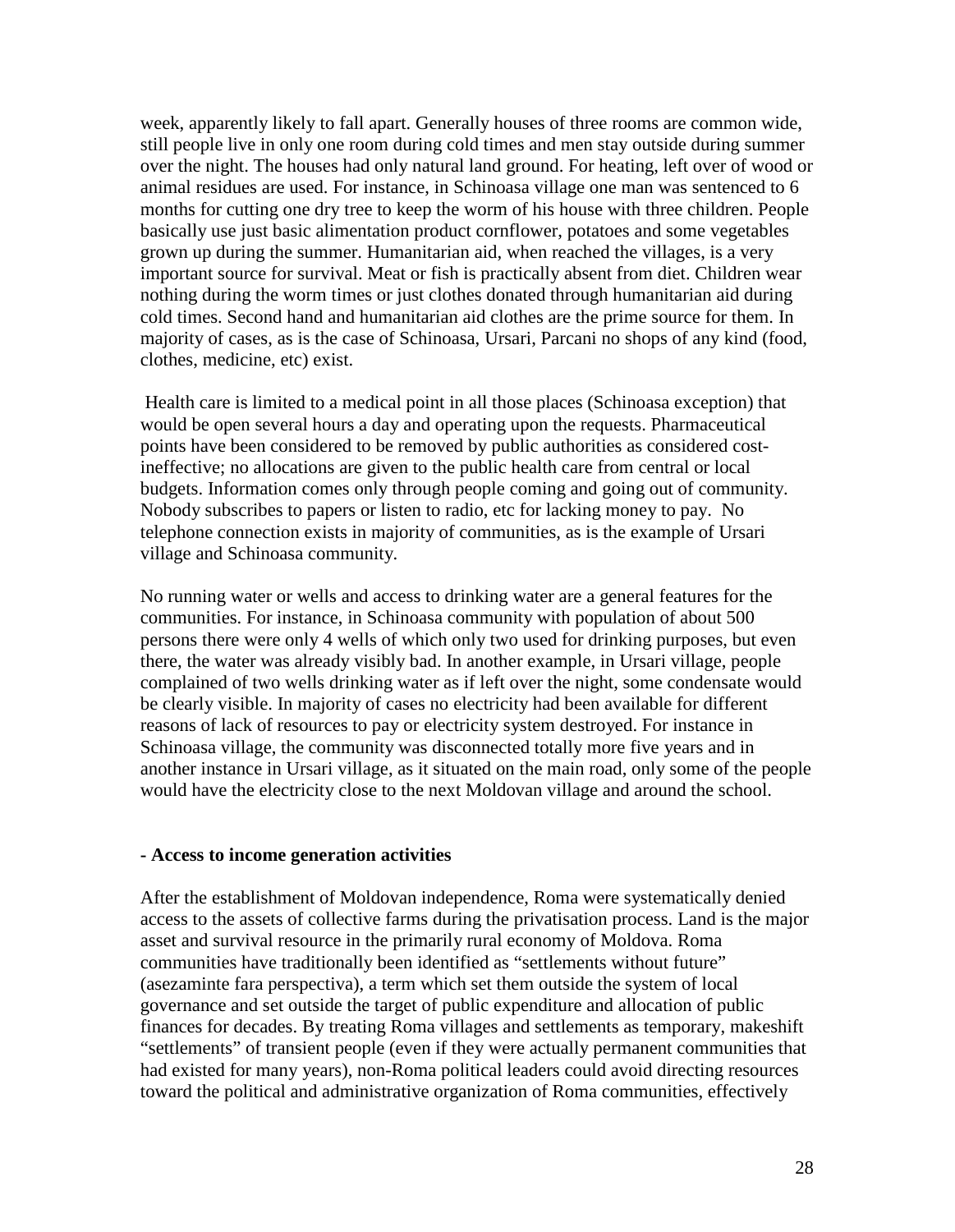ignoring their existence. Thus the Roma "settlements" traditionally lacked local mayoralties, which would allow them to tap into the funding system, which flowed from the central government. These policies substantially economically and socially disadvantaged the people of Roma communities in Soviet times, and this pattern of deprivation continued after the Moldovan independence. As a result rural Roma were not in a position to claim their share of the country's resources when the privatization process began. As a guideline for the privatization of Moldovan land, the government created the "Land Code", Law No. 228-XII, which declared that land would only be granted to individuals who had worked on a *kolkhoz*, or collective farm, during Soviet times. Though many Roma were excluded because they had never worked on the collective farms (whether or not they were given the opportunity to do so is unclear), even those few Roma individuals who *had* worked on collective farms were not allocated the shares of land to which they should have been entitled.

Historical data shows that freedom from slavery in the second part of 18 century (possession of church-many researched communities are found near churches/monasteries-, regional governors, landlords, etc) has turned for Roma rural communities into income and asset generation dependence on the same masters and evolved into other institutional forms bringing them wealth. Prior to Soviet times (before 40's) they had been made working in the condition of servitude at forest and agricultural works on daily basis with no land or any other means to generate income and living in areas withy hard road access. In Soviet time, their situation has not changed; they continued to live in the same places with hard road access with just some land necessary to put up a small house and hard work in collective farms. Many even at that time practiced going to Ukraine for agricultural works. After the independence, they have been denied access to privatization to assets of collective farms as well.

As the land is the major asset generation and survival source in the rural communities. The rate of participation in the land privatization process, for example, in Schinoasa, a Roma community, is on average 40-50 times less than in nearby non-Roma communities, with the result that nearby fertile land was shifted largely to non-Roma communities. Local authorities qualified only 5% of persons living in Schinoasa for privatization, contrasted with 95% in a neighboring non-Roma community. In Parcani and Ursari the rate of participation in privatization is somewhat higher but in none of the communities reaching 15%, while in non-Roma components of communes it has been never less than 60%. These figures speak for themselves, and they indicate a pervasive pattern of discrimination against Roma individuals and communities. Even if the government simply carried over the discriminatory policies of the past through the structure of its eligibility rules, it has certainly failed to "undertake to guarantee that the rights enunciated in the [ICESCR] will be exercised without discrimination of any kind…". Since the privatization process has now been completed, the new era in Moldova will unfortunately carry forward the deprivation and disenfranchisement that Roma people have long suffered, unless action is taken to correct the disproportionate and unfair distribution of land among the people of Moldova. Similar patters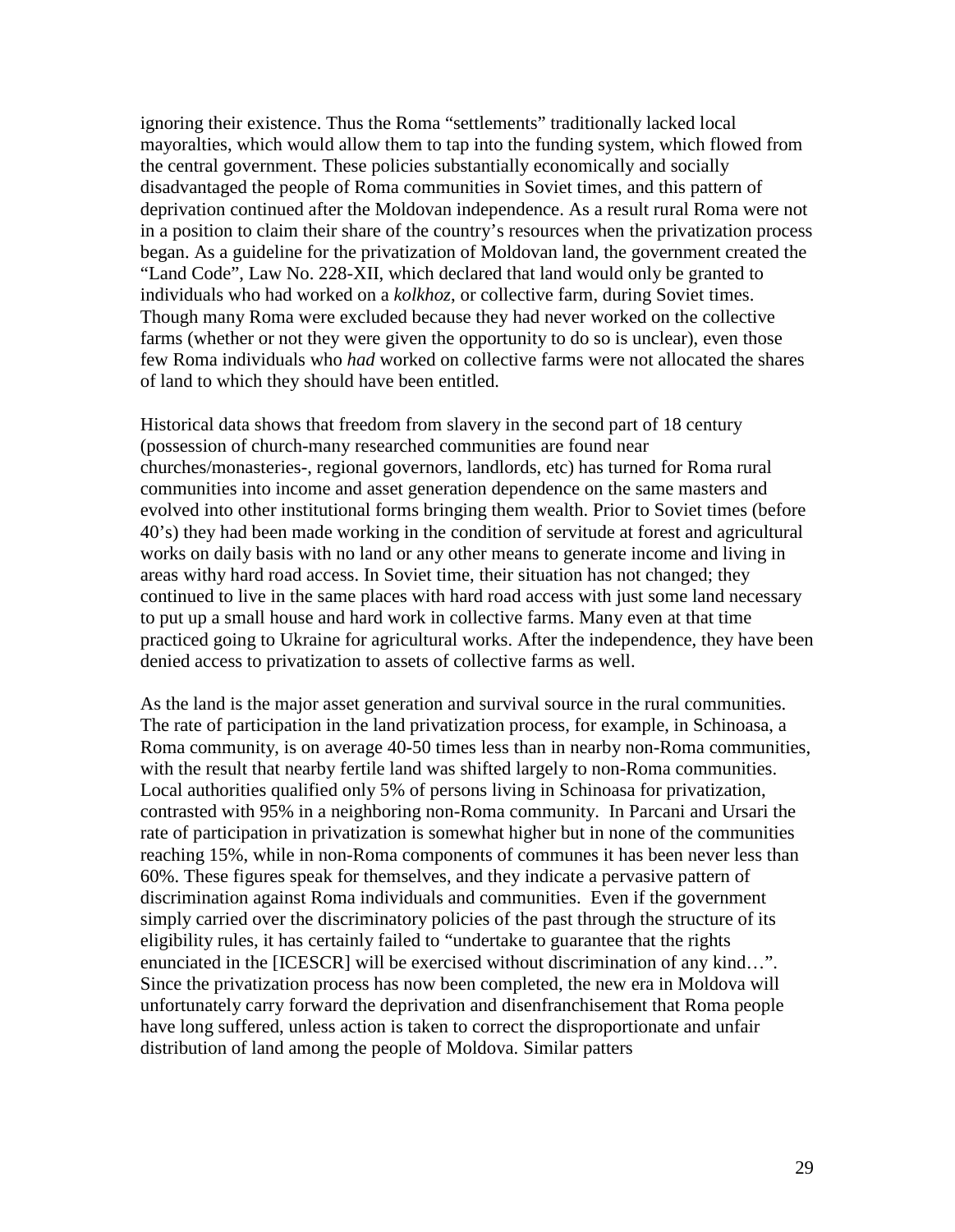No job employments opportunities exist in Roma communities either in public or private sectors or in nearby villages as Roma are considered apt to only season works or day-today engagements. Comparing with other localities of Moldova inhabited by this national minority, the community from Vulcanesti presents a progress in what regards Roma material situation. Nevertheless, the inhabitants of Vulcanesti community have very little land in their possession. This situation brings a lot of negative consequences upon Roma, making them to search incomes through other methods.

As a result of the described practices, Roma community adults would have two primarily sources of income: earning outside of country on agricultural works (Ukraine) for 3-5 months a year and work on daily basis on agricultural works at private individuals. In first instance Roma would be frequently robbed at the border by Ukrainian customs or mafia networks linked with Ukrainian customs (as the project team was given plenty of documented examples) and their season earnings would not averagely exceed 600-700 EURO. In the second case the daily payment would not exceed 0.8-0.9 EURO per day including food.

A look into the regional concentration of other resources (forest, lakes, water basins, wine factories, etc) has shown a pattern that all major mentioned resources have stayed in the property of centrally/regionally administered authorities with their income not played in the local budgets of the researched villages. For instance, all the forest resources were concentrated in the hands of State Forest Associations, (in all cases this region was rich with forest and actually situated surrounded by forest regions) which income would be subject of local taxes. Large lakes and water basins were the same with regional management.

The visits have also revealed another practices when in some Roma communities, particularly Ursari, Schinoasa, Parcani the attempts of local population to establish small business have been prevented by operating mafia groups so that small shops of different types were destroyed and local Roma were forced to leave their spending in non-Roma settlements. Police has never reacted promptly to curtail these illegal actions.

## **5.2 Patterns of Discrimination of Bulgarians and Ukrainians**

#### *Conclusions*

#### *- nondiscriminatory access to media*

Presence of the Ukrainian language in Moldova's mass media, i.e. periodicals, radio and a television is insignificant as compared with the share of the Ukrainian population in the national structure of the country. This makes it possible to speak clearly of the actual discrimination of the Ukrainian national minority in this sphere.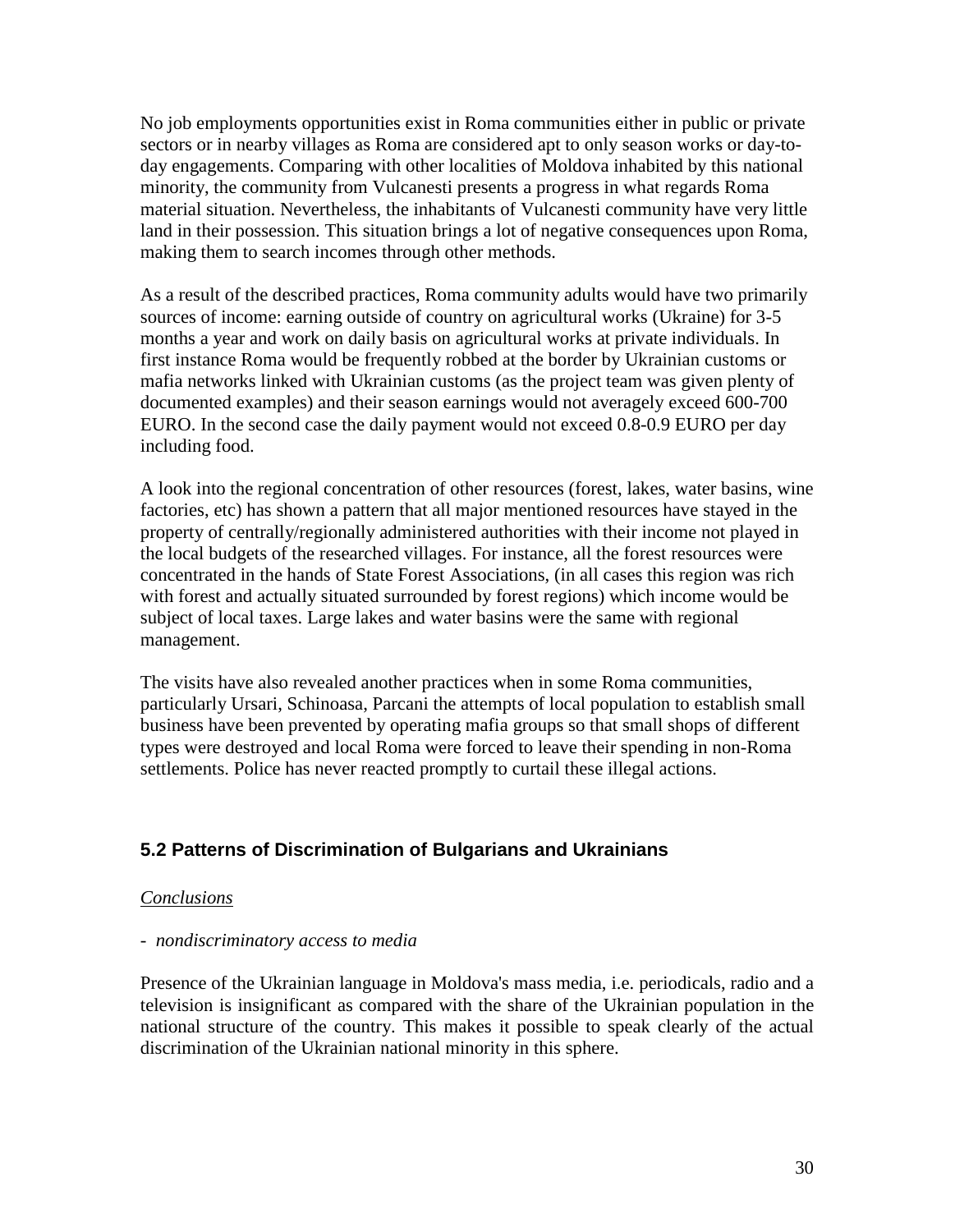The influence of all forms of mass media on modern people in general and on the people as representatives of this or that nationality is so great that it is just impossible to overestimate it. In the situation of Diaspora, besides their normal functions mass media in the native language also play a consolidating role giving a person a feeling of being a part of the whole community, to share its interests, to receive a kind of cultural and psychological "food", to express oneself, etc. There are two ways to be served by mass media, i.e. receiving local press, listening to local radio or watching local TV in the native language, or receiving such information from the kinstate. As show the data of the poll, Ukrainians in the northern and central part of the Moldova practically do not read any newspapers in the native language (there are only 0.76% of those reading press). The main source of information for them is TV. 79.2% of them watch programs in the native language. Such high indicator is due to the villages located near the boarder with the Ukraine and having an opportunity to receive TV programs from their mother country. 57% of respondents listen to the Ukrainian language radio programs including 35.7% of those listening daily, 13.2% - once a week and 8.1%. - once a month.

There is only one conclusion. Due to the actual lack of local and republican periodicals in the native language as well as any press coming from the Ukraine, Ukrainians in Moldova have very few opportunities to receive information about the life of the Ukrainian community both in the Republic, and outside it. As to radio and TV, the high indicators related to those using them are covered exclusively by the Ukraine.

A number of special governmental agreements had been concluded with regard to the use of the minority language in relation to press and media freedoms. Bilateral agreements refer mainly to creation of conditions for receipt of programs in minority languages in the regions of minorities, support circulation of written press.

Based on sociological surveys in 2003-4, Ukrainians in the northern and central part of the RM practically do not read any newspapers in the native language (there are only 0.76% of those reading press). The main source of information for them is TV. 79.2% of them watch programs in the native language. Such high indicator is due to the villages located near the boarder with the Ukraine and having an opportunity to receive TV programs from their mother country. 57% of respondents listen to the Ukrainian language radio programs including 35.7% of those listening daily, 13.2% - once a week and 8.1%. - once a month.

There is only one conclusion. Due to the actual lack of local and republican periodicals in the native language as well as any press coming from the Ukraine, Ukrainians in Moldova have no opportunities to receive information about the life of the Ukrainian community both in the Republic, and outside it. As to radio and TV, the high indicators related to those using them are covered exclusively by the Ukraine.

#### - *Access to education in mother tongue for Ukrainians and Bulgarians*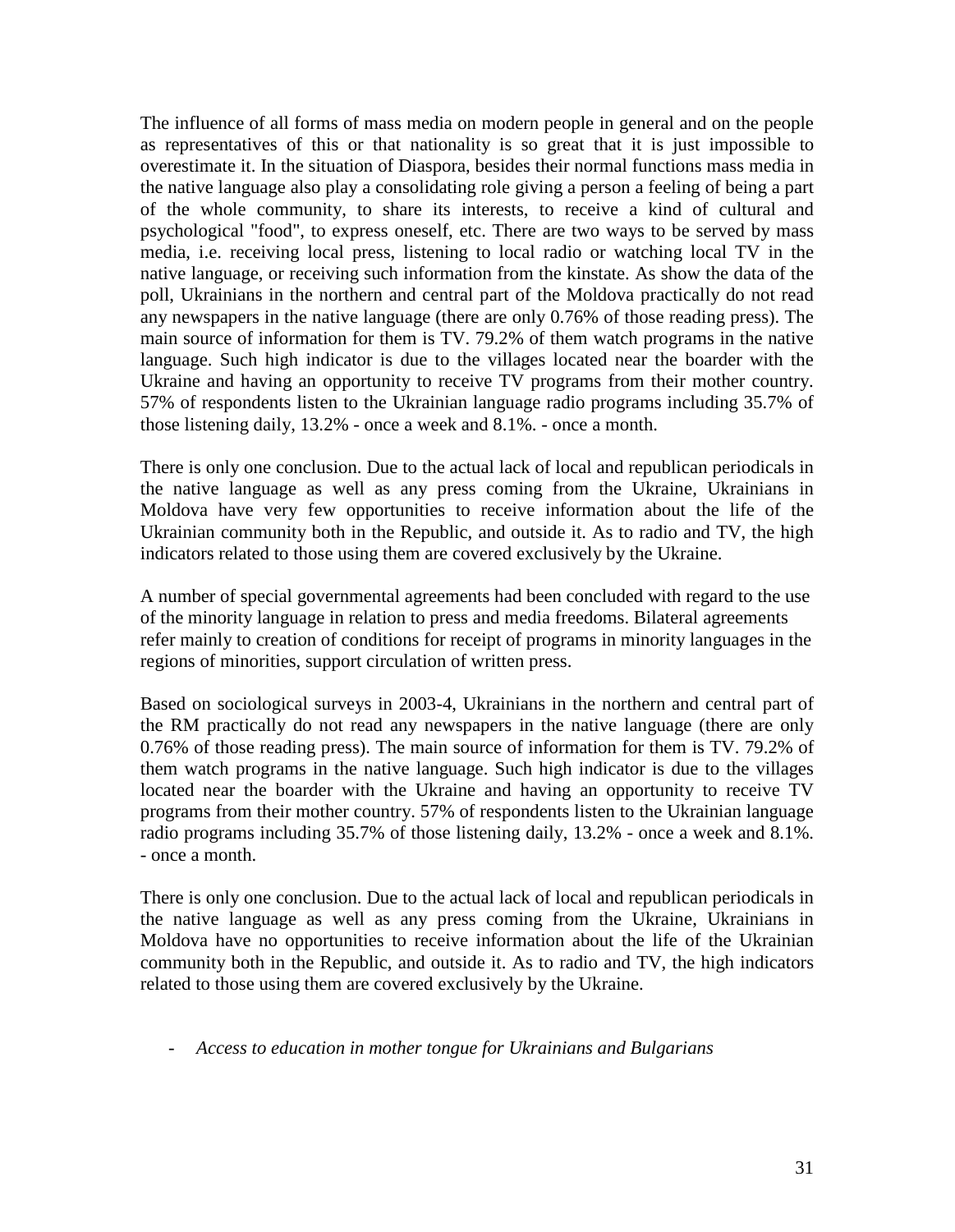*Proportion between number of Pupils belonging to ethnic Minority educated in Mother Tongue*



Source: Ministry of Education report "Education for all - 2000"



Source: Ministry of Education report "Education for all - 2000"

# *Recommendations*

The part of the report should be read together with the recommendations produced in separate chapters that systemize the findings on the use of Bulgarian and Ukrainian languages in public sphere. Additionally, it is considered that a set of special measures should be adopted.

- *Use of Bulgarian and Ukrainian in public sphere*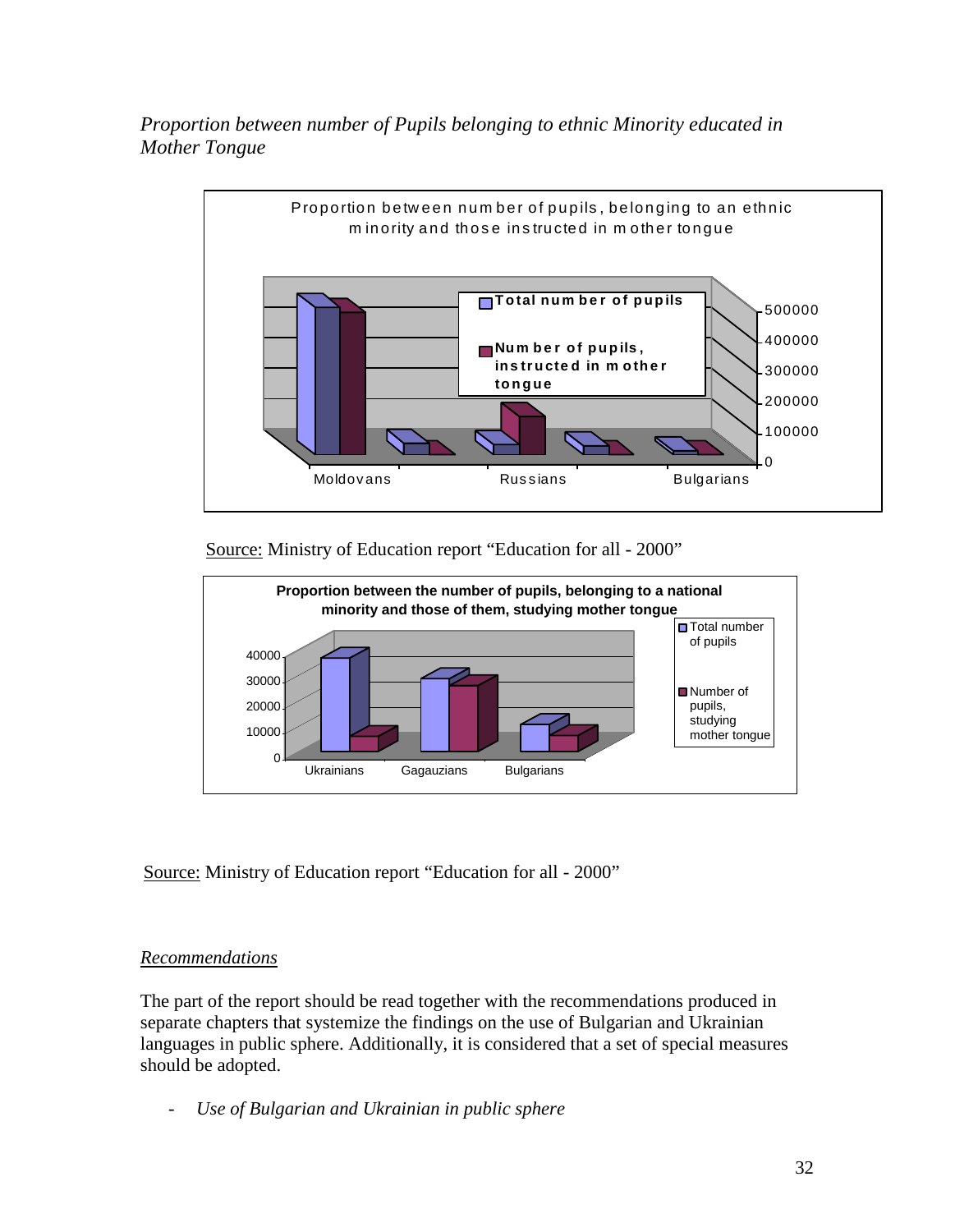- 1. Law on functioning of languages, Law on national minorities should provide that if there is at least 8% of population belong to a national minority of the community of level one or two:
	- a. local public administration should provide the right to address in verbal in the minority language;
	- b. put out public announcements in a minority language;
- 2. Law on functioning of languages, Law on national minorities should provide that if there is at least 20% of population belong to a national minority of the community of level one or two:
	- a. Local administration to provide the right to address verbally and in written form in a minority language;
	- b. Put out public announcements in a minority language;
	- c. Provide all information, if preferred, in a minority language;
- 3. Law on audiovisual, Law on press to provide that local/regional public administration in the localities where minority compact population is at least 8% to:
	- a. Allocate resources to the existing public media or private media, where relevant, to provide a necessary realization of the minority linguistic rights;
	- b. Create tax incentives for minority language media
- 4. Law on local public administration, law on public servants to provide that in localities where at least 8% of the population are representatives of a minority
	- a. Public servants entering in contact with public to possess at least passively the language of a national minority
- 5. Law on local public administration, law on public servants to provide that in localities where at least 20% of the population are representatives of a minority
	- a. Public servants entering in contact with public to possess passively and actively the language of a national minority to the extent it is needed for the satisfaction of the needs of the persons addressing in a minority language of the community
- *Participation in public decision-making*
- 1. Law on local public administration to devolve to regional authorities at level two, where there is minority population of at least 8%
	- a. Substantial competence of the humanities educational curricular, within the national educational curricular;
	- b. Substantial competence of the cultural activities of the commune
- 2. Law on local public administration, Electoral Code in the localities where there is a compact minority population of at least 8%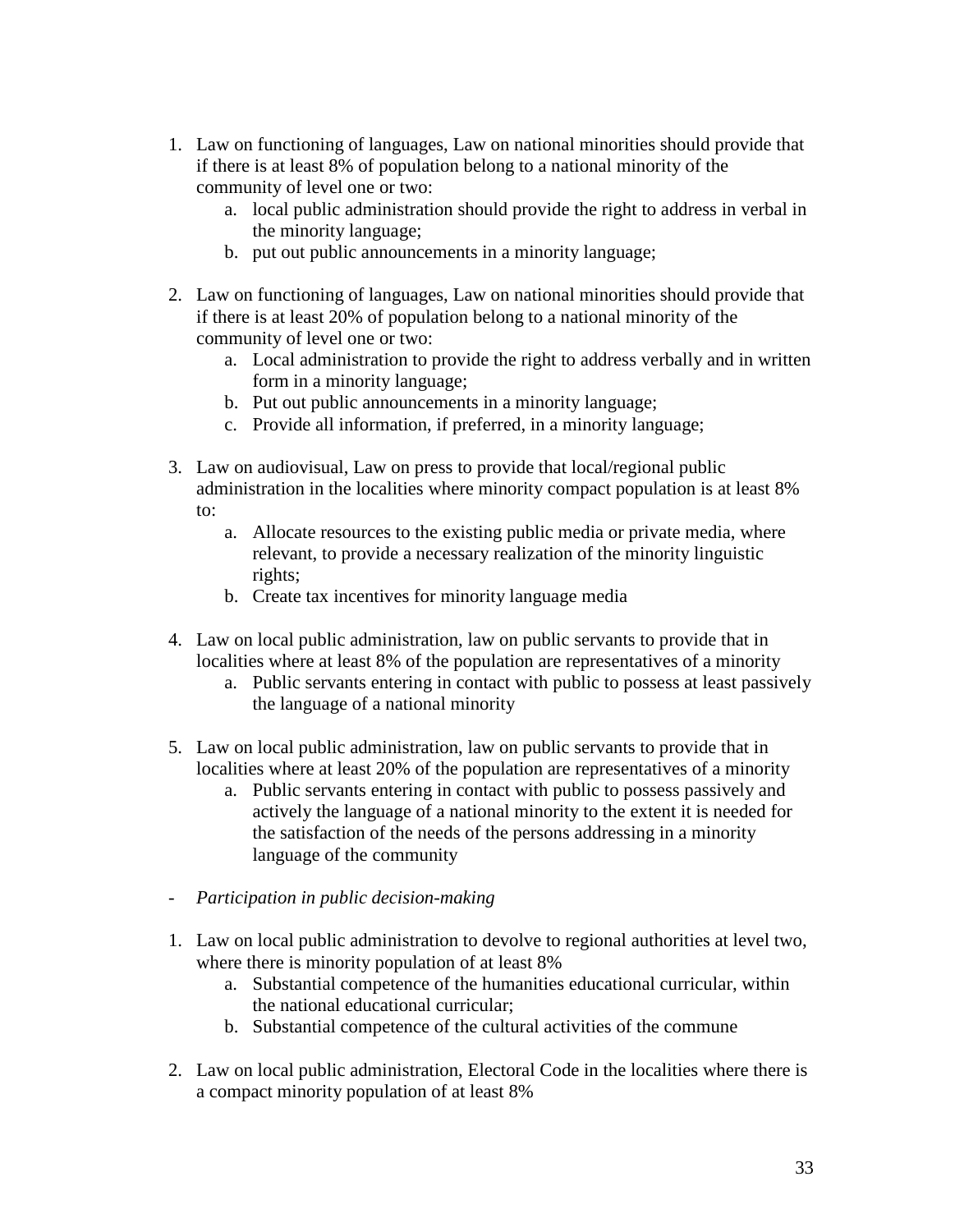- a. A reserved sit in local public council at level one or two for representative of a national minority, elected directly none of the representatives have been elected in the public council
- 3. Law on local public administration and Law on administrative and territorial division regarding the administrative composition or its change will not be adopted affecting the localities with a minority population of at least 8% without the consultation with minority population.
- 4. Provisions of the Law on Education, Law on Culture and other legal acts cannot be modified or adopted should the respective provisions having the effect on the rights of national minorities without the consultation with the local public authorities where these minorities reside.

### *With regard to minority education rights:*

- Implementation of the minority rights obligations in respect to Bulgarians, Ukraininans, Gagauz minorities on educational rights through the effective establishment and support for the development of mother tongue education should constitute the another priority for the Moldovan government;
- Provide education at all levels, particularly pre-school, primary school, middle and high school in mother tongue as along with state language and other languages;
- Decentralize the regulation of education processes to local and regional authorities;

## *With regard to Roma rural communities in Moldova:*

It is considered extremely important that local and central authorities through positive measures include the following measures that will improve the situation of the people living in rural communities of Roma:

- Take measures that will provide Roma representative counselor in local administration and political bodies and local decision-making bodies;
- Eliminate discriminatory practices with regard to allocation of public finances on education and culture for rural communities of Roma;
- Assure minimal human conditions of existence including but certainly not limiting to, running and drinking water, electricity, telephone communication, access means to the community, medical care;
- Assure access to schooling system and create minimal conditions;
- Undertake measures for compensation of past injustices regarding the privation of majority of rural Roma communities of access to asset generation (access to land privatization);
- Guarantee access to education in Romani language in those communities where the need exists;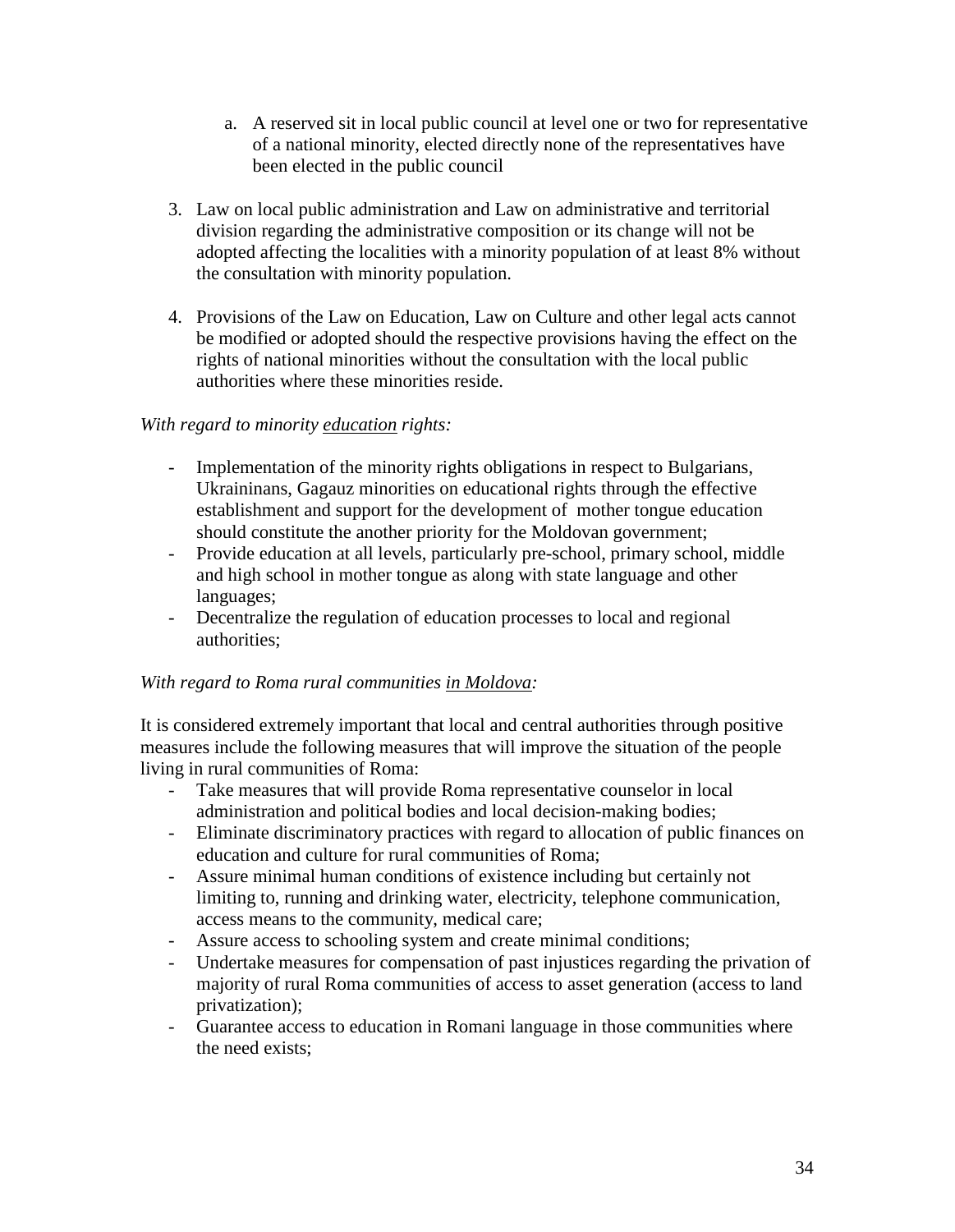*With regard to the forcible assimilation and ethnic cleansing of more than 100 000 Moldovan children and about 300 000 Moldovans in the region taking place in Transnistria region of Moldova:*

- oblige the de facto Transnitrian leadership to refrain from forbidding and punishing by law the use in private and public schools the use of Moldovan language in Latin script;
- oblige the de facto Transnitrian leadership to refrain from prosecution of children parents supporting the establishment of private and public education in Moldovan language in Latin script;
- oblige the de facto Transnistrian authorities to refrain from direct public support for aggressive anti-Moldovan propaganda, chauvinism in public media;

## **5.3 Religious discrimination of Muslims**

### **- Prosecution of Muslim Believers**

Police and recently created Department of Migration have been particularly harsh on the Muslim believers exercising pressure, harassment and even recoursing to the physical intimidation of the Muslim believers in Moldova. Some cases illustrate their attitude<sup>10</sup>:

- Leader of local Muslim organization detained on charges of terrorism threatening with expulsion from Moldova. Talgat Masaev, Moldovan citizen, leader of the Spiritual Council of Muslims of Moldova, religion repeatedly denied registration by the Government of Moldova had been detained on 27 July 2002 (Saturday), 14.00. Talgat

<sup>&</sup>lt;sup>10</sup> Talgat Masaev had been complaining that on many occasions police brutally intervene in the religious services in the middle of the practices; undertake searches of private places where the services are held. The Council had been seeking registration since 1999 and the court hearings had been already taken place for couple of years.

The State Religious Service (central authority reporting directly to the Government of Moldova) had refused repeatedly to register the Spiritual Council of Muslims. On September 18, 2000, Gh. Armasu the head of the State Religious Service refused registration of the Spiritual Council of Muslims on the grounds that "97% of population of Moldova is Christians", "foreign citizens and persons without citizenship temporary residing in Moldova are guaranteed religious freedom without granting their association a juridical person". After Muslims Council leadership was reorganized to include only citizens of Moldova, the State Religious Service refused registration on the grounds that "majority of persons belonging to the council are foreign citizens" that allows according to art. 22(1) the Government of Moldova to deny the registration. On 12 February 2001 Court of Appeal ruled only on one of three claims stating that the Government of Moldova to "respond to the petition lodged by the Spiritual Council of Muslims". The ruling stated no terms for response or the essence of the ruling. The Spiritual Council of Muslims claimed that the Government gives the response in essence to the petition on registration within time limits provided, "recognize" the statute of the Spiritual Council of Muslims and repair the moral prejudices resulted from the refusal. The Spiritual Council of Muslims lodged an appeal with the Supreme Court of Justice on 30 May 2001 decided to send the case for re-examination in the to Court of appeal. The Supreme Court of Justice did not explain the reasons for re-examination nor did it dwell on the other requests. On 08 October 2001, Court of Appeal in a repeated examination of the case dismissed the case and did not examine stating that the decision of the Government of Moldova (a political body) cannot be contested in the court of law. The Council appealed again the decision to Supreme Court of Justice that later denied the appeal. The Council lodged complains with the European Court of Human Rights. Consequently, the

Council lodged new requests for the registration and on both case received denies on the grounds that the law on religions is being amended.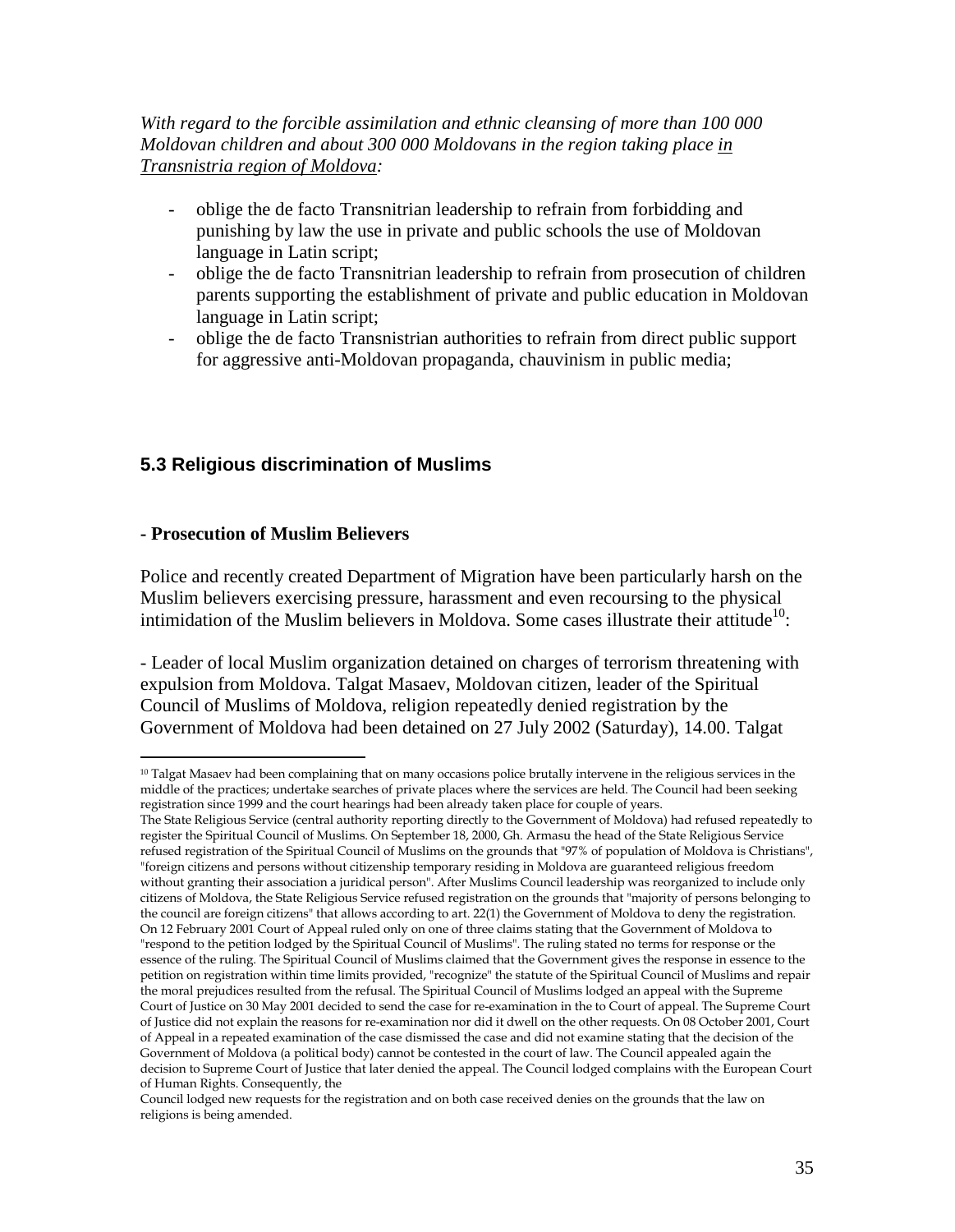Masaev had been detained by two police officers presenting themselves Criminal Police Section of the Minister of Interior who came with car license-plate CJE885 (blue) in his home residence in Razeni, Ialoveni. One of the police officers presented himself Banzari had threatened Masaev that if he refuses he would be taken in by force and that he is investigated under the allegations of illegal keep of armament in the mosque of the Spiritual Council of Muslims. Officer mentioned links of the Council with the persons originating from Chechnya. Masaev had been detained for interrogation for 3 hours also on 26 of July 2002 in the offices of Criminal Police of Chisinau being threatened and subjected to psychological harassment to give up supporting the "Calauza" association and eventually the registration of "Spiritual Council of Muslims".

Police have beaten two members and seized operations of "Calauza" - association founded by a group of Muslim followers in Moldova. On 25 July 2002 police officer Veaceslav Banzari of Criminal Police of Ministry of Interior requested Talgat Masaev to come to Ministry office on 26 July (Friday) at 16.00 for a conversation with the chief of section. Masaev showed in at the requested time where he also saw the director of recreation passionate "Floricica" where "Calauza" association held in June 2001 a summer camp on studying of Koran.

Masaev had been deprived of his identification documents and had been formally given many questions with regard of functioning of non-governmental association "Calauza". He is not the member of the organization but an active member of the group. He had been forced into saying who was the president of association (Rustam Ahsamov) and other details about the activity of the organization. Masaev had been forced to confess under threat. On 27 July, 2002 Saturday Ahsamov called in Masaev saying he had been invited by the police and later taken in from his house against his will and without the any legal order to do so. Same day at 12.30 Veaceslav Banzari, the criminal police officer called Masaev that he comes urgently to the Ministry at 15.00. Masaev refused saying he had to stay with his children and take of his ill wife and can make it only next day. Same day at 14.00, V. Banzari and another policeman arrived at Masaev's house in Razeni asking him to follow them at the Ministry. On the way to Chisinau two policemen kept asking "who is responsible for organizing and functioning of Calauza". Masaev had been threatened and forced to say who the other members of the organization are, the onother two member of "Calauza" organization had been detained shortly. Masaev had been brought to the Ministry, main building, searched. When asked weather he was detained or what were the accusations he had been given no answer only the threat if asking too many questions. Masaev and the others had been forced to write the explanations of what he and the other had been doing on particular days. The other two detained were beaten severely. The other two members were beaten as our sources indicate. The three detained were interrogated on the activities of the organization, their links with Muslim terrorist networks (Bin Laden mentioned as well). The organization documents were seized.

The three members were filmed. The three were released after around 19.00 the same day. No explanations were given only that the detention is provided by the art. 43 of Penal procedure Code and Law on Police. (Art. 43 of the mentioned law states only the role of the defense lawyer from the time of accusation or the moment of interrogation).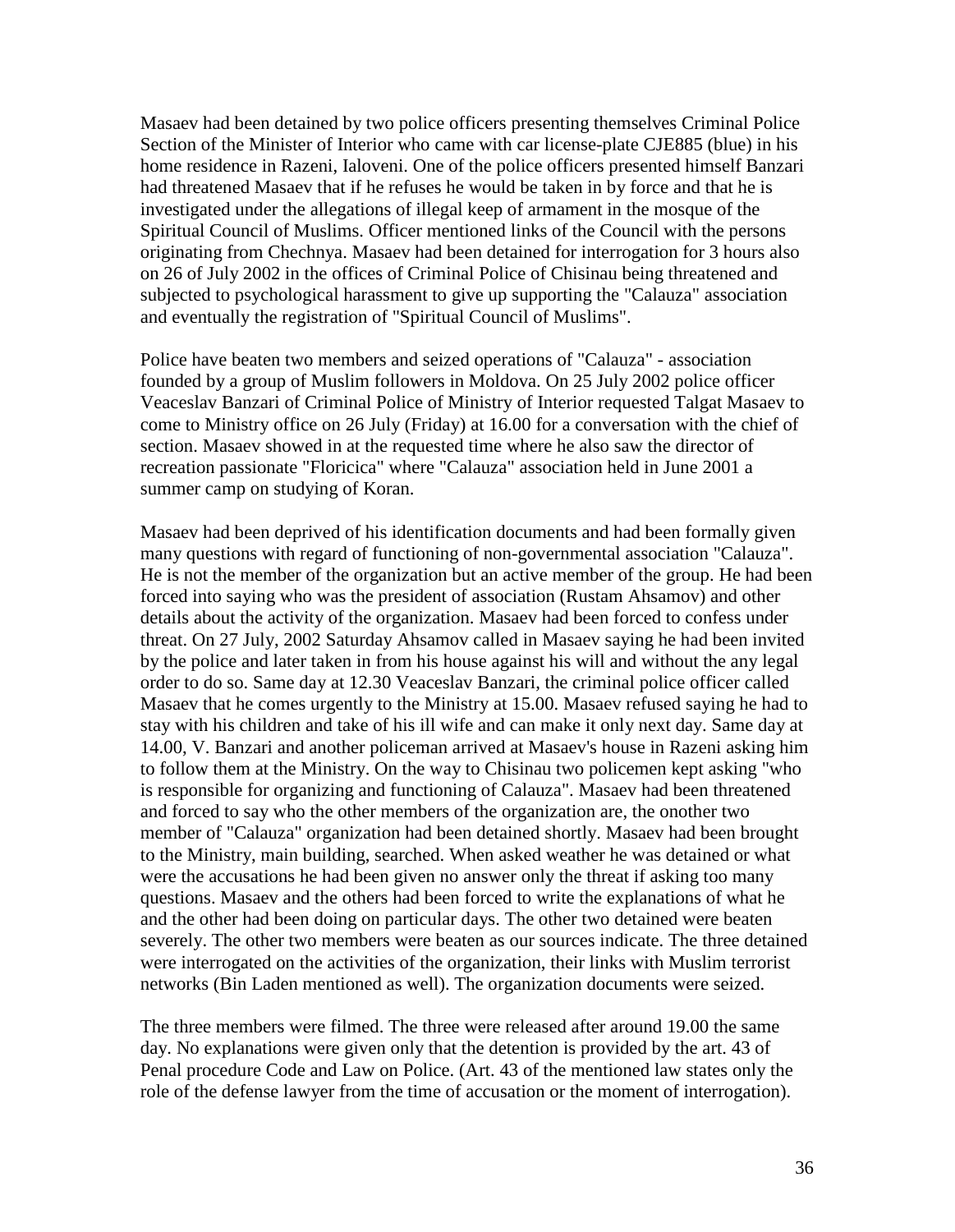Talgat Masaev had been released from 5 hours arbitrary detention by Criminal police in relation to the links to "Calauza" charity association of Muslim followers and "Spiritual Council of Muslims" - Muslim religion organization.

## **- Ban to Religious Practices for Foreigners and unregistered religions**

On 29 November 2002, around 17.00 police inspectors of Botanica district Commissariat together with collaborators of the Department of Migration have intruded into the place where Muslim believers held religious rituals. The place has been for a long period of time known as a one of few places where the Muslim believers can gather for the religious rituals (during Ramadan holidays). The place has been rented from the private owner of the shop. The police stopped the rituals and requested to undertake a check of their identities, detaining all persons who do not hold Moldovan citizenship for violation of visa requirements and practicing « illegally« unrecognized religion. The police brought charges on the bases of article 200 (6) of the Code of Administrative Sanctions banning the participation of foreigners in religious activities without the express consent from the authorities<sup>11</sup>. On the basis of these provisions around 10 persons were imposed administrative fines. Cases are also known of persons being expulsed from the country. Botanica district court and later Chisinau Tribunal**<sup>12</sup>** dismissed the complaints by the Moldovan Helsinki Committee lawyers' complaints of violation of freedom of religion, privacy, security and liberty rights and other.

# **- Religious association of Spiritual Council of Muslims**

Spiritual Council of Muslims case. The State Religious Service (central authority reporting directly to the Government of Moldova) had refused repeatedly to register the Spiritual Council of Muslims. On September 18, 2000, Gh. Armasu the head of the State Religious Service refused registration of the Spiritual Council of Muslims on the grounds that "97% of populations of Moldova are Christians", "foreign citizens and persons without citizenship temporary residing in Moldova are guaranteed religious freedom without granting their association a juridical person". After Muslims Council leadership was reorganized to include only citizens of Moldova, the State Religious Service refused registration on the grounds that "majority of persons belonging to the council are foreign citizens" that allows according to art.  $22(1)^{13}$  the Government of Moldova to refuse registration. On 12 February 2001 Court of Appeal<sup>14</sup> ruled only on one of three claims stating that the Government of Moldova to "respond to the petition lodged by the Spiritual Council of Muslims". The ruling stated no terms for response or the essence of the ruling. The Spiritual Council of Muslims claimed that the Government gives the response in essence to the petition on registration within time limits provided, "recognize"<sup>15</sup> the statute of the Spiritual Council of Muslims and repair the moral

<sup>11</sup> Article 200 (6) reads "Engagement of a foreign citizen in the religious activities, as well as practicing of some religious activities by foreign citizens without the permission of the authorities, - is penalized with a fine of up to 10 minimal salaries and the expulsion of those foreign citizens from the country.

<sup>12</sup> See decision of the Chisinau Tribunal of 12 December 2002

<sup>&</sup>lt;sup>13</sup> Art. 22 (1) says "The heads of the religious creeds of national and subordinated level elected according to the statute as well as the entire personnel of religious services should be the citizens of Moldova…."

<sup>14</sup> See case Spiritual Council of Muslims v. Ministry of Justice (1), Court of appeal, judge Nelea Budai.

<sup>&</sup>lt;sup>15</sup> As required by the Moldovan law on Religions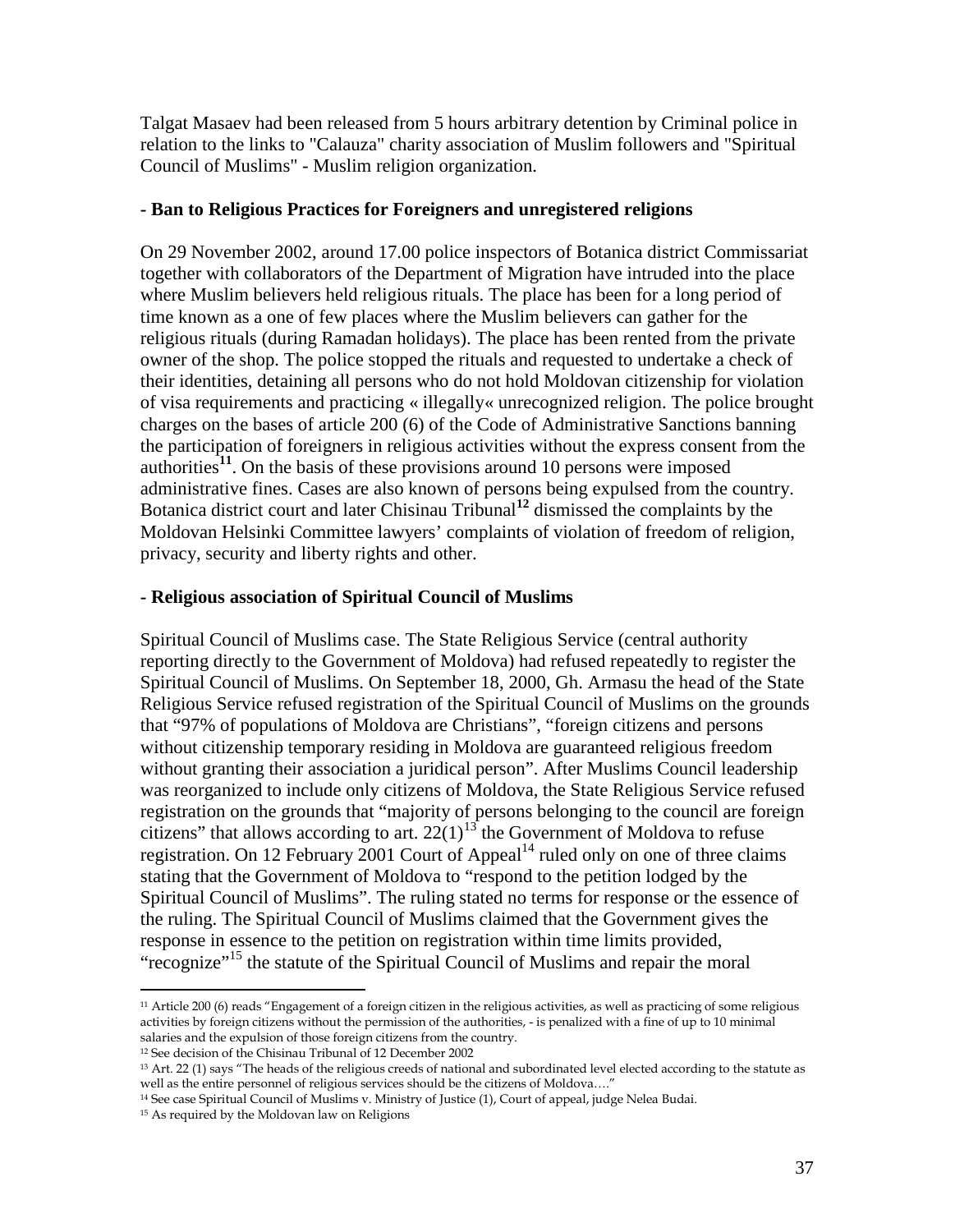prejudices resulted from the refusal. The Spiritual Council of Muslims lodged an appeal with the Supreme Court of Justice on 30 May 2001 decided to send the case for reexamination in the to Court of appeal. The Supreme Court of Justice did not explain the reasons for re-examination nor did it dwell on the other requests<sup>16</sup>. On 08 October 2001 Court of Appeal in a repeated examination of the case dismissed the case and did not examine stating that the decision of the Government of Moldova (a political body) cannot be contested in the court of  $law<sup>17</sup>$ . The Council appealed again the decision to Supreme Court of Justice. Several sessions were scheduled however for different reasons suspended. In the course of 2001 the Supreme Court of Justice ruled in favor of the Government, case is pending the European Court of Human Rights.

### **- Inability to honor Muslim funeral ceremony**

The Tatar community of Moldova and the Muslim community of Moldova are unable to honor their religious funeral obligations given the fact that the Cisinau Municipal authorities and the Municipal Cemetery authority refuse allocation of the separate part for the use of Muslims. The leader of the Tatar community, A.Babaev has addressed on several occasions to these two authorities and had received declines given the reasons of the lack of the financial means to made available separate parts of the cemetery.

## **5.4 Moldovan schools in Transnistria region**

*50 000 Moldovan children of 350 000 Moldovan population of Transdnistria region of Moldova are denied education in mother tongue*. Separatist regime in Transdnistrian region of Moldova outlawed the use of Moldovan language in Latin script in public and private sphere, including the education. It expressly punishes and enforces penal and administrative sanctions persons (parents, teachers, etc) for not disobey<sup>18</sup>. Parents, whom children are studying in Romania or in Moldova in a Moldovan school, are dismissed from their positions. Over 10 years of existence of the regime more than 100 000 children have been denied access to education in mother tongue Moldovan language in Latin script (currently around 50 000), 70% of Moldovan parents are forced to have their children study in Russian language.

Out of 94 Moldovan schools from Transnistria, where about 55 000 students are studying, only in 7 schools the studies are with Latin alphabet and according the study

<sup>&</sup>lt;sup>16</sup> See case Spiritual Council of Muslims v. Government of Moldova (1), Supreme Court of Justice, 30 May, 2001, judges Dumitru Visternicean, Nicolae Clima, Vera Macinskaia

<sup>&</sup>lt;sup>17</sup> See case Spiritual Council of Muslims v. Government of Moldova (2), presiding judge Tudor Lazar, Court of Appeal, 08 October 2001.

<sup>&</sup>lt;sup>18</sup> Decision of the Supreme Soviet of DMR states: 'Having examined and discussed the motion of V.N. Iakovlev, in respect of the fact that in some Moldovan schools the education is conducted in Romanian (using Latin graphic) on the basis of educational programs of the Republic of Moldova and Romania, it is decided: 1. Oblige the Government, law enforcement authorities and controlling organs take measures to prosecute the violations of the laws of DMR 'On Education' and 'On functioning of official languages in DMR' and hold the guilty accountable. 2.Oblige the deputies of the Supreme Soviet of DMR and deputies of local soviets to strengthen the propaganda on enforcing the laws of DMR 'On Education, 'On functioning of languages in DMR'.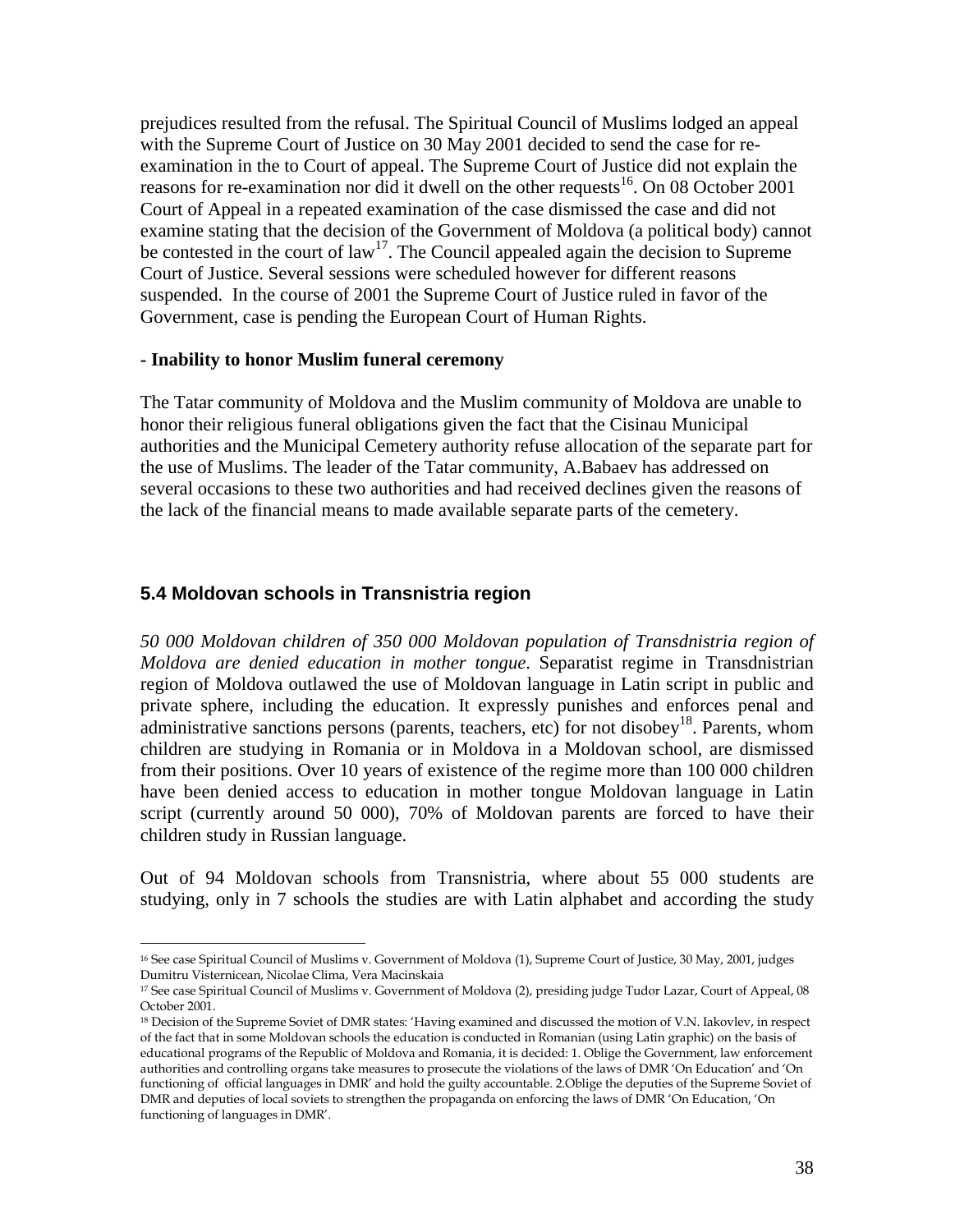program of the Republic of Moldova. (They are situated in Ribnita city, Roghi village, the school from Dubasari city has been evacuated and is presently situated in Cocieri village; Corjova village, alternative school from Grigoriopol, school nr. 20 from Tiraspol, school nr. 19 from Tighina. On June 30, 1998 the Tiraspol city soviet adopted the decision on suspension of the staff of school nr. 20 starting with July 10, 1998). The existing 7 private schools that teach in Moldovan on Latin script are considered illegal, teachers are threatened with physical retaliation, children travel 10 kilometres to schools, the rest of Moldovan children study according to outdated indoctrinated educational programs and books of 70s in Cyrillic alphabet.<sup>19</sup>,<sup>20</sup>

There is abundance of relevant cases, here are some of them:

- According to "an order of the ministry of study" on March 17 1999 a professor of Moldovan language, Lidia Pocitarenco, Bender Pedagogical College, has been dismissed for "serious violation of the legislation on linguistics in m.n.r." for promoting the Latin alphabet in the study institutions. The dismissal has been preceded by numerous threats on the phone and on November 1998 Mrs. Pocitarenco has been aggressed in the building where she lived, robbed and beaten.
- The Decision of Tiraspol "City Soviet" from 25. 09. 97 refused the Moldovan school NR. 20 to grant additional rooms. There are 2004 students studying in Moldovan school NR. 19 from Bender. 752 students are holding their classes in the building of the household which do not even correspond to elementary sanitary rules. At present about 250 children from Bender are forced to study in Hagimus village (traveling to the territory controlled by the constitutional authorities).
- In Grigoriopol city on the territory of Transnistria, the authorities used the militia and the Cossacks to stop the regular activity of the Moldovan school nr. 1. On September 28, 1996 militia and Cossacks have conquered the headquarters and on October 2, 1996 and professors Mihai Hircaioala, Eleonora Jmacov and Nelea Bistrova have been arrested and transported to Tiraspol. After being held for a few hours at the "ministry of interior", they have been transferred to the "ministry of security". Only on October 7, 1996 in the evening as a result of the interventions of the President of the Republic of Moldova and the OSCE Mission the professors have been released.
- In Bender town, where on the basis of the instruction issued by the "ministry of education" of Tiraspol on 17 March 1999, Mrs. L. P., teacher of the Moldovan language, was dismissed from her position at the Pedagogical College "for the grave violation of the linguistic legislation of the DMSSR-Transnistria". Her dismissal had been preceded by many threats on the phone; moreover, on November 1998 Mrs. L. P. was aggressively attacked at the entrance of her dwelling, she was robbed and beaten. It is obvious that one entry in her Labor

<sup>19</sup> Alternative report to the ICESCR, 172 pages in English (alternative ICESCR) by Moldovan Helsinki Committee for Human Rights, www.humanrights.md and 31<sup>st</sup> Session of the Committee on Economic, Social and Cultural Rights, Geneva 10-28 November 2003, 29th meeting, 10 November 2003 NGO Submissions.

<sup>20</sup>"Unworthy partner: the school issues as an example of human rights abuses in Transdnistria", Oldrich Andrysek and Mihai Grecu, Helsinki Monitor 2003, Vol. 14, No. 2, pp. 101-116.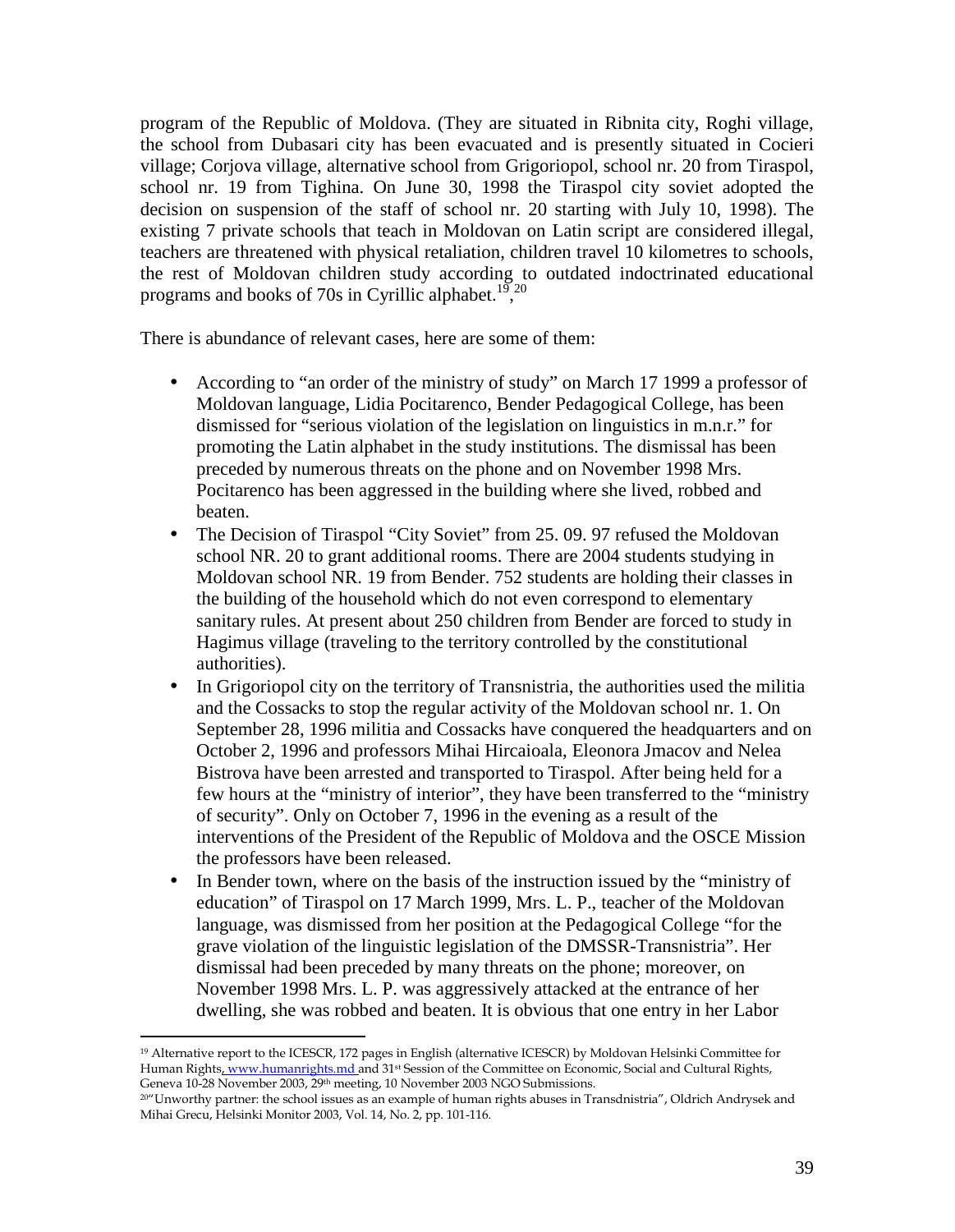Card limits her chances to be employed in the areas controlled by the unconstitutional separatist regime.

- There are many cases when citizens whose children are studying in the Moldovan/Romanian language became targets of attacks. The Mayoralty of Chisinau is examining a request of Mrs. T. N., inhabitant of Bender town. Given the fact that her elder daughter is studying in Romania and the other child is attending the Moldovan school of the town, Mrs. T. N. has been dismissed from her position and her family became the target of permanent pressures. Now Mrs. N. is seeking protection in order to move from Bender town.
- V. O. a director of the only Moldovan school in the town of Slobozia (about 25 000 inhabitants) supported the wish of parents to teach Moldovan/Romanian in Latin script as well as was organizing evening school for adults who wanted to learn Latin script. In early autumn (September 1996) he was fired and forced to leave (as were forced many others public servants through harassment, physical threats etc) the region as he could not find a job there to Chisinau. The school was closed on the grounds that the heating system was not in order, all books were arrested over the night and deposited elsewhere. Children were spread for three weeks in two other non Moldovan schools to study in the evening hours. Parents were on strike for this period of time. Local authorities appointed a new director a strong supporter of separatists and "inadmissibly of Latin script".

At the request of parents from Transnistria region, the Ministry of Education of the Republic of Moldova had issued the order no. 309 of 6 September 1996 "On financing the PRIVATE Moldovan schools of Grigoriopol no. 1, Butor, Malaesti, Delacau, Crasnogorca of the Grigoriopol district, Slobozia no. 1 and Dubasari no. 3". This meant commitment to finance private educational establishments, given the ban by Transnistrian authorities for the public Moldovan schools in Latin script. The practice of intimidating teachers persists. Schools are working in inappropriate buildings. In the school no. 20 of Tiraspol 889 pupils are studying in 9 classrooms in 3 shifts (while 33 more classrooms are necessary). In the secondary Moldovan school no. 19 of Bender there are studying 2,004 pupils in 3 buildings. 27 grades comprising 752 pupils go to their class hours in the building of the forestry management, which is far from complying with the elementary sanitary-hygienic norms. At present around 250 children from Bender are compelled to go to study in Hagimus village.

In July 2004 the tensions over PRIVATE Moldovan schools arose again with the Transnsitrian authorities' determination to close them all and transfer the children to other schools. Parents, children and teachers have been under permanent pressure and threat of prosecution since then, OSCE authorities, in an effort to mitigate the situation has been bared to enter the region<sup>21</sup>,<sup>22</sup>. Transnistrian authorities have even banned the delivery of food to orphanage subordinated to Moldovan authorities.<sup>23</sup> OSCE High Commissioner on national Minorities and OSCE chairman<sup>24</sup> classified Transnistrian

<sup>21</sup> http://www.osce.org/news/show\_news.php?id=4289

<sup>22</sup> http://www.osce.org/news/show\_news.php?id=4262

<sup>23</sup>http://www.osce.org/news/show\_news.php?id=4262

<sup>&</sup>lt;sup>24</sup> http://www.osce.org/news/show\_news.php?id=4281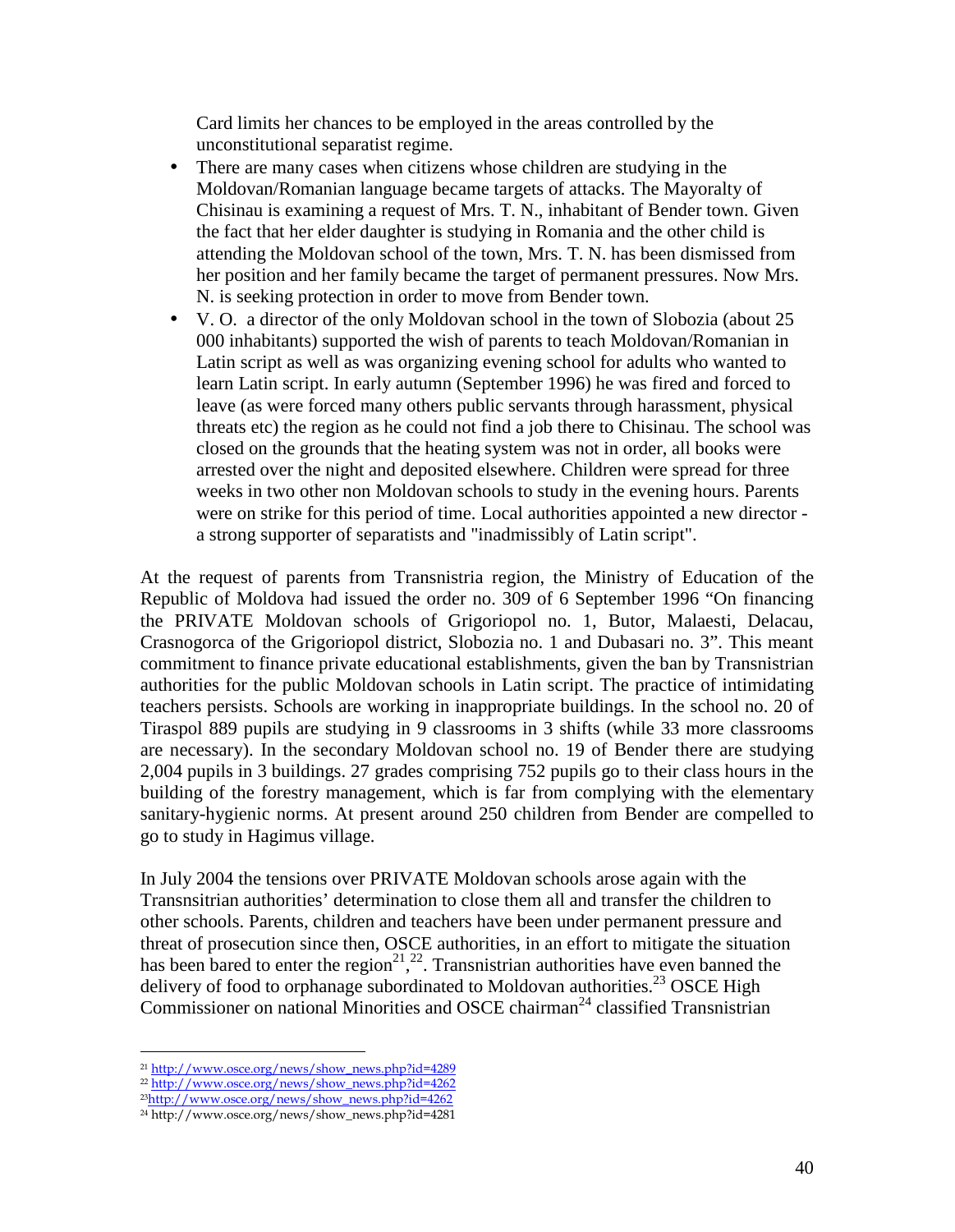authorities' actions as linguistic cleansing.<sup>25</sup> The United States Ambassador Minikes to the OSCE Permanent Council in Vienna stated extreme concern by the forcible closure of a minority language school in Tiraspol in Moldova's break-away region of Transnistria.<sup>26</sup>

The *Lucian Blaga* lyceum in Tiraspol, was seized by Transdniestrian milita on 15 July 2004, *Evrica* lyceum in Ribnita, Transdniestrian militia stormed on 29 July, both still have no access to the new building constructed this year through finances from Chisinau. Both schools remain closed as a result. Concerns remain about the other four Moldovan schools which were able to start the school year in time. The lyceum *Alexandru cel Bun* in Benderi is still cut off from the electricity network and remains without heating. Registration of the school is still disputed, as Transdniestrian authorities refuse to implement the terms of the agreement mediated between both sides in 2003 by the OSCE. The boarding school for orphans in Benderi, after a long period of blockade, is functioning and has managed to connect water and electricity supplies without assistance from the local authorities. The question concerning the status of this school, however, remains unresolved. The middle school in Corjevo was temporarily registered on 1 September by Transdniestrian authorities, but the regional education authorities have not accepted the statutes of the school, although they had been worked out in strict accordance with the 2003 agreement.

<sup>25</sup> http://www.osce.org/news/show\_news.php?id=4238

<sup>&</sup>lt;sup>26</sup> http://usinfo.state.gov/dhr/Archive/2004/Jul/26-667338.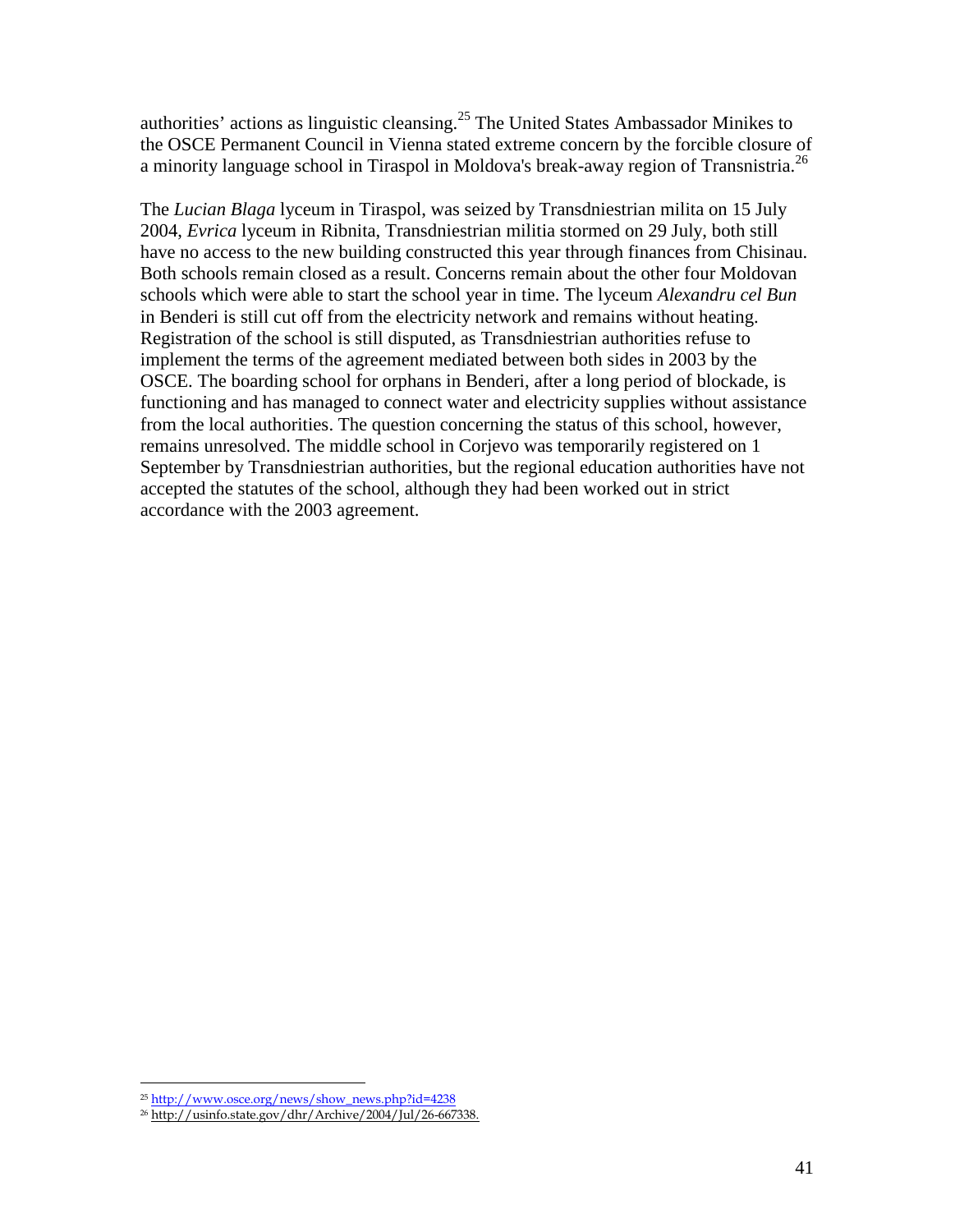# **6. References**

- 1. Report on Human Rights Concerns of Roma Rural Communities in Moldova, Nicolae Radita and Serghei Ostaf, 2004, 87 pages, English and Romanian, Moldovan Helsinki Committee and Resource Center of Moldovan Human Rights NGOs, http://www.coe.int/T/e/human\_rights/Minorities/3.\_CO-OPERATION\_ACTIVITIES/1.\_Cooperation\_activities/2.\_Stability\_Pact\_activities/20040115\_NDR\_List\_of\_Final\_ Concept\_Papers.asp#TopOfPage,
- 2. Assessment of the Use of Ukrainian and Bulgarian Languages in Public Sphere and Effectiveness of Ukrainian and Bulgarian Minorities Relevant Participation in Decision-making process, Serghei Ostaf, 2004, 72 pages, English, Resource Center of Moldovan Human Rights NGOs, http://www.credo.md/pagini/consultanta\_37.php?limba=eng
- 3. Critique of Plan For Federalization Of Moldova as a means to solve Transnistrian conflict, Serghei Ostaf, 2004, 33 pages, English,
- 4. Critique of the MEMORANDUM on the basic princples of the foundation of the Federative Moldovan state, Serghei Ostaf, 2004, 25 pages, English,
- 5. Assessment of Provisions of Bilateral Agreements on Protection of Kin-state Minorities Concluded by Moldova, Serghei Ostaf, 2003, 54 pages, English, Resource Center of Moldovan Human Rights NGOs, http://www.credo.md/pagini/consultanta\_37.php?limba=eng
- 6. Comprehensive Report on Respect for Human Rights in the Republic of Moldova: January 2001-January 2002, Serghei Ostaf (editor), 2003, 250 pages, English,
- 7. Observatiile pe marginea proiectului "Conceptiei Politicii Nationale de Stat" (TEZE), Serghei Ostaf, 2004, 18 pages, Romanian, Resource Center of Moldovan Human Rights NGOs.

http://www.credo.md/pagini/consultanta\_37.php?limba=eng

- 8. Necesitati de imbunatatire a Legislatiei RM la capitolul protectia drepturilor minoritatilor nationale: analiza comparativa a prevederilor Conventiei cadru pentru protectia minoritatilor nationale si a legislatiei nationale, Serghei Ostaf, 2004, 8 pages, Romanian, Resource Center of Moldovan Human Rights NGOs. http://www.credo.md/pagini/consultanta\_37.php?limba=eng
- 9. NON-DISCRIMINATION REVIEW Target Areas Study and NDR Legislative Questionnaire, is elaborated by a group of experts composed (in alphabetical order) of Vitalie NAGACEVSHI, Serghei OSTAF, Tatiana STOIANOVA, Victor VOLCHINSCHI, 2003, English, 159 pages, http://www.coe.int/T/e/human\_rights/Minorities/3. CO-OPERATION\_ACTIVITIES/1.\_Cooperation activities/2. Stability Pact activities/20040114 NDR List of Prelimi nary\_Assessment\_Reports.asp#TopOfPage
- 10. International Standards of Minority Protection and the Situation of Compactly Populated Ukrainian and Bulgarian Minority in Moldovan Communities, 2003, 277 pages, English, Atanasia Stoianova and Serghei Ostaf (coordinators),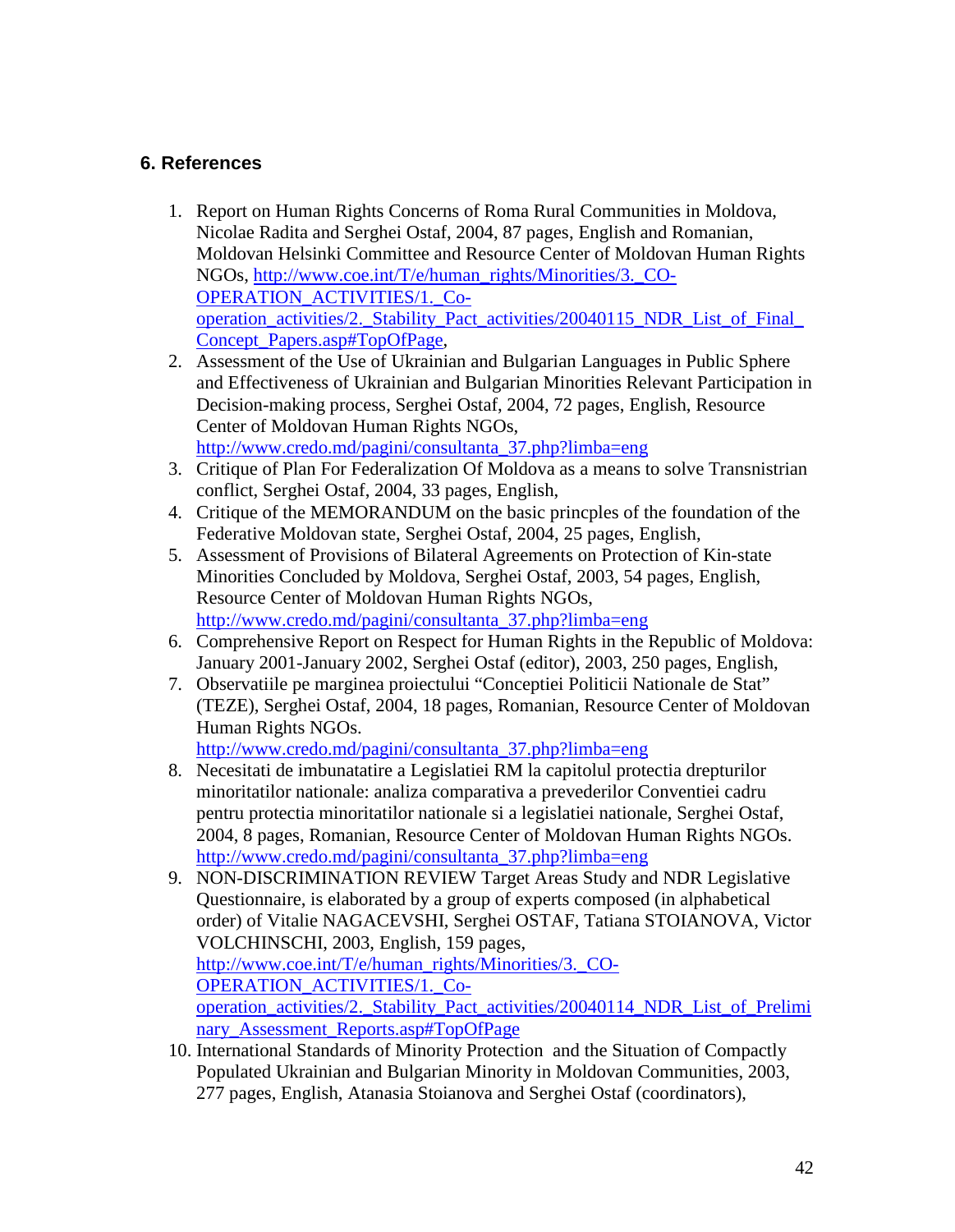http://www.coe.int/T/e/human\_rights/Minorities/3.\_CO-OPERATION\_ACTIVITIES/1.\_Cooperation\_activities/2.\_Stability\_Pact\_activities/20040115\_NDR\_List\_of\_Final\_ Concept\_Papers.asp#TopOfPage

11. Shadow Report on the Implementation of the Framework Convention on National Minorities, En, July 2000 (first circle) June 2005 (second circle), by Serghei Ostaf, Resource Center for Human Rights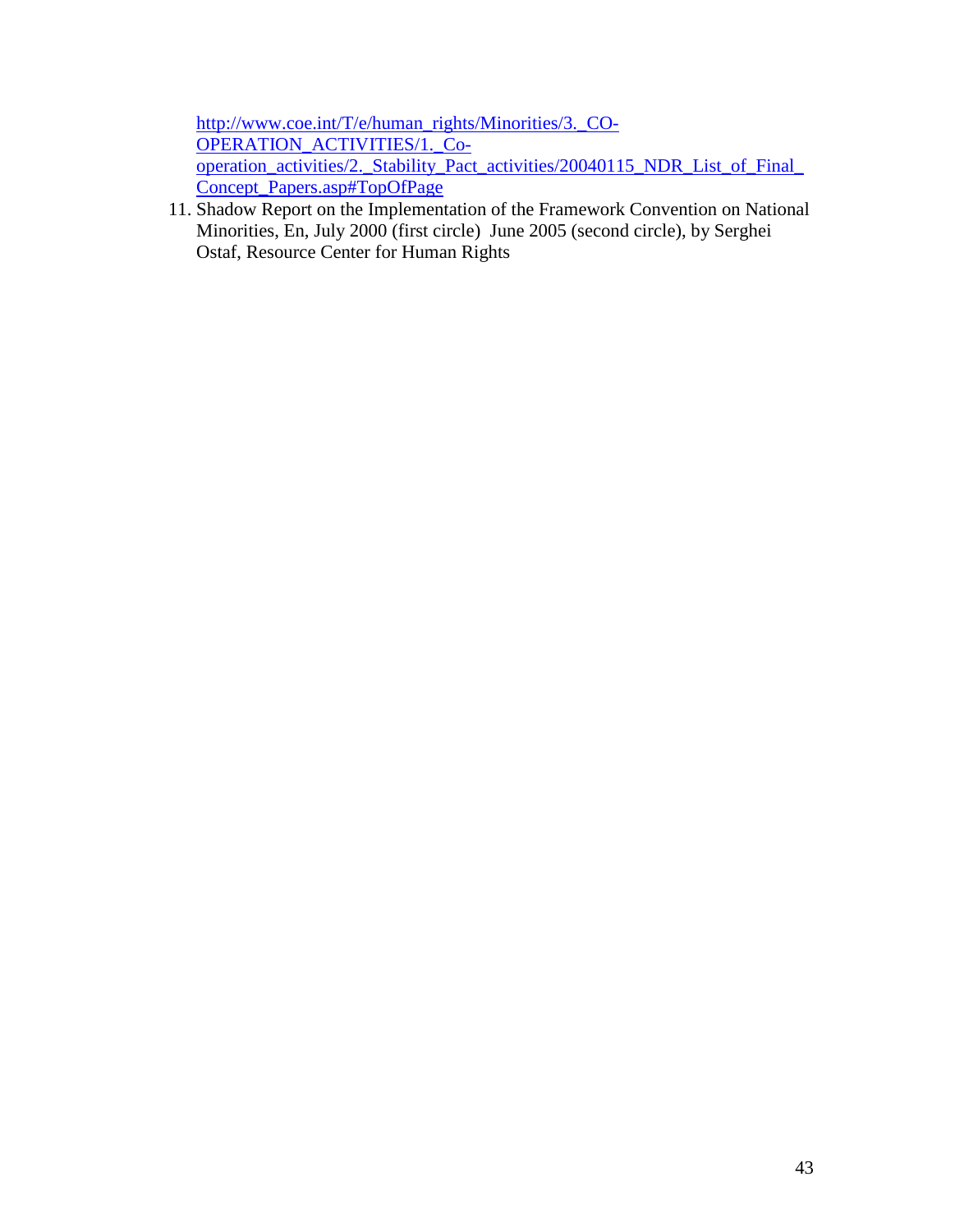# **7. Annex: Review of legislative framework**

# **7.1. International Legal Instruments**

| Convention                                            | <b>Signed</b> | <b>Ratified</b>                             | <b>Evolutions and subjects of discussions</b>                             |
|-------------------------------------------------------|---------------|---------------------------------------------|---------------------------------------------------------------------------|
| The international Convention on                       |               | Moldova adhered on                          | The Republic of Moldova has not made any                                  |
| the Elimination of All Forms of                       |               | of<br>basis<br>the<br>the                   | declaration on the basis of article 14 of the                             |
| Racial Discrimination (ICERD)                         |               | Parliament<br>decision                      | Convention.                                                               |
|                                                       |               | Nr.707-XII<br>of                            |                                                                           |
|                                                       |               | $10.09.91$ , in force for                   |                                                                           |
|                                                       |               | Moldova<br>from                             |                                                                           |
|                                                       |               | 25.02.1993                                  |                                                                           |
| Protocol<br>Nr.12<br>the<br>to                        | 04.11.0       |                                             | Is not ratified yet.                                                      |
| Convention for the Protection of                      | $\left($      |                                             |                                                                           |
| Human Rights and Fundamental<br>Freedoms (STE 177)    |               |                                             |                                                                           |
| The Framework Convention for                          | 13.07.9       | Ratified through the                        |                                                                           |
| Protection of<br>National<br>the                      | 5             | Parliament<br>decision                      |                                                                           |
| Minorities (STE 157)                                  |               | Nr.1001-XIII<br>of                          |                                                                           |
|                                                       |               | $22.10.96$ , in force for                   |                                                                           |
|                                                       |               | Moldova<br>from                             |                                                                           |
|                                                       |               | 01.02.98                                    |                                                                           |
| European Charter for Regional                         | 11.07.0       |                                             | Is not ratified yet.                                                      |
| or Minority Languages<br>(STE                         | 2             |                                             |                                                                           |
| 148)                                                  |               |                                             |                                                                           |
| The European Convention on the                        | 11.07.0       |                                             | Is not ratified yet.                                                      |
| Legal Status of<br>Migrating                          | 2             |                                             |                                                                           |
| Workers (STE 093)                                     |               |                                             |                                                                           |
| Convention<br>European<br>on<br>Citizenship (STE 166) | 03.11.9<br>8  | Ratified through the<br>Parliament decision | The following declarations and reservations<br>were formulated:           |
|                                                       |               | 621-XIV<br>Nr.<br>of                        | 1. Concerning article 6 paragraph 4 letter g) the                         |
|                                                       |               | 14.10.99, in force for                      | Republic of Moldova declares that she will be                             |
|                                                       |               | Moldova<br>from                             | able to apply this letter's provisions only after                         |
|                                                       |               | 01.03.00                                    | the approval of the internal legal framework                              |
|                                                       |               |                                             | regarding the refugee status in the Republic of                           |
|                                                       |               |                                             | Moldova, but not later than one year from the                             |
|                                                       |               |                                             | date of entering in force of the Convention for                           |
|                                                       |               |                                             | the Republic of Moldova.                                                  |
|                                                       |               |                                             | 2. Concerning article 7 paragraph 1 letter g) the                         |
|                                                       |               |                                             | Republic of Moldova preserves her right to                                |
|                                                       |               |                                             | acknowledge the right to preserve his/her                                 |
|                                                       |               |                                             | citizenship for a child $-$ a citizen of the republic                     |
|                                                       |               |                                             | of Moldova, which has been adopted by foreign                             |
|                                                       |               |                                             | parents and obtained a new citizenship as the<br>result of this adoption. |
|                                                       |               |                                             | 3. Concerning article 22 letter a), the Republic                          |
|                                                       |               |                                             | of Moldova preserves her right to acknowledge                             |
|                                                       |               |                                             | that a person, who is a permanent resident in the                         |
|                                                       |               |                                             | Republic of Moldova and is exempted from a                                |
|                                                       |               |                                             | compulsory military service by another State-                             |
|                                                       |               |                                             | party, is not considered free of military service                         |
|                                                       |               |                                             | obligations with regard to the Republic of                                |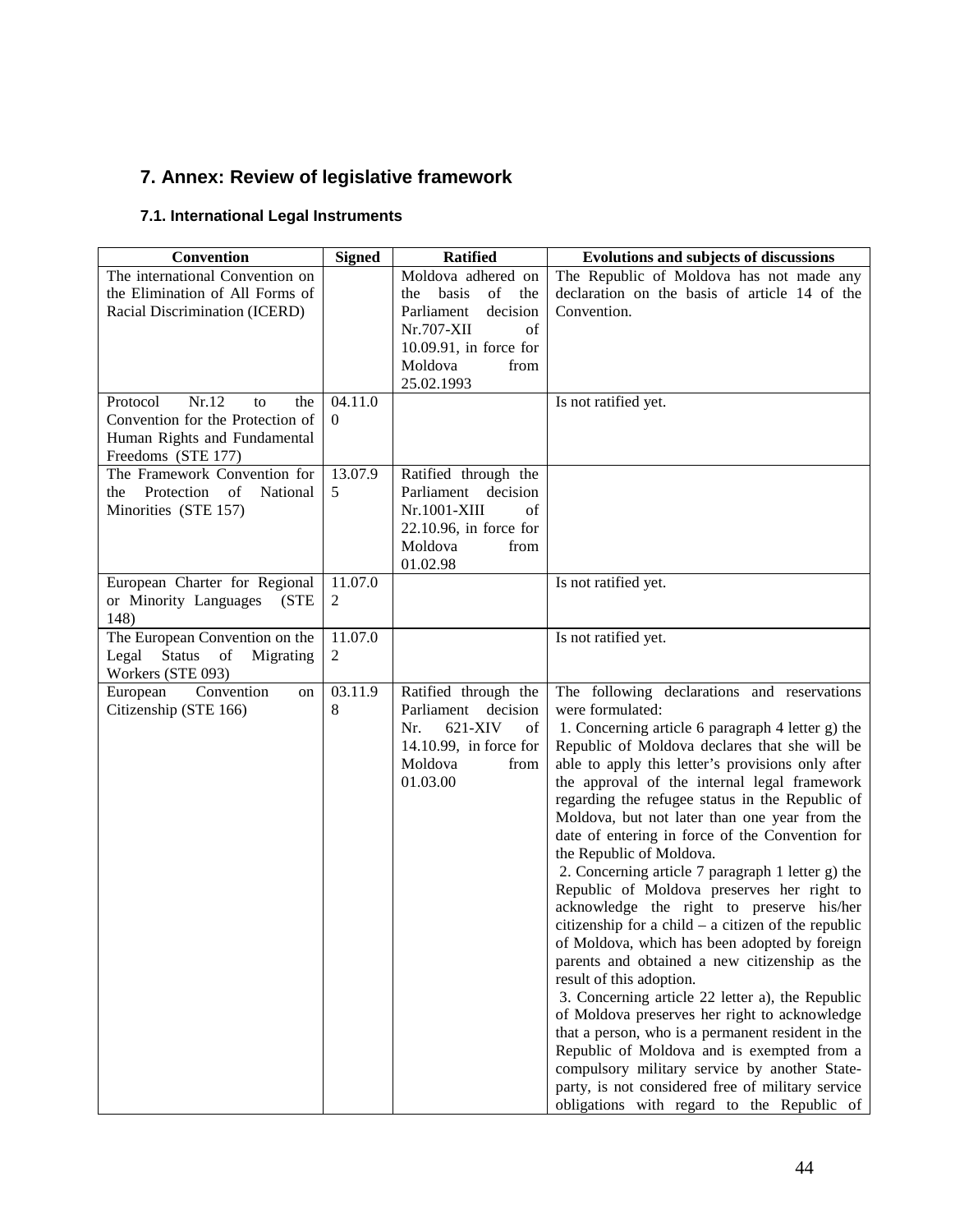| Moldova.<br>4. Concerning article 22 letter b), the Republic<br>of Moldova declares that the age at which the<br>reference to this letter is made is of 27 years.                                                                                                                                                                                                                                                                                                         |
|---------------------------------------------------------------------------------------------------------------------------------------------------------------------------------------------------------------------------------------------------------------------------------------------------------------------------------------------------------------------------------------------------------------------------------------------------------------------------|
| At the same time it is important to mention that<br>through the Law Nr.1469-XV of 21.11.02 article<br>17 of the Constitution of the Republic of<br>Moldova, which set some very rigid conditions<br>with regard to a double citizenship, has been<br>modified. Presently an organic law, which<br>would set a legal framework in this domain<br>should be adopted. The existing law regarding<br>citizenship practically takes over the regulations<br>of the Convention. |

## **7.2. Constitutional Law**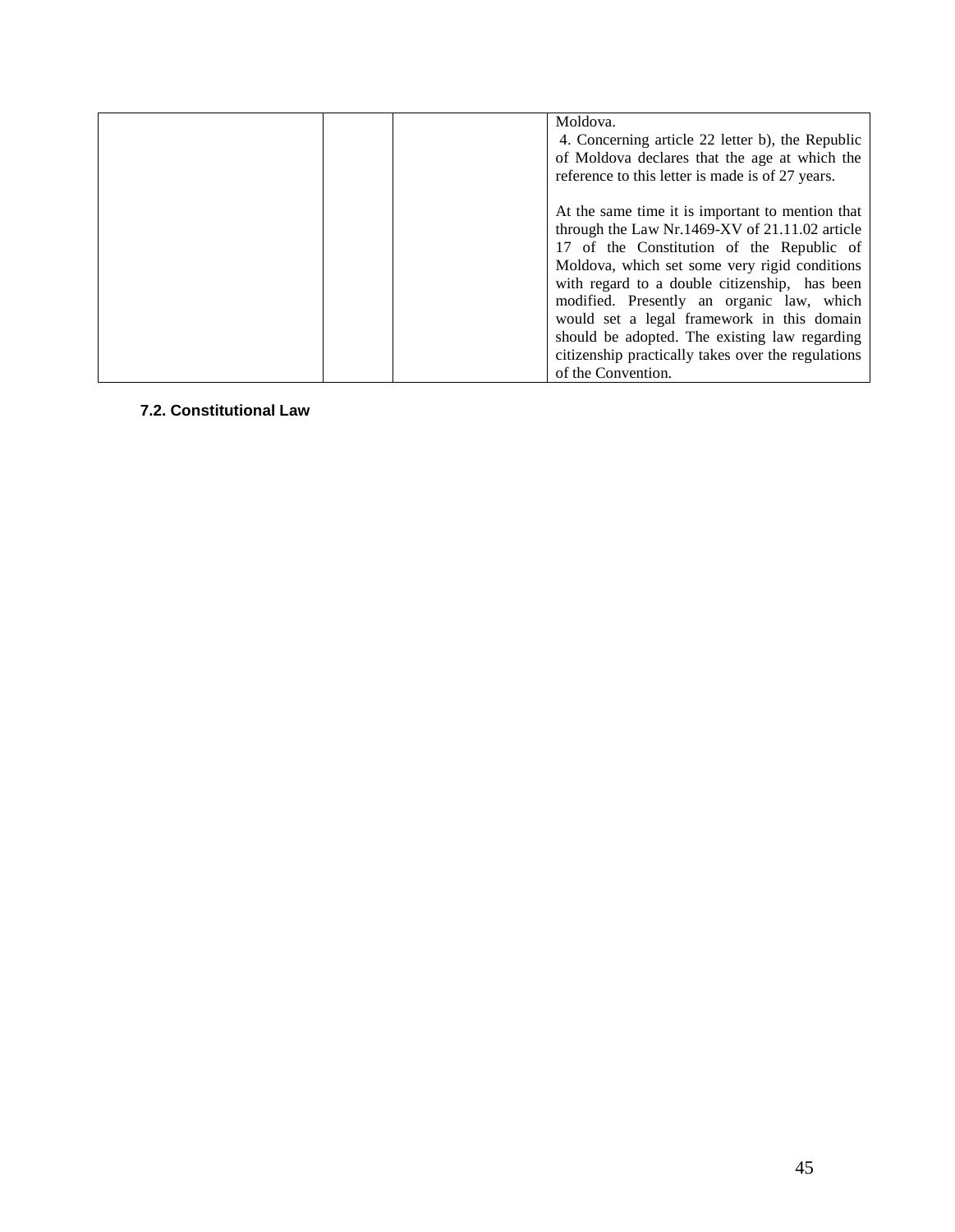| 1) Existing Provisions             | <b>Responses</b>                                                                          |  |
|------------------------------------|-------------------------------------------------------------------------------------------|--|
| Does the Constitutional or Basic   | The Constitution of the Republic of Moldova                                               |  |
| Law enshrine the principle of      | Adopted on 29 <sup>th</sup> July 1994                                                     |  |
| equality of all persons before the |                                                                                           |  |
| law?                               | Article 16. Equality of Rights                                                            |  |
|                                    | (1). It is the foremost duty of the State to respect and protect the human person.        |  |
|                                    | (2). All citizens of the Republic of Moldova are equal before the law and the public      |  |
|                                    | authorities, without any discrimination as to race, nationality, ethnic origin, language, |  |
|                                    | religion, sex, political choice, personal property or social origin.                      |  |
|                                    | Article 24. The right to Life and Physical and Mental Integrity                           |  |
|                                    | (1). The state guarantees everybody the right to life, and to physical and mental         |  |
|                                    | integrity.                                                                                |  |
|                                    | Article 23. The Right to Know One's Rights and Duties.                                    |  |
|                                    | (1). Everyone has the right to an acknowledged legal status.                              |  |
|                                    | (2). The State ensures the right of everybody to know his/her rights and duties. For      |  |
|                                    | this purpose the State shall publish all its laws and regulations and make them           |  |
|                                    | accessible to everybody.                                                                  |  |
|                                    | Article 20. Free Access to Justice.                                                       |  |
|                                    | (1). Every citizen has the right to obtain effective protection of the competent courts   |  |
|                                    | of law against actions infringing his/her legitimate rights, freedoms and interests.      |  |
|                                    | (2). No law may restrict the access to justice.                                           |  |
|                                    | <b>Article 4. Human Rights and Freedoms</b>                                               |  |
|                                    | (1). Constitutional provisions for human rights and freedoms shall be interpreted and     |  |
|                                    | applied in accordance with the Universal Declaration of Human Rights, and with            |  |
|                                    | other pacts and treaties to which the Republic of Moldova is a party.                     |  |
|                                    | (2). Provided disagreements appear between pacts and treaties to which the Republic       |  |
|                                    | of Moldova is a party and her own national laws, priority shall be given to               |  |
|                                    | international regulations.                                                                |  |
|                                    |                                                                                           |  |
|                                    |                                                                                           |  |
|                                    |                                                                                           |  |
|                                    |                                                                                           |  |
|                                    |                                                                                           |  |
|                                    |                                                                                           |  |
|                                    |                                                                                           |  |
|                                    |                                                                                           |  |
|                                    |                                                                                           |  |
|                                    |                                                                                           |  |
|                                    |                                                                                           |  |
|                                    |                                                                                           |  |
|                                    |                                                                                           |  |
|                                    |                                                                                           |  |
|                                    |                                                                                           |  |
|                                    |                                                                                           |  |
|                                    |                                                                                           |  |
|                                    |                                                                                           |  |
|                                    |                                                                                           |  |
|                                    |                                                                                           |  |
|                                    |                                                                                           |  |
|                                    |                                                                                           |  |
|                                    |                                                                                           |  |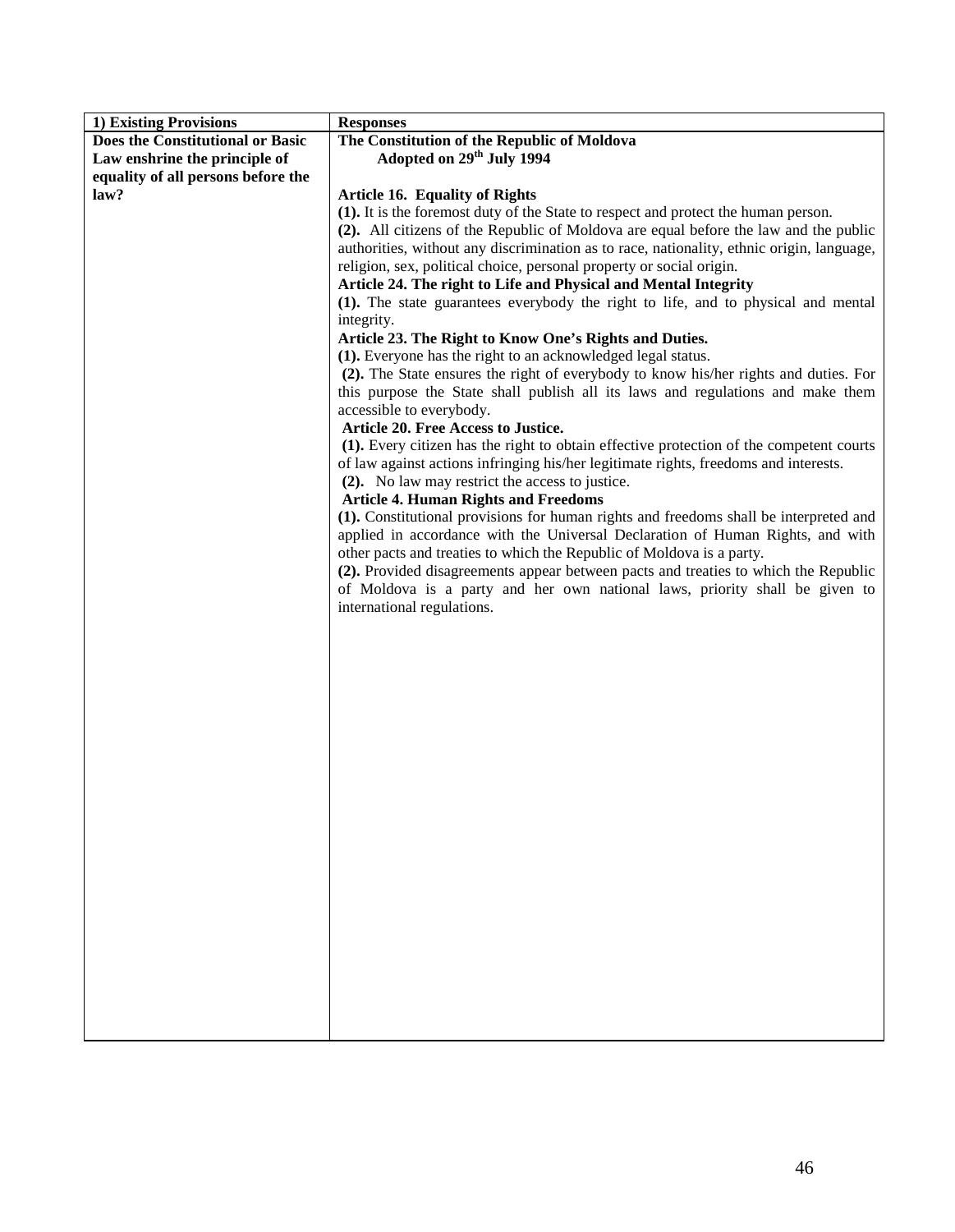| Does this principle include within<br>its scope all persons, citizens as | <b>Article 16. Equality of Rights</b><br>(2). All citizens of the Republic of Moldova are equal before the law and the public                                                                                                                                                                                                                                                                                                                                                                                                                                                                                                                                                                                                                                                                                                                                                                                                                                                                                                                                                                                                                                                                                                                                                                                                                                                                                                                                                                                                                                                                                                                                                                                                                                                                                                    |  |
|--------------------------------------------------------------------------|----------------------------------------------------------------------------------------------------------------------------------------------------------------------------------------------------------------------------------------------------------------------------------------------------------------------------------------------------------------------------------------------------------------------------------------------------------------------------------------------------------------------------------------------------------------------------------------------------------------------------------------------------------------------------------------------------------------------------------------------------------------------------------------------------------------------------------------------------------------------------------------------------------------------------------------------------------------------------------------------------------------------------------------------------------------------------------------------------------------------------------------------------------------------------------------------------------------------------------------------------------------------------------------------------------------------------------------------------------------------------------------------------------------------------------------------------------------------------------------------------------------------------------------------------------------------------------------------------------------------------------------------------------------------------------------------------------------------------------------------------------------------------------------------------------------------------------|--|
| well as non-citizens?                                                    | authorities, without any discrimination as to race, nationality, ethnic origin, language,                                                                                                                                                                                                                                                                                                                                                                                                                                                                                                                                                                                                                                                                                                                                                                                                                                                                                                                                                                                                                                                                                                                                                                                                                                                                                                                                                                                                                                                                                                                                                                                                                                                                                                                                        |  |
|                                                                          | religion, sex, political choice, personal property or social origin.<br>Article 19. Rights and Duties of Aliens and Stateless Persons.                                                                                                                                                                                                                                                                                                                                                                                                                                                                                                                                                                                                                                                                                                                                                                                                                                                                                                                                                                                                                                                                                                                                                                                                                                                                                                                                                                                                                                                                                                                                                                                                                                                                                           |  |
|                                                                          | (1). Except in cases when is differently stated by law, aliens and stateless persons                                                                                                                                                                                                                                                                                                                                                                                                                                                                                                                                                                                                                                                                                                                                                                                                                                                                                                                                                                                                                                                                                                                                                                                                                                                                                                                                                                                                                                                                                                                                                                                                                                                                                                                                             |  |
|                                                                          | shall enjoy the same rights and shall have the same duties as the citizens of the                                                                                                                                                                                                                                                                                                                                                                                                                                                                                                                                                                                                                                                                                                                                                                                                                                                                                                                                                                                                                                                                                                                                                                                                                                                                                                                                                                                                                                                                                                                                                                                                                                                                                                                                                |  |
|                                                                          | Republic of Moldova.                                                                                                                                                                                                                                                                                                                                                                                                                                                                                                                                                                                                                                                                                                                                                                                                                                                                                                                                                                                                                                                                                                                                                                                                                                                                                                                                                                                                                                                                                                                                                                                                                                                                                                                                                                                                             |  |
|                                                                          | Exceptions are stated through concrete laws. For example according to Art. 7 (2) of<br>the Law Nr. 275-XIII of 10 November 1994 (The Official Monitor of the Republic<br>of Moldova Nr. 20 of 29 December 1994) "On the legal status of aliens and<br>stateless persons in the Republic of Moldova": "Aliens and stateless persons can<br>not be appointed for jobs or to be drawn into activities for which according to the<br>legislation currently in force the citizenship of the Republic of Moldova is required".<br>According to Art.19 and 20 of this law aliens and stateless persons do not enjoy the<br>right to elect and to be elected for legislative, executive and other elective bodies and<br>to participate in the universal suffrage, they can not be members of parties and other<br>social and public organisations, they also can not serve their time.<br>But in accordance with Art.29 of this law aliens and stateless persons can not be<br>expelled to a country related to which there is evidence that they will be persecuted<br>for the reasons of race, nationality, religion, political opinion or will be subject to an<br>inhuman or degrading treatment, torture or capital punishment.<br>According to Art.1 (2) of the Law Nr.833-XIII of 16.05.1996 on the Election of<br>the President of the Republic of Moldova (Official Monitor of the Republic of<br>Moldova Nr.45 (139) of 4 July 1996) "Only a citizen of the Republic of Moldova<br>who reached the age of 35 by the day of election inclusive and had lived or is living<br>on her territory for not less than ten years, who has a good knowledge of the State<br>language and is proposed as a candidate for the President of the Republic of Moldova<br>in conformity with the present law can be elected as a President". |  |
| Does the Constitution or Basic                                           | <b>Article 16. Equality of Rights</b>                                                                                                                                                                                                                                                                                                                                                                                                                                                                                                                                                                                                                                                                                                                                                                                                                                                                                                                                                                                                                                                                                                                                                                                                                                                                                                                                                                                                                                                                                                                                                                                                                                                                                                                                                                                            |  |
| Law enshrine the commitment of<br>the State to equal treatment of all    | (1). It is the foremost duty of the State to respect and protect the human person.<br>(2). All citizens of the Republic of Moldova are equal before the law and the public                                                                                                                                                                                                                                                                                                                                                                                                                                                                                                                                                                                                                                                                                                                                                                                                                                                                                                                                                                                                                                                                                                                                                                                                                                                                                                                                                                                                                                                                                                                                                                                                                                                       |  |
| persons?                                                                 | authorities, without any discrimination as to race, nationality, ethnic origin, language,                                                                                                                                                                                                                                                                                                                                                                                                                                                                                                                                                                                                                                                                                                                                                                                                                                                                                                                                                                                                                                                                                                                                                                                                                                                                                                                                                                                                                                                                                                                                                                                                                                                                                                                                        |  |
|                                                                          | religion, sex, political choice, personal property or social origin.<br>Article 19. Rights and Duties of Aliens and Stateless Persons.                                                                                                                                                                                                                                                                                                                                                                                                                                                                                                                                                                                                                                                                                                                                                                                                                                                                                                                                                                                                                                                                                                                                                                                                                                                                                                                                                                                                                                                                                                                                                                                                                                                                                           |  |
|                                                                          | (1). Except in cases when is differently stated by law, aliens and stateless persons                                                                                                                                                                                                                                                                                                                                                                                                                                                                                                                                                                                                                                                                                                                                                                                                                                                                                                                                                                                                                                                                                                                                                                                                                                                                                                                                                                                                                                                                                                                                                                                                                                                                                                                                             |  |
|                                                                          | shall enjoy the same rights and shall have the same duties as the citizens of the                                                                                                                                                                                                                                                                                                                                                                                                                                                                                                                                                                                                                                                                                                                                                                                                                                                                                                                                                                                                                                                                                                                                                                                                                                                                                                                                                                                                                                                                                                                                                                                                                                                                                                                                                |  |
|                                                                          | Republic of Moldova.<br><b>Article 4. Human Rights and Freedoms</b>                                                                                                                                                                                                                                                                                                                                                                                                                                                                                                                                                                                                                                                                                                                                                                                                                                                                                                                                                                                                                                                                                                                                                                                                                                                                                                                                                                                                                                                                                                                                                                                                                                                                                                                                                              |  |
|                                                                          | (1). Constitutional provisions for human rights and freedoms shall be interpreted and                                                                                                                                                                                                                                                                                                                                                                                                                                                                                                                                                                                                                                                                                                                                                                                                                                                                                                                                                                                                                                                                                                                                                                                                                                                                                                                                                                                                                                                                                                                                                                                                                                                                                                                                            |  |
|                                                                          | applied in accordance with the Universal Declaration of Human Rights, and with<br>other pacts and treaties to which the Republic of Moldova is a party.                                                                                                                                                                                                                                                                                                                                                                                                                                                                                                                                                                                                                                                                                                                                                                                                                                                                                                                                                                                                                                                                                                                                                                                                                                                                                                                                                                                                                                                                                                                                                                                                                                                                          |  |
|                                                                          | (2). Provided disagreements appear between pacts and treaties to which the Republic                                                                                                                                                                                                                                                                                                                                                                                                                                                                                                                                                                                                                                                                                                                                                                                                                                                                                                                                                                                                                                                                                                                                                                                                                                                                                                                                                                                                                                                                                                                                                                                                                                                                                                                                              |  |
|                                                                          | of Moldova is a party and her own national laws, priority shall be given to<br>international regulations.                                                                                                                                                                                                                                                                                                                                                                                                                                                                                                                                                                                                                                                                                                                                                                                                                                                                                                                                                                                                                                                                                                                                                                                                                                                                                                                                                                                                                                                                                                                                                                                                                                                                                                                        |  |
|                                                                          | The response is positive, this is ensured indirectly through $Art.4(1)$ and 19(1).                                                                                                                                                                                                                                                                                                                                                                                                                                                                                                                                                                                                                                                                                                                                                                                                                                                                                                                                                                                                                                                                                                                                                                                                                                                                                                                                                                                                                                                                                                                                                                                                                                                                                                                                               |  |
|                                                                          | Moldovan Law lacks specific provisions referring to the prohibition of the indirect<br>discrimination (equal treatment in practice)                                                                                                                                                                                                                                                                                                                                                                                                                                                                                                                                                                                                                                                                                                                                                                                                                                                                                                                                                                                                                                                                                                                                                                                                                                                                                                                                                                                                                                                                                                                                                                                                                                                                                              |  |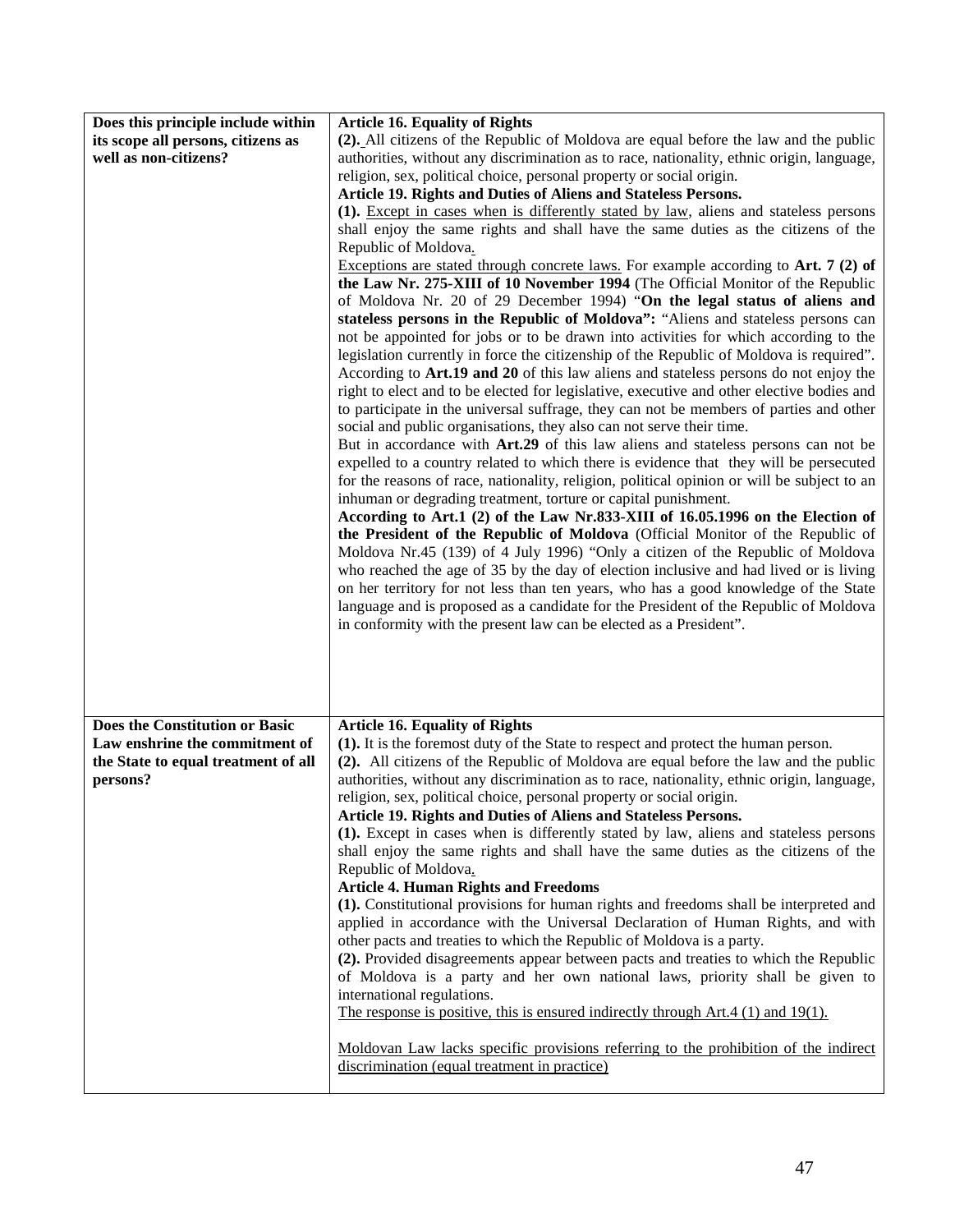| Does the Constitution or Basic      | <b>Article 16. Equality of Rights</b>                                                     |
|-------------------------------------|-------------------------------------------------------------------------------------------|
| Law enshrine the protection of      | (2). All citizens of the Republic of Moldova are equal before the law and the public      |
| the right of individuals to be free | authorities, without any discrimination as to race, nationality, ethnic origin, language, |
| from discrimination on the basis    | religion, sex, political choice, personal property or social origin.                      |
| of grounds such as "race", colour,  | Article 19. Rights and Duties of Aliens and Stateless Persons.                            |
| language, religion, nationality and | (1). Except in cases when is differently stated by law, aliens and stateless persons      |
| national or ethnic origin?          | shall enjoy the same rights and shall have the same duties as the citizens of the         |
|                                     | Republic of Moldova.                                                                      |
| Is the list of prohibited grounds   | Actually it is exhaustive with the exception of skin colour.                              |
| non-exhaustive?                     |                                                                                           |
|                                     | Moldovan Law has the limited grounds for the prohibition of discrimination, it should     |
|                                     | be formulated in a such manner to provide the interpretation of other grounds as well.    |

### **2) Conclusions and Recommendations.**

## **I. Conclusions**

- a) From the content of the indicated articles it can be concluded that the constitutional norms contain basic elements of the antidiscrimination principles.
- **b**) The law declares the rights but also assures favourable conditions for each person to know his/her rights (Art.23 (2)), guarantees everyone the right to life and physical and mental integrity (Art.24 (1)). The dignity of a person, his/her rights and freedoms, free development of a human personality, justice and political pluralism represent supreme values and shall be guaranteed (Art.1 (3)), and through Art.20 each person is guaranteed free access to justice against actions infringing on his/her legitimate rights, freedoms and interests.
- **c)** The principle of equal treatment of all persons is reflected in the constitutional norms, but not directly. The equality of citizens is ensured directly in Art.16 (1) and (2) and the equality of all other persons is ensured in the same Art. 16, Art.19 (1) and Art.4 (1) and (2) with the exception foreseen in Art.41(6) which stipulates that "the activity of parties consisting of foreign nationals is forbidden". Some exceptions for aliens and stateless persons are foreseen in Articles 7(2), 19, 20 and 29 of the Law "On legal status of aliens and stateless persons" as well as in other normative acts.
- **d)** Prohibition of the indirect discrimination is not explicit in the basic law.
- **e)** The grounds of non-discrimination are closely formulated.

## **II Recommendations**

**1.a) Existing provisions**

- a) It should be introduced the criterion of "colour" in Art.16 (2).
- b) It is suggested to add in the end of paragraph 1, Art.19 of the Constitution the following sentence "But the exceptions foreseen in concrete laws do not represent a discrimination".
- More explicit provisions for the prohibition of the indirect discrimination is recommendable.

### **7.3.** Criminal Law

|  |  |  |  | 1) Offences of a racist or xenophobic nature: |  |
|--|--|--|--|-----------------------------------------------|--|
|--|--|--|--|-----------------------------------------------|--|

| Does criminal legislation      | <b>CRIMINAL CODE OF THE REPUBLIC OF MOLDOVA</b>                                               |  |
|--------------------------------|-----------------------------------------------------------------------------------------------|--|
| define common offences of a    | <b>GENERAL PART</b>                                                                           |  |
| racist or xenophobic nature as | <b>Chapter I</b>                                                                              |  |
| specific offences?             | Criminal Code and the Principles of Its Application.                                          |  |
|                                | <b>Article 4. The Principle of Humanism</b>                                                   |  |
|                                | In all legal regulations the priority is given to the protection of individuals, their<br>(1) |  |
|                                | rights and freedoms.                                                                          |  |
|                                | (2) Criminal law does not have the purpose to cause physical pain or to harm a person's       |  |
|                                | dignity. Nobody can be subjected to a torture or to a cruel, inhuman or degrading             |  |
|                                | treatment or punishment.                                                                      |  |
|                                | <b>Article 5. The Principle of Democracy.</b>                                                 |  |
|                                | Persons which committed offences are equal before the law and a penal<br>(1)                  |  |
|                                | responsibility is inflicted upon them irrespective of sex, race, colour, language,            |  |
|                                | religion, political or other opinion, national or social origin, belonging to a               |  |
|                                | national minority, personal property, birth or any other situation.                           |  |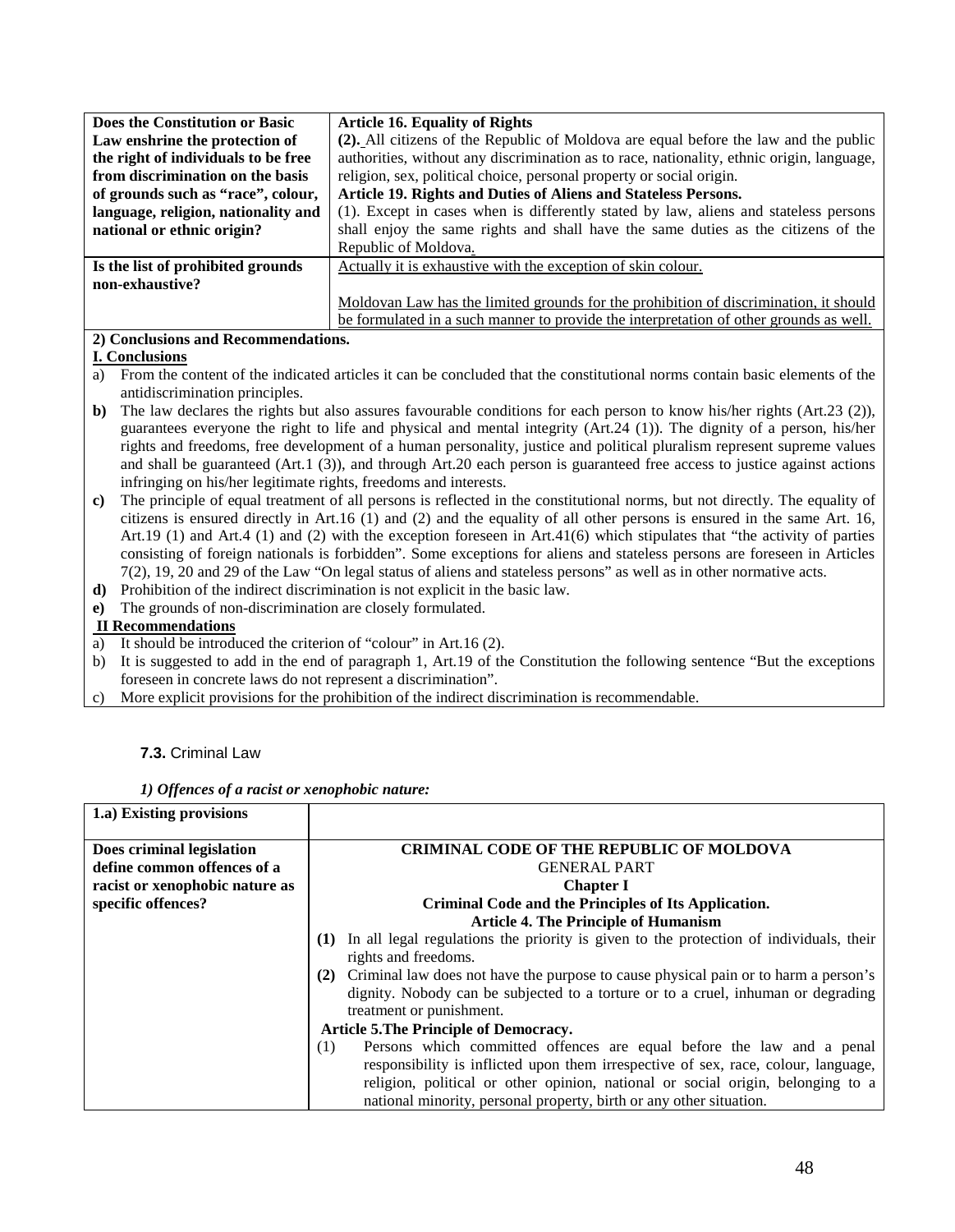(2) The protection of rights and interests of a person can not be fulfilled through the infringement of rights and interests of other person or of a group of persons.

#### SPECIAL PART **Chapter I**

## **Offences against the peace and mankind security, war offences.**

#### **Article 135. Genocide**

The commitment of one of the actions listed below for the purpose of a full or partial extermination of a national, ethnic, racial or religious group is punishable by imprisonment for a period from 16 to 25 years or by imprisonment for life:

- a) the murder of such groups' members;
- b) serious physical injuries or mental damage to such groups' members;
- c) taking measures for reducing the birthright in the bosom of such groups;
- d) traffic in children from the respective groups;
- e) deliberate submission of the groups to living conditions leading to their full or partial extermination.

#### **Chapter V**

#### **Offences against political rights, against the right to employment and other constitutional rights of the citizens.**

#### **Article 176. Violation of Citizens' Equality of Rights.**

The violation of rights and freedoms guaranteed by the Constitution for the reasons of sex, race, colour, language, religion, political or other opinions, social or national origin, belonging to a national minority, property, birth or any other reason:

- a) committed by a person holding an important position;
	- b) resulting in considerable damages,-

is punishable by a fine in the amount from 300 to 600 conventional monetary units or by imprisonment for a period of up to three years, in both cases with (or without) depriving of occupying some positions or of exercising a certain activity for a period of 2-5 years.

#### **Article 180. Deliberate Infringement of the Law on Access to Information.**

Deliberate violation of the legal right to access to information by a person holding an important position, violation which results in considerable damage to protected by law rights and interests of the person who solicited information relating to population health protection, to public security, to environment protection,

is punishable by imprisonment for a period of up to 3 years or by depriving of the right to occupy certain positions or to exercise a certain activity for a period of up to 5 years.

#### **Chapter XVII**

**Offences against public authorities and State security.**

**Article 346. Deliberate Actions Aimed to Stirring up National, Racial or Religious Hatred.**

Deliberate actions in written and electronic form through mass media included, aimed to stirring up national, racial or religious hatred, to national honour and dignity humiliation, to direct or indirect limitation of rights or to creation of direct and indirect advantages for citizens depending on their national, racial or religious belonging is punishable by a fine in the amount of up to 250 conventional monetary unites or by imprisonment for a period of up to 3 years.

Moldovan law is weak in this respect and does not include individual cases and cases not related to media, etc. The emphasis on the hatred.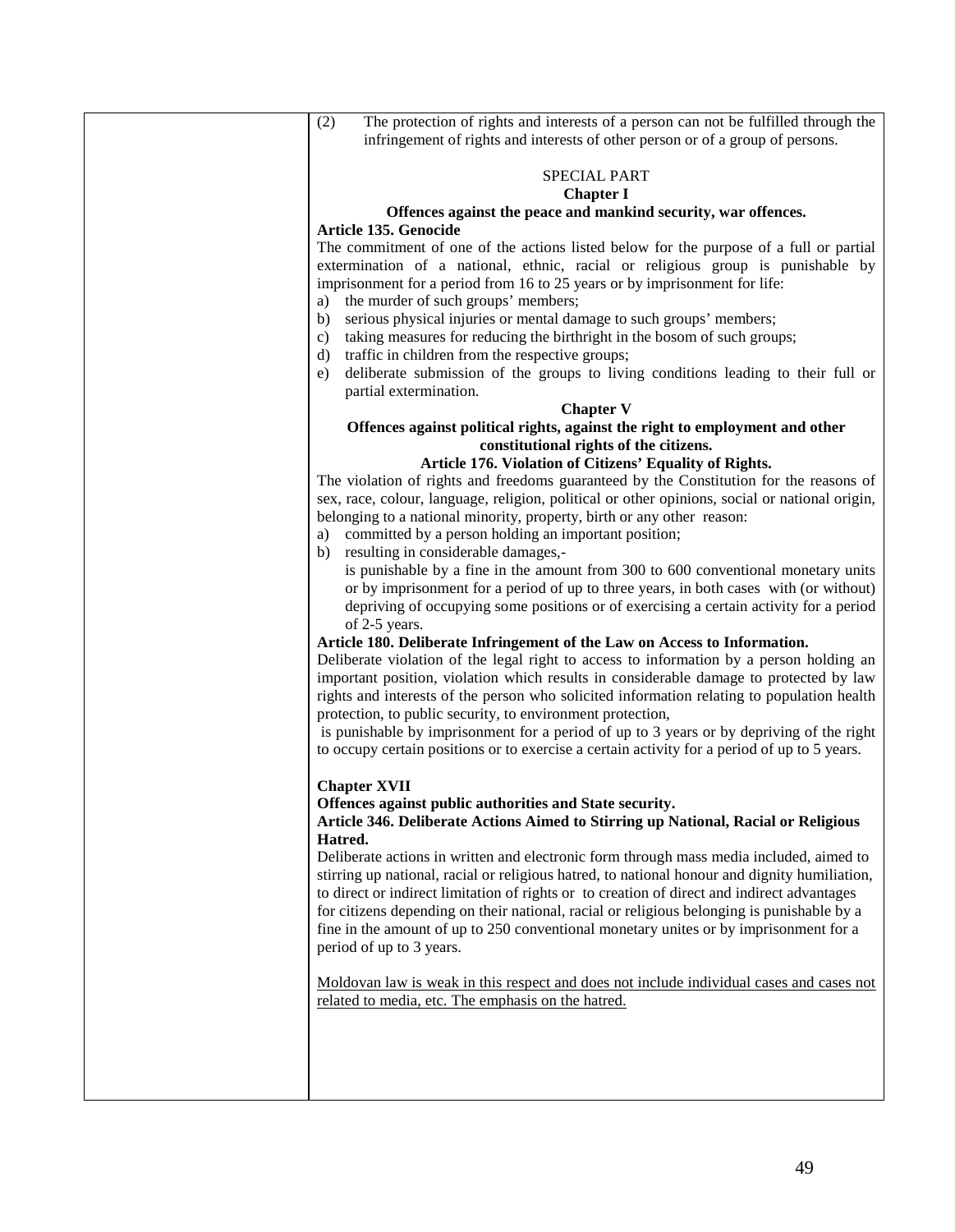| If yes, what acts are so<br>defined? (acts of physical<br>violence, threats, verbal abuse,<br>damage to property, etc.)                                                                          | a) Acts of physical violence<br>Article 135 Genocide. (see the content of the article above)<br>c) Threats and verbal abuse<br>Article 346. Deliberate Actions Aimed to Stirring up National, Racial or Religious<br>Hatred.<br>c) Other actions<br>Article 176. Violation of Citizens' Equality of Rights.<br>Article 180. Deliberate Infringement of the Law on Access to Information.<br>Responsibility foreseen in articles 180 and 346 is beard in case of deliberate actions<br>whereas responsibility foreseen in articles 135 and 176 is beard irrespective of were the<br>actions deliberate or not.<br>Moldovan legislation is limitative and defines only verbal abuse in media and unequal<br>treatment (later should be elsewhere).                                                                                                                                                                                                                                                                                                                                                                                                                                                                                                                                                                                                                                                                                                                                                                                                                                                                                                                                                                                                                                                                                                                                                                                                                                  |
|--------------------------------------------------------------------------------------------------------------------------------------------------------------------------------------------------|-----------------------------------------------------------------------------------------------------------------------------------------------------------------------------------------------------------------------------------------------------------------------------------------------------------------------------------------------------------------------------------------------------------------------------------------------------------------------------------------------------------------------------------------------------------------------------------------------------------------------------------------------------------------------------------------------------------------------------------------------------------------------------------------------------------------------------------------------------------------------------------------------------------------------------------------------------------------------------------------------------------------------------------------------------------------------------------------------------------------------------------------------------------------------------------------------------------------------------------------------------------------------------------------------------------------------------------------------------------------------------------------------------------------------------------------------------------------------------------------------------------------------------------------------------------------------------------------------------------------------------------------------------------------------------------------------------------------------------------------------------------------------------------------------------------------------------------------------------------------------------------------------------------------------------------------------------------------------------------|
|                                                                                                                                                                                                  |                                                                                                                                                                                                                                                                                                                                                                                                                                                                                                                                                                                                                                                                                                                                                                                                                                                                                                                                                                                                                                                                                                                                                                                                                                                                                                                                                                                                                                                                                                                                                                                                                                                                                                                                                                                                                                                                                                                                                                                   |
| criminal<br><b>Does</b><br>legislation<br>specifically provide for the<br>racist or xenophobic motives<br>of the offender to be taken into<br>account as an aggravating<br>factor by the courts? | Yes, these circumstances are foreseen in the following articles:<br><b>Article 77. Aggravating Circumstances</b><br>(1) when establishing a punishment aggravating circumstances are considered:<br>d) commitment of an offence for the reasons of social, national, racial or religious<br>hostility or hatred.<br><b>Article 145. Premeditated Murder</b><br>(1) A murder committed:<br>; for the reasons of social, national, racial or religious hostility or hatred.<br>Article 151. Serious Premeditated Physical Injuries and Damage to Health<br>Serious premeditated physical injuries and damage to health that is dangerous for<br>(1)<br>life or led to the loos of sight, of hearing, of speech or to the loss of any other organ<br>or to the ceasing of its functioning, that provoked a mental decease or other damage<br>to health followed by the lost of at least one third of working capacity or that led to<br>the break of pregnancy or to the irremediable damage to face,<br>is punishable by imprisonment for a period from 6 to 12 years.<br>(2) The same action committed :<br>) for the reasons of social, national, racial or religious hostility or hatred is punishable<br>by imprisonment for a period from 6 to 12 years.<br>Article 152. Premeditated Physical Injuries and Damage to Health of Medium<br><b>Heaviness</b><br>(1) Premeditated physical injuries and damage to health of medium heaviness that is not<br>dangerous for life and not provoked consequences foreseen in Article 151 but resulted in<br>either a long-standing irregularity of health or in the loss of at least one third of working<br>capacity,<br>is punishable by arrest for a period of up to 6 months or by imprisonment for a period of<br>up to 4 years.<br>(3) The same action committed :<br>j) for the reasons of social, national, racial or religious hostility or hatred is punishable<br>by imprisonment for a period from 3 to 7 years.<br>$Yes$ |
| Are there any plans to develop<br>new legislation in this area?                                                                                                                                  | Yes, the draft Code of criminal procedure is being elaborated. It is planed that it will be<br>adopted by the Parliament till 1 January 2003.                                                                                                                                                                                                                                                                                                                                                                                                                                                                                                                                                                                                                                                                                                                                                                                                                                                                                                                                                                                                                                                                                                                                                                                                                                                                                                                                                                                                                                                                                                                                                                                                                                                                                                                                                                                                                                     |
| If yes, at what stage are                                                                                                                                                                        | The most important issues under discussion are:                                                                                                                                                                                                                                                                                                                                                                                                                                                                                                                                                                                                                                                                                                                                                                                                                                                                                                                                                                                                                                                                                                                                                                                                                                                                                                                                                                                                                                                                                                                                                                                                                                                                                                                                                                                                                                                                                                                                   |
| developments and what issues                                                                                                                                                                     | the role, place and functions of a public prosecutor in a penal trial.                                                                                                                                                                                                                                                                                                                                                                                                                                                                                                                                                                                                                                                                                                                                                                                                                                                                                                                                                                                                                                                                                                                                                                                                                                                                                                                                                                                                                                                                                                                                                                                                                                                                                                                                                                                                                                                                                                            |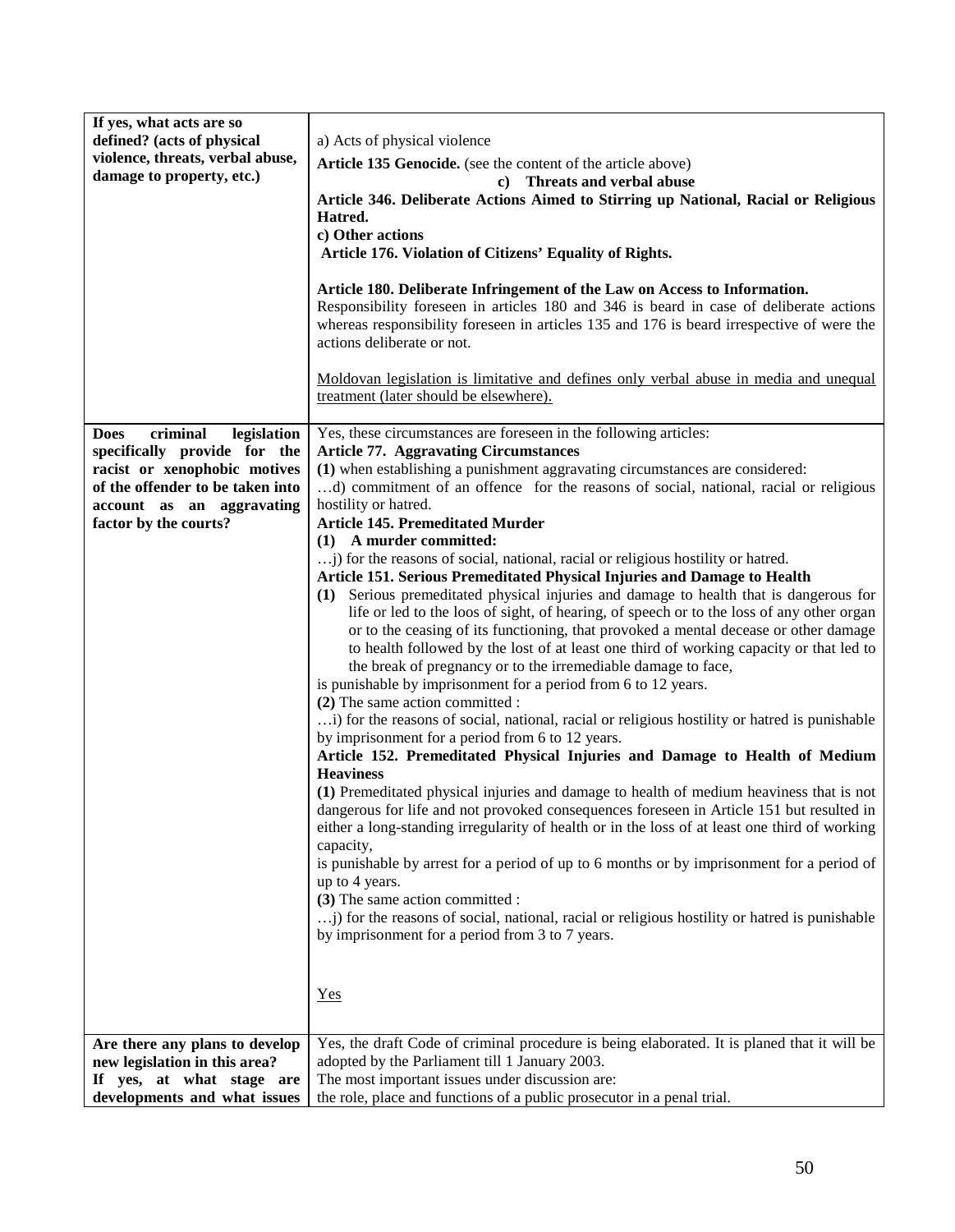| are under discussion?                             |                                                                                           |
|---------------------------------------------------|-------------------------------------------------------------------------------------------|
|                                                   | The Draft Penal Code does not foresee the significant improvement in this respect.        |
| Other relevant information.                       | Do not dispose.                                                                           |
| of <sub>1</sub><br>Implementation<br>$\mathbf{b}$ | The level of putting into practice can not be determined as no cases are known and no     |
| existing provisions                               | statistics collected.                                                                     |
| Data<br>concerning<br>the 1                       | The structure of judicial statistics does not foresee the record of offences of           |
| existing<br>implementation of                     | discriminating nature. Upon verifying the records of police offices no cases of offences  |
| provisions (i.e. number of                        | committed for racist or xenophobic motives were found out.                                |
| complaints and of charges,                        | The system of recording at police offices as well as the system of judicial statistics    |
| investigations<br>carried<br>out.                 | should be reorganised, the offences committed for reasons of racist or xenophobic nature  |
| cases that have come before                       | or for any other reasons related to human rights infringement should be registered apart. |
| the courts, outcomes of cases,                    |                                                                                           |
| the type of penalty handed                        |                                                                                           |
| down)                                             |                                                                                           |

# *2) Racist organisations*

| 1. a) Existing provisions                                             |                                                                                                 |
|-----------------------------------------------------------------------|-------------------------------------------------------------------------------------------------|
| Does criminal legislation declare illegal and                         | No, but according to Art.4 of the law of the Republic of Moldova                                |
| prohibit organisations, and also organised and                        | "On Public Associations" Nr.837 of 17.05.1996 (Official Monitor of                              |
| all other propaganda activities which promote                         | the Republic of Moldova N.6/54 of 23.01.1997):                                                  |
| and incite racial discrimination?                                     | it is not admitted the establishment of public associations the scope of                        |
|                                                                       | which is to carry on activities aimed at the violent change of the                              |
|                                                                       | constitutional form of government, at the undermining of constitutional                         |
|                                                                       | regime integrity, at the undermining of territorial integrity of the                            |
|                                                                       | Republic of Moldova, at the propaganda of war, violence and cruelty, at                         |
|                                                                       | stirring up social, racial, national or religious hatred, or at any other                       |
|                                                                       | actions that are prohibited in accordance with the legislation. The                             |
|                                                                       | stipulation in a public association's rules of the clauses on the                               |
|                                                                       | protection of principles of social equity can not be considered as the                          |
|                                                                       | stirring of social hatred.                                                                      |
|                                                                       | The establishment of paramilitary public associations and of armed<br>formations is prohibited. |
|                                                                       | The establishment and the activity of public organisations, which                               |
|                                                                       | infringe on the legitimate rights and interests of citizens as well as on                       |
|                                                                       | public health and moral, are prohibited.                                                        |
|                                                                       |                                                                                                 |
| Is participation in such organisations or                             | No, but for a preventive purpose it would be good to foresee this point                         |
| activities an offence? (this could cover activities                   | in the Criminal Code. This would contribute to a systematic control of                          |
| such as membership, taking part in public                             | such phenomena.                                                                                 |
| meetings, performing acts, encouraging or                             |                                                                                                 |
| leading actions, etc.)<br>Is establishing or re-establishing a racist | No, according to Art.4 of the Law on Public Associations Nr. 837 of                             |
| organisation an offence?                                              | 17.05.1996, these organisations can not be established, registered and                          |
|                                                                       | can not carry out official activities. But this remains only a statement.                       |
|                                                                       | This does not put any obstacles to illegal establishment and activity of                        |
|                                                                       | such organisations. If these actions were declared offences in the                              |
|                                                                       | Criminal Code, it would exclude the establishment or re-establishment                           |
|                                                                       | of racist organisations both legally and illegally, foreseeing in the last                      |
|                                                                       | case some penal sanctions.                                                                      |
| Is supporting a racist organisation an offence?                       | Not provided anywhere in the Moldovan law.                                                      |
| Are political parties covered by provisions                           |                                                                                                 |
| concerning racist organisations? If so, are                           | In Criminal Code no, but this is stipulated in the Law on Parties and                           |
| restrictive conditions stipulated in order to                         | Other Social Political Organisations Nr.718 of 17.09.1991 (Official                             |
| address concerns about abusive use of these                           | Monitor of the Republic of Moldova Nr.11-12 of 30.12.1991).                                     |
| provisions in the political sphere?                                   |                                                                                                 |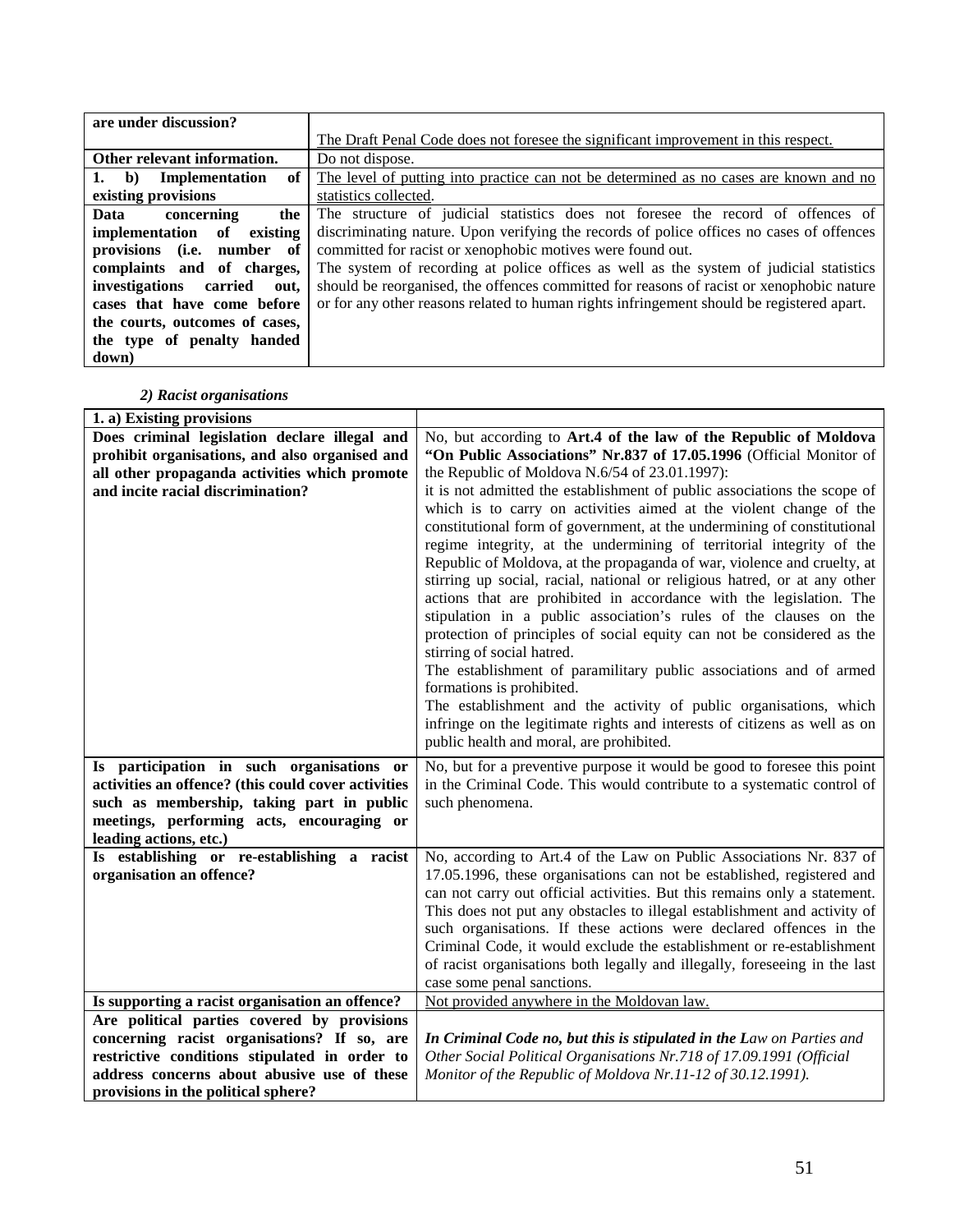|                                                                                                                                                                                                 | Article 4. The Activities of Parties and Other Social Political<br>Organisations.                                                                                                                                                                                                                                                                                                                                                                                                                                                                                                                                                                                                                                                                                                                                                                                                                                                                                                                                                                                                                                    |
|-------------------------------------------------------------------------------------------------------------------------------------------------------------------------------------------------|----------------------------------------------------------------------------------------------------------------------------------------------------------------------------------------------------------------------------------------------------------------------------------------------------------------------------------------------------------------------------------------------------------------------------------------------------------------------------------------------------------------------------------------------------------------------------------------------------------------------------------------------------------------------------------------------------------------------------------------------------------------------------------------------------------------------------------------------------------------------------------------------------------------------------------------------------------------------------------------------------------------------------------------------------------------------------------------------------------------------|
|                                                                                                                                                                                                 | It is prohibited the establishment and the activity of paramilitary parties<br>and social political organisations as well as of parties and social<br>political organisations that carry out activities against political<br>pluralism and against principles of a state governed by the rule of law,<br>and the purpose of which is to overturn or to change in a violent way or<br>by other anti-constitutional methods the state system, to undermine the<br>sovereignty and the territorial integrity of the Republic of Moldova. It is<br>also prohibited the establishment and the activity of parties and social<br>political organisations, which propagate war, authoritative and<br>totalitarian methods of governing, stir up disagreement and social,<br>national and religious hatred, infringe on the human rights, carry out<br>other activities, which come in contradiction with the constitutional<br>order of the Republic of Moldova and are incompatible with the<br>generally recognised norms of international law.<br>Moldovan law does not cover the situation of the political leaders who |
|                                                                                                                                                                                                 | hold or act in the political capacity with the statements of this kind.                                                                                                                                                                                                                                                                                                                                                                                                                                                                                                                                                                                                                                                                                                                                                                                                                                                                                                                                                                                                                                              |
| As far as propaganda activities, does the<br>offence cover the following acts: Dissemination,<br>storage,<br>importation<br>production,<br>and<br>exportation for the purpose of dissemination? | Yes, Article 346 of the Criminal Code. It is mentioned only "public<br>appeals through mass media in written and electronic form".<br>Moldovan law does not cover the situation of "the production, storage                                                                                                                                                                                                                                                                                                                                                                                                                                                                                                                                                                                                                                                                                                                                                                                                                                                                                                          |
|                                                                                                                                                                                                 | and exportation with the purpose of dissemination".                                                                                                                                                                                                                                                                                                                                                                                                                                                                                                                                                                                                                                                                                                                                                                                                                                                                                                                                                                                                                                                                  |
| Do offences concerning racist propaganda                                                                                                                                                        | Yes, Article 346 of the Criminal Code, but it is not specified apart                                                                                                                                                                                                                                                                                                                                                                                                                                                                                                                                                                                                                                                                                                                                                                                                                                                                                                                                                                                                                                                 |
| cover a range of media for dissemination, such                                                                                                                                                  | about music. Music (text and melody) could be qualified as a public<br>appeal if it is interpreted in public.                                                                                                                                                                                                                                                                                                                                                                                                                                                                                                                                                                                                                                                                                                                                                                                                                                                                                                                                                                                                        |
| as the internet and music?                                                                                                                                                                      | No.                                                                                                                                                                                                                                                                                                                                                                                                                                                                                                                                                                                                                                                                                                                                                                                                                                                                                                                                                                                                                                                                                                                  |
| Do offences concerning racist propaganda<br>include the use of the symbols of racist                                                                                                            |                                                                                                                                                                                                                                                                                                                                                                                                                                                                                                                                                                                                                                                                                                                                                                                                                                                                                                                                                                                                                                                                                                                      |
| organisations?                                                                                                                                                                                  | This should be included in the legislation for a preventive purpose.                                                                                                                                                                                                                                                                                                                                                                                                                                                                                                                                                                                                                                                                                                                                                                                                                                                                                                                                                                                                                                                 |
|                                                                                                                                                                                                 |                                                                                                                                                                                                                                                                                                                                                                                                                                                                                                                                                                                                                                                                                                                                                                                                                                                                                                                                                                                                                                                                                                                      |
| Are racist organisations that are armed,                                                                                                                                                        | Article 282 of the Criminal Code. The Organisation of a                                                                                                                                                                                                                                                                                                                                                                                                                                                                                                                                                                                                                                                                                                                                                                                                                                                                                                                                                                                                                                                              |
| paramilitary or use<br>violence separately                                                                                                                                                      | Paramilitary Illegal Formation or Participation in It.                                                                                                                                                                                                                                                                                                                                                                                                                                                                                                                                                                                                                                                                                                                                                                                                                                                                                                                                                                                                                                                               |
| defined? Are illegal acts connected with such                                                                                                                                                   | (1) The organisation or ruling a paramilitary formation not foreseen by                                                                                                                                                                                                                                                                                                                                                                                                                                                                                                                                                                                                                                                                                                                                                                                                                                                                                                                                                                                                                                              |
| organisations subject to higher penalties?                                                                                                                                                      | the legislation of the Republic of Moldova, as well as participation                                                                                                                                                                                                                                                                                                                                                                                                                                                                                                                                                                                                                                                                                                                                                                                                                                                                                                                                                                                                                                                 |
|                                                                                                                                                                                                 | in such formation is punishable by imprisonment for a period from                                                                                                                                                                                                                                                                                                                                                                                                                                                                                                                                                                                                                                                                                                                                                                                                                                                                                                                                                                                                                                                    |
|                                                                                                                                                                                                 | 5 to 10 years.                                                                                                                                                                                                                                                                                                                                                                                                                                                                                                                                                                                                                                                                                                                                                                                                                                                                                                                                                                                                                                                                                                       |
|                                                                                                                                                                                                 | The person who voluntary retired from a paramilitary illegal<br>(2)                                                                                                                                                                                                                                                                                                                                                                                                                                                                                                                                                                                                                                                                                                                                                                                                                                                                                                                                                                                                                                                  |
|                                                                                                                                                                                                 | formation and handed over his/her arms is liberated from penal                                                                                                                                                                                                                                                                                                                                                                                                                                                                                                                                                                                                                                                                                                                                                                                                                                                                                                                                                                                                                                                       |
|                                                                                                                                                                                                 | responsibility if only this person has not committed other offences.<br>Article 4(2) of the Law on Public Associations (see above).                                                                                                                                                                                                                                                                                                                                                                                                                                                                                                                                                                                                                                                                                                                                                                                                                                                                                                                                                                                  |
| Does legislation in this area provide for any                                                                                                                                                   | Yes, Articles 176, 180 of Criminal Code (see above).                                                                                                                                                                                                                                                                                                                                                                                                                                                                                                                                                                                                                                                                                                                                                                                                                                                                                                                                                                                                                                                                 |
| special penalties in addition to imprisonment                                                                                                                                                   |                                                                                                                                                                                                                                                                                                                                                                                                                                                                                                                                                                                                                                                                                                                                                                                                                                                                                                                                                                                                                                                                                                                      |
| and fines (such as temporary prohibition from                                                                                                                                                   |                                                                                                                                                                                                                                                                                                                                                                                                                                                                                                                                                                                                                                                                                                                                                                                                                                                                                                                                                                                                                                                                                                                      |
| holding public office, the dissolution of the                                                                                                                                                   |                                                                                                                                                                                                                                                                                                                                                                                                                                                                                                                                                                                                                                                                                                                                                                                                                                                                                                                                                                                                                                                                                                                      |
| organisation, the confiscation of property)?                                                                                                                                                    |                                                                                                                                                                                                                                                                                                                                                                                                                                                                                                                                                                                                                                                                                                                                                                                                                                                                                                                                                                                                                                                                                                                      |
| Do any plans exist to develop new legislation in                                                                                                                                                | No.                                                                                                                                                                                                                                                                                                                                                                                                                                                                                                                                                                                                                                                                                                                                                                                                                                                                                                                                                                                                                                                                                                                  |
| this area?                                                                                                                                                                                      |                                                                                                                                                                                                                                                                                                                                                                                                                                                                                                                                                                                                                                                                                                                                                                                                                                                                                                                                                                                                                                                                                                                      |
| If yes, at what stage are developments and                                                                                                                                                      |                                                                                                                                                                                                                                                                                                                                                                                                                                                                                                                                                                                                                                                                                                                                                                                                                                                                                                                                                                                                                                                                                                                      |
| what issues are under discussion?                                                                                                                                                               |                                                                                                                                                                                                                                                                                                                                                                                                                                                                                                                                                                                                                                                                                                                                                                                                                                                                                                                                                                                                                                                                                                                      |
| Other relevant information.                                                                                                                                                                     | We do not dispose.                                                                                                                                                                                                                                                                                                                                                                                                                                                                                                                                                                                                                                                                                                                                                                                                                                                                                                                                                                                                                                                                                                   |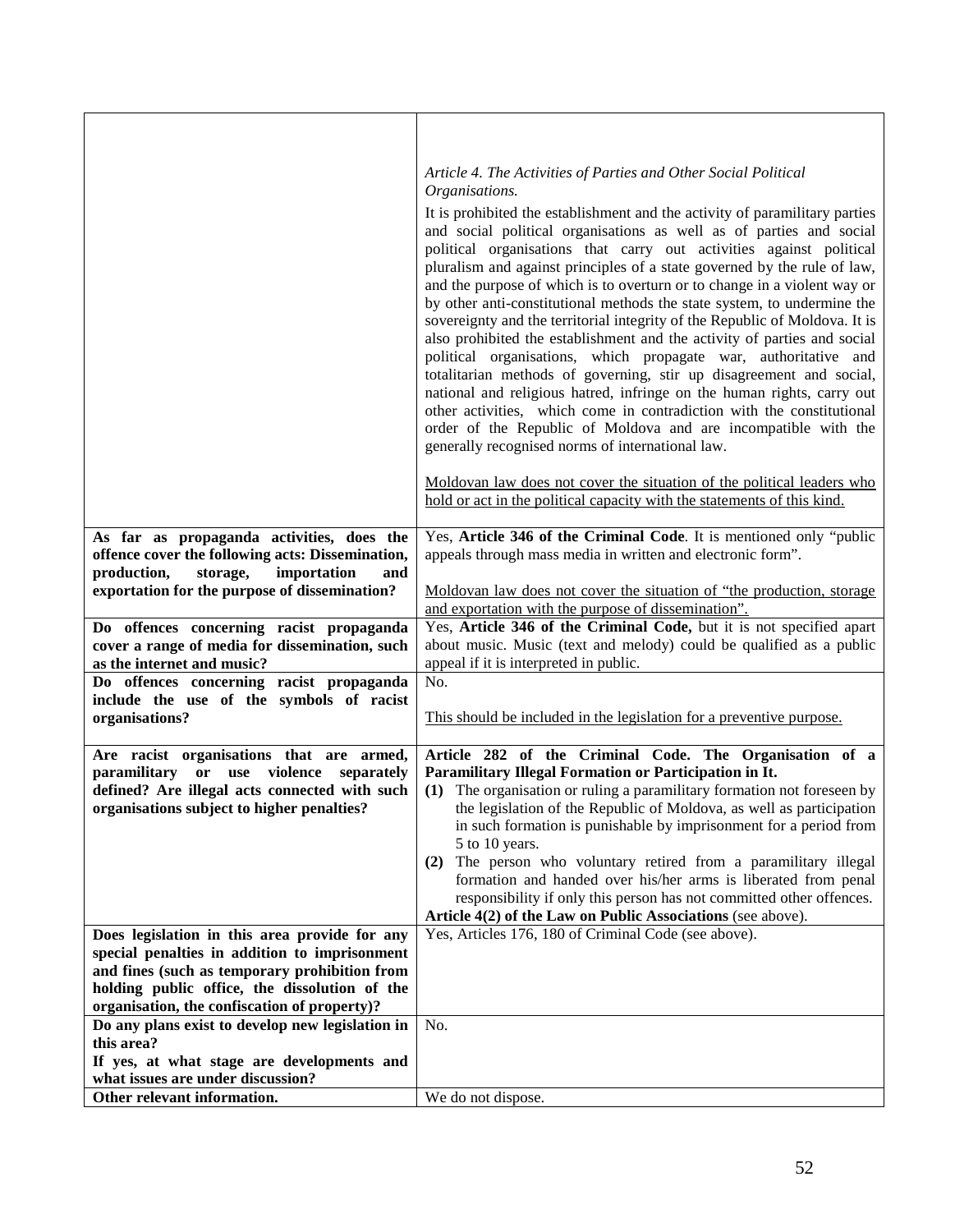| 1. b) Implementation of existing provisions          | The level of putting into practice can not be determined as there is      |
|------------------------------------------------------|---------------------------------------------------------------------------|
|                                                      | statistical or other type of information collected, which should be done. |
| Data concerning the implementation of existing       | The structure of legal statistics does not foresee such data recording.   |
| provisions (i.e. number of complaints and of         |                                                                           |
| charges, investigations carried out, cases that      | The on statistics should be elaborated to provide the collection for this |
| have come before the courts, outcomes of cases,      | type of information.                                                      |
| the type of penalty handed down).                    |                                                                           |
| Difficulties in implementation<br><i>(including)</i> | No cases are known, law enforcement bodies generally lack the skills      |
| problems arising at level of police, prosecution     | and critical awareness for carrying out this task.                        |
| and judiciary).                                      |                                                                           |

| 1. a) Existing provisions                     |                                                                              |
|-----------------------------------------------|------------------------------------------------------------------------------|
| Does criminal legislation prohibit            | Yes, "public appeals" (Art.346 CC).                                          |
| expression inciting to hatred,                |                                                                              |
| discrimination or violence against racial,    |                                                                              |
| ethnic, national or religious groups or       |                                                                              |
| against their members on the grounds that     |                                                                              |
| they belong to such a group?                  |                                                                              |
|                                               |                                                                              |
| Does criminal legislation provide for an      | Yes, Article 346 CC "the humiliation of national dignity"                    |
| offence of racial insult or defamation?       |                                                                              |
| Do provisions in this area cover the          | Article 346 CC only "public appeals"                                         |
| expression of ideas of a generally racist,    |                                                                              |
| xenophobic or anti-Semitic nature,            | Moldovan legislation is not that specific in this respect.                   |
| including ideas based on racial superiority   |                                                                              |
| or hatred?                                    |                                                                              |
| Are any other crimes of expression            | No, relative to "negationism and revisionism" is not foreseen.               |
| specified (such as negationism and            |                                                                              |
| revisionism)?                                 |                                                                              |
| What media of expression are covered by       | Oral, written and audio-visual expressions are covered expressed only by     |
| such provisions?                              | media.                                                                       |
| Are oral, written, audio-visual expressions   |                                                                              |
| included/                                     |                                                                              |
| Are other forms of expression, such as the    |                                                                              |
| electronic media included?                    |                                                                              |
| What acts are covered by such provisions?     | Article 346 CC "Premeditated actions regarding public appeals". The rest     |
| Are dissemination, production, storage,       | are not qualified as criminal offences. These actions, according to the Code |
| importation and exportation for<br>the        | on Administrative Offences are qualified as administrative offences.         |
| purposes of dissemination covered?            | For instance, in accordance with Art. 171(5): production, importation,       |
|                                               | dissemination, demonstration to anybody of videofilms or of other            |
|                                               | propaganda materials, which propagate violence and cruelty, - is punishable  |
|                                               | by a fine in the amount from 10 to 20 minimal established salaries (for      |
|                                               | persons holding some important positions the fine is 50 minimal              |
|                                               | established salaries) with the confiscation of propaganda materials and      |
|                                               | means for their production and demonstration.                                |
|                                               |                                                                              |
| Where is the boundary between public and      | Only "public appeals" (Art. 346, CC). Other forms of expression are not      |
| private expression placed?                    | foreseen. Moldovan legislation is confused attributing "public" to the       |
| Does legislation capture areas such as        | manner and the way of expressing rather than public or private capacity.     |
| expression made at meetings, discussion       | "Public" means when the message is addressed to at least several people      |
| groups on the internet, music?                | with the intention to deliver a public message. The division between public  |
|                                               | and private is not being clear.                                              |
| any plans exist<br>to<br>develop<br>Do<br>new |                                                                              |
| legislation in this area?                     | No. The Moldovan relevant institutions: Department of Interethnic            |
|                                               |                                                                              |

# *3) Offences involving expression of a racist or xenophobic nature*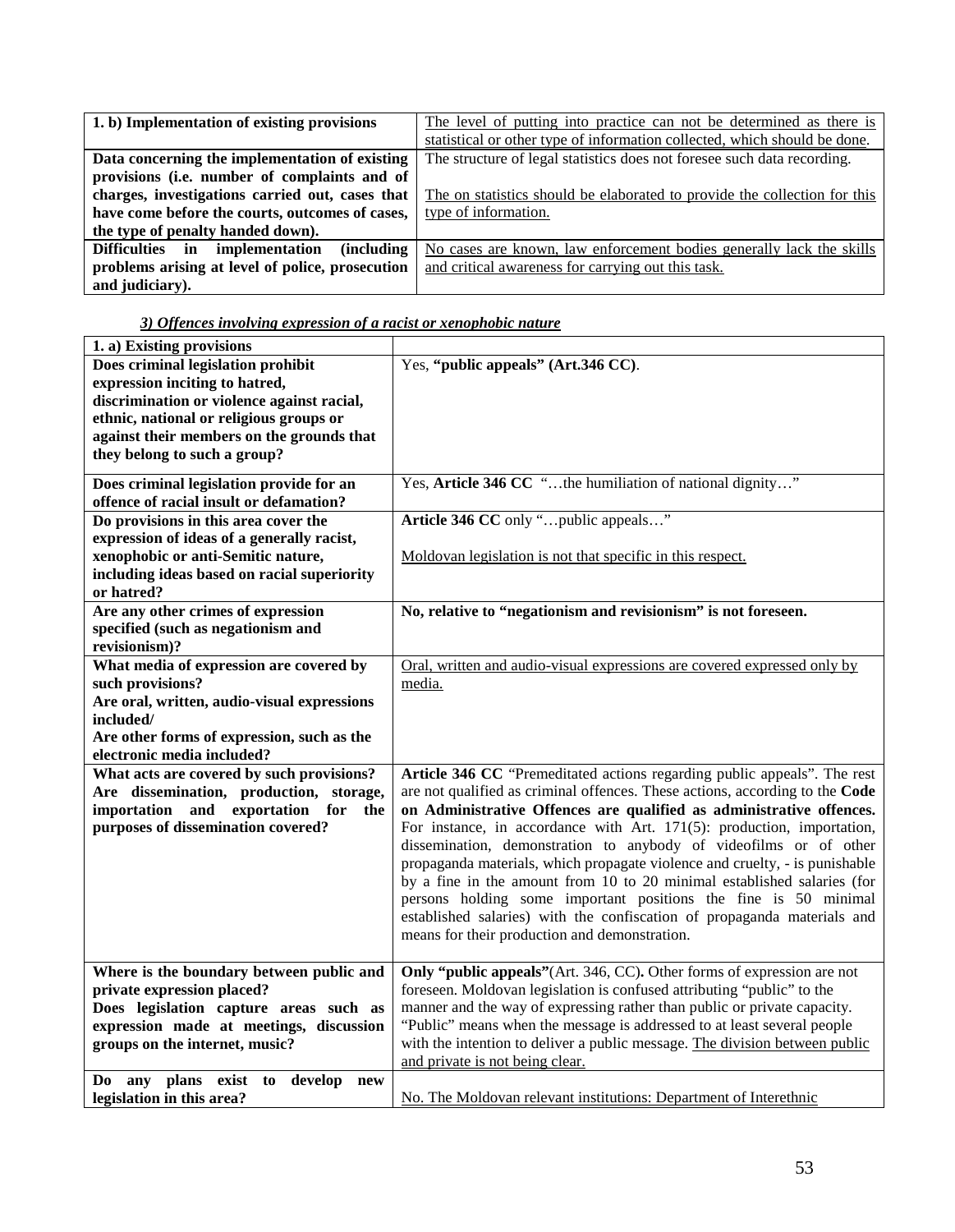| If yes, at what stage are developments and   | Relations, Ombudsman institution or the Parliamentary Commissions on       |
|----------------------------------------------|----------------------------------------------------------------------------|
| what issues are under discussion?            | legal issues or human rights do not currently involved in the process of   |
|                                              | elaborating or proposing this.                                             |
|                                              |                                                                            |
| Other relevant information.                  | We do not dispose.                                                         |
| 1. b) Implementation of existing provisions  | The level of putting into practice of the Criminal Code provisions can not |
|                                              | be determined, but existing provisions have only educational and           |
|                                              | preventive functions.                                                      |
| Data concerning the implementation of        | The structure of legal statistics does not foresee such data recording, no |
| existing provisions (i.e. number<br>of       | statistics collected as mentioned above.                                   |
| complaints and of charges, investigations    |                                                                            |
| carried out, cases that have come before the |                                                                            |
| courts, outcomes of cases, the type of       |                                                                            |
| penalty handed down).                        |                                                                            |
| Difficulties in implementation (including    | Difficulties in implementation do not exist but the workers of this system |
| problems arising at level of police,         | should be better instructed as to the protection of human rights.          |
| prosecution and judiciary).                  |                                                                            |

# *4) Discrimination*

| 1) a) Existing provisions                     |                                                                                   |
|-----------------------------------------------|-----------------------------------------------------------------------------------|
| Does criminal legislation prohibit            | Yes, Art.346, CC.                                                                 |
| intentional direct and indirect racial        |                                                                                   |
| discrimination?                               |                                                                                   |
| How are direct and indirect racial            | In Art.346 is stipulated only direct discrimination of rights and setting out     |
| discrimination defined for purposes of        | direct advantages on the grounds of national, racial or religious belonging.      |
| criminal legislation?                         | But actually these notions are not defined and the criteria for their             |
|                                               | delimitation are not given.                                                       |
|                                               |                                                                                   |
|                                               | Indirect discrimination legal framework is not present in the Moldovan laws.      |
| What grounds are enumerated in the list       | All grounds that are enumerated in the question.                                  |
| of prohibited grounds of discrimination       |                                                                                   |
| colour,<br>language,<br>religion,<br>(race,   |                                                                                   |
| nationality, national or ethnic origin,       |                                                                                   |
| $etc.$ )?                                     |                                                                                   |
| Is it clearly stipulated that the prohibition |                                                                                   |
| of discrimination does not prevent the        | No, Moldovan legislation does not provide the framework for the                   |
| maintenance or adoption of special            | elaboration, implementation of the special measures concept. That represents      |
| measures designed to promote the full         | one of the major difficulty and drawback of the public policies.                  |
| equality of persons designated by the         |                                                                                   |
| prohibited grounds?                           |                                                                                   |
| What fields are covered by such legislation   | <b>LABOUR CODE</b>                                                                |
| (employment, education, housing, health,      | Adopted at 25.05.1973 with amendments and completions as of                       |
| access to and provision of goods, facilities  | 25.08.2002                                                                        |
| and services, access to public services and   | <b>Chapter I</b>                                                                  |
| public places, etc.)?                         | <b>General Provisions</b>                                                         |
|                                               | Article 17. Guarantees for Employment                                             |
|                                               | A groundless refuse to employ a person is prohibited.                             |
|                                               | No direct or indirect limitation of rights or setting out some direct or indirect |
|                                               | advantages on the grounds of sex, race, nationality, language, social origin,     |
|                                               | economic conditions, residence, religion, convictions, belonging to social        |
|                                               | associations, as well as on the other grounds which do not refer to working       |
|                                               | capacity is admitted.                                                             |
|                                               | <b>Article 85. Remuneration</b>                                                   |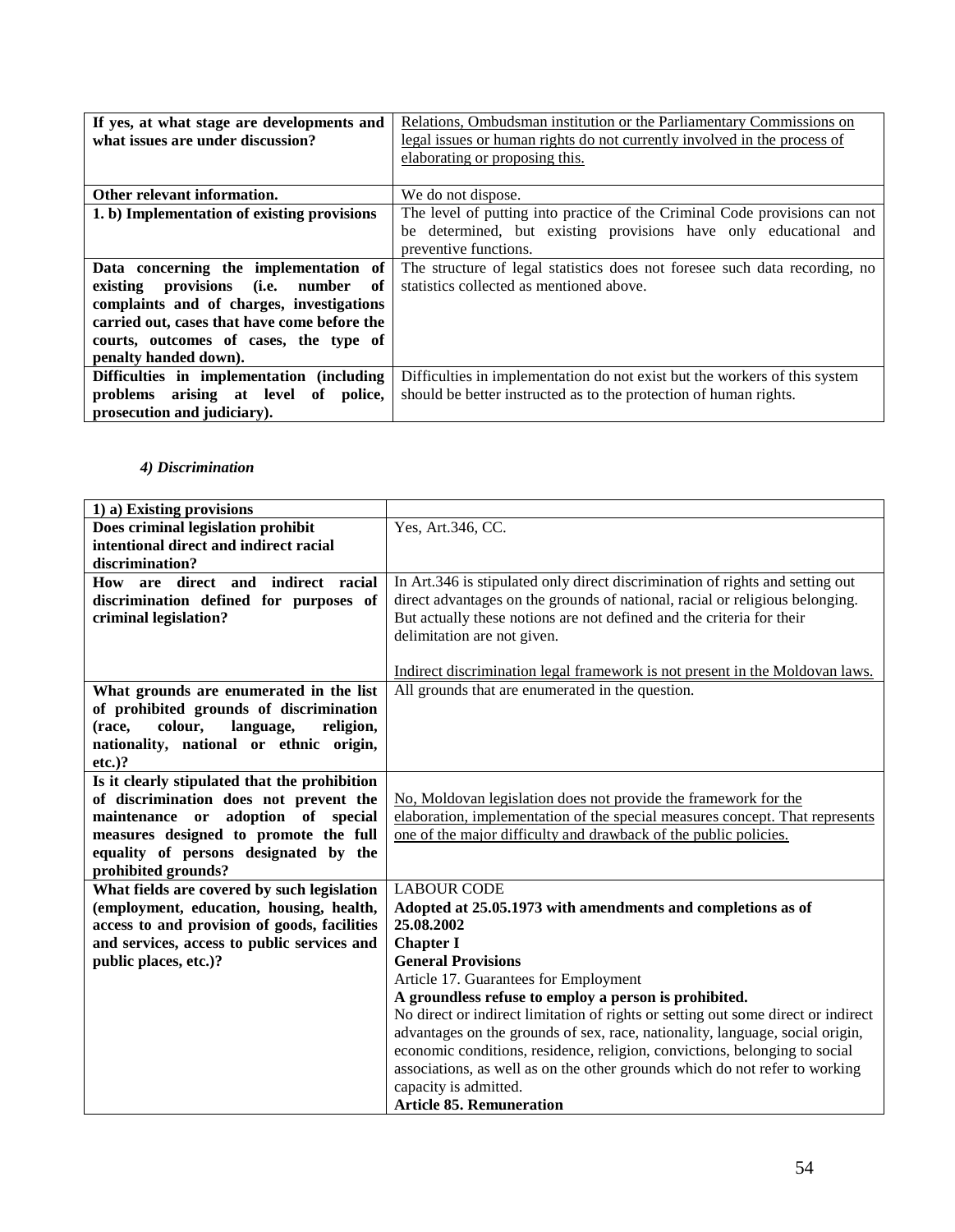… On stating the remuneration for work no discrimination on the grounds of sex, age, race, nationality, economic conditions, religion or convictions is admitted.

#### **Law on Education Nr.547-XIII of 21 July 1995 (Official Monitor of the Republic of Moldova 1995, Nr.62-63, Art. 692)**

Chapter I

General Provisions

**Article 4. Principles of Education**

**(2)** The State educational policy is based on the principles of

humanitarisation, accessibility, creativity and diversity. Education is democratic and humane, open and flexible, forming and is grounded on the national and universal culture values.

**(3)** Discrimination on the ideological, racial or national grounds is not admitted in the educational process. Pupils and students may attend different courses, which address moral and religious education problems.

#### **Article 6. The Right to Education**

**(1)** The right to education is guaranteed by the State irrespective of nationality, sex, race, age, social position, economic conditions, religion, and belonging to a party, and criminal records.

**(3)** The State assures equal access to state institutions of elementary, secondary, vocational and high education depending on a person's aptitudes and capacities**.**

#### **Article 8. Teaching Language**

**(1)** In accordance with the Constitution and Articles 18, 19 and 20 of the Law on Functioning of Languages on the Territory of the Republic of Moldova the State assures the right to choose the language of instruction on all educational levels**.**

**(2)** The right of citizens to education in their mother tongue is assured through the setting out of required number of educational classes or groups as well as of necessary conditions for their functioning.

#### CODE ON HOUSING

#### **Article 10. Right to Living Space**

The citizens of the Republic of Moldova enjoy the right to get in a stated order an apartment in the houses of state or of public funds or in houses built by a co-operative society.

These apartments are placed at the disposition of the citizens of the Republic of Moldova without any time limits.

In accordance with the legislation the citizens of the Republic of Moldova enjoy the right to have a house or a part of a house in their private property. A person can be evacuated from his/her dwelling only during the time and in a manner stated by law.

It is not admitted to use dwellings contrary to their destination or to enjoy the right to use a dwelling through the violation of rights of other citizens, of state or public organisations.

**The Law on Health Protection Nr.411-XIII of 28.03.1995 (Official Monitor of the Republic of Moldova Nr.34/373 of 22.06.1995). Article 17. The Right to Health Assurance.**

The residents of the Republic of Moldova enjoy the right to health assurance regardless nationality, race, sex, social belonging or religion.

This right is ensured through national genetic fund keeping, through creation of working and living conditions, through providing an qualified medical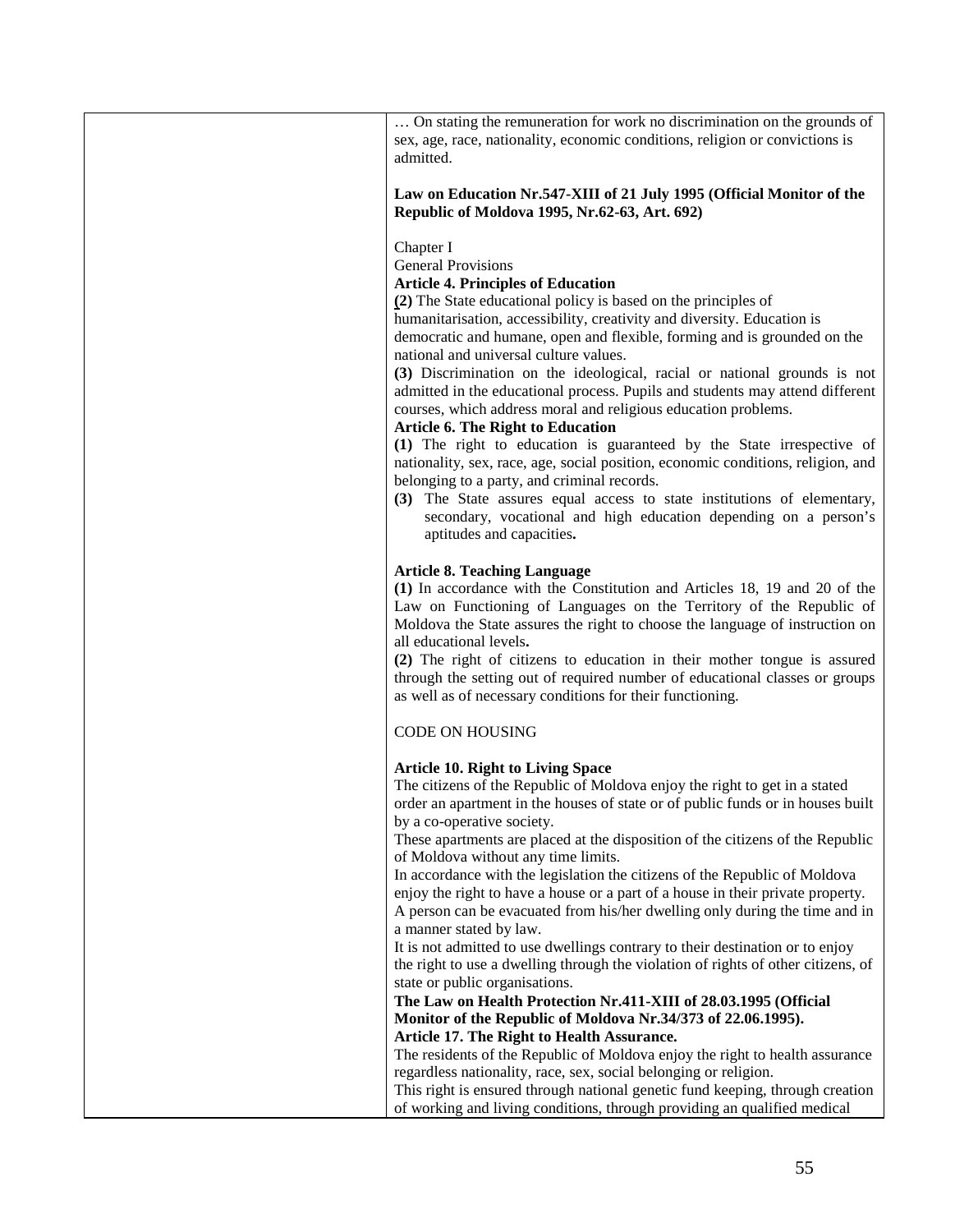|                                              | assistance as well as through legal protection of the right to medical         |
|----------------------------------------------|--------------------------------------------------------------------------------|
|                                              | assistance and the right to get a compensation for a damage to health.         |
|                                              |                                                                                |
|                                              | The Law on Culture Nr.413-XIV of 27.05.1999 (Official Monitor of the           |
|                                              | Republic of Moldova Nr.83-86/401 of 05.08.1999).                               |
|                                              |                                                                                |
|                                              | Article 11. The Right to Cultural Activity.                                    |
|                                              | (1) The right to cultural activity is an indefeasible right of everyone        |
|                                              | irrespective of national belonging, social origin, language, sex, political or |
|                                              | religious convictions, residence, economic conditions, occupation and other    |
|                                              | circumstances.                                                                 |
|                                              | (2) State or other non-governmental bodies can not limit human rights in the   |
|                                              | cultural domain.                                                               |
|                                              | (3) Both a professional in a domain of culture and non-professional are equal  |
|                                              | regarding the right of author and related rights, the right to intellectual    |
|                                              | property, the right to free demonstration of his/her work's results, the right |
|                                              | to the state assistance.                                                       |
|                                              | Article 13. Right to Cultural Identity.                                        |
|                                              | Anyone has the right to the state protection of his/her cultural identity.     |
|                                              |                                                                                |
|                                              | <b>CONSTITUTION OF THE REPUBLIC OF MOLDOVA</b>                                 |
|                                              |                                                                                |
|                                              | Article 39. The Right to Administration.                                       |
|                                              | The citizens of the Republic of Moldova have the right to participate in the   |
|                                              | administration of public affairs, either directly or through their             |
|                                              | representatives.                                                               |
|                                              | Law guarantees the access to a public position to all citizens of the Republic |
|                                              | of Moldova.                                                                    |
|                                              | <b>ELECTORAL CODE</b>                                                          |
|                                              | of the Republic of Moldova                                                     |
|                                              | Article 3. The Right to Elect and be Elected.                                  |
|                                              | All citizens of the Republic of Moldova can elect and be elected without any   |
|                                              | distinction on the grounds of race, nationality, ethnic origin, language,      |
|                                              | religion, sex, opinion, political belonging, economic conditions or social     |
|                                              | origin.                                                                        |
|                                              | The Law on Public Service Nr.443-XIII of 4.05.1995 (Official Monitor of        |
|                                              | the Republic of Moldova Nr.61/681 of 02.11.1995).                              |
|                                              | Article 13. The Right to Employment in Public Service.                         |
|                                              | (1). The right to employment in public service is enjoyed by the citizens of   |
|                                              | the Republic of Moldova irrespective of race, nationality, sex, confession,    |
|                                              | who are permanent residents of the Republic, have respective knowledge,        |
|                                              | are able from the medical point of view to do a respective job, and the        |
|                                              | restrictions of Art.11 are not applied to them.                                |
|                                              | (2) A person who takes a public job must know the Moldavian language           |
|                                              | within the limits foreseen in the legislation on the functioning of languages  |
|                                              | on the territory of the Republic of Moldova.                                   |
| Does legislation in this area apply to all   |                                                                                |
| public bodies as well as to private          | Theoretically the law is applicable to both public and private bodies.         |
| persons?                                     | However, one can only theoretically guess how and whether that can be          |
| Are all functions of all public authorities  | enforced in practice, as this does not exist.                                  |
| covered by legislation? if not, which        |                                                                                |
| functions are excluded?                      |                                                                                |
| Are any acts of discrimination specifically  | No.                                                                            |
| defined (such as victimisation/retribution,  |                                                                                |
| segregation)?                                |                                                                                |
| Does legislation provide for the possibility | No.                                                                            |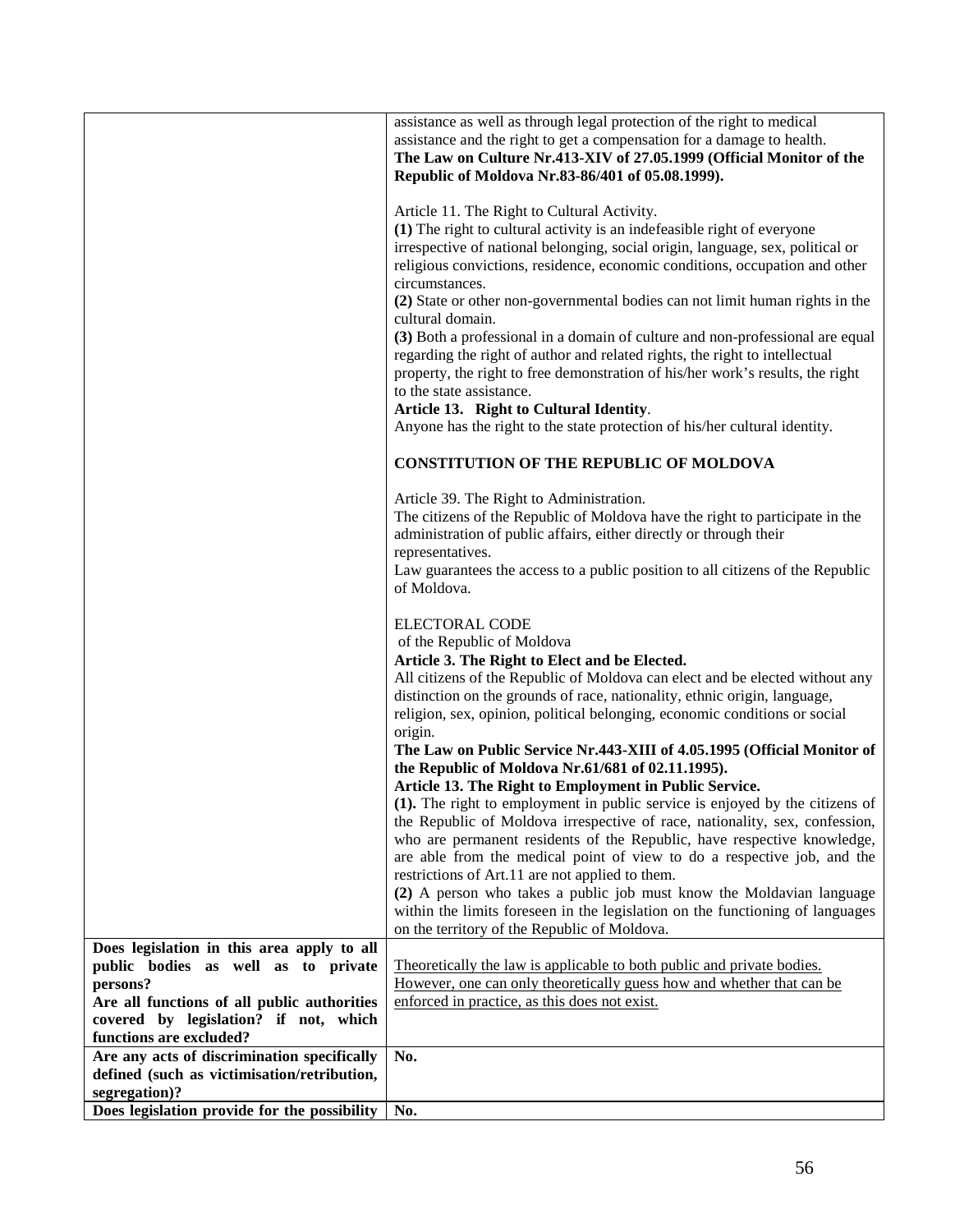| of any fast-track interim procedures<br>available for alleged victims in situations    |                                                                                                                                                             |
|----------------------------------------------------------------------------------------|-------------------------------------------------------------------------------------------------------------------------------------------------------------|
| where the immediate consequences of the<br>alleged discriminatory act are particularly |                                                                                                                                                             |
| serious?<br>What actors are legally entitled to bring                                  | Both natural persons and legal persons who are the claimed victims can                                                                                      |
| complaints of discrimination?                                                          | bring the complaints of the discrimination. Below is the extensive body of                                                                                  |
| Are associations, organisations, trade<br>unions or other legal entities with a        | law illustrates that. However, the groups and public interest associations<br>cannot bring the claims on behalf and in the interest of the specific causes, |
| legitimate interest in ensuring compliance                                             | cases, situations where the acts of the discrimination is at stake, including in                                                                            |
| non-discrimination<br>with<br>legislation                                              | the case of the disadvantaged groups, persons. Moldocvan law makes that                                                                                     |
| entitled to bring complaints?                                                          | impossible and thus precluding the more effective implementation of the                                                                                     |
|                                                                                        | discrimination principles in practice, therefore the Moldovan law should be<br>modified.                                                                    |
|                                                                                        | <b>CRIMINAL CODE</b>                                                                                                                                        |
|                                                                                        | of the Republic of Moldova                                                                                                                                  |
|                                                                                        | Article 8. The Implementation of Justice on the Basis of Citizens<br><b>Equality Before the Law and Trial.</b>                                              |
|                                                                                        | <b>CODE OF CRIMINAL PROCEDURE</b><br>of the Republic of Moldova                                                                                             |
|                                                                                        |                                                                                                                                                             |
|                                                                                        | Article 90. Grounds and Reasons for Starting a Criminal Trial.                                                                                              |
|                                                                                        | Grounds and reasons for starting a criminal trial are as follows:<br>Declarations and letters emanated from citizens;                                       |
|                                                                                        | Complaints made by trade unions and other public organisations.                                                                                             |
|                                                                                        |                                                                                                                                                             |
|                                                                                        | Article 238. The Rights of the Trade Union Committees of Enterprises,<br><b>Institutions, and Organisations.</b>                                            |
|                                                                                        | Trade union committees of enterprises, institutions, and organisations are                                                                                  |
|                                                                                        | entitled to bring complaints on the request of workers or by their own                                                                                      |
|                                                                                        | initiative in order to protect the workers' rights.                                                                                                         |
| Do complaints brought by such legal                                                    | Yes and restrictively.                                                                                                                                      |
| entities need to be based on the treatment                                             |                                                                                                                                                             |
| of a specific victim?<br>When complaints are based on the                              | Yes and very much tightly enforced that restricts the effective                                                                                             |
| treatment of a specific victim, is it                                                  | implementation of the antidiscrimination and by putting the claimed victim                                                                                  |
| necessary for such legal entities to obtain                                            | in a vulnerable situation before the government or the perpetrator.                                                                                         |
| the victim's consent?<br>Does legislation provide that cases of                        | No, which is considered a real problem.                                                                                                                     |
| discrimination can be prosecuted ex                                                    |                                                                                                                                                             |
| officio?                                                                               |                                                                                                                                                             |
| Is free legal aid available to alleged victims                                         | No, free legal aid is not available for this type of cases as in generally in                                                                               |
| of discrimination in financial need?                                                   | cases of the civil procedure of any kind. The below provisions clearly<br>describe that.                                                                    |
|                                                                                        |                                                                                                                                                             |
|                                                                                        | <b>LABOUT CODE</b>                                                                                                                                          |
|                                                                                        | of the Republic of Moldova                                                                                                                                  |
|                                                                                        | Article 222. The exemption from paying legal charges of the wage<br>earners, which address courts for the settlement of labour lawsuits.                    |
|                                                                                        | The wage earners, which address courts for the settlement of labour lawsuits                                                                                |
|                                                                                        | are exempted from paying legal charges which are going to be the state                                                                                      |
|                                                                                        | income (state tax and expenses related to a case trial).                                                                                                    |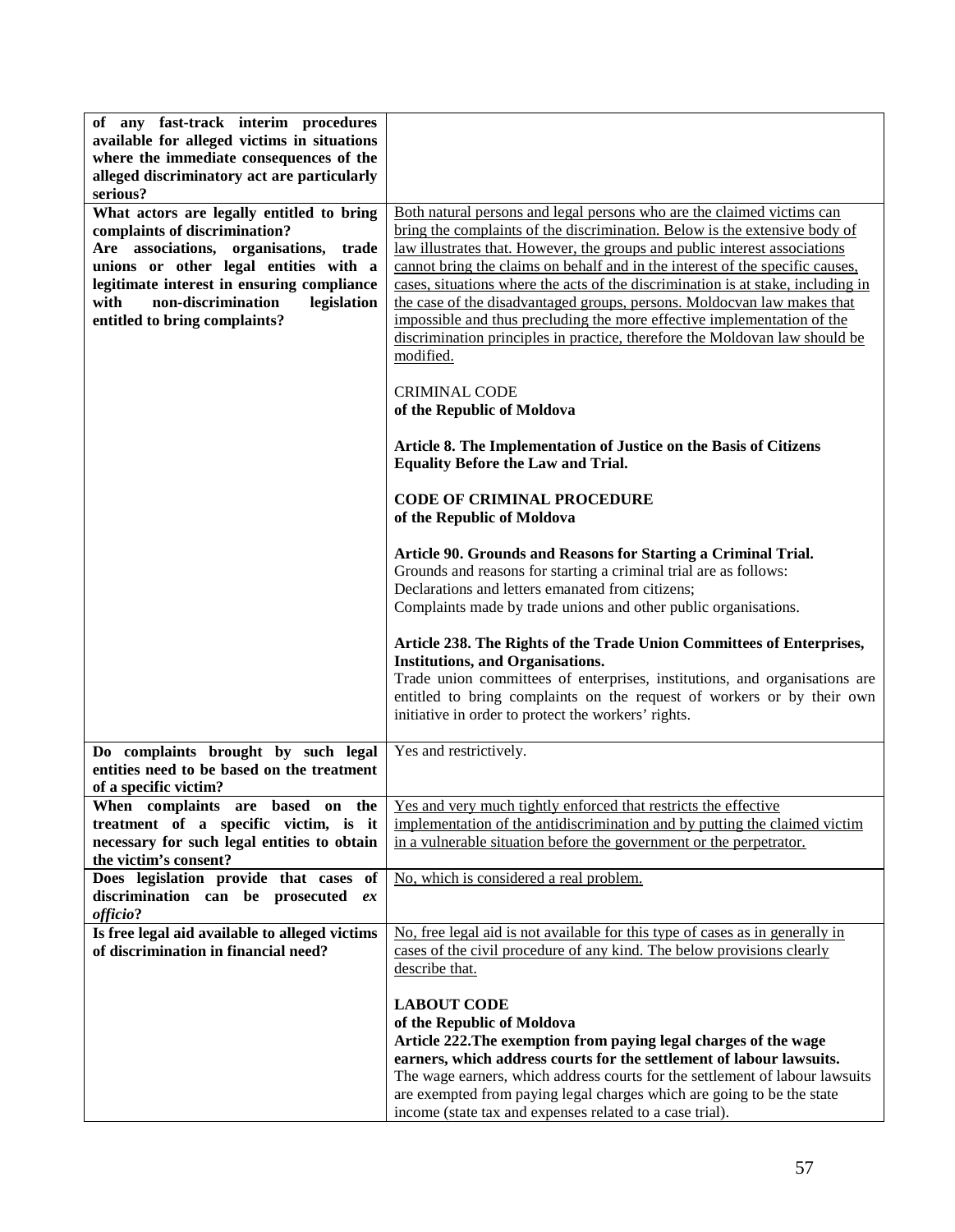|                                                                                                                                                                      | The Law on State Tax Nr.1225-XII of 8 December 1992 with<br>amendments and completions made by December 1999 (Official<br>Monitor of the Republic of Moldova Nr.133-134).<br><b>Article 4. Facilities Regarding State Tax.</b><br>(1) The state tax in judicial instances is not paid by:<br>(4) Claimants - in cases on the payment of damages caused by cripple or<br>other damage to health, or by the death of the person who maintained the<br>family;<br>(7) parliamentary advocates – for the applications with regard to the<br>protection of petitioners' interests;<br>(9) disabled persons' societies, institutions, as well as instruction and<br>production associations for such persons – in all cases;<br>State tax is not laid on individual complaints with regard to legal decisions.<br>Judicial instance and prosecutor have the right in some cases to liberate a<br>citizen fully or partially from paying the state tax, as to legal persons - to<br>space out payments or to postpone the state tax payment.<br>The Law "On the Bar" Nr.1250 of 19 July 2002 (Official Monitor of the<br>Republic of Moldova Nr.26-27 of 12.09.2002).<br><b>Article 54. Lawyers Remuneration.</b><br>(3) The State guarantees counsels for the defence appointed by the judge<br>full remuneration for their legal assistance on the request of investigation<br>bodies and of judicial institutions;<br>(4) Remuneration for legal assistance provided by a counsel for the defence<br>appointed by the judge on the request of investigation bodies and of judicial<br>instances is paid by the Ministry of Justice from the state budget. In this<br>case, the amount and the way of remuneration are stated by the Ministry of<br>Justice on a mutual agreement with the Ministry of Finance and with the Bar<br>Council. |
|----------------------------------------------------------------------------------------------------------------------------------------------------------------------|----------------------------------------------------------------------------------------------------------------------------------------------------------------------------------------------------------------------------------------------------------------------------------------------------------------------------------------------------------------------------------------------------------------------------------------------------------------------------------------------------------------------------------------------------------------------------------------------------------------------------------------------------------------------------------------------------------------------------------------------------------------------------------------------------------------------------------------------------------------------------------------------------------------------------------------------------------------------------------------------------------------------------------------------------------------------------------------------------------------------------------------------------------------------------------------------------------------------------------------------------------------------------------------------------------------------------------------------------------------------------------------------------------------------------------------------------------------------------------------------------------------------------------------------------------------------------------------------------------------------------------------------------------------------------------------------------------------------------------------------------------------------------------------------------------------------------------------|
| What remedies are available in cases of<br>racial discrimination?<br>In addition to fines and imprisonment, are<br>sanctions such as community service<br>available? | No specific remedies described are available.                                                                                                                                                                                                                                                                                                                                                                                                                                                                                                                                                                                                                                                                                                                                                                                                                                                                                                                                                                                                                                                                                                                                                                                                                                                                                                                                                                                                                                                                                                                                                                                                                                                                                                                                                                                          |
| Do any plans exist to develop new legislation<br>in this area?<br>If yes, at what stage are developments and<br>what issues are under discussion?                    | We could not get information on this matter (see comments above).                                                                                                                                                                                                                                                                                                                                                                                                                                                                                                                                                                                                                                                                                                                                                                                                                                                                                                                                                                                                                                                                                                                                                                                                                                                                                                                                                                                                                                                                                                                                                                                                                                                                                                                                                                      |
| Other relevant information.                                                                                                                                          | We do not dispose.                                                                                                                                                                                                                                                                                                                                                                                                                                                                                                                                                                                                                                                                                                                                                                                                                                                                                                                                                                                                                                                                                                                                                                                                                                                                                                                                                                                                                                                                                                                                                                                                                                                                                                                                                                                                                     |
| 1. b) Implementation of existing provisions                                                                                                                          | The level of putting into practice can not be determined.                                                                                                                                                                                                                                                                                                                                                                                                                                                                                                                                                                                                                                                                                                                                                                                                                                                                                                                                                                                                                                                                                                                                                                                                                                                                                                                                                                                                                                                                                                                                                                                                                                                                                                                                                                              |
| Data concerning the implementation of                                                                                                                                | As the legal statistics does not foresee the record of offences on the                                                                                                                                                                                                                                                                                                                                                                                                                                                                                                                                                                                                                                                                                                                                                                                                                                                                                                                                                                                                                                                                                                                                                                                                                                                                                                                                                                                                                                                                                                                                                                                                                                                                                                                                                                 |
| existing provisions (i.e. number of                                                                                                                                  | discrimination grounds we do not have such information.                                                                                                                                                                                                                                                                                                                                                                                                                                                                                                                                                                                                                                                                                                                                                                                                                                                                                                                                                                                                                                                                                                                                                                                                                                                                                                                                                                                                                                                                                                                                                                                                                                                                                                                                                                                |
| complaints and of charges, investigations                                                                                                                            |                                                                                                                                                                                                                                                                                                                                                                                                                                                                                                                                                                                                                                                                                                                                                                                                                                                                                                                                                                                                                                                                                                                                                                                                                                                                                                                                                                                                                                                                                                                                                                                                                                                                                                                                                                                                                                        |
| carried out, cases that have come before the                                                                                                                         |                                                                                                                                                                                                                                                                                                                                                                                                                                                                                                                                                                                                                                                                                                                                                                                                                                                                                                                                                                                                                                                                                                                                                                                                                                                                                                                                                                                                                                                                                                                                                                                                                                                                                                                                                                                                                                        |
| courts, outcomes of cases, the type of penalty                                                                                                                       |                                                                                                                                                                                                                                                                                                                                                                                                                                                                                                                                                                                                                                                                                                                                                                                                                                                                                                                                                                                                                                                                                                                                                                                                                                                                                                                                                                                                                                                                                                                                                                                                                                                                                                                                                                                                                                        |
| handed down)                                                                                                                                                         |                                                                                                                                                                                                                                                                                                                                                                                                                                                                                                                                                                                                                                                                                                                                                                                                                                                                                                                                                                                                                                                                                                                                                                                                                                                                                                                                                                                                                                                                                                                                                                                                                                                                                                                                                                                                                                        |
| 2) Conclusions and Recommendations                                                                                                                                   |                                                                                                                                                                                                                                                                                                                                                                                                                                                                                                                                                                                                                                                                                                                                                                                                                                                                                                                                                                                                                                                                                                                                                                                                                                                                                                                                                                                                                                                                                                                                                                                                                                                                                                                                                                                                                                        |

Criminal legislation is not developed in to the aspect of the indirect discrimination, aspects related to the representation, access to justice in relation to the discrimination cases, proactive actions on behalf of the state, collection of the statistical data to develop the public policies and most importantly the lack of the implementation of the anti-discriminatory provisions.

1) Offences of a racist or xenophobic nature:

**Conclusions** 

Criminal legislation defines some offences of a racist or xenophobic nature, but these offences are not brought together into a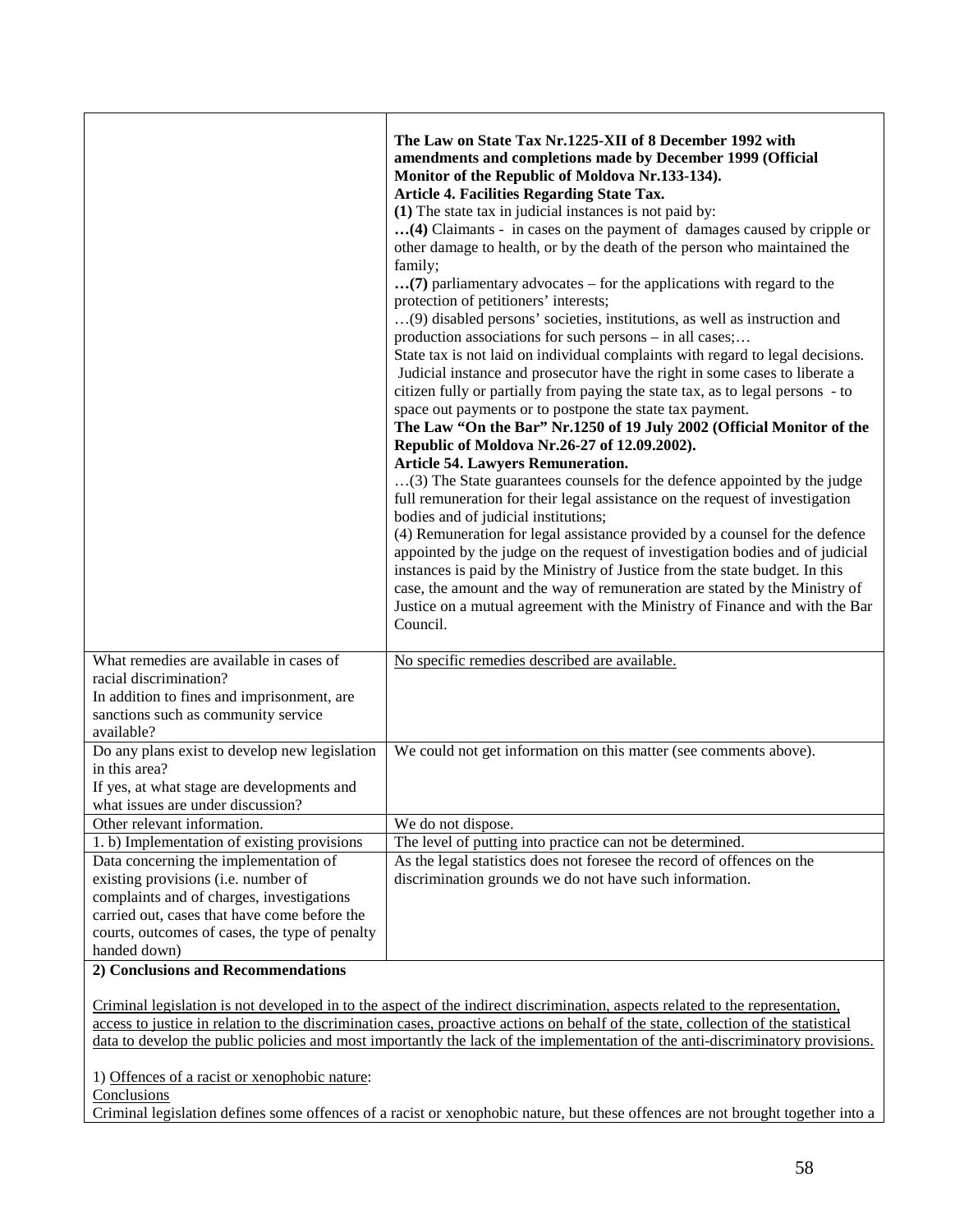specific category, and are reduced to:

offences against peace, against mankind security, war offences;

offences against political rights, labour rights and other constitutional rights of citizens;

offences against public authorities and state security.

The reasons of a racist or xenophobic nature are qualified as aggravating circumstances;

Criminal legislation qualifies as offences the following actions:

violent offences of a racist or xenophobic nature;

oral threats and insults of the same racist nature in public in different forms;

other actions of this nature.

Criminal legislation does not bring together the offences of a racist or xenophobic nature into a specific category of offences. The structure of taking records does not foresee the record of offences of a racist or xenophobic nature.

If offences of a racist or xenophobic nature were separated apart in Criminal Code as a specific category of offences this would lead to the modification of judicial recording structure with a view to record this category of offences.

II. Recommendations

- To separate offences of a racist or xenophobic nature in a specific category of offences in Criminal Code.

- To modify the stricture of taking records in the judicial practise with a view to indicate apart the category of offences of a racist or xenophobic nature directed to human rights infringement.

- It should be provided for an apart heading in the registers for offence records at police and prosecutor's offices where to record the offences of a racist or xenophobic nature.

- On defining the offences of a racist or xenophobic nature, it is necessary to take into consideration their definition in the international acts and in the European Court's practice as well as the recommendation for general policy Nr.7 on the national legislation regarding the struggle against racism and racial discrimination adopted at the  $29<sup>th</sup>$  meeting of 10-13 December 2002.

Racist Organisations

I-Conclusions

Criminal legislation do not declare illegal and prohibited organisations which propagate and promote racial discrimination. The prohibition of establishment and registration of such organisations is foreseen in the Law on Public Organisations (art.4). But these organisations can be organised illegally, criminal legislation does not prohibit them directly.

Criminal legislation does not define and do not declare as an offence such actions as:

Participation as a member, participation in public meetings, implementation of some assignments, encouraging and directing some activities which provoke or promote racial or xenophobic discrimination.

Criminal legislation does not declares as an offence neither organisation nor support of racial organisations, except the Law on Public Organisations.

d) Criminal legislation declares as offences the following actions:

- public appeals through mass media, in written and electronic form.

Criminal legislation does not declares as offences such actions as:

production, storage and exportation with the purpose of dissemination of materials of racist or xenophobic nature;

interpretation in public of songs the content of which has a racist or xenophobic nature;

propaganda of racism by the use of racist organisations' symbols.

The organisation and government of a paramilitary formation not foreseen in the legislation of the Republic of Moldova as well as participation in such formations is defined separately as an offence.

Criminal legislation in addition to deprivation of freedom and fines foresees such punishment as deprivation of the right to hold some positions or to exercise a certain activity for a period from 2 to 5 years (Art.176, Art.180 Criminal Code).

II- Recommendations

Through the Criminal Code provisions to prohibit the establishment of and to declare illegal organisation which propagate and promote racial discrimination;

It should be defined and declared as offences such actions as:

Participation as a member;

Participation at public meetings;

Implementation of some assignments;

Encouragement and directing of activities of the organisations which propagate or promote racial or xenophobic discrimination;

It should be declared as offences the organisation and support of racist organisations;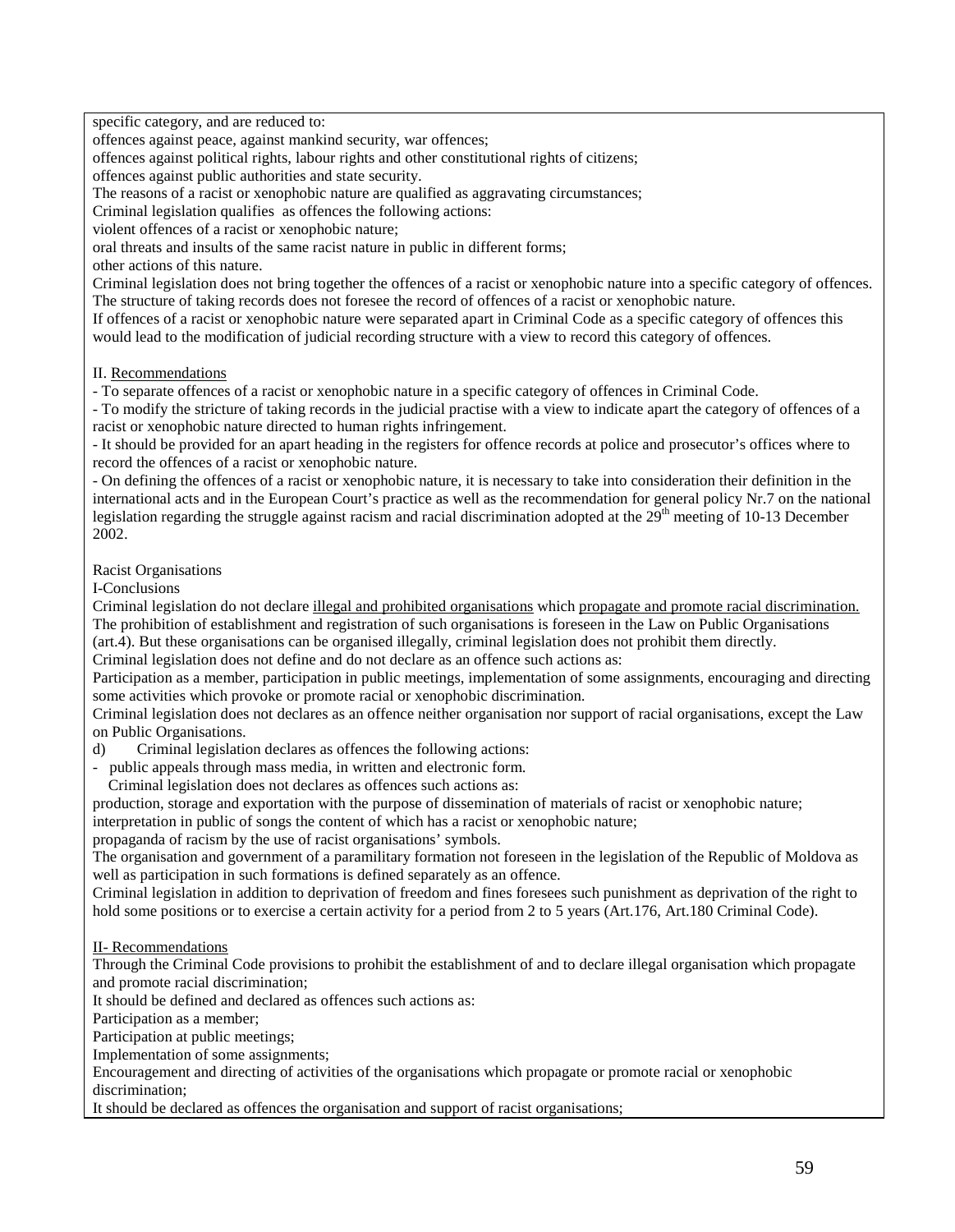It should be declared as offences such actions as:

production, storage, and exportation with the purpose of dissemination of materials of racist or xenophobic nature; interpretation in public of songs the content of which has a racist or xenophobic nature;

propaganda of racism by the use of racist organisations' symbols;

It should be foreseen as sanctions the compulsory dissolution of racist organisations and confiscation of their property;

f) The registers for offences record at police offices should be modified so as to foresee in them the heading where to register apart the offences of a racist or xenophobic nature.

Offences involving expression of racist or xenophobic nature

#### I-Conclusions

Criminal legislation foresees only "public appeals" (Art.346 C.C.) as expressions of a racist or xenophobic nature;

The same article (346 C.C.) foresees that humiliation of honour and dignity on the grounds of race and national belonging is an offence;

Criminal legislation does not specify as some specific offences the expression of negationism and revisionism.

Criminal legislation does not specify as offences such actions as production, storage, and exportation with the purpose of dissemination of materials of racist or xenophobic nature.

Such actions are qualified as administrative offences (Art.171/5 CAO).

e) The level of implementation can not be determined, as it is not foreseen in the structure of making records to register the offences of a racist or xenophobic nature.

II-Recommendations

Such expressions of racist nature as negationism and revisionism should be specified in Criminal Code as offences.

Such actions as production, storage, importation, and exportation with the purpose of dissemination of materials of racist or xenophobic nature should be defined and qualified in Criminal Code as offences.

Registers for offence records should be completed with the heading "Offences of a racist or xenophobic nature".

On definition of offences relative to expressions paragraphs 18-23 of the Recommendations for General Policy Nr.7 should be taken into consideration.

Discrimination.

Conclusions:

Criminal legislation prohibits direct or indirect racial discrimination (Art.346 CC), but does not define them and not indicate qualifying criteria for each of these forms of discrimination. They are not defined in other articles of Criminal Code either as well.

Criminal legislation foresees all reasons of discrimination and each of them taken apart constitute the commitment of an offence.

The legislation of the Republic of Moldova provide for struggle against racial discrimination in all spheres of social life, especially in such important domains as:

employment;

education;

getting a living space;

health protection;

access to public services and public places.

In all these domains only citizens are taken into account.

The legislation promote equality and prohibit discrimination as to the access to exercising functions in public bodies of all levels but only regarding the citizens of the Republic of Moldova.

Access to public bodies of all levels and to public places is provided for all persons.

Legislation in force does not foresee any faster procedures for the settlement of cases of a racist or xenophobic nature. Both natural and legal persons have the right to lodge complaints regarding discrimination.

In case when a legal person lodges a complaint regarding discrimination to protect a concrete victim's rights, it is not necessary to have a victim's consent.

Criminal legislation do not foresees such measures as "public works" in addition to fines and deprivation of freedom. Concrete plans in the area of the development of legislation with regard to discrimination do not exist.

The level of putting into practice of legislation provisions can not be determined since such statistics does not exist. Existing provisions exercise their instructive and preventive functions with a view to struggle against all forms of racial discrimination.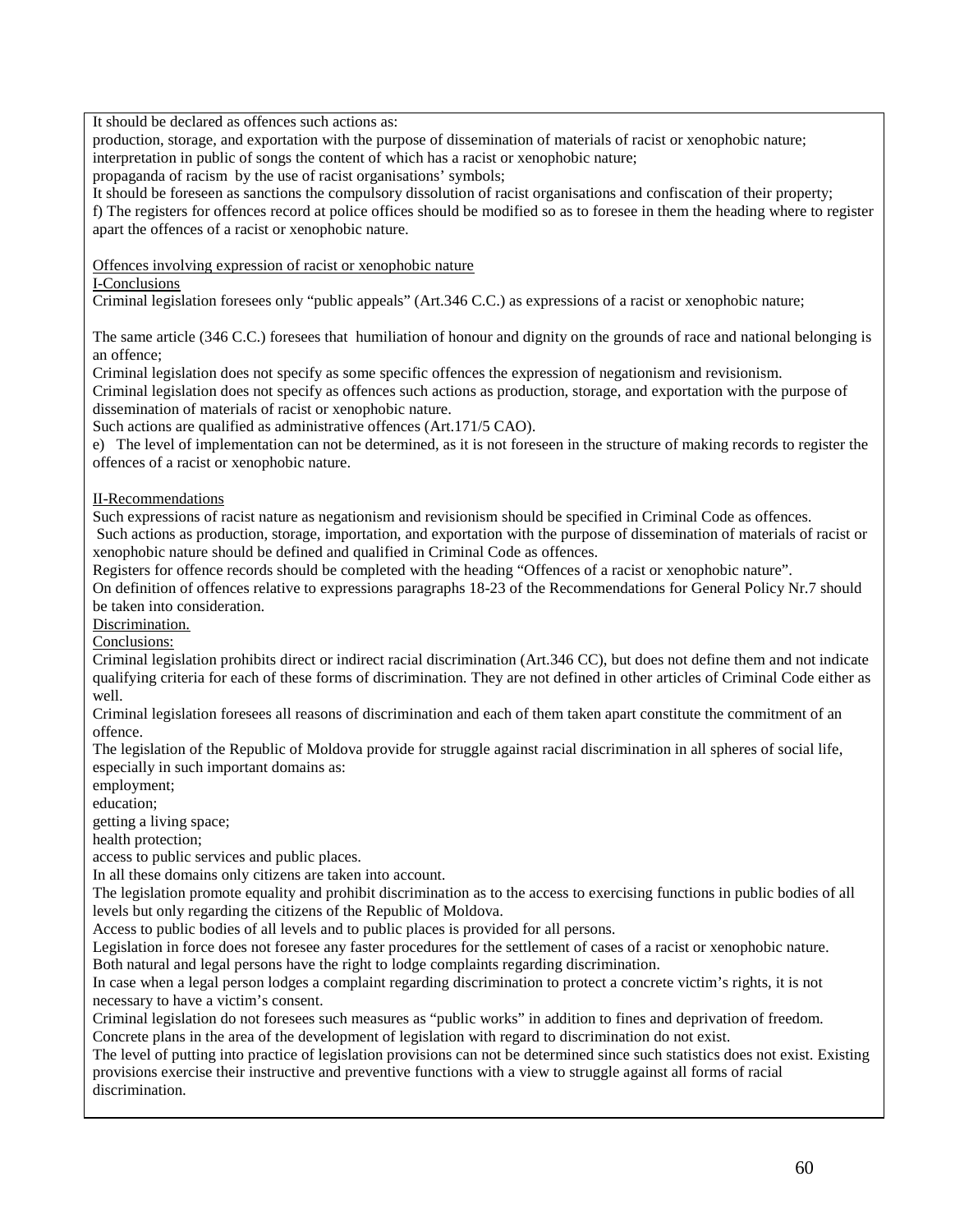II-Recommendations

The notions of "direct discrimination" and "indirect discrimination" should be defined in criminal legislation (Art.346 CC) with the indication of criteria for these notions delimitation taking into consideration paragraph  $1$  (a, b, c) of the Recommendations for General Policy on national legislation with regard to the struggle against racism and racial discrimination adopted at the  $29<sup>th</sup>$  meeting in Strasbourg on 10-13 December 2002.

In Art.17 of the Labour Code such notions as "direct limitation", "indirect limitation", "setting up some direct advantages", and "some indirect advantages" relative to employment should be defined.

The legislation should use the notion "citizens" when it is spoken about the establishment of equality regarding the access to public functions and in general when it is spoken of political rights. As to the right to education, to living space, to health protection, to employment, to access to public places, and other human rights the legislation setting out equality and prohibiting all forms of discrimination should use the notion "persons".

Criminal legislation in addition to fines and deprivation of freedom should foresee also the sentence to public works for certain periods of time, whether in the place where the offender is living or through his/her displacement to other localities (on the expense of these works beneficiary).

The legislation should foresee a faster procedure for the settlement of cases of racial nature and for taking efficient measures in order to eliminate all forms of racial discrimination.

To modify the blanks for making records of offences as was suggested above.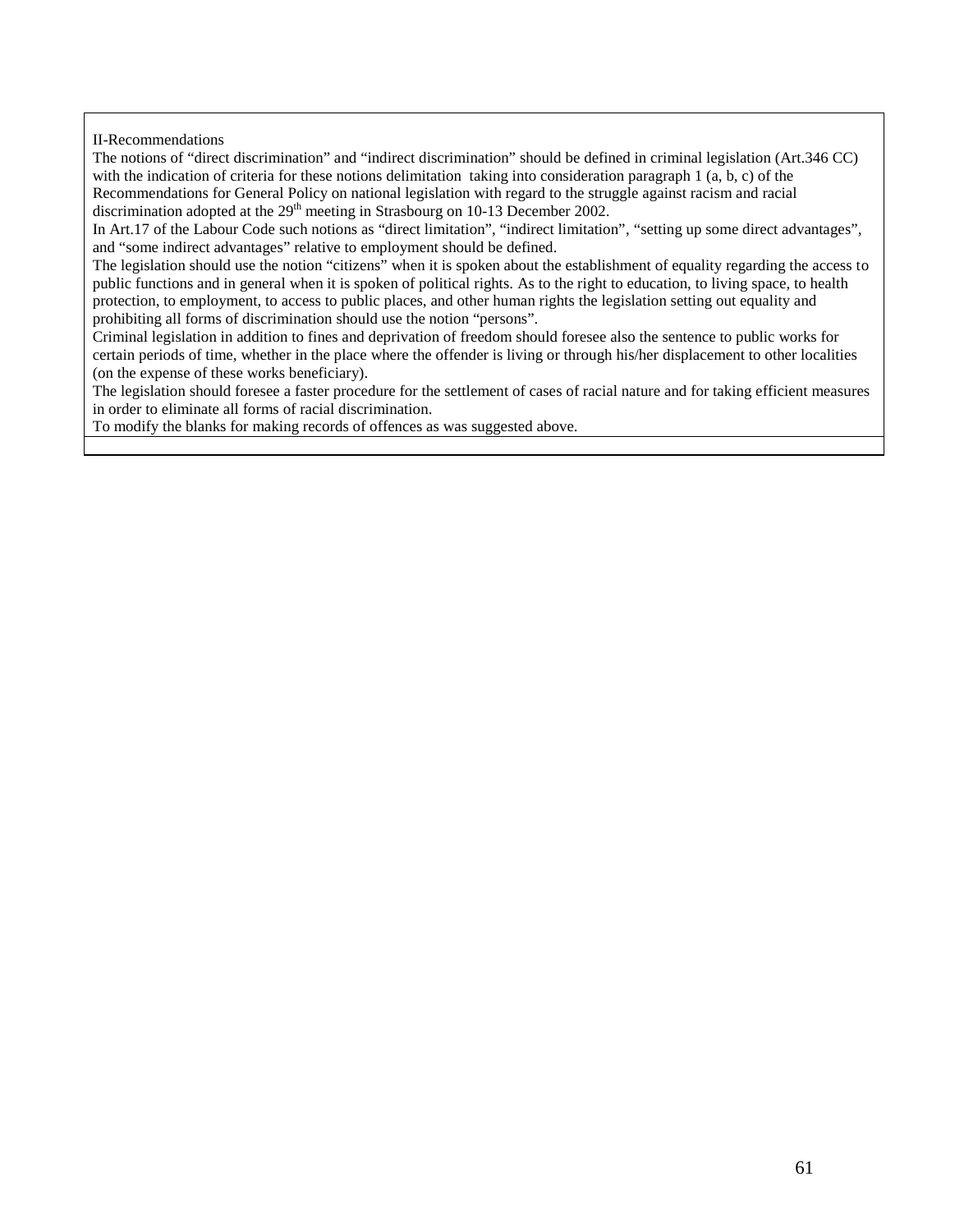## **7.4. Civil and Administrative law**

## *1. Discrimination*

| 1). A) Existing provisions         |                                                                                             |
|------------------------------------|---------------------------------------------------------------------------------------------|
| Are civil and administrative law   | Civil and administrative legislation are qualified apart in the Civil Code and the Code     |
| provisions aimed at combating      | on Administrative Offences respectively.                                                    |
| racial discrimination set out in a |                                                                                             |
| single "act" or scattered          | No single piece of explicit and comprehensive legislation exist to combat racial            |
| throughout civil and               | discrimination in civil and administrative matters. That represents one of the major        |
| administrative law?                | opportunity for further development.                                                        |
|                                    |                                                                                             |
|                                    |                                                                                             |
|                                    | <b>CIVIL CODE</b>                                                                           |
|                                    | of the Republic of Moldova                                                                  |
|                                    | <b>BOOK ONE</b>                                                                             |
|                                    |                                                                                             |
|                                    | <b>General Provisions</b>                                                                   |
|                                    | <b>Title1</b>                                                                               |
|                                    | <b>Common provisions</b>                                                                    |
|                                    | <b>Chapter 1</b>                                                                            |
|                                    | <b>Civil Law</b>                                                                            |
|                                    | Article 1. Civil Law Bases.                                                                 |
|                                    | Civil law is based on the following principles: recognition of the equality of all          |
|                                    |                                                                                             |
|                                    | participants in stated by this law relationships, propriety inviolability, contractual      |
|                                    | liberty, inadmissibility to interfere with private affairs, civil rights free realisation   |
|                                    | necessity, the guaranty to reinstate a person in his/her rights and to legally protect this |
|                                    | rights.                                                                                     |
|                                    | (1) Both natural and legal persons are free to establish on a contractual basis their       |
|                                    | rights and obligations, any other contractual terms, provided they do not                   |
|                                    | contradict the law.                                                                         |
|                                    | (2) Civil rights can be limited by the constitutional law only on the grounds provided      |
|                                    | in the Constitution of the Republic of Moldova.                                             |
|                                    |                                                                                             |
|                                    | <b>Article 17. A Natural Person Notion.</b>                                                 |
|                                    | A natural person is a person regarded individually as a bearer of civil rights and          |
|                                    | obligations.                                                                                |
|                                    | Article 18. The Capacity to Have Civil Rights and Obligations.                              |
|                                    | (1) All natural persons are capable to have equal civil rights and obligations.             |
|                                    | (2) The capacity of a natural person to have civil rights and obligations appears from      |
|                                    | the moment of his/her birth and ceases with a person's death.                               |
|                                    | (3) The right of succession of a natural person appears at conception, if he/she is born    |
|                                    | alive.                                                                                      |
|                                    | Article 19. The Capacity to Exercise Civil Rights and Obligations.                          |
|                                    | The capacity of exercising is the ability of a person to obtain and to exercise civil       |
|                                    | rights as well as to assume and to exercise civil obligations.                              |
|                                    |                                                                                             |
|                                    | <b>Article 20. Full Capacity of Natural Persons.</b>                                        |
|                                    | (1) A person has a full capacity to exercise his/her rights and obligations when he/she     |
|                                    | reaches the age of majority.                                                                |
|                                    | Article 23. Inadmissibility to Limit and to Deprive a Person of His/Her Capacity            |
|                                    | to Have Civil Rights and Obligations and to Exercise Them.                                  |
|                                    | (1) Civil capacity is equally acknowledged for all persons irrespective of race,            |
|                                    | nationality, ethnic origin, language, religion, sex, opinion, political belonging,          |
|                                    | economic conditions, social status, level of culture and other similar criteria.            |
|                                    | (2) A natural person can not be deprived of the capacity to have civil rights and           |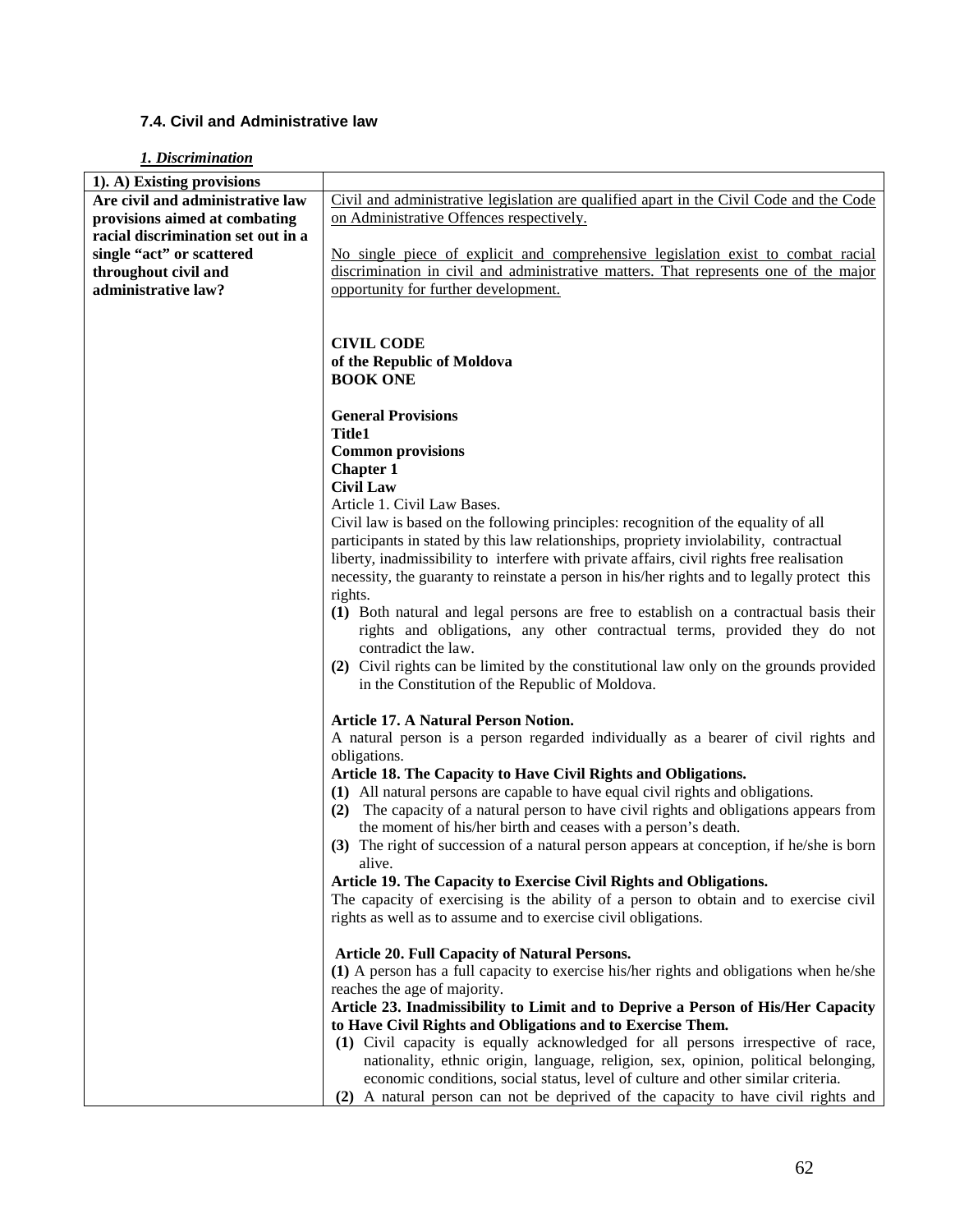| obligations.<br>(3) Nobody can be limited in the capacity to have or to exercise his/her rights and<br>obligations except in cases foreseen by law.<br>(4) Full or partial renunciation of a natural person to the capacity to have or to<br>exercise his/her rights and obligations, other legal acts directed to the limitation<br>of a person in his/her capacity to have or to exercise civil rights and obligations<br>are null. |
|---------------------------------------------------------------------------------------------------------------------------------------------------------------------------------------------------------------------------------------------------------------------------------------------------------------------------------------------------------------------------------------------------------------------------------------|
| <b>CODE OF CIVIL PROCEDURE</b><br>of the Republic of Moldova                                                                                                                                                                                                                                                                                                                                                                          |
| Title 1<br>General provisions<br><b>Chapter 1</b><br>Fundamental provisions                                                                                                                                                                                                                                                                                                                                                           |
| Article 2. The Tasks of Civil Procedure.<br>Civil procedure tasks are to protect in courts and to implement the rights and freedoms<br>of citizens and of their associations, the interests of enterprises, institutions and<br>organisations as well as to protect the state and the constitutional systems of the<br>Republic of Moldova.<br><b>Article 4. Free Access to Justice.</b>                                              |
| Every natural and legal person has the right to effective protection of competent<br>judicial instances against acts, which violate these persons' rights, freedoms and<br>interests.                                                                                                                                                                                                                                                 |
| Article 5. Starting a Civil Lawsuit by a Court.<br>A court starts a trial of a civil lawsuit:<br>at the request of a parliamentary advocate regarding the protection of the interests<br>1.<br>of a petitioner whose constitutional rights and freedoms were violated;<br>at the request of a natural or legal person, who addresses judicial instances for one<br>2.                                                                 |
| of his legitimate rights or interests protection;<br>at the request of state administration bodies, trade unions, enterprises, institutions,<br>3.<br>state organisations, military units, cooperative organisations and<br>their<br>associations, of other public organisations or of citizens in cases when they,<br>according to the law can address a judicial instance for their personal rights and<br>interests protection;    |
| 4. when taking actions against somebody, applications for a suit starting are<br>presented, in cases resulting from legal administrative reports – complaints, and in<br>cases of a special procedure -petitions.                                                                                                                                                                                                                     |
| Article 6. The Fulfilment of Justice on the Principle of Citizens Equality Before                                                                                                                                                                                                                                                                                                                                                     |
| the Law.<br>In civil suits justice is fulfilled only by judicial instances on the principle of all citizens<br>equality before the law without any distinctions for the reasons of race, nationality,<br>ethnic origin, language, religion, sex, opinion, political belonging, economic                                                                                                                                               |
| conditions, or social status, as well as other circumstances.<br>Article 8. The Independence of Judges and Their Submission Only to the Law.<br>Fulfilling a justice judges are independent and obey only the law. Judges arbitrate the                                                                                                                                                                                               |
| conflicts on the basis of law and in conditions which exclude any pressure on them.<br>Meetings, demonstrations, and other actions taking place at a distance of less than 25<br>metres from the place of justice implementation are qualified as interference with<br>judges' activities if they have the purpose to make a pressure on judges.                                                                                      |
| In cases of interference with judges' or judicial instances' activities with the purpose to<br>influence the implementation of justice, judges or judicial instances act in a way<br>provided by the law.                                                                                                                                                                                                                             |
| Article 9. The Language of Procedure and the Right to a Translator.<br>A legal procedure takes place in the Moldavian language. Persons who do not know or                                                                                                                                                                                                                                                                            |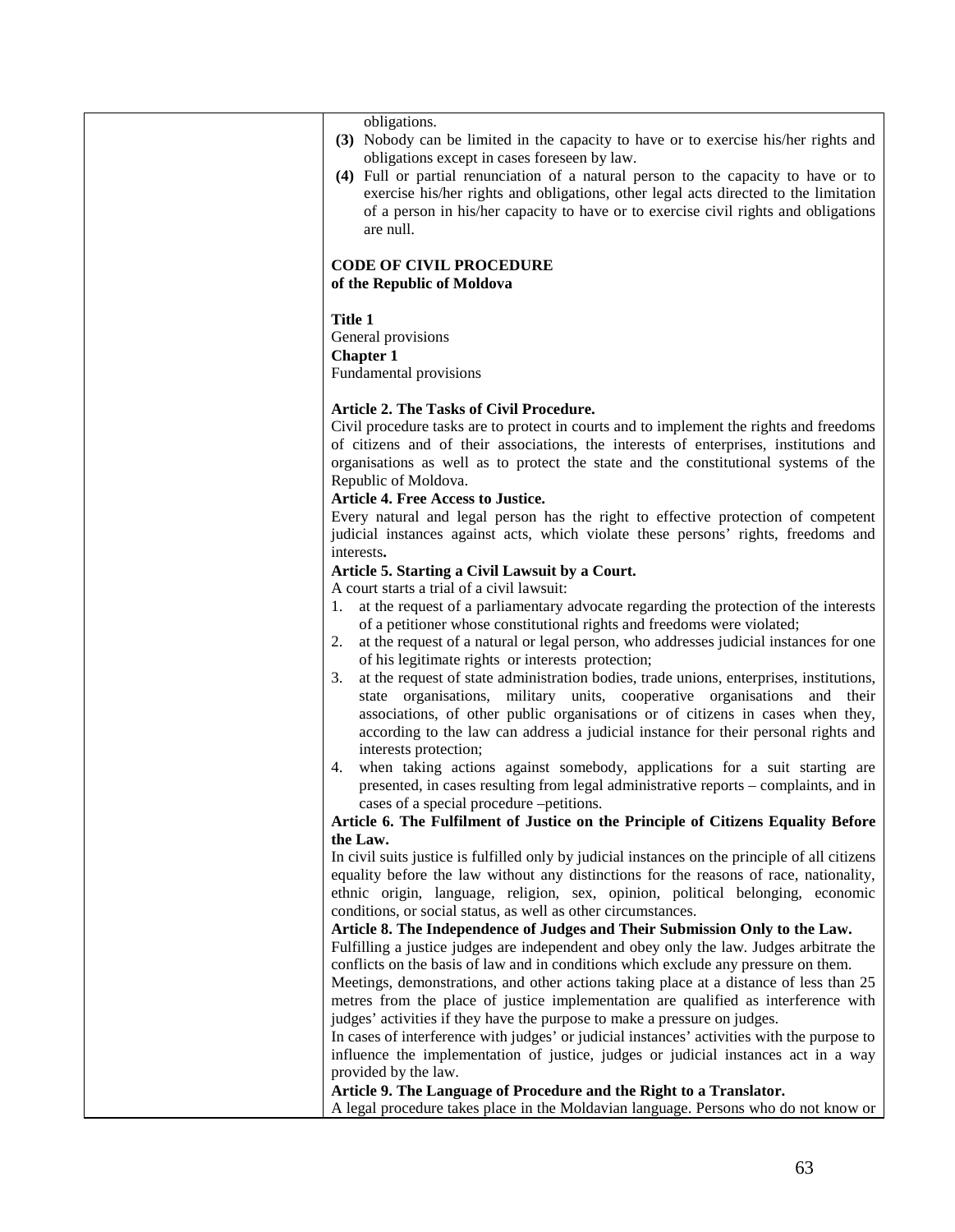| do not speak the Moldavian language have the right to take notice of all documents<br>and to speak in court with the help of a translator.                                         |
|------------------------------------------------------------------------------------------------------------------------------------------------------------------------------------|
| Legal procedure may be also carried out in a language acceptable for the majority of<br>persons taking part in the process.                                                        |
| In cases when a legal procedure is carried out in other language, the documents related                                                                                            |
| to legal procedure must be in a compulsory way drawn up in the Moldavian language                                                                                                  |
| too.                                                                                                                                                                               |
| The Law of the Republic of Moldova on the Administrative Solicitor's Office                                                                                                        |
| Nr.793-XIV of 10.02.2000                                                                                                                                                           |
| (Official Monitor of the Republic of Moldova Nr.57-58/375 of 18.05.2000)                                                                                                           |
| <b>Chapter 1</b>                                                                                                                                                                   |
| <b>General provisions</b>                                                                                                                                                          |
| Article 1. The Task of the Administrative Solicitor's Office.<br>Administrative solicitor's office is a legal setting up, which has the purpose to reduce                          |
| public authorities' abuses and excesses of powers, to protect a person's rights, to direct                                                                                         |
| the activities of public authorities, to assure law order.                                                                                                                         |
| Any person who believes that one of his/her lawful rights has been violated by a public                                                                                            |
| authority through an administrative act or through non-settlement in a legal term of a<br>request, can address to a competent administrative solicitor's office in order to obtain |
| the act cancellation, the recognition of the infringed right, and the compensation of the                                                                                          |
| caused damage.                                                                                                                                                                     |
| <b>Chapter II</b>                                                                                                                                                                  |
| The object and the subject of the activity                                                                                                                                         |
| of the administrative solicitor's office                                                                                                                                           |
| Article 3. The object of the activity of the administrative solicitor's office.                                                                                                    |
| (1) The object of the activity of the administrative solicitor's office is administrative                                                                                          |
| acts with a normative and individual character through which a lawful right of a person                                                                                            |
| was infringed and issued by:<br>public authorities and authorities similar to these ones in the sense of the present<br>a)                                                         |
| law;                                                                                                                                                                               |
| b) subdivisions of public authorities;                                                                                                                                             |
| officials of specified in pp. a) and b) structures.<br>C)<br>(2) The object of the activity of the administrative solicitor's office can be also the                               |
| non-settlement in a legal term of a request related to a lawful right.                                                                                                             |
|                                                                                                                                                                                    |
| Article 5. Individuals with the right to address the administrative solicitor's<br>office.                                                                                         |
| Individuals who have the right to address the administrative solicitor's office are the                                                                                            |
| following:                                                                                                                                                                         |
| all persons, officials, military men, persons with military status included, whose<br>a)<br>lawful rights have been infringed by a public authority, through an administrative     |
| act or through non-settlement in a legal term of a request – in the terms of Art. 14                                                                                               |
| of this law;                                                                                                                                                                       |
| a prefect, who attacks the acts issued by the local public authorities, those of<br>b)                                                                                             |
| Gagauz autonomous territorial unit and of Chisinau municipality included -in the<br>Law on Local Public Administration terms.                                                      |
| a parliamentary advocate, who attacks administrative acts on the complaint of a<br>C)                                                                                              |
| person whose rights were infringed - in the Law on Parliamentary Advocates                                                                                                         |
| terms;                                                                                                                                                                             |
| common law instances and specialised ones in cases when the matter of the<br>d)<br>exception of illegality arises -in the terms of Art. 13 of the present law.                     |
| <b>Article 13. Illegality exception</b>                                                                                                                                            |
|                                                                                                                                                                                    |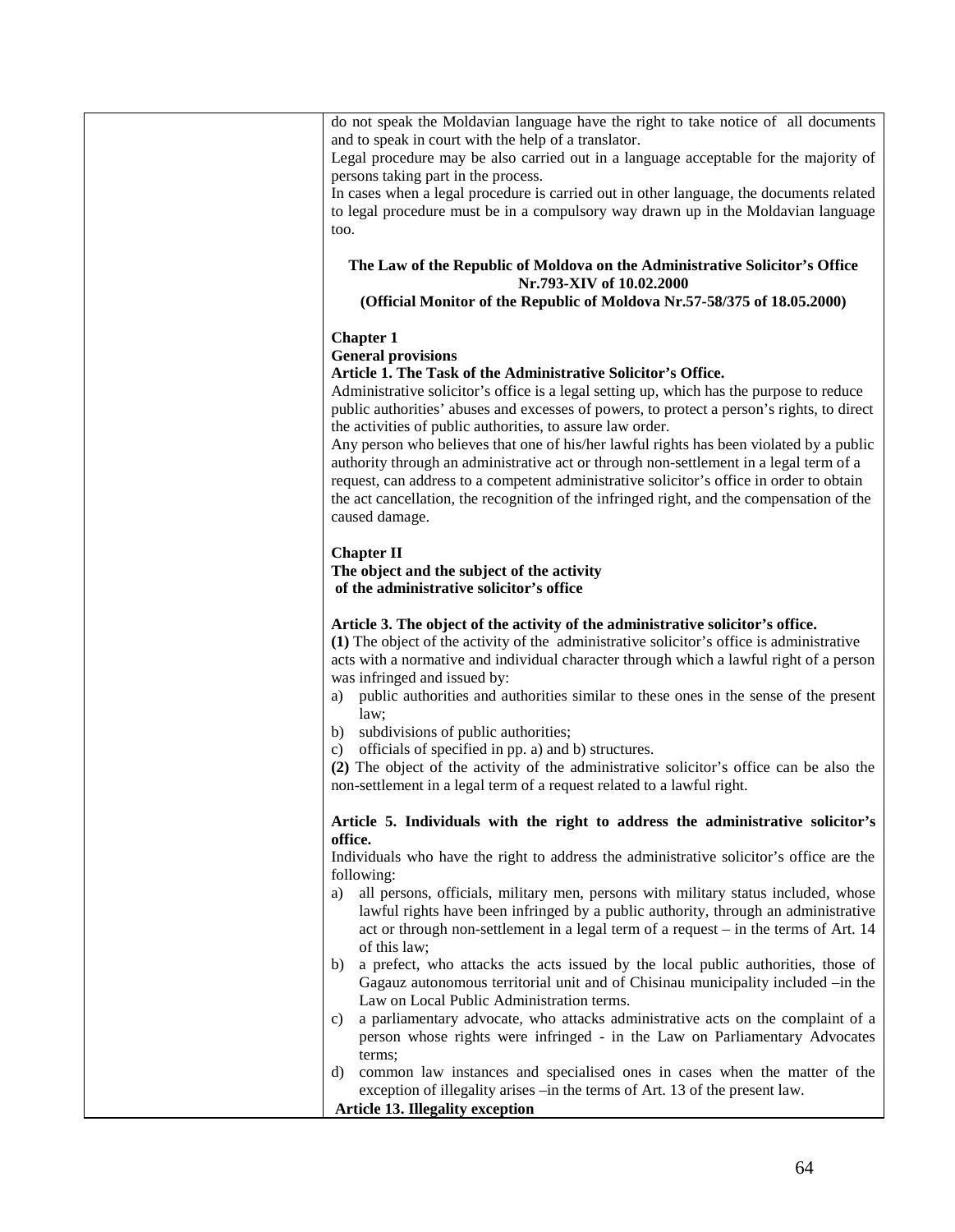| (1) The legality of an unilateral administrative act can be examined at any time within                                                                                      |
|------------------------------------------------------------------------------------------------------------------------------------------------------------------------------|
| the framework of a common lawsuit trial, through exception, from an office or at                                                                                             |
| the interested part's request.                                                                                                                                               |
| (2) The conclusion through which the matter of illegality exception is brought up<br>before an administrative solicitor's office is drawn up in the Code of Civil            |
| Procedure terms.                                                                                                                                                             |
| (3) When the court states that in fact the lawsuit settlement depends on the                                                                                                 |
| administrative act, it refers a matter to a competent administrative solicitor's                                                                                             |
| office and adjourns the case.                                                                                                                                                |
| (4) The administrative solicitor's office examines illegality exception within ten days                                                                                      |
| term and then takes a corresponding decision.                                                                                                                                |
| (5) The decision of the administrative solicitor's office can be attacked within five                                                                                        |
| days term.                                                                                                                                                                   |
| (6) The appeal against the decision delivered on illegality exception is tried within ten                                                                                    |
| days term.                                                                                                                                                                   |
| (7) After illegality exception examination, the administrative solicitor's office returns                                                                                    |
| the case with its decision to the instance, which had posed the issue of illegality                                                                                          |
| exception.                                                                                                                                                                   |
| In cases when the administrative solicitor's office states the illegality of the<br>administrative act, the instance, which posed the matter of illegality exception settles |
| the case without taking into consideration this administrative act.                                                                                                          |
|                                                                                                                                                                              |
| <b>Chapter IV</b>                                                                                                                                                            |
| A lawsuit examination procedure in an administrative solicitor's office                                                                                                      |
|                                                                                                                                                                              |
| <b>Article 14. Preceding Application.</b>                                                                                                                                    |
| A person who believes that one of his/her lawful rights was infringed through an                                                                                             |
| administrative act shall request its full or partial cancellation through an preceding                                                                                       |
| application within six months term from the date of taking notice of the act,                                                                                                |
| (1) In case the issuing body has a hierarchical superior body, the preceding                                                                                                 |
| application can be addressed both, to the issuing body or to the hierarchical                                                                                                |
| superior body on the petitioner's choice.<br>(2) Six months term specified in par. (1) does not extend on administrative acts with                                           |
| normative character.                                                                                                                                                         |
|                                                                                                                                                                              |
| <b>CODE ON ADMINISTRATIVE OFFENCES</b>                                                                                                                                       |
| of the Republic of Moldova                                                                                                                                                   |
|                                                                                                                                                                              |
| <b>TITLE 1</b>                                                                                                                                                               |
| <b>CHAPTER 1</b>                                                                                                                                                             |
| <b>General Provisions</b>                                                                                                                                                    |
| Article 1. The Tasks of the Code on Administrative Offences.                                                                                                                 |
| The main task of the Code on Administrative Offences is to protect personality, lawful                                                                                       |
| rights and interests of natural and legal persons, their propriety, state and public                                                                                         |
| systems, as well as to detect, to prevent, and to liquidate administrative offences and                                                                                      |
| their consequences, to contribute to citizens education in the spirit of law obedience.                                                                                      |
| In order to fulfil this task the Code on Administrative Offences states what is an                                                                                           |
| administrative offence, determines the sanctions and the way of their application, as                                                                                        |
| well as defines the bodies (persons holding important positions) which have the right                                                                                        |
| to examine the cases on administrative offences.                                                                                                                             |
| Article 7. The Assurance of the Legality of Measures Taken in the Cases of                                                                                                   |
| <b>Administrative Offences.</b>                                                                                                                                              |
| A person can be subjected to some measures regarding an administrative offence only                                                                                          |
| on the basis and in a manner stated by the law.<br>The procedure in the cases regarding administrative offences is implemented on the                                        |
|                                                                                                                                                                              |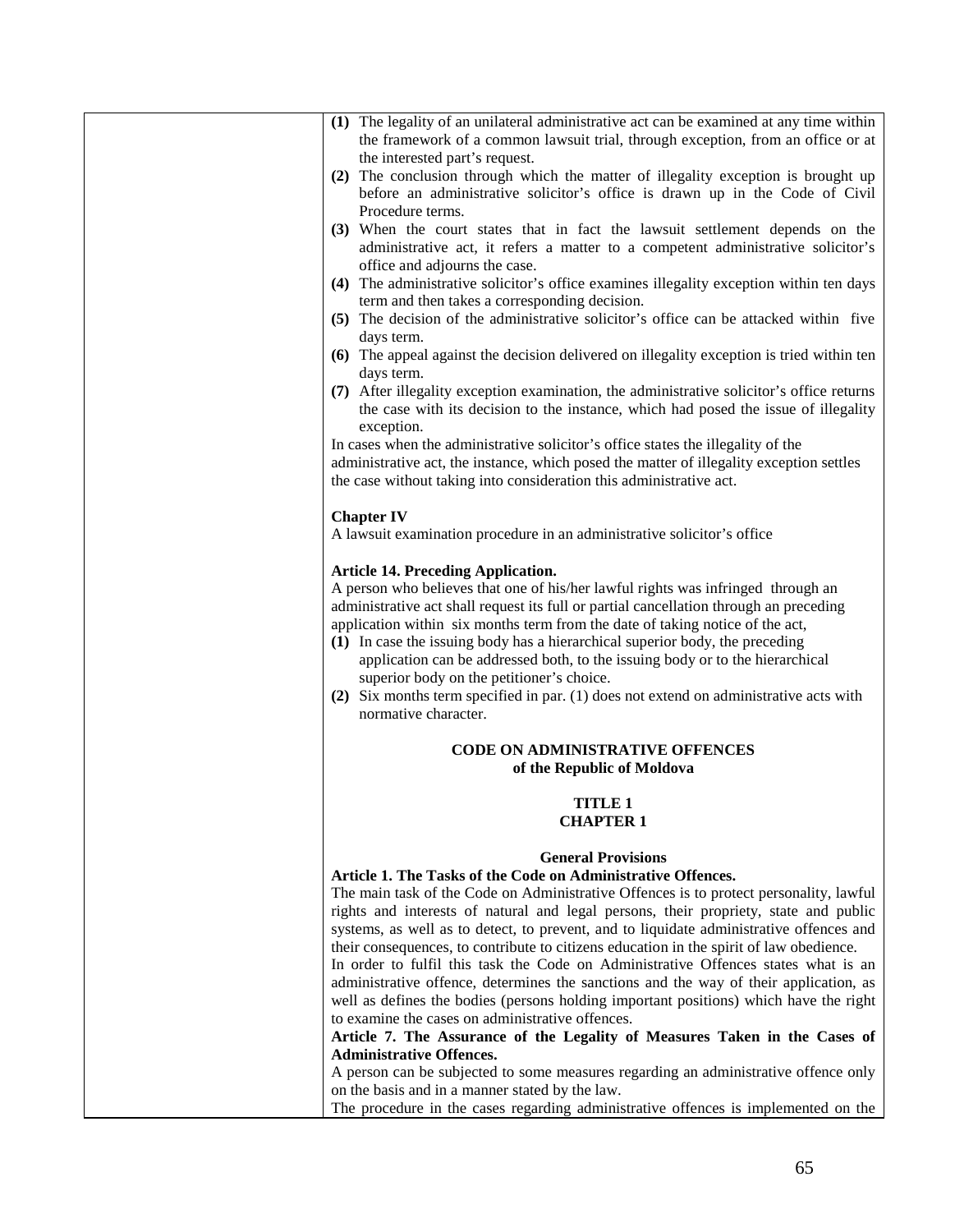| basis of keeping strongly to the legislation.<br>Bodies and persons holding important positions shall apply administrative measures<br>only within the limits of their competence and in ensuring compliance with the law.<br>The observance of the legislation's requirements with regard to the application of<br>administrative measures is ensured through a systematic control by superior bodies and<br>by senior officials, through the supervision of the Office of Public Prosecutor, through<br>the right to lodge complaints, as well as through other modalities stated by law.                                                                                                                                                                                                                                                                                                                                                                                                                                                                                                                                                                                                                                                                                                                                                                                                                                                          |
|------------------------------------------------------------------------------------------------------------------------------------------------------------------------------------------------------------------------------------------------------------------------------------------------------------------------------------------------------------------------------------------------------------------------------------------------------------------------------------------------------------------------------------------------------------------------------------------------------------------------------------------------------------------------------------------------------------------------------------------------------------------------------------------------------------------------------------------------------------------------------------------------------------------------------------------------------------------------------------------------------------------------------------------------------------------------------------------------------------------------------------------------------------------------------------------------------------------------------------------------------------------------------------------------------------------------------------------------------------------------------------------------------------------------------------------------------|
| <b>GENERAL PART</b><br><b>CHAPTER 2</b>                                                                                                                                                                                                                                                                                                                                                                                                                                                                                                                                                                                                                                                                                                                                                                                                                                                                                                                                                                                                                                                                                                                                                                                                                                                                                                                                                                                                              |
| ADMINISTRATIVE OFFENCE AND ADMINISTRATIVE RESPONSIBILITY                                                                                                                                                                                                                                                                                                                                                                                                                                                                                                                                                                                                                                                                                                                                                                                                                                                                                                                                                                                                                                                                                                                                                                                                                                                                                                                                                                                             |
| Article 9. Administrative Offence Notion.<br>An illicit fact (action or non-action) infringing on personality, on lawful rights and<br>interests of natural and legal persons, on propriety, on state system and public order is<br>considered an administrative offence. Other illicit facts for which legislation foresees<br>an administrative responsibility are also considered administrative offences.<br>If offences foreseen in the present Code do not imply penal responsibility according to<br>the legislation currently in force, then administrative responsibility is applied.<br>Article 12. The Age at Which a Person Can Be Held Responsible for an<br><b>Administrative Offence.</b><br>Persons who have reached the age of sixteen by the moment of an administrative<br>offence commitment can be held responsible for this offence.<br>Article 16. The Responsibility of Aliens and Stateless Persons.<br>Aliens and stateless persons on the territory of the Republic of Moldova can be held<br>responsible for administrative offences in accordance with the general provisions.<br>The matter regarding responsibility for administrative offences, committed on the<br>territory of the Republic of Moldova by citizens, which according to the international<br>laws and treaties enjoy immunity with regard to the administrative jurisdiction of the<br>Republic of Moldova, is settled through diplomatic channels. |
| <b>CHAPTER 4</b>                                                                                                                                                                                                                                                                                                                                                                                                                                                                                                                                                                                                                                                                                                                                                                                                                                                                                                                                                                                                                                                                                                                                                                                                                                                                                                                                                                                                                                     |
| APPLICATION OF ADMINISTRATIVE SUNCTION                                                                                                                                                                                                                                                                                                                                                                                                                                                                                                                                                                                                                                                                                                                                                                                                                                                                                                                                                                                                                                                                                                                                                                                                                                                                                                                                                                                                               |
| Article 32. General Rules of the Application of Sanctions for Administrative<br>Offences.<br>Sanctions for administrative offences are applied within the limits stated by the<br>normative act, which foresees responsibility for the committed offence in a thorough<br>compliance with the present Code and other acts relating to administrative offences.                                                                                                                                                                                                                                                                                                                                                                                                                                                                                                                                                                                                                                                                                                                                                                                                                                                                                                                                                                                                                                                                                       |
| <b>CHAPTER 13</b>                                                                                                                                                                                                                                                                                                                                                                                                                                                                                                                                                                                                                                                                                                                                                                                                                                                                                                                                                                                                                                                                                                                                                                                                                                                                                                                                                                                                                                    |
| ADMINISTRATIVE OFFENCES WHICH INFRINGE ON PUBLIC ORDER<br>Article 171 <sup>5</sup> The Production and Dissemination of Materials Which Propagate<br><b>Violence and Cruelty.</b><br>Production, importation, dissemination, demonstration or storage with the purpose of<br>dissemination or demonstration of either videofilms or other works which propagate<br>violence and cruelty -<br>involve the application of a fine in the amount from 10 to 20 minimal salaries, and for<br>persons holding some important positions -till 50 minimal salaries with the<br>confiscation of all materials and means of their production and demonstration.                                                                                                                                                                                                                                                                                                                                                                                                                                                                                                                                                                                                                                                                                                                                                                                                 |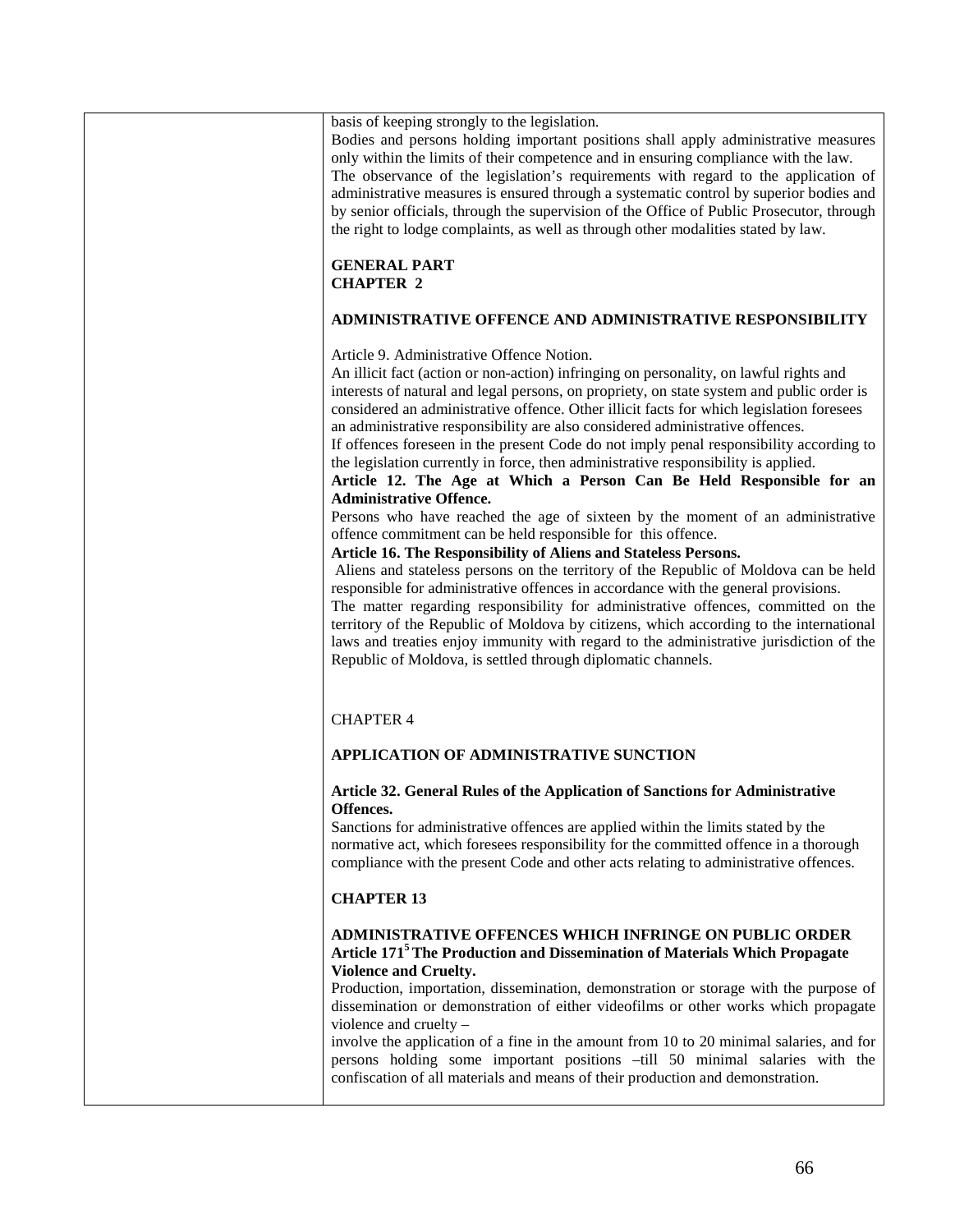| Article 174 <sup>2</sup> Premeditated Infringement of the State Symbols Use.                 |
|----------------------------------------------------------------------------------------------|
| Premeditated infringement of the use of the state symbols (State Seal, flag, national        |
| anthem) of the Republic of Moldova or of other States -involve the application of a          |
| fine in the amount till 10 minimal salaries.                                                 |
| Actions foreseen in paragraph 1 of the present article committed by a group of persons       |
| on a previous agreement, as well as by persons holding important positions and               |
| responsible for the observance of state symbols use, -                                       |
| involve application of a fine in the amount till 20 minimal salaries or administrative       |
| arrest for a period till 30 days.                                                            |
|                                                                                              |
| Article 200. Legislation on Cults Violation.                                                 |
| Restriction as to participate or no in the exercise of a religious cult, to contribute or no |
| to the expenses of a cult –involve the application of a fine in the amount of till 10        |
| minimal salaries.                                                                            |
| Confessional intolerance manifested through acts which hinder a free exercise of a cult      |
| recognised by the State,-                                                                    |
| involve application of a fine in the amount from 5 to 15 minimal salaries.                   |
| Exercising of some practices and rituals which offend against the legislation currently      |
| in force by a registered or unregistered cult,-                                              |
| involve the application of a fine in the amount from 10 to 20 minimal salaries. The          |
| disclosure of the secret of confession by a cult servant,-                                   |
| involve the application of a fine from 10 to 25 minimal salaries.                            |
| The organisation of political parties on a confessional criterion, - involve the             |
| application of a fine from 15 to 25 minimal salaries.                                        |
| The involvement of foreign citizens into religious activities, as well as the exercise by    |
|                                                                                              |
| foreign nationals of some activities and rituals without public authorities' consent, -      |
| involve the application of a fine in the amount till 10 minimal salaries and expulsion of    |
| these foreign nationals from the country.                                                    |
| The same actions committed by a person under an administrative sanction for one of           |
| the offences foreseen in paragraphs 1, 2, 3, 4, 5 or 6 of the present article, -             |
| involve the application of a fine in the amount till 25 minimal salaries or of an            |
| administrative arrest for a period till 30 days.                                             |
| Article 200 <sup>3</sup> The Infringement of Languages' Rights Equality.                     |
| The actions directed to the propagation of hatred, to disregard of any nationality's         |
| language, to the creation of obstacles for the functioning of the sate language and of       |
| other languages on the territory of the Republic of Moldova, as well as the                  |
| infringement upon citizens' rights on the reasons of language,-                              |
| involve the application of a fine in the amount till 5 minimal salaries.                     |
|                                                                                              |
| Article 200 <sup>4</sup> Violation of the Law on the Functioning of Languages on the         |
| <b>Territory of the Republic of Moldova.</b>                                                 |
| Violation of the Law on the Functioning of Languages on the Territory of the Republic        |
| of Moldova by the leaders of governmental bodies and of state administration bodies,         |
| as well as by the leaders of enterprises, institutions, and organisations situated on the    |
| territory of the Republic of Moldova,-                                                       |
| Involve the application of a fine in the amount till 10 minimal salaries.                    |
|                                                                                              |
| <b>TITLE IV</b>                                                                              |
|                                                                                              |
| THE PROCEDURE IN CASES REGARDING ADMINISTRATIVE OFFENCES                                     |
| <b>CHAPTER 17</b>                                                                            |
|                                                                                              |
| <b>FUNDAMENTAL PROVISIONS</b>                                                                |
|                                                                                              |
| Article 232. The Tasks of the Procedure in Cases Regarding Administrative                    |
| Offences.                                                                                    |
| The tasks of the procedure in cases regarding administrative offences are the                |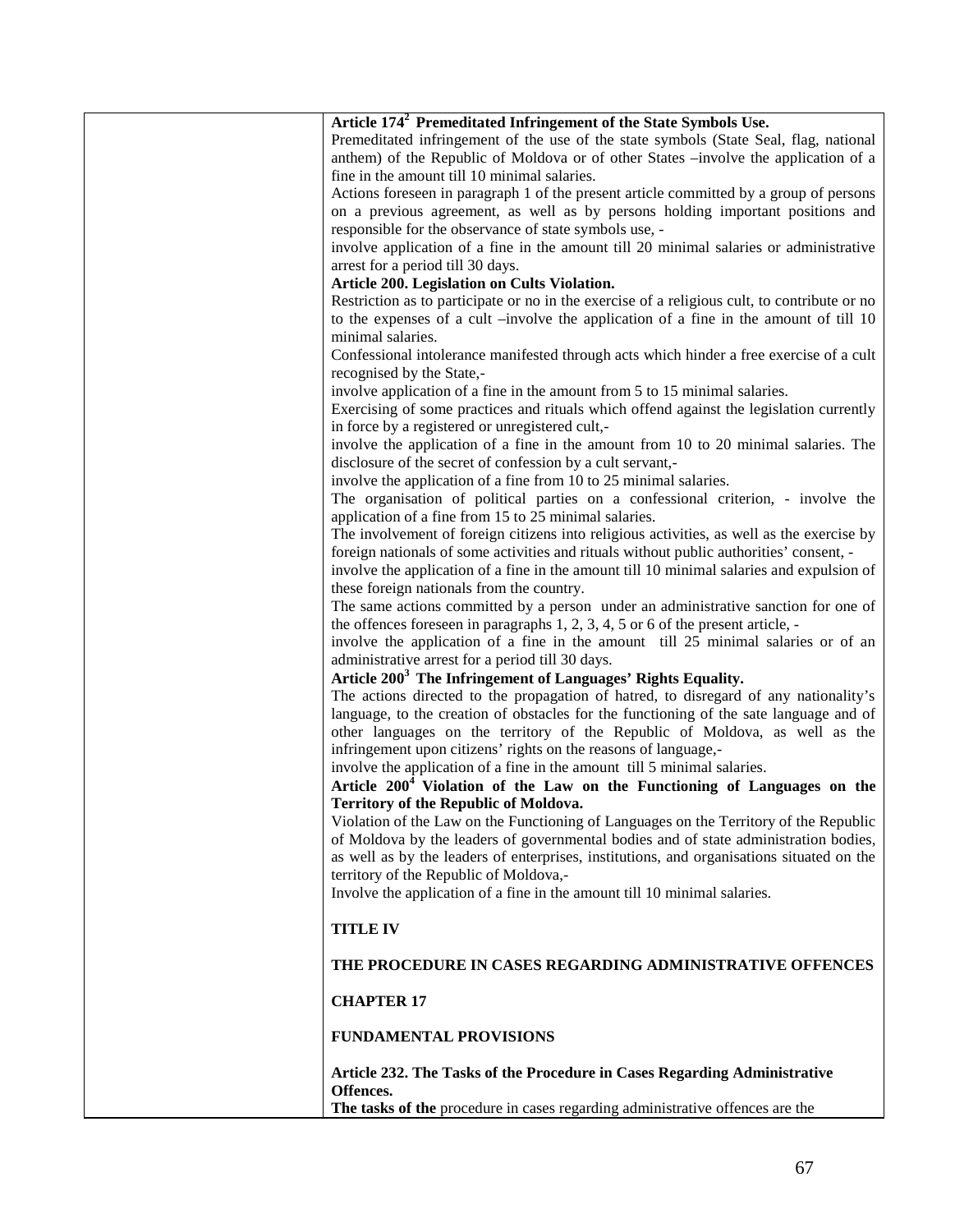|                                     | following:                                                                                                                                                                                                                                                                                                                                                                                                                      |
|-------------------------------------|---------------------------------------------------------------------------------------------------------------------------------------------------------------------------------------------------------------------------------------------------------------------------------------------------------------------------------------------------------------------------------------------------------------------------------|
|                                     | a timely, full and objective clearing up each case circumstances, its settlement in a<br>thorough compliance with law, the assurance of taken decision implementation, as<br>well as verification of all reasons and conditions, which contributed to the commitment<br>of administrative offences, administrative offences prevention, education of citizens in<br>the spirits of law obedience and legislation strengthening. |
|                                     | Article 235. The Examination of Cases on Administrative Offences on the Basis of                                                                                                                                                                                                                                                                                                                                                |
|                                     | all Citizens Equality Principle.                                                                                                                                                                                                                                                                                                                                                                                                |
|                                     | The examination of cases on administrative offences is implemented on the basis of                                                                                                                                                                                                                                                                                                                                              |
|                                     | the principle of all citizens' equality before the law and the body, which examines the<br>case regardless their origin, social status, economic conditions, race and nationality,                                                                                                                                                                                                                                              |
|                                     | religion, occupation, residence, and other circumstances.                                                                                                                                                                                                                                                                                                                                                                       |
|                                     | Article 236. Public Examination of Cases on Administrative Offences.                                                                                                                                                                                                                                                                                                                                                            |
|                                     | Cases regarding administrative offences are examined in a public way. With the                                                                                                                                                                                                                                                                                                                                                  |
|                                     | purpose of education and prevention of administrative offences, these cases can be                                                                                                                                                                                                                                                                                                                                              |
|                                     | examined within a working staff, at educational institution or at place of living of the                                                                                                                                                                                                                                                                                                                                        |
|                                     | offender.                                                                                                                                                                                                                                                                                                                                                                                                                       |
| Does civil and administrative       | Neither direct nor indirect discrimination is defined or delimited.<br>Civil and                                                                                                                                                                                                                                                                                                                                                |
| legislation aimed at combating      | administrative legislation only declares the principle of all persons equality, invoking                                                                                                                                                                                                                                                                                                                                        |
| racial discrimination cover both    | the prohibited grounds, but it does not define the notions of direct and indirect                                                                                                                                                                                                                                                                                                                                               |
| direct<br>indirect<br>and           | discrimination, does not delimit these notions and does not indicate the full diversity                                                                                                                                                                                                                                                                                                                                         |
| discrimination?                     | of actions which could be committed with a discriminating effect.                                                                                                                                                                                                                                                                                                                                                               |
| Is a definition provided of both    |                                                                                                                                                                                                                                                                                                                                                                                                                                 |
| indirect<br>direct<br>and           |                                                                                                                                                                                                                                                                                                                                                                                                                                 |
| discrimination?                     |                                                                                                                                                                                                                                                                                                                                                                                                                                 |
| <b>Details</b>                      |                                                                                                                                                                                                                                                                                                                                                                                                                                 |
| Does the definition of direct       |                                                                                                                                                                                                                                                                                                                                                                                                                                 |
| discrimination cover 'potential'    |                                                                                                                                                                                                                                                                                                                                                                                                                                 |
| unfavourable treatment based on     |                                                                                                                                                                                                                                                                                                                                                                                                                                 |
| the prohibited grounds?             |                                                                                                                                                                                                                                                                                                                                                                                                                                 |
| What grounds are enumerated         | All grounds, except colour, are enumerated.                                                                                                                                                                                                                                                                                                                                                                                     |
| in the list of prohibited grounds   |                                                                                                                                                                                                                                                                                                                                                                                                                                 |
| of discrimination (race, colour,    |                                                                                                                                                                                                                                                                                                                                                                                                                                 |
| language, religion, nationality,    |                                                                                                                                                                                                                                                                                                                                                                                                                                 |
| national or ethnic origin, etc.)?   |                                                                                                                                                                                                                                                                                                                                                                                                                                 |
| Is this a non-exhaustive list of    | The list of grounds is complete, with the exception of 'colour'. This fact results from                                                                                                                                                                                                                                                                                                                                         |
| grounds?                            | articles 1, 17, 18, 19, 20, and 23 of the Civil Code, articles 4, 6, 235 of the Code of                                                                                                                                                                                                                                                                                                                                         |
| If yes, how is this made clear in   | Civil Procedure (the content of these articles is given above).                                                                                                                                                                                                                                                                                                                                                                 |
| the definition?                     |                                                                                                                                                                                                                                                                                                                                                                                                                                 |
| Are there any restrictive words     | No.                                                                                                                                                                                                                                                                                                                                                                                                                             |
| in the definition requiring that    |                                                                                                                                                                                                                                                                                                                                                                                                                                 |
| discriminatory actions be based     |                                                                                                                                                                                                                                                                                                                                                                                                                                 |
| 'solely' or 'exclusively' on the    |                                                                                                                                                                                                                                                                                                                                                                                                                                 |
| prohibited grounds?                 |                                                                                                                                                                                                                                                                                                                                                                                                                                 |
| Do the offences of direct and       | First of all, neither direct nor indirect discrimination is defined or delimited in civil or                                                                                                                                                                                                                                                                                                                                    |
| discrimination<br>indirect<br>cover | administrative legislation. Secondly, the categories of actions, which come within                                                                                                                                                                                                                                                                                                                                              |
| situations of adverse treatment     | these norms are not foreseen.                                                                                                                                                                                                                                                                                                                                                                                                   |
| based on erroneous assumptions      |                                                                                                                                                                                                                                                                                                                                                                                                                                 |
| as to the person's belonging to a   |                                                                                                                                                                                                                                                                                                                                                                                                                                 |
| group listed in the prohibited      |                                                                                                                                                                                                                                                                                                                                                                                                                                 |
| grounds?                            |                                                                                                                                                                                                                                                                                                                                                                                                                                 |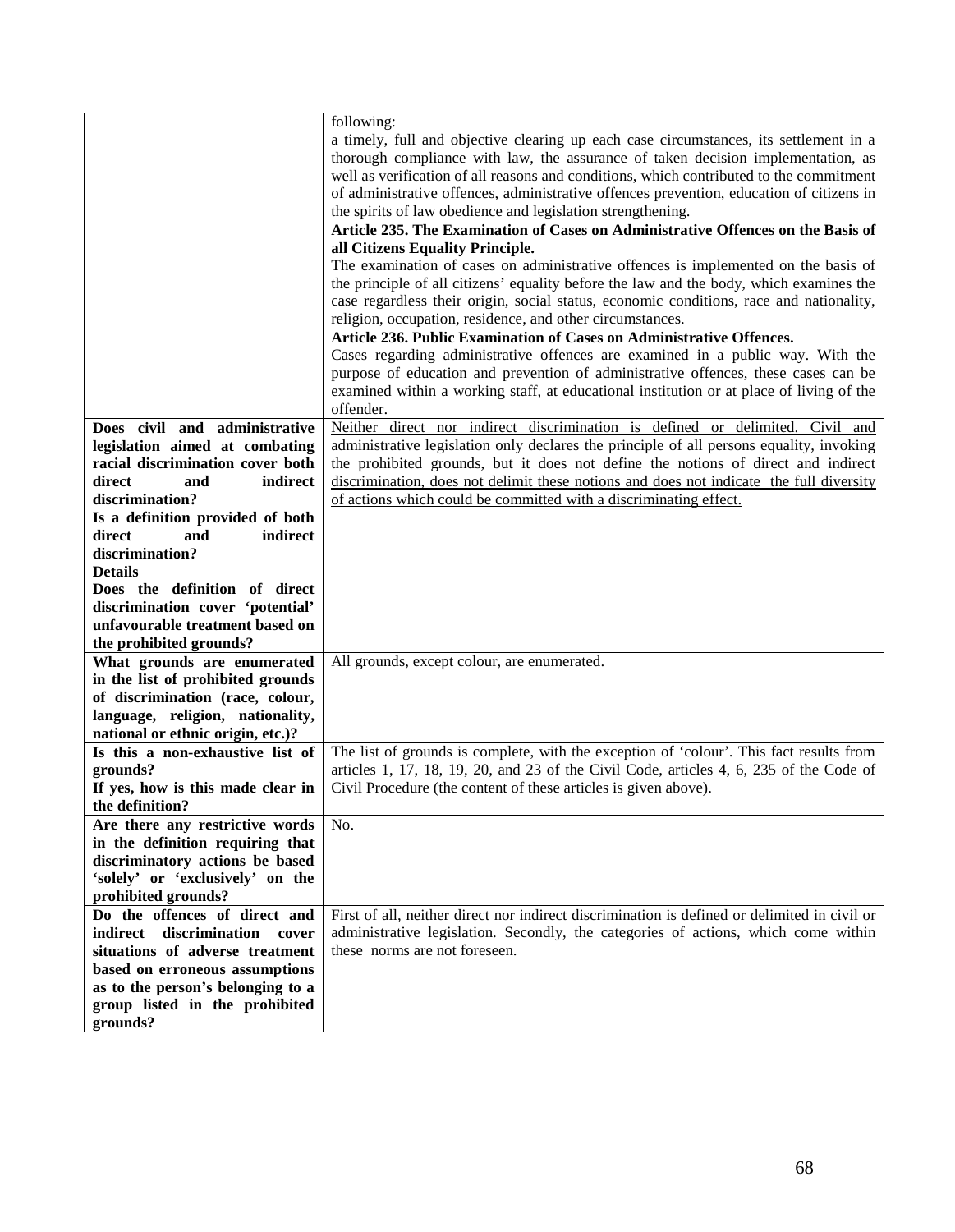| Is it clearly stipulated that the    | Such provisions do not exist in the respective legislation.                           |
|--------------------------------------|---------------------------------------------------------------------------------------|
| prohibition of<br>discrimination     |                                                                                       |
| does<br>prevent<br>the<br>not        |                                                                                       |
| of<br>maintenance<br>adoption<br>or  |                                                                                       |
| special measures designed<br>to      |                                                                                       |
| promote the full equality of         |                                                                                       |
| designated<br>persons<br>by<br>the   |                                                                                       |
| prohibited grounds?                  |                                                                                       |
| What fields are covered by anti-     | Yes, anti-discrimination legislation covers all the domains indicated in the question |
| discrimination<br>legislation        | (see the chapters 'Constitutional Law' and 'Criminal Law').                           |
| education,<br>(employment,           |                                                                                       |
| housing, health, access to and       |                                                                                       |
| provision of goods, facilities and   |                                                                                       |
|                                      |                                                                                       |
| services, access to public services  |                                                                                       |
| and public places, etc.)?            |                                                                                       |
| Does legislation in this area        | Yes.                                                                                  |
| apply to all public bodies as well   |                                                                                       |
| as to private persons?               |                                                                                       |
| Are all functions of all public      | Yes, all functions are covered by legislation.                                        |
| authorities covered by legislation   |                                                                                       |
| (including areas of particular       |                                                                                       |
| sensitivity such as immigration,     |                                                                                       |
| policing<br>judicial<br>and          |                                                                                       |
| proceedings)?                        |                                                                                       |
| If not, which functions<br>are       |                                                                                       |
| excluded?                            |                                                                                       |
| Does legislation apply to all        | Yes.                                                                                  |
| natural and legal persons?           |                                                                                       |
| Are certain acts specifically        | No, these specific situations are not being preset in the Moldovan legislation.       |
| defined?<br>(particularly:           |                                                                                       |
| victimisation/retribution;           |                                                                                       |
| segregation;<br>harassment;          |                                                                                       |
| discrimination<br><b>based</b><br>on |                                                                                       |
| association or contacts with a       |                                                                                       |
| person or persons identified by a    |                                                                                       |
| prohibited ground; instructing       |                                                                                       |
| discriminate;<br>another<br>to       |                                                                                       |
| intention<br>announced<br>to         |                                                                                       |
| discriminate; aiding another to      |                                                                                       |
| discriminate).                       |                                                                                       |
|                                      |                                                                                       |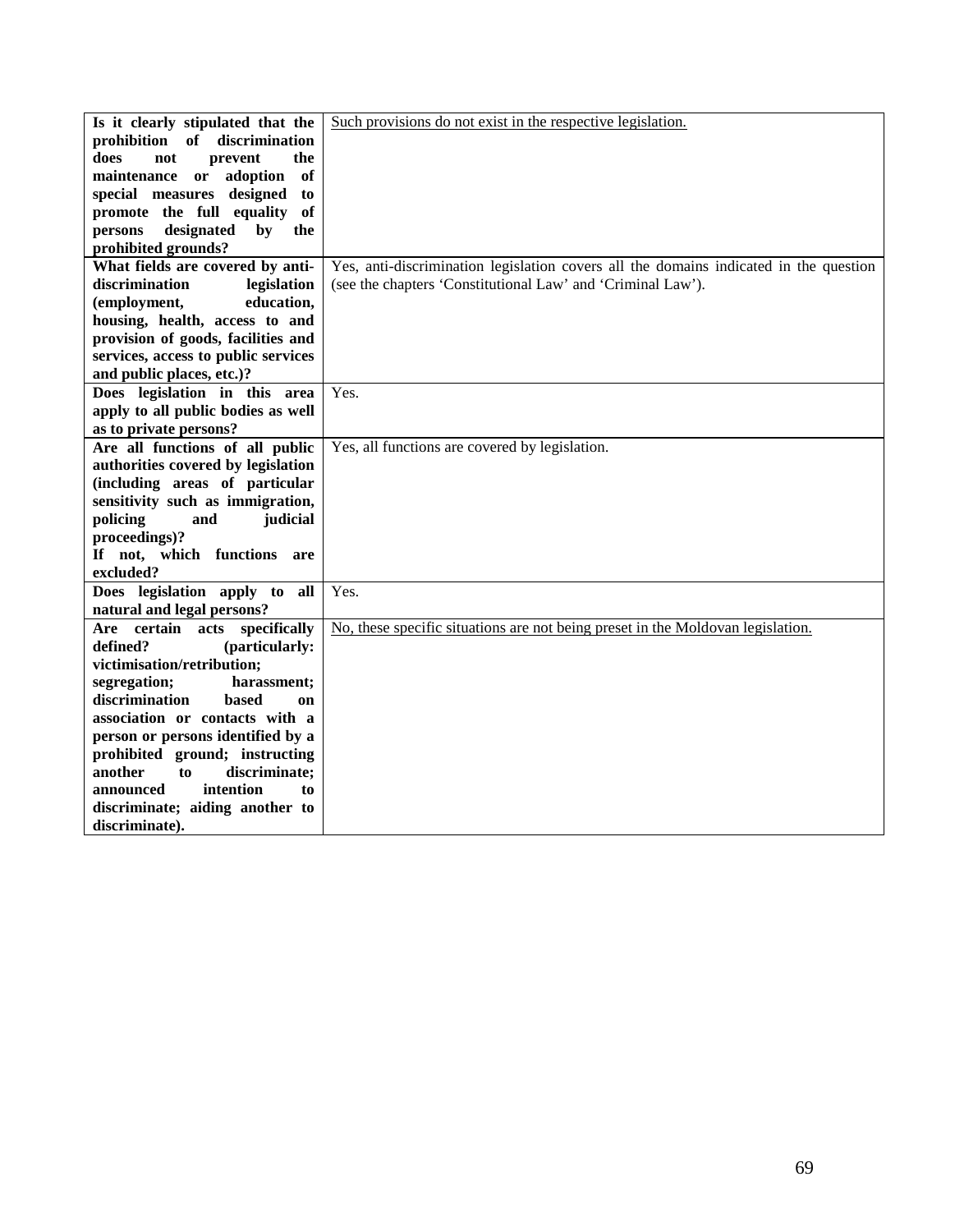| public<br>authorities<br>Are<br>any<br>placed under a statutory duty to<br>promote equality and eliminate<br>discrimination in carrying out<br>their functions?                 | Theoretically Ombudsman institute is the body to consider civil cases and situations,<br>however, in practice it has no capacity and seemingly no intention to play any role in<br>the matter.                                                                                                                                                                                                                                                                                                                                                                                                                                                                                                                                                                                                                                                                                                                                                                                                                                                                                                                                               |
|---------------------------------------------------------------------------------------------------------------------------------------------------------------------------------|----------------------------------------------------------------------------------------------------------------------------------------------------------------------------------------------------------------------------------------------------------------------------------------------------------------------------------------------------------------------------------------------------------------------------------------------------------------------------------------------------------------------------------------------------------------------------------------------------------------------------------------------------------------------------------------------------------------------------------------------------------------------------------------------------------------------------------------------------------------------------------------------------------------------------------------------------------------------------------------------------------------------------------------------------------------------------------------------------------------------------------------------|
|                                                                                                                                                                                 | Department of Interethnic Relations has only the mandate for the regulatory and<br>consultative status. In the matters of antidiscrimination its role has been very much<br>limited.                                                                                                                                                                                                                                                                                                                                                                                                                                                                                                                                                                                                                                                                                                                                                                                                                                                                                                                                                         |
|                                                                                                                                                                                 | Prosecutor office, the main law enforcement office for the criminal and administrative<br>offences has similarly played little if any role in the matter.                                                                                                                                                                                                                                                                                                                                                                                                                                                                                                                                                                                                                                                                                                                                                                                                                                                                                                                                                                                    |
| Are public authorities placed<br>under a specific duty to ensure<br>that those parties to whom they<br>award contracts, loans, grants or<br>benefits<br>respect<br>other<br>and | The Ministry of Justice, judicial instances, civil servants in accordance with the<br>provisions of the Law on Public Service Nr. 443-XIII of 04.05.1995 (Official Monitor<br>of the Republic of Moldova Nr. 61/681 of 02.11.1995).<br>Article 4. Fundamental Principles of Public Service Activity.<br>Public service bases its activity on the following principles:<br>b) to respect laws and other legal acts, to respect the state discipline, to bear<br>personal responsibility for exercising public service duties;<br>c) to respect the lawful rights and interests of natural and legal persons, of local public<br>administration authorities.<br>Article 5. The Main Tasks of Public Service.<br>The main tasks of public service are as follows:<br>c) to protect lawful rights and interests of natural and legal persons, of local public<br>administration authorities, to assure these rights exercise.<br>Article 10. The rights and duties of a civil servant.<br>(2) civil servant is obliged:<br>a) To respect citizens' rights and freedoms;<br>The positive answer results from the answer on the previous question. |
| promote a policy of<br>non-<br>discrimination?                                                                                                                                  |                                                                                                                                                                                                                                                                                                                                                                                                                                                                                                                                                                                                                                                                                                                                                                                                                                                                                                                                                                                                                                                                                                                                              |
| If so, is it stipulated that the<br>breach of this condition by the                                                                                                             | No.                                                                                                                                                                                                                                                                                                                                                                                                                                                                                                                                                                                                                                                                                                                                                                                                                                                                                                                                                                                                                                                                                                                                          |
| other party provides grounds for<br>cancellation of the contract, loan,<br>grant or other benefit?                                                                              | <b>CIVIL CODE</b><br>of the Republic of Moldova                                                                                                                                                                                                                                                                                                                                                                                                                                                                                                                                                                                                                                                                                                                                                                                                                                                                                                                                                                                                                                                                                              |
|                                                                                                                                                                                 | Article 220. The Nullity of Legal Act Which is Contrary to Law, to Public Order<br>and to Good Morals and Manners.<br>(1) Legal acts or provisions, which are contrary to imperative norms, are null<br>provided the law does not stipulate otherwise.<br>(2) Legal acts or provisions, which are contrary to public order or to good morals and                                                                                                                                                                                                                                                                                                                                                                                                                                                                                                                                                                                                                                                                                                                                                                                             |
|                                                                                                                                                                                 | manners are null.                                                                                                                                                                                                                                                                                                                                                                                                                                                                                                                                                                                                                                                                                                                                                                                                                                                                                                                                                                                                                                                                                                                            |
| Are any other institutions (such<br>as private businesses) placed<br>under a statutory duty to take                                                                             | No.                                                                                                                                                                                                                                                                                                                                                                                                                                                                                                                                                                                                                                                                                                                                                                                                                                                                                                                                                                                                                                                                                                                                          |
| measures to promote equality<br>and eliminate discrimination?                                                                                                                   |                                                                                                                                                                                                                                                                                                                                                                                                                                                                                                                                                                                                                                                                                                                                                                                                                                                                                                                                                                                                                                                                                                                                              |
| If yes, is this duty accompanied                                                                                                                                                |                                                                                                                                                                                                                                                                                                                                                                                                                                                                                                                                                                                                                                                                                                                                                                                                                                                                                                                                                                                                                                                                                                                                              |
| supervision<br>and<br>by<br>a<br>enforcement mechanism?                                                                                                                         |                                                                                                                                                                                                                                                                                                                                                                                                                                                                                                                                                                                                                                                                                                                                                                                                                                                                                                                                                                                                                                                                                                                                              |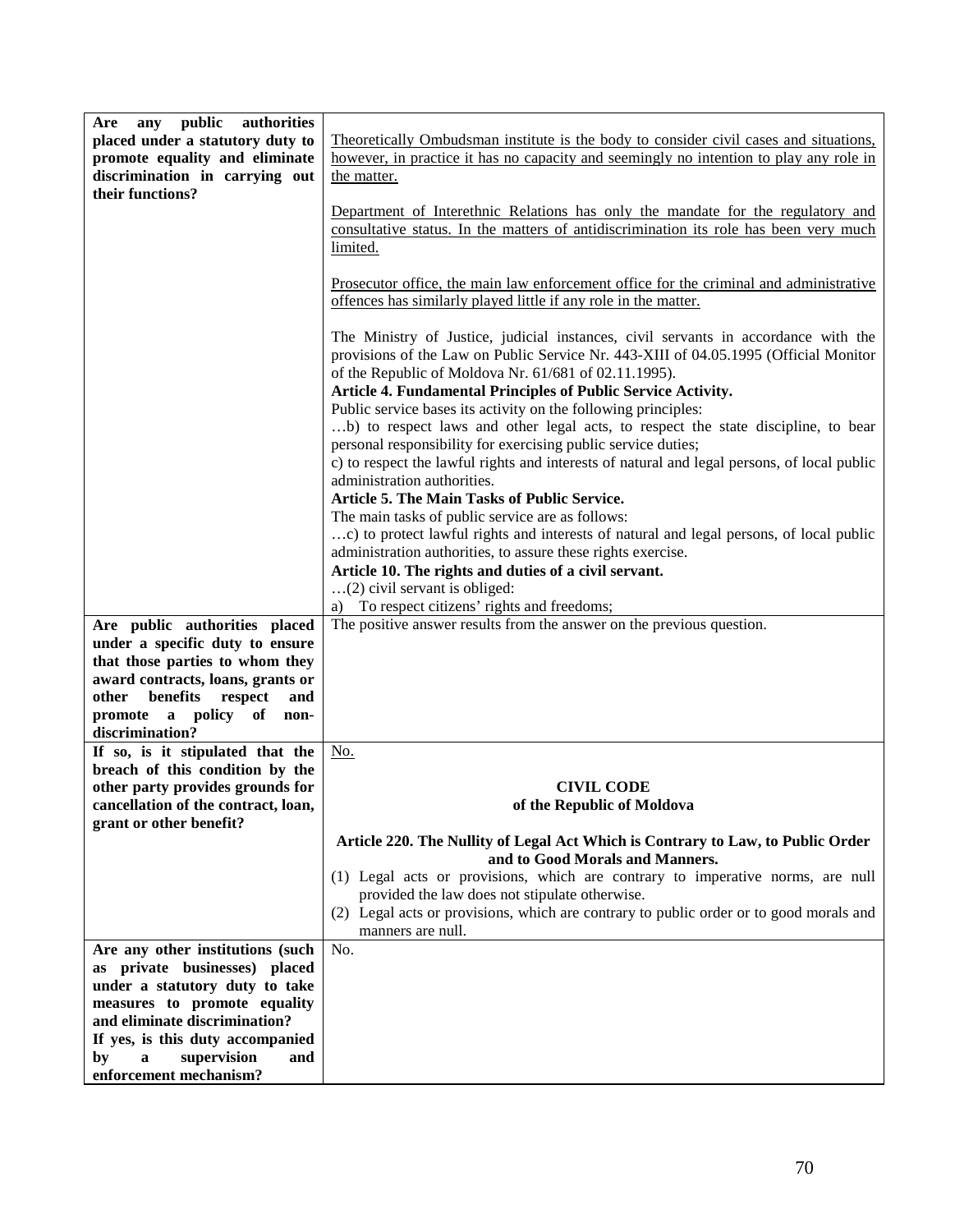| it provided that<br>laws,<br>Is.         | It is not provided. All modifications and completions of normative acts are made in a    |
|------------------------------------------|------------------------------------------------------------------------------------------|
| regulations and administrative           | generally stated order.                                                                  |
| provisions at the national and           | Article 7 of the Constitution stipulates:                                                |
| local levels are to be reviewed on       | "Laws and legal acts, which are contrary to the Constitution do not have legal power".   |
| an ongoing basis, and those              |                                                                                          |
| contrary to the principles of non-       |                                                                                          |
| discrimination<br>amended<br><b>or</b>   |                                                                                          |
|                                          |                                                                                          |
| nullified?                               |                                                                                          |
| provided<br>it<br>that<br><b>Is</b>      | It is not provided directly but any deviation from the equality principles is prohibited |
| discriminatory provisions which          | by law.                                                                                  |
| are included in individual or            |                                                                                          |
| collective<br>contracts<br><sub>or</sub> |                                                                                          |
| agreements, internal rules of            |                                                                                          |
| undertaking, rules governing             |                                                                                          |
| profit-making associations, and          |                                                                                          |
| rules governing the independent          |                                                                                          |
| professions and workers' and             |                                                                                          |
|                                          |                                                                                          |
| employers' organisations, are to         |                                                                                          |
| be declared null or void?                |                                                                                          |
| Does legislation provide for the         | Legislation does not provide such procedures.                                            |
| possibility of any fast-track            |                                                                                          |
| interim procedures available for         |                                                                                          |
| victims<br>in<br>alleged<br>those        |                                                                                          |
| situations where the immediate           |                                                                                          |
| consequences of the alleged              |                                                                                          |
| discriminatory<br>act<br>are             |                                                                                          |
|                                          |                                                                                          |
| particularly serious?                    |                                                                                          |
| What actors are legally entitled         | Both natural and legal persons personally claiming the status of victim. No role of      |
| bring<br>complaints<br>of<br>to          | acting in the public interest-see comments above.                                        |
| discrimination?                          |                                                                                          |
| Are associations, organisations,         |                                                                                          |
| trade unions or other legal              |                                                                                          |
| entities with a legitimate interest      |                                                                                          |
| in ensuring compliance with              |                                                                                          |
| non-discrimination<br>legislation        |                                                                                          |
| entitled to bring<br>complaints          |                                                                                          |
| alleging racial discrimination?          |                                                                                          |
| Do complaints brought by such            | Yes.                                                                                     |
| legal entities need to be bases on       |                                                                                          |
| the treatment of a specific              |                                                                                          |
| victim?                                  |                                                                                          |
|                                          | Yes.                                                                                     |
| When complaints are based on             |                                                                                          |
| the treatment of a specific victim,      |                                                                                          |
| is it necessary for such legal           |                                                                                          |
| entities to obtain the victim's          |                                                                                          |
| consent?                                 |                                                                                          |
| Is free legal aid available to           | No, See comments above. Below is the information on the non-governmental bodies          |
| alleged victims of discrimination        | acting in the interest of public.                                                        |
| in financial need?                       |                                                                                          |
|                                          | 1. Parliamentary advocates protect the infringed rights of the citizens and their legal  |
|                                          | actions are not taxed by the State.                                                      |
|                                          | 2. There is a so called "Legal Clinic" within the Faculty of Law, "Legal experts         |
|                                          | association for human rights protection" activates.                                      |
|                                          | The Law on State Tax Nr. 1225-XII of 8 December 1992 with amendments and                 |
|                                          |                                                                                          |
|                                          | completions made by December 1999 (Official Monitor of the Republic of                   |
|                                          | Moldova Nr. 26-27 of 12.09.2002).                                                        |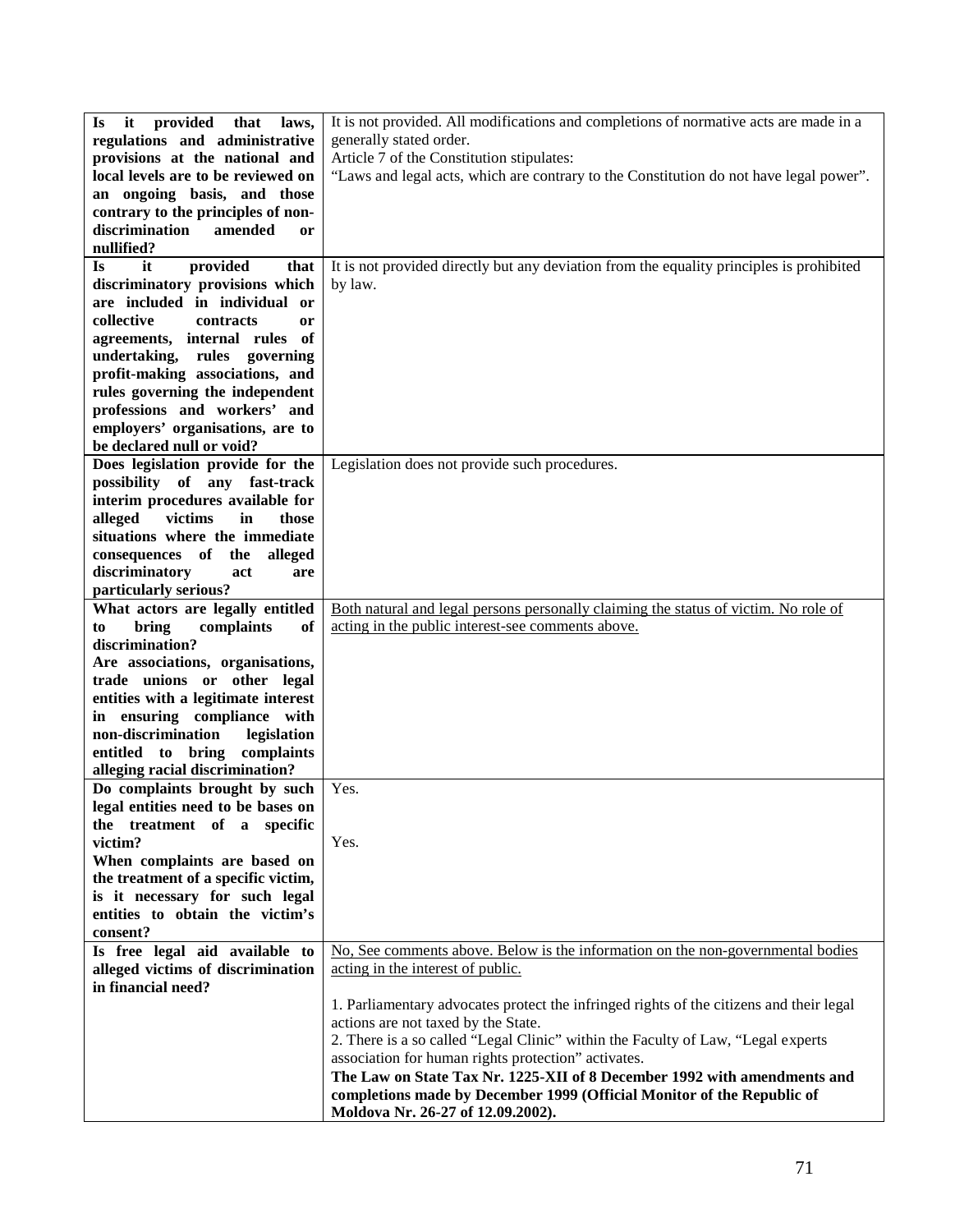| Does legislation provide for a     | Legislation provides for a shared burden of proof of a committed act by each offender,      |
|------------------------------------|---------------------------------------------------------------------------------------------|
| shared burden of proof in          | who took part in a discriminatory act perpetrated in group, in order to individualise the   |
| discrimination cases?              | measure of his/her liability. In legal civil procedure, the person or her representative    |
|                                    | has to bear the majority of burden of proof.                                                |
| What remedies are available in     | Yes, according to Article 10 of the Civil Code the protection of civil right is carried     |
| cases of racial discrimination?    | out through:                                                                                |
| Are<br>measures<br>other<br>than   | d) the reestablishment of the situation anterior to the right infringement and the          |
|                                    |                                                                                             |
| such<br>the<br>compensation,<br>as | elimination of actions through which the right is violated or the peril of its violation    |
| restitution of rights that have    | appears,                                                                                    |
| been lost made available?          | According to Article 16 of the Civil Code, par. (2): "Every person has the right to         |
| Is there a possibility for non-    | demand the denial of the information infringing on his/her honour, dignity or               |
| monetary forms of reparation,      | professional reputation if the person, which spread the information can not prove its       |
| such as the public disclosure of   | veracity".                                                                                  |
| decision<br>the<br>finding         | Paragraph 4 of the same Article 16 stipulates: "If the information infringing a person's    |
| discrimination?                    | honour, dignity or professional reputation is spread through mass media, then the court     |
|                                    | obliges the person, who spread this information to public a denial in the same rubric, at   |
|                                    | the same page, in the same TV program within maximum 15 days from the date when             |
|                                    | the court decision have come into force".                                                   |
|                                    | Paragraph (5) provides: "In case when a document issued by an organisation contains         |
|                                    | information that infringes on a person's honour, dignity, and professional reputation       |
|                                    | the court obliges the organisation to substitute the document".                             |
|                                    |                                                                                             |
|                                    | Paragraph (6) provides: " In cases other than those foreseen in par. (4) and (5) the        |
|                                    | modality of denial of the information, which infringes on a person's honour, dignity,       |
|                                    | and professional reputation is stated by a judicial instance".                              |
|                                    | Paragraph (7) stipulates: "A person whose lawful rights and interests have been             |
|                                    | infringed through a mass media source's publications has the right to public his/her        |
|                                    | retort in the respective mass media source on this source account.                          |
|                                    | Paragraph (8): "Any person in whose respect the information infringing on his/her           |
|                                    | honour, dignity, and professional reputation was spread has the right to demand,            |
|                                    | additionally to the denial, a compensation for a material and moral damage".                |
|                                    | Paragraph (9) stipulates: "If the identification of the person who spread the               |
|                                    | information infringing a person's honour, dignity, and professional reputation is not       |
|                                    | possible, then the latter has the right to address to a court with a request to declare the |
|                                    | spread information not corresponding to facts.                                              |
|                                    |                                                                                             |
|                                    |                                                                                             |
| Does legislation provide for the   |                                                                                             |
|                                    |                                                                                             |
| possibility for a programme of     | No specialised or professional courses are available on the subject, these are not the      |
| positive measures (including       | part even of the standard professional education of the law enforcements or public          |
| special measures) to be imposed    | servants.                                                                                   |
| on an offending party?             |                                                                                             |
| Where yes, is provision made for   |                                                                                             |
| the involvement of a specialised   |                                                                                             |
| body in the development and        |                                                                                             |
| supervision<br>of<br>such<br>a     |                                                                                             |
| programme?                         |                                                                                             |
| Does legislation provide that      | This is not provided in the legislation.                                                    |
| employers and principals may be    |                                                                                             |
| held vicariously liable for the    |                                                                                             |
| acts of their employees or agents  |                                                                                             |
| in cases of racial discrimination? |                                                                                             |
|                                    |                                                                                             |
| Where yes, is it necessary for     |                                                                                             |
| employers and principals to have   |                                                                                             |
| known of these acts in order to    |                                                                                             |
| be held liable?                    |                                                                                             |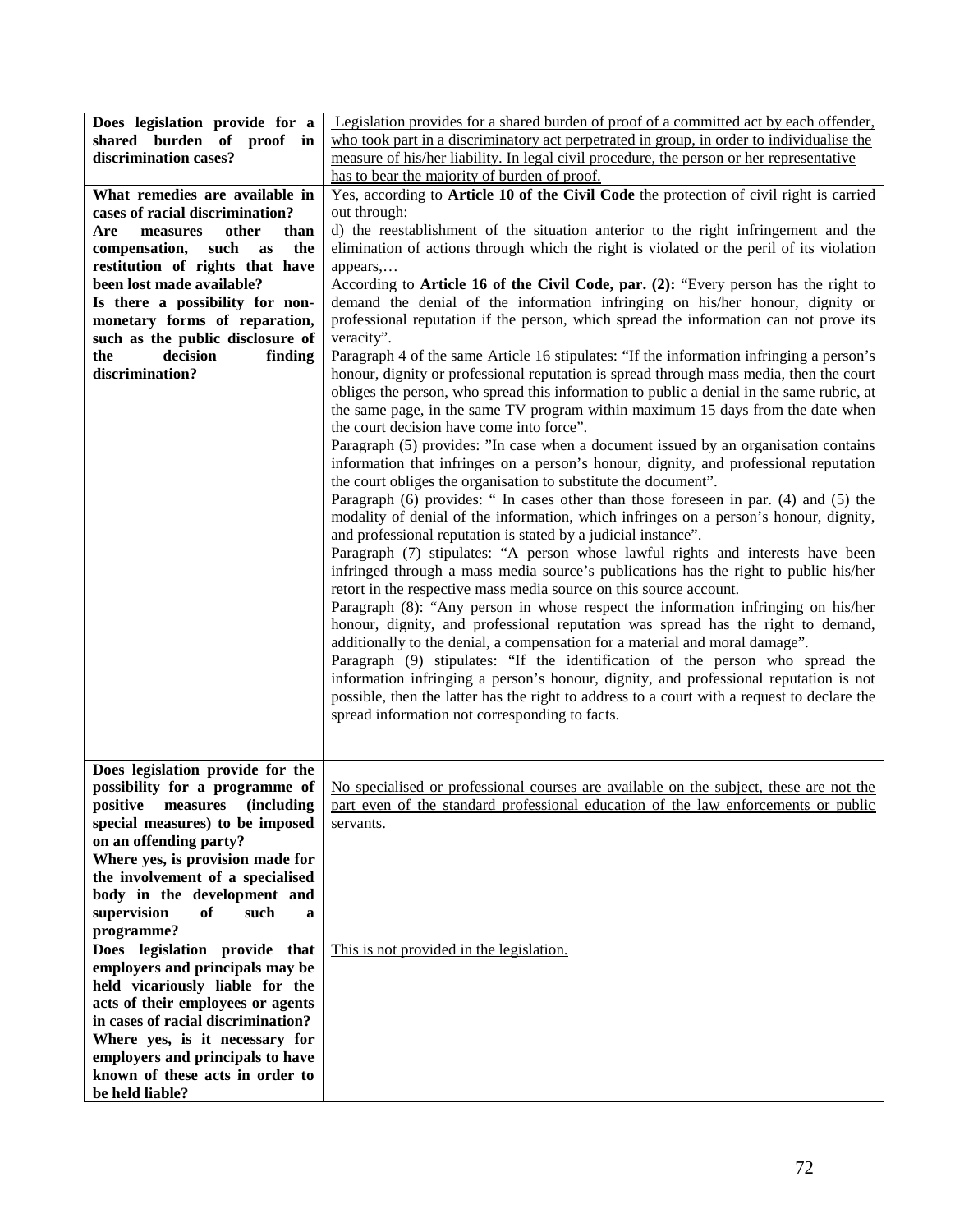| Do any plans exist to develop<br>new legislation in this area?<br>If yes, at what stage<br>are<br>developments and what issues<br>are under discussion? | Plans and the public policy for that is not available and are not known.                 |
|---------------------------------------------------------------------------------------------------------------------------------------------------------|------------------------------------------------------------------------------------------|
|                                                                                                                                                         |                                                                                          |
| Other relevant information.                                                                                                                             | We could not obtain it, probably it does not exist.                                      |
| 1. b) Implementation of existing                                                                                                                        | The level of implementation can not be determined since the statistics does not          |
| provisions.                                                                                                                                             | separate acts of racial discrimination.                                                  |
| Data concerning the application                                                                                                                         |                                                                                          |
| of existing provisions: number of                                                                                                                       |                                                                                          |
| their<br>brought<br>and<br>cases                                                                                                                        |                                                                                          |
| outcomes?                                                                                                                                               |                                                                                          |
| What are the principal obstacles                                                                                                                        | There is not public policy to tackle that aspect. There are no any direct obstacles, but |
| to the effective implementation                                                                                                                         | the system of statistical record should be modified. The public authorities are quite    |
| of existing provisions?                                                                                                                                 | week on the matter.                                                                      |

## **1) Conclusions and Recommendations**

## *I- Conclusions*

Civil legislation is not developed in to the aspect of the indirect discrimination, aspects related to the representation, access to justice in relation to the discrimination cases, proactive actions on behalf of the state, collection of the statistical data to develop the public policies and most importantly the lack of the implementation of the anti-discriminatory provisions. There is no a specific and sitinguished piece of legislation covering comprehensively the discrimination aspects.

a)Civil legislation and administrative legislation are codified apart in the following documents:

- Civil Code (CC);
- Code of Civil Procedure (CCP);
- Code on Administrative Offences (CAO);
- The Law on the Administrative Solicitor's Office Nr. 793-XIV of 10.02.2000.
- b) Civil legislation and administrative one are anti-discriminating and provide the equality before law, legal capacity, the impossibility of absence or of limitation of legal capacity, a free access to justice, a possibility to choose the language of legal procedure, access to public authorities and public places, the protection of rights before public authorities of all levels, etc. for all persons.
- c) Neither civil nor administrative legislation defines the notions of "direct" and "indirect" discrimination, these notions are only mentioned in both legislations.
- d) Civil legislation and administrative legislation contain the complete list of prohibited grounds, except "colour".
- e) Both civil and administrative legislation do not provide specifically the offences or hostile treatments based on the belonging of a person or of a group of persons to one of prohibited grounds.
- f) Both legislations cover with their anti-discriminating norms all domains, particularly: employment (Art.17 of the Labour Code), work remuneration (Art.85 of the Labour Code), education (Art. 4-8 of the Law on Education), living space (Art.10 of the Code on Housing), health protection (Art.17 of the Law on Health Protection), access to propriety (Art.18 of the Civil Code), access to benefits and public places (Art.16 of the Constitution), etc.
- g) The legislation with regard to discrimination is applied equally to both public bodies and private persons.
- h) Neither civil nor administrative legislation defines or prohibits such actions as: persecution, punishment, segregation, damage on racist grounds, as well as discrimination based on association or contracts with a person belonging to one of prohibited grounds, urging another person to discriminate, a declared intention to discriminate, helping another to discriminate.
- i) According to the legislation currently in force, the Ministry of Justice, courts of all levels, magistracy, police, as well as public authorities of all levels are the bodies, which under their statutory obligations can promote equality and eliminate discrimination.
- j) The legislation currently in force does not require that public authorities put some specific conditions to respect and to promote non-discriminating policy to persons for which these authorities provide contracts, loans, grants, and other benefits.

On implementing such activities public authorities (as well as private persons) must respect Art. 220 of the Civil Code,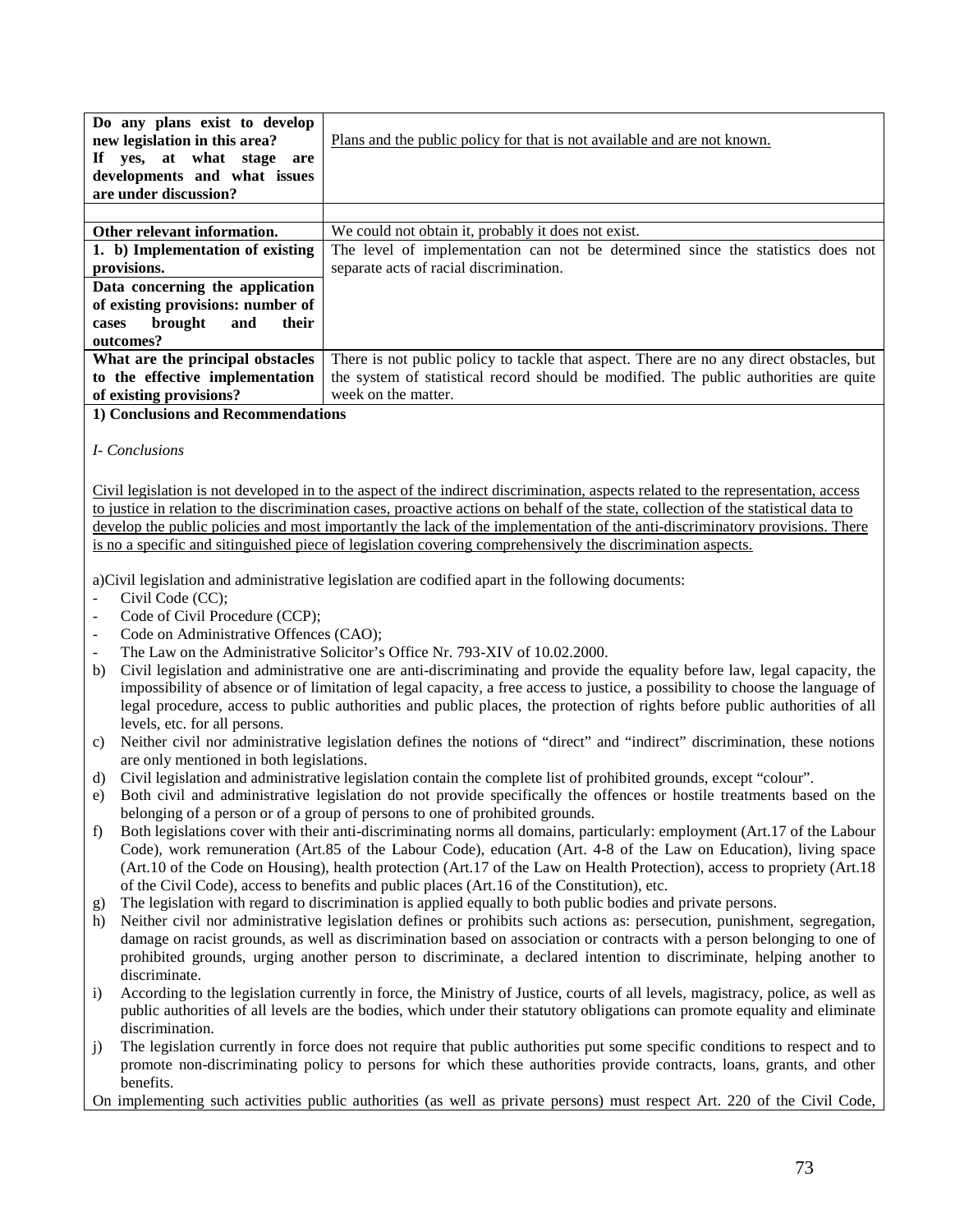which stipulates the nullity of a legal act that is contrary to law, to public order, and to good morals and manners.

k) Some special provisions relating to a permanent modifications and completions of legislation with a view to annul discriminating norms do not exist, but:

-this principle results from the content of a hole legal system (Art. 4, 7, 16, 19 of the Constitution the content of which is given in the chapter "Constitutional Law" and from the content of provisions set forth in other chapters of this materials);

-it is fulfilled through the development of civil society, through the adhesion of the Republic of Moldova to the international acts relating to racism and all other forms of discrimination combating, as well as through the co-operation of our country with international bodies.

- l) Some specific procedures contributing to a faster examination of discrimination cases do not exist.
- m) Both legal and natural persons, personally or through their representatives, are liable to lodge complaints relating discrimination.
- n) In addition to other measures, legislation provides the restoration of a person's rights (Art.10 of the Civil Code).
- o) Some non-financial forms of compensation, such as the information of public of the decision adopted by a court in a discrimination case, do not exist. They exist only in cases of honour and dignity infringement.
- p) The legislation provides a free legal aid for the alleged victims of discrimination, as well as for the victims of other illicit actions.
- q) The legislation does not provide that principles are responsible for the discriminating acts of their employees. Each person bears a personal responsibility for a discriminating act.
- r) Some plans relating the creation of a new legislation dealing with racial discrimination issues do not exist.
- s) The level of implementation in practice of the legislation on discrimination can not be defined, giving the imperfect content from this point of view of statistical blanks.

## **II-Recommendations.**

- p) There is a need for single comprehensive piece of anti-discriminatory legislation covering and systemizing civil, administrative and criminal areas, covering a number of aspects: definitions of the "direct", "indirect" discrimination, access to justice and legal aid, action in the public interest, positive obligations of proactive actions, burden of proof responsibility, outlawing the racist behaviour and expressions, institutional responsibilities, etc.
- q) Taking into consideration the Recommendation on General policy Nr.7 of ECRI, a law which would define and delimit on a national level all acts of racial discrimination using the methods and criteria of each law brunch, and would stipulate the measures in order to combat and eradicate all forms of discrimination should be elaborated and adopted.

The legal instruments of combating and eliminating all forms of discrimination, which presently remain separated in each law brunch, should be formulated and harmonised in such a way as to attain as efficiently as possible the object of these instruments, providing they exercise their influence on social relations through their specific measures, but in co-ordination with instruments of other national law branches.

r) Legal norms aimed to combat racism and to eliminate all forms of discrimination should contain clear definitions of prohibited acts, provide sufficient criteria of their delimitation, and contain efficient sanctions specific for each law branch. It is necessary to define in the legislation of the Republic of Moldova such notions as "racism", "direct discrimination", "indirect discrimination", " the creation of direct or indirect advantages", etc. in criminal law, civil law, and administrative one.

The international acts on the protection of human rights and on the elimination of all forms of discrimination, the jurisprudence of the European Court as well as the General Policy Recommendations of ECRI should be taken into consideration when giving these definitions.

- s) Such ground as "colour" should be introduced into the lists of prohibited grounds of civil legislation and administrative legislation of the Republic of Moldova.
- t) Such actions as "offences or hostile treatment based on one of the prohibited grounds" should be declared prohibited in civil legislation and administrative legislation.
- u) Such actions as:
- persecution, punishment, segregation, damage on racist grounds;
- discrimination based on association or contracts with a person belonging to one of prohibited grounds;
- urging another person to discriminate;
- a declared intention to discriminate:
- helping another to discriminate.
- v) The regulations of all legal persons, both commercial legal persons and non-commercial ones should provide norms in accordance to which these persons through their activity would contribute to the promotion of the equality of rights of all persons and to the elimination of all forms of discrimination.
- w) Both civil and administrative legislation should provide some procedures, which would contribute to a faster settlement